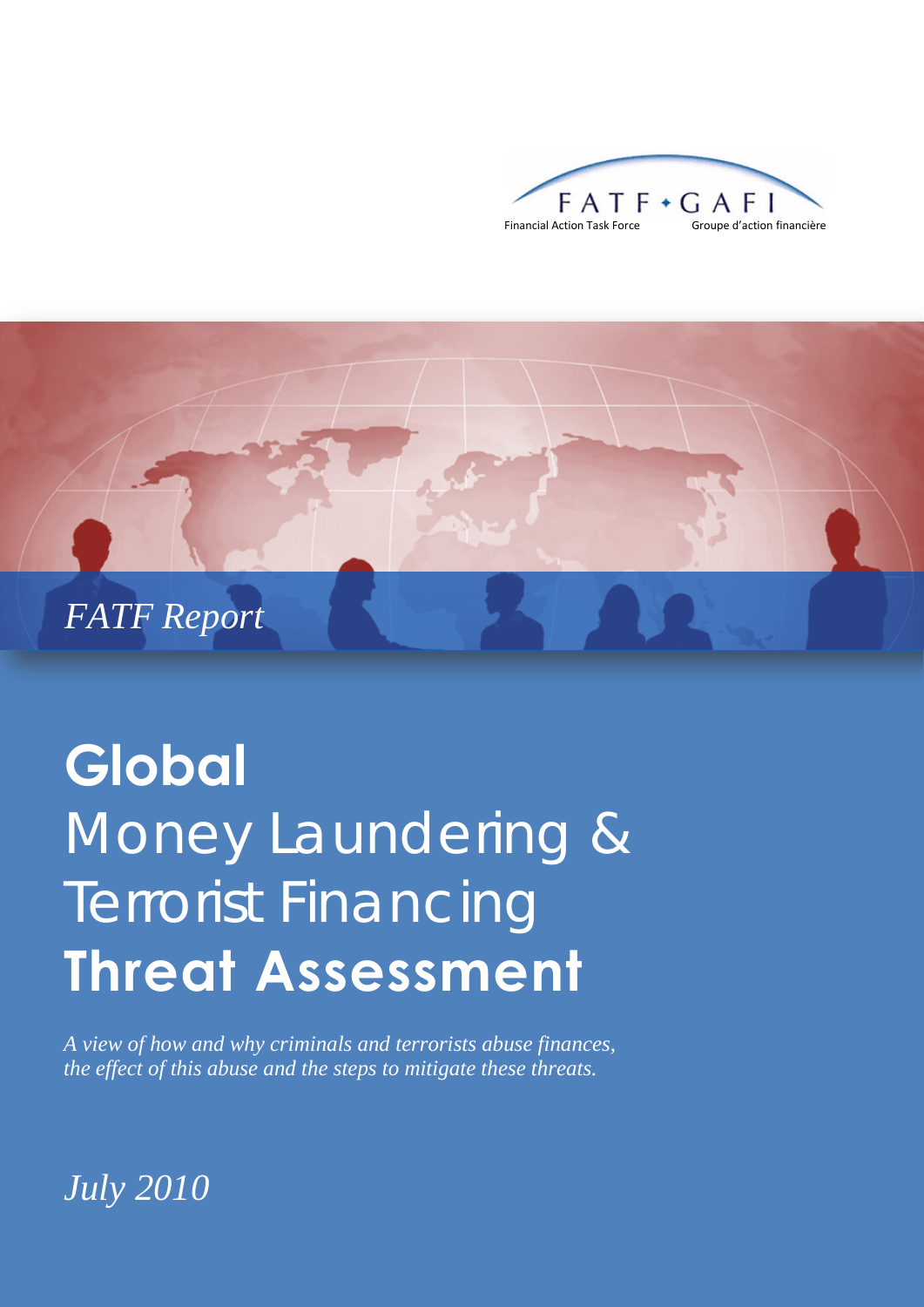

# THE FINANCIAL ACTION TASK FORCE (FATF)

The Financial Action Task Force (FATF) is an independent inter-governmental body that develops and promotes policies to protect the global financial system against money laundering and terrorist financing. Recommendations issued by the FATF define criminal justice and regulatory measures that should be implemented to counter this problem. These Recommendations also include international co-operation and preventive measures to be taken by financial institutions and others such as casinos, real estate dealers, lawyers and accountants. The FATF Recommendations are recognised as the global anti-money laundering (AML) and counter-terrorist financing (CFT) standard.

For more information about the FATF, please visit the website:

**WWW.FATF-GAFI.ORG**

© 2010 FATF/OECD. All rights reserved.

No reproduction or translation of this publication may be made without prior written permission. Applications for such permission, for all or part of this publication, should be made to the FATF Secretariat, 2 rue André Pascal 75775 Paris Cedex 16, France (fax +33 1 44 30 61 37 or e-mail[: contact@fatf-gafi.org\)](mailto:contact@fatf-gafi.org).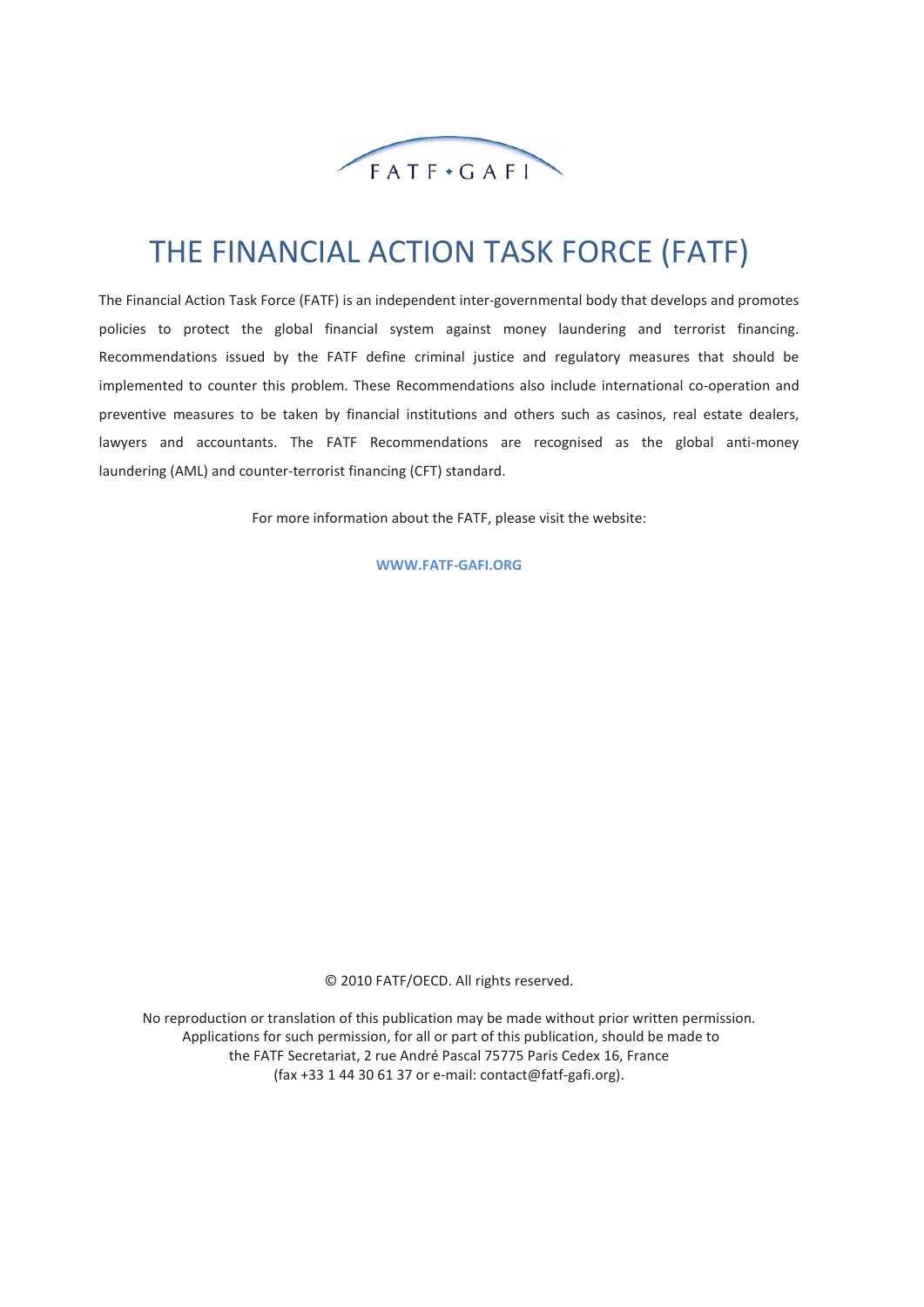## **FOREWORD**

I have pleasure in publishing the first Financial Action Task Force (FATF) Global Money Laundering and Terrorist Financing Threat Assessment (GTA). This document presents a global overview of the systemic money laundering (ML) and terrorist financing (TF) threats and ultimate harms that they can cause.

Since 1989, the FATF has led efforts to adopt and implement measures designed to counter the abuse of the international financial system by criminals. The FATF established these measures or "Recommendations" in 1990 and has revised them periodically so that they remain up to date and relevant to the evolving threats posed by money launderers and terrorist financiers. The measures set out the basic framework for anti-money laundering and countering the financing of terrorism (AML/CFT) efforts. In developing the measures, the FATF has examined ML/TF techniques and trends through typologies studies to identify current and emerging threats to the financial system.

The FATF has published over 20 typologies reports examining various thematic and sectoral areas vulnerable to ML/TF. This work is ongoing because typologies need to be re-assessed to reflect changes in the financial and trade systems that criminals and terrorists may take advantage of, as well as the evolution of the techniques they may develop over time to subvert control mechanisms. The FATF has recently intensified its surveillance of the systemic ML/TF threats to enhance its ability to identify, prioritise and act on these threats. The GTA represents new thinking about these threats.

The GTA provides a view of the most prevalent ML/TF threats which have been identified over the years as causing harm. Much of this information has been derived from studies of ML/TF techniques and methods conducted by the FATF, FATF-Style Regional Bodies (FSRBs) and by jurisdictions themselves. By laying out the information in this way, the GTA also provides a framework that can be used by jurisdictions for tackling these threats.

This document has been produced by a diverse project team comprising members from law enforcement and other agencies responsible for identifying and combating ML/TF from many jurisdictions. It therefore represents an endeavour never attempted before globally.

There are over 180 countries throughout the world which are engaged with the FATF in taking action to minimise the threats of ML/TF. Over the years, much has been done by governments and intergovernmental, multi-lateral organisations, the private sector and academics to understand what it takes to make it more difficult for money launderers and financiers of terrorism to operate. However, the problem of ML/TF remains and requires ongoing efforts. Notably, greater efforts should be given to implementing measures aimed at detecting and taking enforcement actions against individuals and organisations who conduct these serious illegal activities.

I hope that this assessment will raise the level of understanding of the threats that ML/TF can pose and the negative impact that result, and help governments to take decisive action to minimise those harms. More importantly, I hope it will provide information to governments, the private sector and international policymakers that will help to better manage scarce resources and take more focused action against ML/TF.

Paul Vlaanderen FATF President, 2009-2010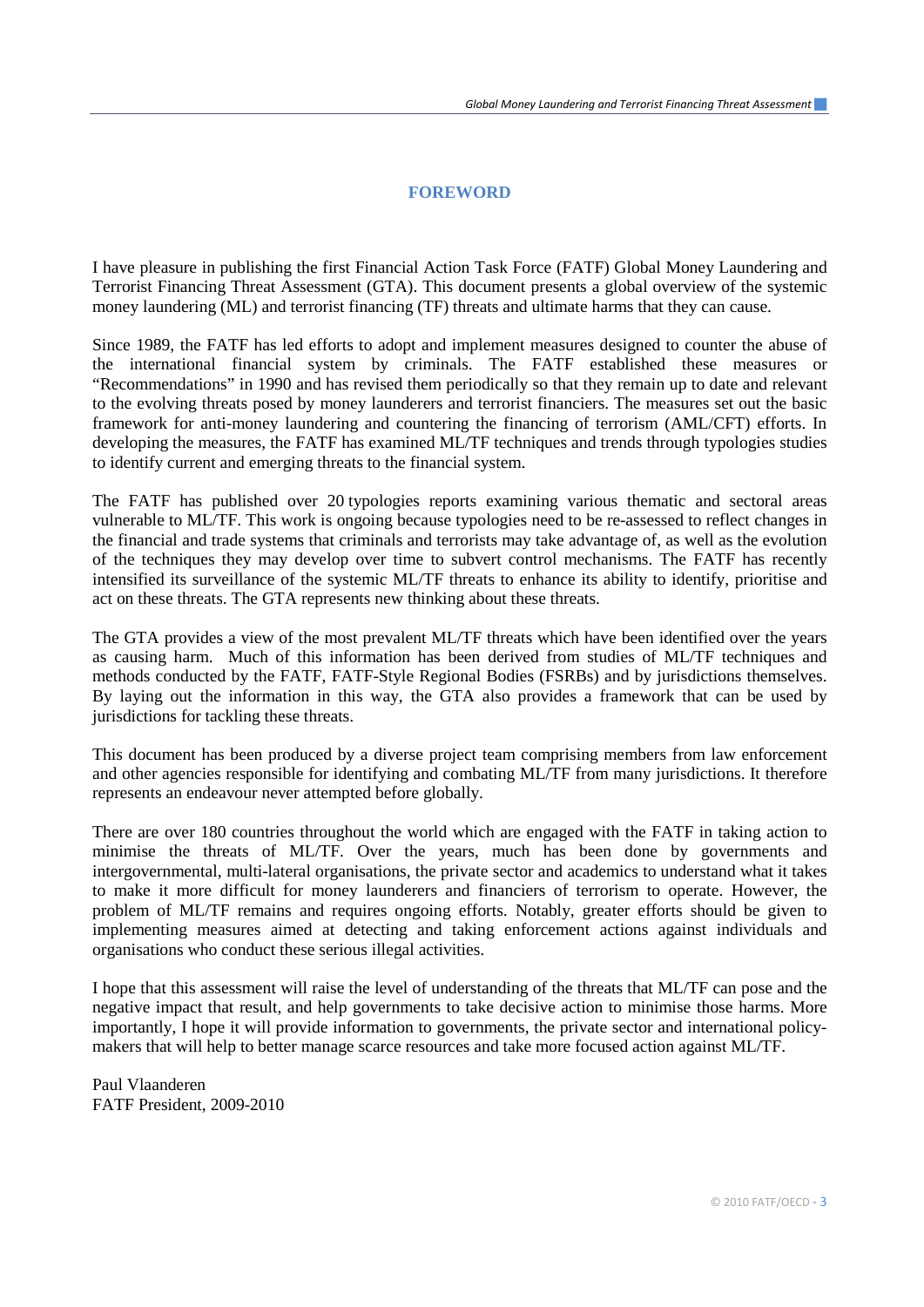4 - © 2010 FATF/OECD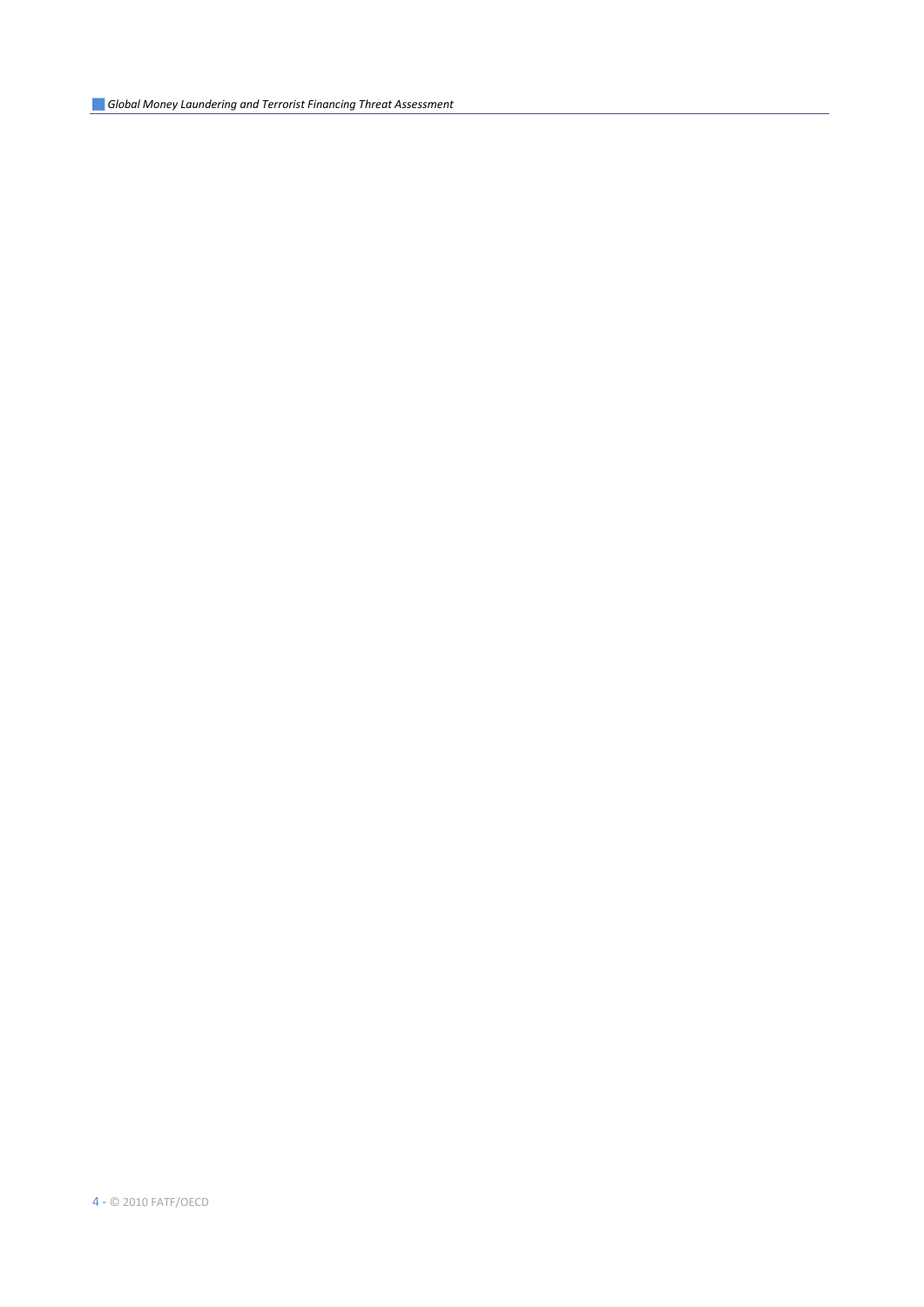# **TABLE OF CONTENTS**

| 1.1.<br>1.2.<br>1.3.<br>1.4.<br>1.5.<br>1.6.<br>1.7.<br>1.8.<br>1.9. | FATF Global Money Laundering and Terrorist Financing Threat Assessment (GTA)10                                                                                                                                                                                                                                                              |  |
|----------------------------------------------------------------------|---------------------------------------------------------------------------------------------------------------------------------------------------------------------------------------------------------------------------------------------------------------------------------------------------------------------------------------------|--|
|                                                                      | CHAPTER 2: THE ABUSE OF CASH AND BEARER NEGOTIABLE INSTRUMENTS15                                                                                                                                                                                                                                                                            |  |
| 2.1.<br>2.2.<br>2.3.                                                 | 2.3.3.                                                                                                                                                                                                                                                                                                                                      |  |
|                                                                      |                                                                                                                                                                                                                                                                                                                                             |  |
| 3.1.<br>3.2.<br>3.3.                                                 | 3.3.1.<br>Money Transfer Businesses and Alternative Remittance Systems26<br>3.3.2.<br>3.3.3.<br>The International Trade System (including Trade Based Money Laundering)29<br>Third Party Business Structures, Charities and Other Legal Entities31<br>3.3.4.<br>Retail Payment Systems and the ATM Network (including New Payment<br>3.3.5. |  |
|                                                                      |                                                                                                                                                                                                                                                                                                                                             |  |
| 4.1.<br>4.2.<br>4.3.<br>4.4.                                         | Financial Products (including Insurance, Investment, Saving Products, etc.)38<br>4.4.1.<br>4.4.2.<br>4.4.3.                                                                                                                                                                                                                                 |  |
|                                                                      |                                                                                                                                                                                                                                                                                                                                             |  |
| 5.1.<br>5.2.<br>5.3.                                                 | 5.3.2.                                                                                                                                                                                                                                                                                                                                      |  |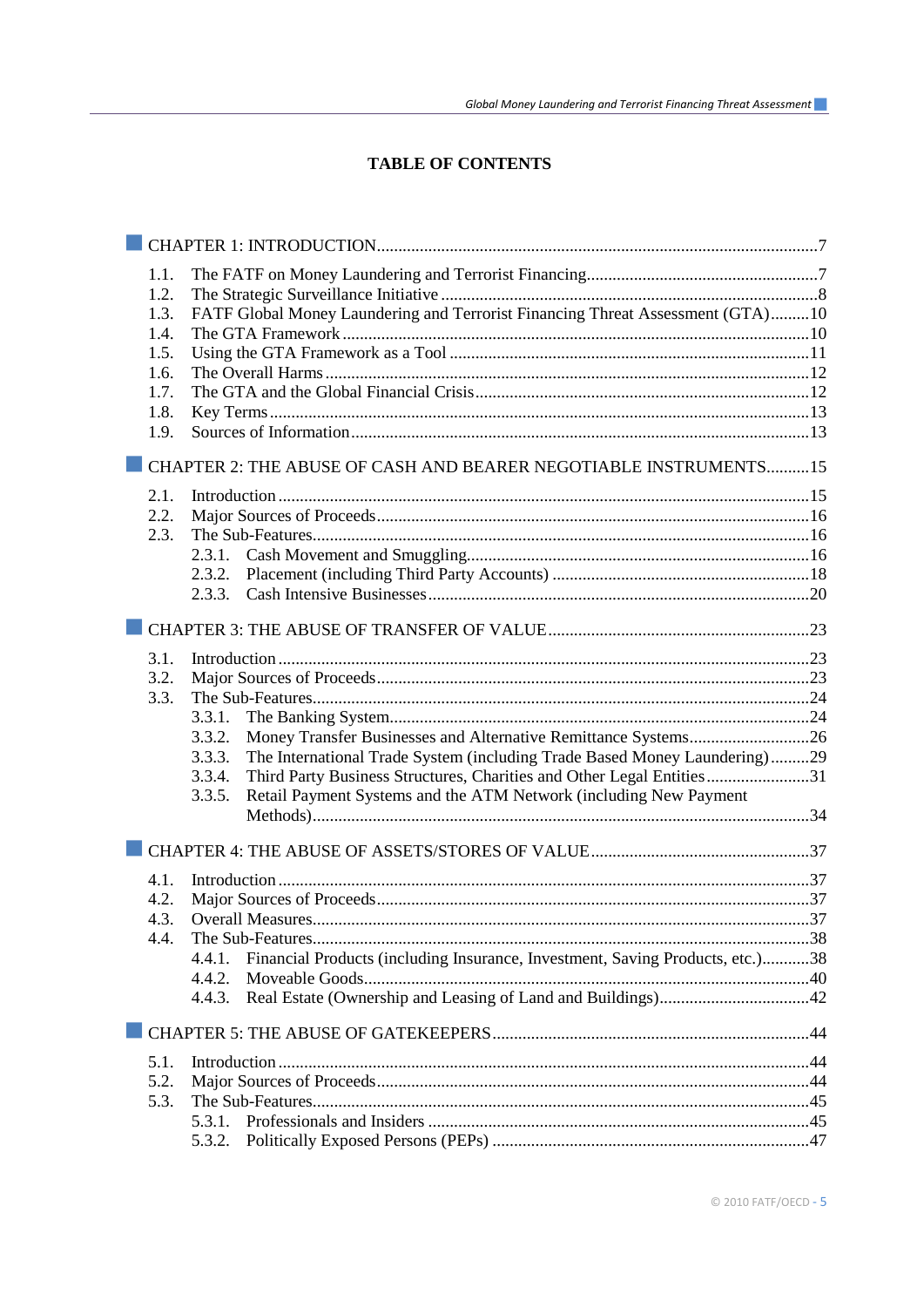|      | CHAPTER 6: THE ABUSE OF ENVIRONMENTAL / JURISDICTIONAL ASPECTS50                               |  |
|------|------------------------------------------------------------------------------------------------|--|
| 6.1. |                                                                                                |  |
| 6.2. |                                                                                                |  |
| 6.3. |                                                                                                |  |
|      |                                                                                                |  |
|      |                                                                                                |  |
|      |                                                                                                |  |
|      | 6.4.3. Major Financial Centres, Tax Havens & Offshore Banking Centres 55                       |  |
|      | High-Risk and Conflict Zones (i.e., areas known to have a concentration of terrorist<br>6.4.4. |  |
|      |                                                                                                |  |
|      |                                                                                                |  |
|      |                                                                                                |  |
|      |                                                                                                |  |

| ANNEX B: PRACTICAL APPLICATIONS OF THE GTA AND ITS FRAMEWORK 62 |  |
|-----------------------------------------------------------------|--|
|                                                                 |  |
|                                                                 |  |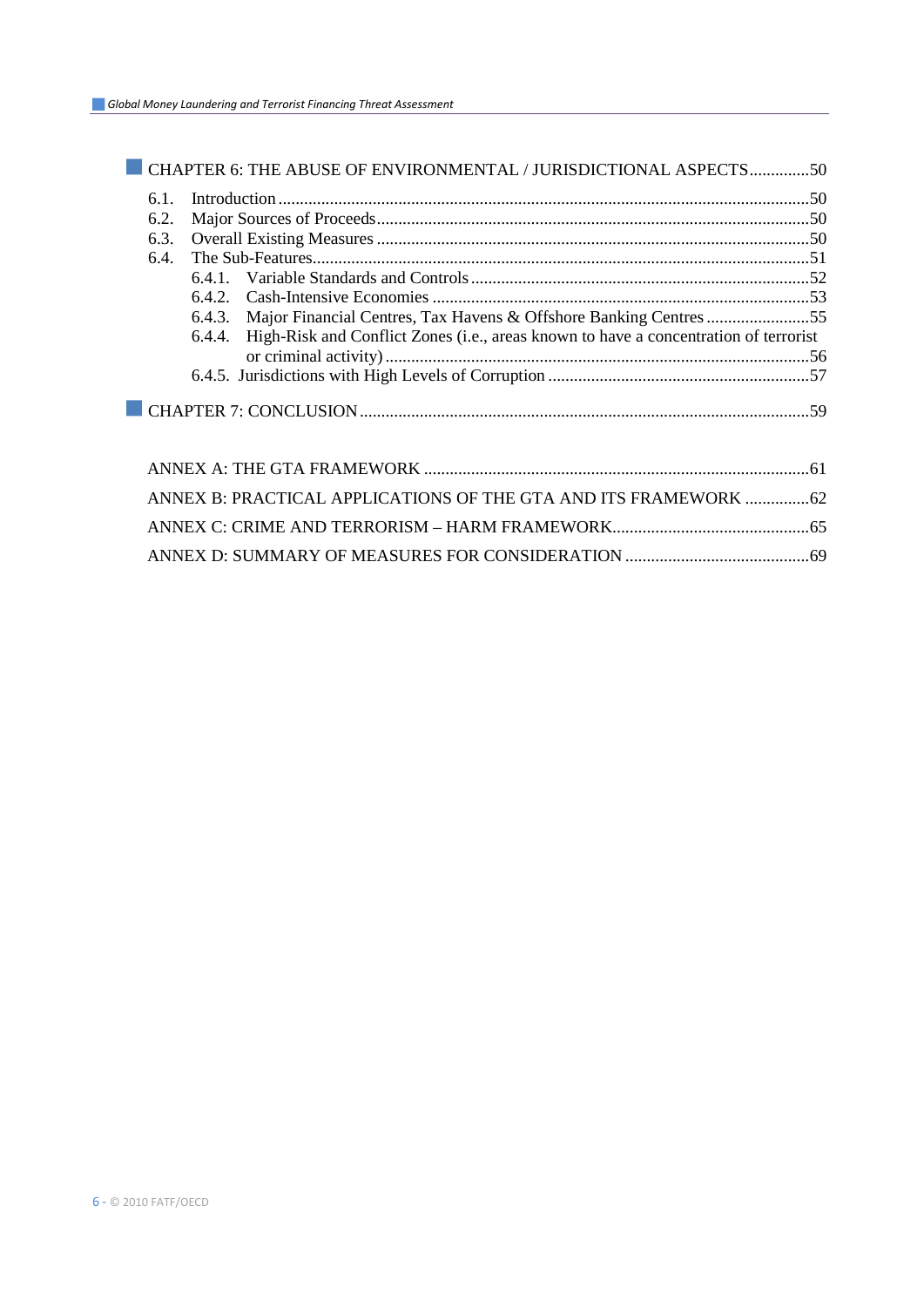## **CHAPTER 1: INTRODUCTION**

1. This chapter starts by describing the role of the Financial Action Task Force (FATF) in the effort to combat money laundering (ML) and terrorist financing (TF). It then describes the FATF's Strategic Surveillance Initiative and the main findings contained therein. The next sections of the chapter explain what the Global Money Laundering and Terrorist Financing Threat Assessment (GTA) aims to achieve, describe its framework and then lay out how that framework can be used as a tool by governments. Next the chapter goes on to describe the overall harms of crime and terrorism. The following section discusses the global financial crisis. The final two sections of the chapter contain some key terms and describe the information sources used for the GTA.

#### **1.1. The FATF on Money Laundering and Terrorist Financing**

2. The priority of the FATF is to ensure that global action is undertaken to combat ML and TF. In recognising the threat posed to the financial system and to financial institutions, the FATF has been at the forefront of measures to counter attempts to abuse the financial system to further criminal and terrorist purposes.

3. Since its creation, the FATF has taken concerted action to combat this threat by focusing its work on three main activities:

- *Setting global standards to combat ML/TF:* in order to increase the transparency of the financial system (making it easier to detect criminal activity) and give countries the capacity to successfully take action against money launderers and terrorist financiers.
- *Ensuring effective compliance with the standards:* through the mutual evaluation process to monitor the implementation of the 40+9 Recommendations in its member jurisdictions and assess the overall effectiveness of anti-money laundering (AML) and counter financing of terrorism (CFT) systems.
- *Identifying ML/TF methods and trends:* through typologies studies to inform regulatory authorities, law enforcement, the financial sector and the general public about specific ML/TF threats and provide the necessary basis for informed national and global policy-making on how best to address these threats.

4. To date, over 180 jurisdictions have joined the FATF or an FATF-Style Regional Body (FSRB), and committed at the ministerial level to implementing the FATF standards and having their AML/CFT systems assessed.

5. Going forward, the FATF will continue building on this work to protect the integrity of the international financial system and to respond to new and emerging ML/TF threats.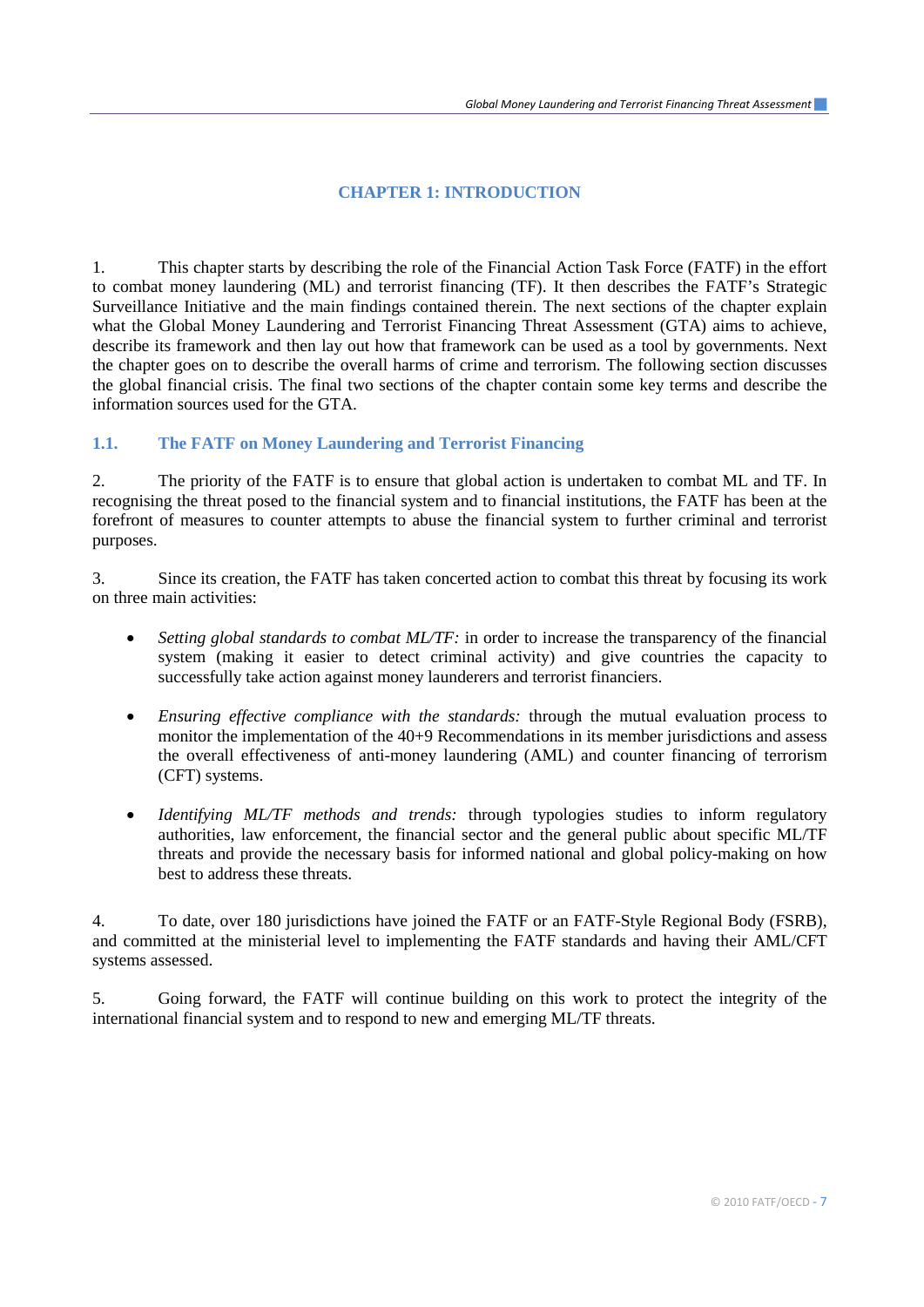# **1.2. The Strategic Surveillance Initiative**

6. As part of its current mandate<sup>1</sup>, the FATF aims to deepen the global surveillance of evolving criminal and terrorist threats. The FATF has therefore determined that it must be more active in identifying systemic criminal and terrorist threats involving the international financial system. This enhancement to the typologies process will then intensify the FATF's ability to identify, prioritise and act on these threats.

7. To meet this need, a new mechanism – the "Strategic Surveillance Initiative" – was established in 2008. The objectives of the Strategic Surveillance Initiative are to: (1) detect and share information on the types of criminal or terrorist activities that pose an emerging threat to the financial system, and (2) develop a more strategic and longer-term view of these threats. This initiative involves the use of a detailed questionnaire which both FATF and FSRB members respond to on a yearly basis. Jurisdictions are asked to provide information on the ML/TF methods, techniques and trends they are experiencing as well as to identify the sources of ML and terrorist finance.

### *Summary of main sources of money laundering*

8. The 2009 FATF Strategic Surveillance Survey showed that illicit funds laundered through the financial system come from a variety of sources. All 20 designated categories of offences in the glossary of the FATF Recommendations have been identified as sources of criminal proceeds. Responses to the 2009 survey from numerous jurisdictions identified white collar crimes (tax, fraud, corporate crimes, embezzlement and intellectual property crimes) and drug related crimes as the major sources of criminal proceeds.<sup>2</sup> For example, a significant number of jurisdictions noted that they have increasingly seen internet-based frauds and other use of internet technologies in fraudulent predicate activities.<sup>3</sup>

9. The smuggling of goods and contraband has also been identified as another main source of illicit proceeds. Also, taxation or excise evasion, while currently not specifically classified as a designated category in the FATF glossary, has been identified as a major source of illicit funds. Corruption and bribery (including the embezzlement of public funds) have also been highlighted.

### *Summary of main sources for terrorist financing*

10. Similar to criminal networks, terrorist organisations also derive funding from a variety of criminal activities ranging in scale and sophistication from low-level crime to involvement in serious organised crime. The 2009 survey showed financial crime (particularly fraud), trafficking in narcotics, cigarettes, weapons, human beings or diamonds and petty crime being the most commonly identified sources.<sup>4</sup> Furthermore, terrorist organisations raise funds through legitimate and illicit activities but more

<sup>&</sup>lt;sup>1</sup> On 27 February 2008 the FATF revised its mandate for 2008-2012 to ensure that it is able to respond with flexibility to new challenges. See *www.fatf-gafi.org*.

<sup>&</sup>lt;sup>2</sup> Presentations by Belgium, Japan and Singapore to the FATF Working Group on Typologies in February 2009 gave case details of money laundering related to fraud and other white collar crime and the involvement of professional advisors to facilitate these crimes.

<sup>&</sup>lt;sup>3</sup> Consistent with this, numerous mutual evaluation reports have shown that the most important sources of criminal proceeds laundered are narcotics trafficking and various fraud schemes.

<sup>&</sup>lt;sup>4</sup> Consistent with this, a number of mutual evaluation reports showed narcotics trafficking to be the most prevalent criminal activity used to raise terrorist funds. This is followed by fraud, then smuggling and extortion.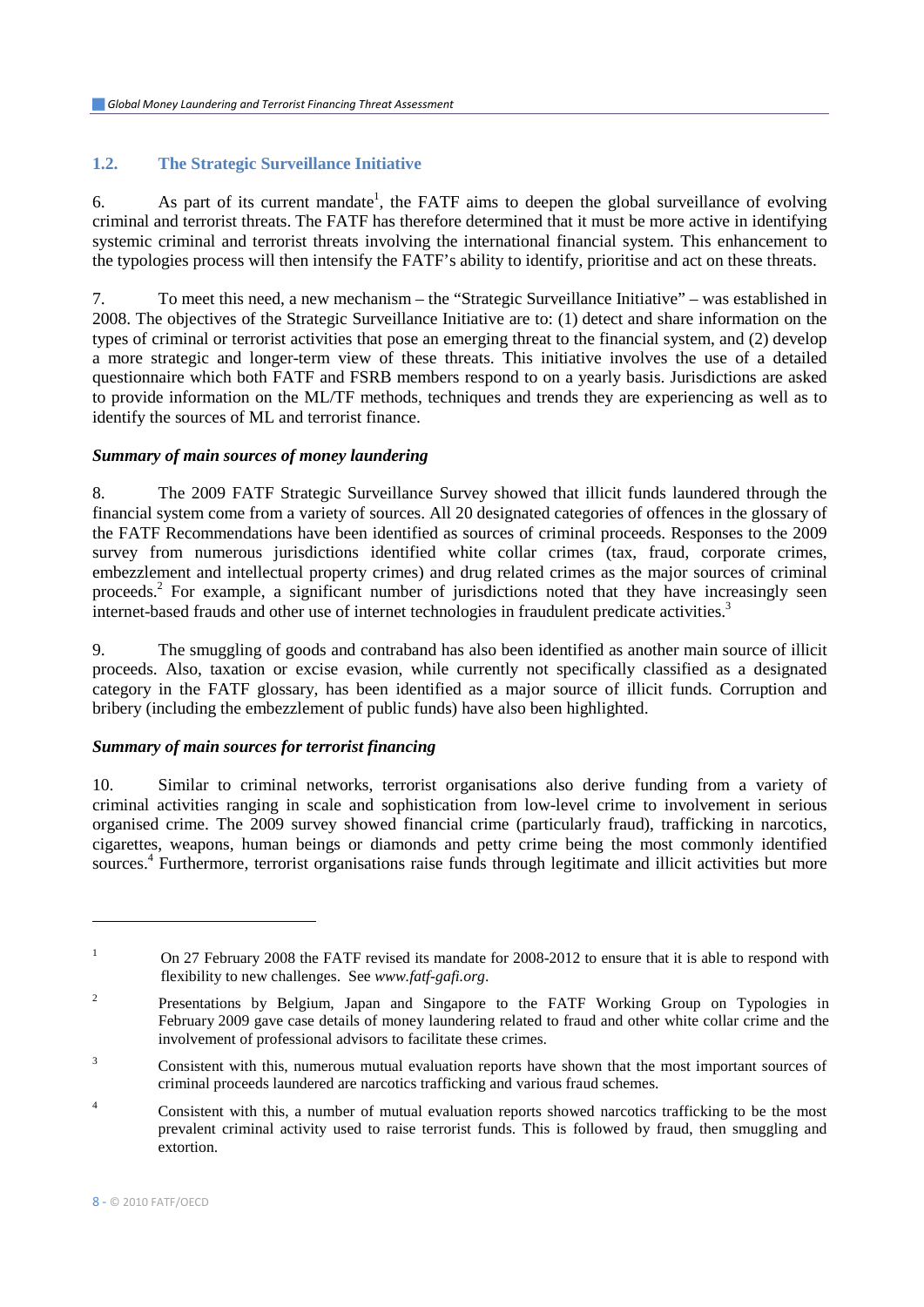commonly through a mixture of both. The 2009 survey reported fund raising/donation, charities and nonprofit organisations (NPOs) and small cash-intensive businesses as the most prevalent legitimate sources<sup>5</sup>.

## *Identifiable global trends*

11. Both the 2008 and 2009 strategic surveillance exercises showed that the ML/TF methods and techniques that most jurisdictions are currently seeing are broadly the same as the ones that have been observed and described in previous FATF exercises. In line with 2008, the 2009 exercise highlighted that a noteworthy proportion of ML/TF activity involves cash. Cash couriers and cash smuggling continue to be used, and cash placement is still an important activity for money launderers and terrorist financiers.

12. Some emerging issues have been detected however. In relation to ML, the 2009 survey showed an increased use of internet-based systems and new payment methods. The abuse of new forms of payment methods has been reported (although the adoption of such new or emerging technology by criminals can be seen as increasing in line with the trends in society as a whole). The surveillance exercise also showed that some jurisdictions have seen new or increasing use of complicated commercial structures and trusts for  $ML.<sup>6</sup>$ 

13. Where new activity or increasing methods are observed, it is not always necessarily because the activity is new or occurring at a higher rate, rather it may be that the activity is being detected more effectively. For example, some jurisdictions have reported an increasing use of cash. However, the techniques associated with cash are already familiar in other regions, and represent a significant volume of ML activity.

14. Finally, the 2008 and 2009 surveys noted the primary techniques identified for moving terrorist funds were the physical movement of cash (*e.g.,* cash couriers), wire transfers involving cash deposits and withdrawals, and alternative remittance systems. While most jurisdictions were not able to identify any new trends in moving terrorist funds in 2009, a wide range of new techniques were identified from the remaining respondents. A number of new techniques and methods observed, while not necessarily indicating a trend, included the following: use of new payment methods, involvement of transactions related to the purchase and export of cars, involvement of a property holding company to collect funds and disguise their final destination, a link with trafficking in weapons and trade-based activities.

### *Overview of systemic criminal and terrorist threats*

 $\overline{a}$ 

15. A number of global systemic threats have emerged based on FATF's work described above. Three particular issues stand out. First the significance of financial crimes, and in particular fraud, cannot be understated. Fraud activity – including various types of internet fraud and tax fraud – appear to represent the primary source of proceeds of crime found to be laundered and this appears to be an increasing trend. Second, despite criminals' maximising the opportunities present in new technologies, new financial products and new commercial activities, the abuse of cash remains of concern. Use of cash couriers and bulk cash smuggling continues. Lastly, it should be recognised that ML and TF activities are predominantly global in nature, often involving more than two jurisdictions, with rapid movements and investment of proceeds of crime.

<sup>&</sup>lt;sup>5</sup> Consistent with this, the use of charities and NPOs continues to be the leading source of funds as reported in Mutual Evaluation Reports.

<sup>&</sup>lt;sup>6</sup> For example, complicated commercial structures and trusts involving the use of off-shore entities and front companies, the involvement of professional advisers, complicit bankers, use of fictitious loans and trade based money laundering (TBML) and the co-mingling of licit and illicit funds.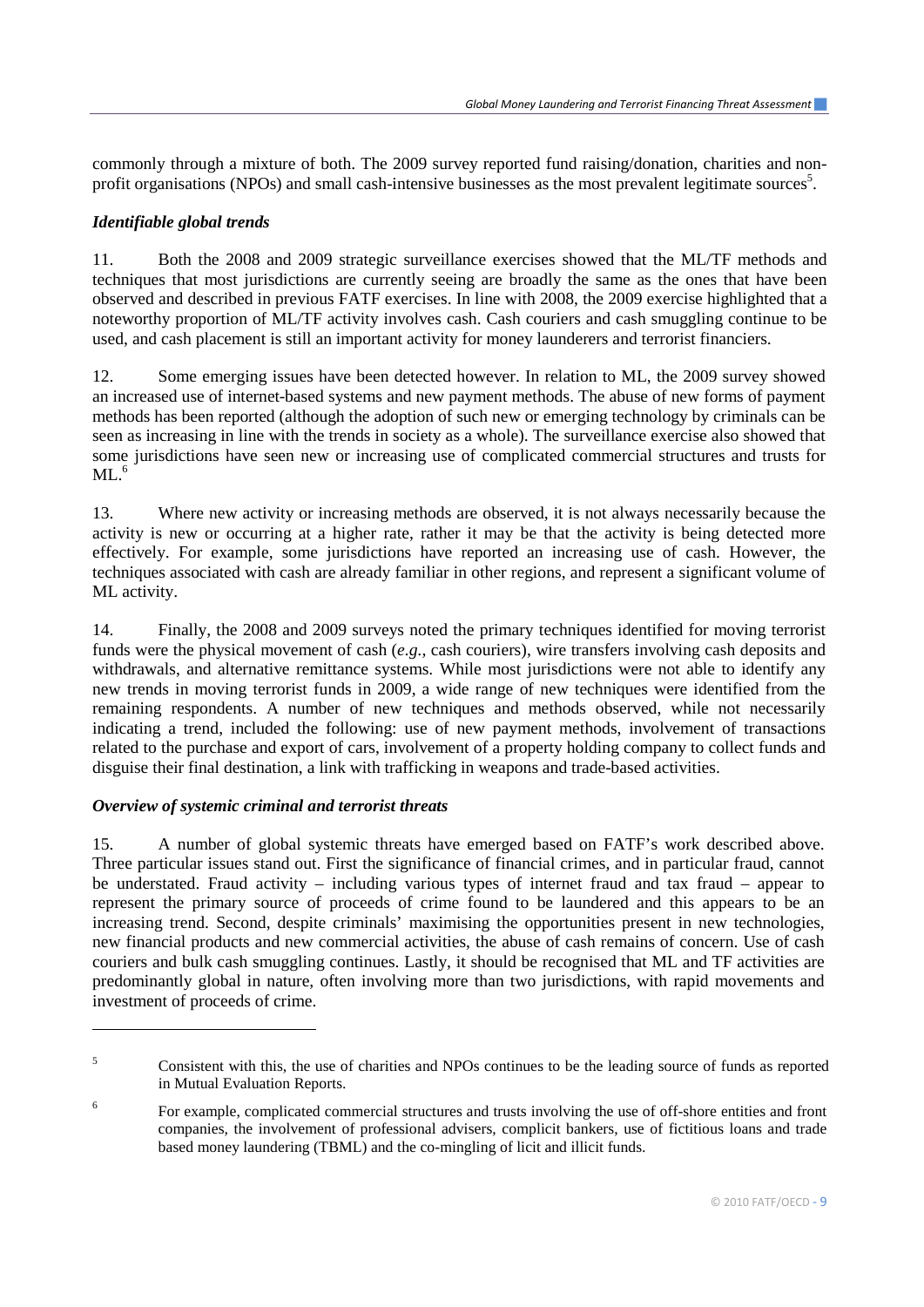# **1.3. FATF Global Money Laundering and Terrorist Financing Threat Assessment (GTA)**

16. The *FATF Global Money Laundering and Terrorist Financing Threat Assessment (the GTA)* is based on the in-depth typologies studies and the Strategic Surveillance Initiative noted above. It is designed to provide a strategic and long-term view of ML/TF threats.

17. The GTA takes the approach established by FATF and builds on it using its own framework to provide an overview of systemic ML/TF threats, including new thinking about why they exist and what harms they cause. This assessment presents a different way of thinking about ML/TF threats:

- Rather than examining the wide array of ML/TF techniques, the GTA offers a simplified approach by recognising that most ML/TF activity must utilise at least one of five features.
- The GTA provides an understanding of *why* criminals and terrorists conduct their finances using those features and considers what factors exist to allow for successful ML/TF. This allows for new thinking about how to control use of those features to create a more hostile environment for criminals and terrorists to operate in.
- The GTA recognises the impact and effect of successful ML/TF on the international financial system but goes beyond this to include the impact and effect of this activity on individuals, on non-financial businesses, on local communities and on national and international interests. These are described in terms of the 'real world' outcomes of successful ML/TF – *i.e.* the resulting harms. This extra dimension allows readers to consider countering the ultimate aims of money launderers and terrorist financiers, thereby indirectly reducing the threat to the financial system.

18. The GTA does not attempt to quantify the value and volume of ML/TF activity due to the lack of reliable and consistent statistics at a global level. In carrying out the research for this project, it became apparent that these statistics were not necessary to be able to recognise the components of ML/TF, the harms caused and the need for global action.

19. There is no one-size-fits-all way of understanding and means of devising responses to ML/TF threats. Thus, the GTA uses a tailor-made framework. While designed specifically to underpin the analysis in the GTA, that is, at the global level, the framework is equally relevant to national level assessments and strategies. Indeed, it is one of the aims of this report that the framework be made available for use by governments in developing and conducting national assessments, while taking into account their own particular circumstances, in order to better understand the ML/TF threats their countries face.

#### **1.4. The GTA Framework**

- 20. The GTA framework sets out:
	- The *features* that are abused by money launderers and terrorist financiers. These features are the building blocks of ML/TF as almost all ML/TF activity must utilise one or more of these features. As such, the body of this report comprises of five distinct sections, each focusing on a particular feature of ML/TF, covering in turn:
		- Cash and Bearer Negotiable Instruments (Chapter 2).
		- Transfer of Value (Chapter 3).
		- Assets and Stores of Value (Chapter 4).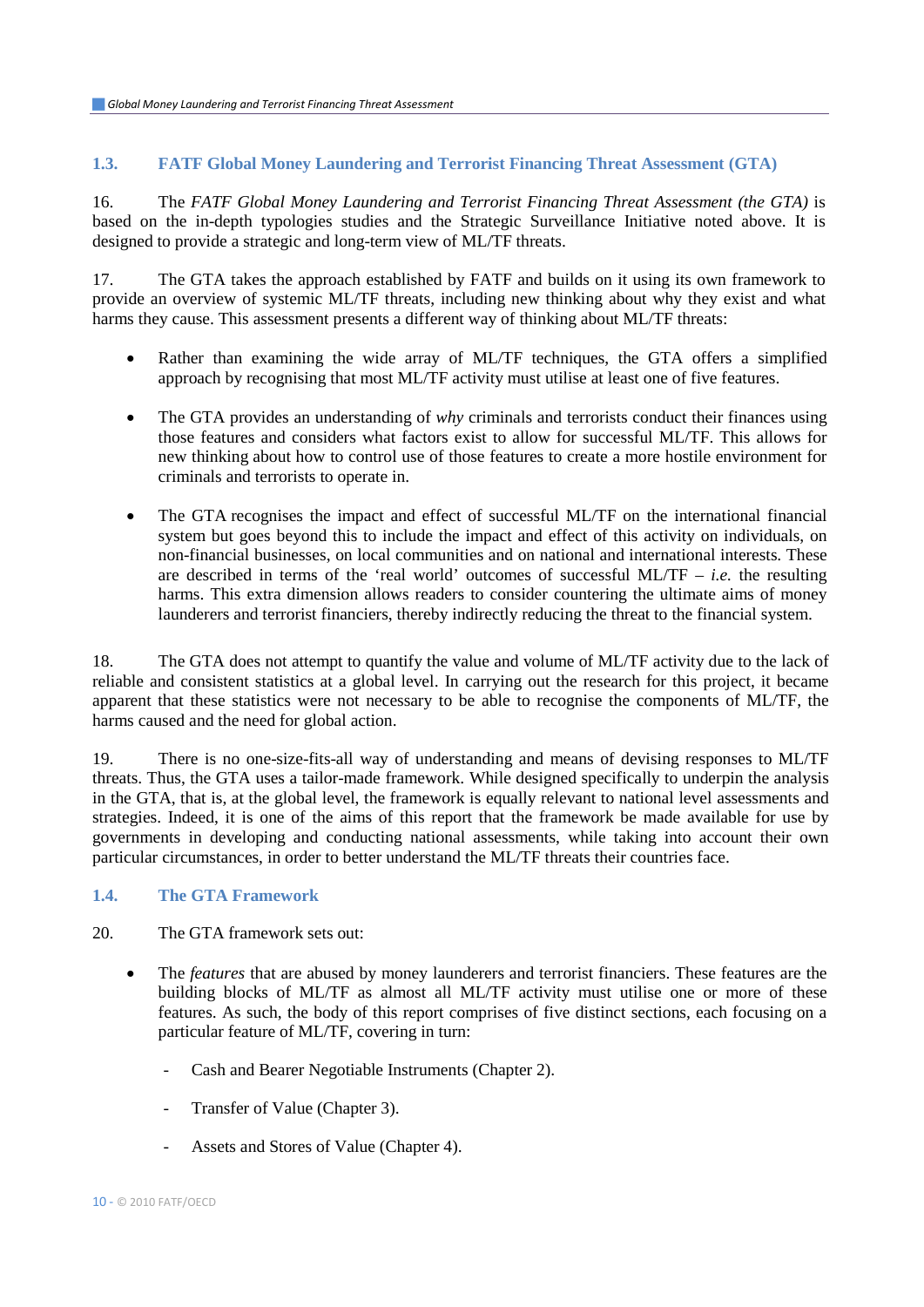- Gatekeepers (Chapter 5).
- Jurisdictional/Environmental Aspects (Chapter 6).
- The main *harms* that are caused by the abuse of these features.
- The *drivers* and *enablers* (or reasons for use) that attract criminals and terrorists to these features and allow them to be abused.
- How the harms can be reduced or mitigated through the application of various *measures.* These measures are a non-exhaustive list which includes existing FATF standards, guidance and other measures jurisdictions have haven taken which have proven effective. The GTA is not intended to propose changes to FATF Recommendations, or suggest that jurisdictions go above and beyond FATF standards. These measures are summarised in Annex D.

21. Each chapter of the GTA considers both ML and TF, as often both will use the same features. Where the feature is not largely relevant to one or the other, this is made clear. For example, there are few known cases of TF through complicit gatekeepers (Chapter 5). Each feature consists of numerous subfeatures that provide greater specificity. For example, Chapter 2 on cash and bearer negotiable instruments consists of sub-features on cash movements and smuggling, placement, cash intensive businesses and the use of cash as an asset. It is recognised that some of the sub-features could be placed under more than one heading. For example, financial products are listed as a type of asset but can also be used as a means of transferring value. The assessment concludes with an overview of the preceding analysis. It also suggests areas where further action could be taken by the international community.

22. The GTA framework is set out in more detail in Annex A.

#### **1.5. Using the GTA Framework as a Tool**

23. The GTA sets out the key ways in which ML/TF components are manifested. This is to assist jurisdictions in the identification of specific threats and their associated vulnerabilities and the application of specific measures to those threats and associated vulnerabilities to combat ML/TF and their negative effects.

24. It is clear that not all of the components described in the GTA will appear equally in every jurisdiction. Similarly the identified harms will vary in degree from jurisdiction to jurisdiction, and so too should the consideration of appropriate measures. Applying the GTA framework in a national or regional context is likely to identify specific *drivers, enablers, harms* and *measures* that have not been captured in the GTA. Users are thus able to draw upon the content of the GTA in line with their specific requirements. For instance, national authorities can apply the GTA framework when conducting geographic assessments, while law enforcement can apply the framework when devising strategies to undermine organised crime groups. In addition, the GTA framework can be used as a basis for joint private/public sector dialogue and by policy makers to review the effectiveness of national AML/CTF regimes. Therefore the GTA also serves as a useful tool to enable the user to examine his or her area of responsibility (whether local, national, or regional), to identify the key components of ML/TF activity.

25. Annex B contains further details on how the GTA framework can be applied at a national or regional level.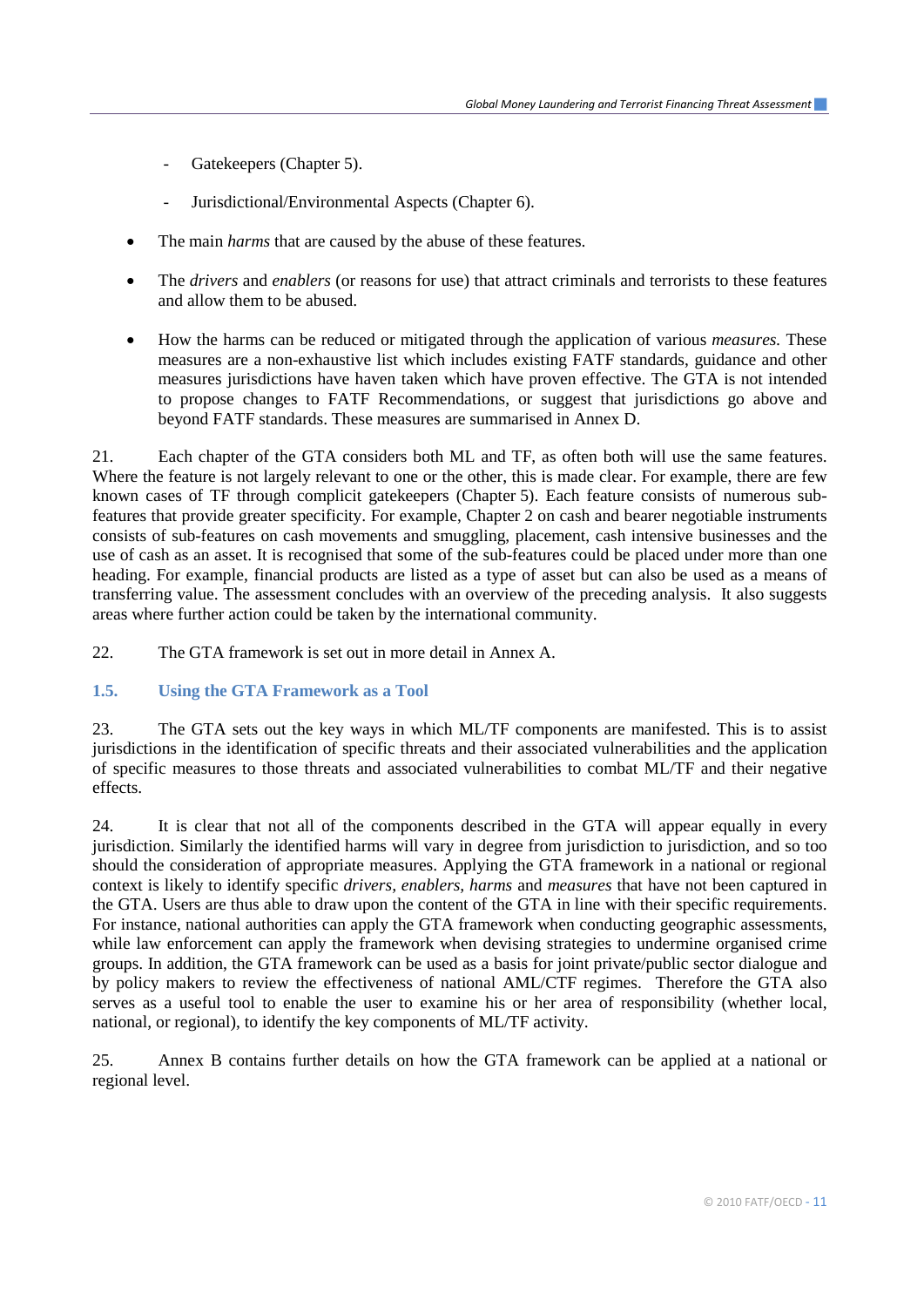# **1.6. The Overall Harms**

26. Criminals go to great lengths to protect themselves and their criminal businesses. Similarly terrorist organisations and individual terrorists expend significant resources to facilitate and sustain their networks. As a result of these actions, the prosperity and security of many are put at risk by today's criminal and terrorist threats.

27. Annex C sets out these harms as they apply to crime and terrorism and cross references them with the type of harm.

### *The harms associated with money laundering and terrorist financing*

28. ML and TF are crucial enablers of the harms caused by crime and terrorism. Finance is the lifeblood of crime and terrorism. Profit is fundamental to the goals of most crime, and therefore criminals make great efforts to move illegally obtained money and other assets in order to convert, conceal or disguise the true nature and source of these funds. The availability of working capital is also fundamental for both criminals and terrorists to sustain their networks. Therefore, the harms caused by organised crime and terrorism will continue to be present as long as criminals and terrorists are able to exploit systems to launder criminal proceeds and to support terrorist groups and activity.

29. Additionally there are distinct harms associated with ML activities. These harms are also significant in social, economic and security terms, and they are often global in nature. On the sociocultural end of the spectrum, successful ML allows crime to pay, thus encouraging further crime. The economic effects are more wide-ranging, as the activity can have a negative effect on transparency, good governance and accountability of public and private institutions. Laundered money is often untaxed, ultimately depriving countries of infrastructure and social programmes which might otherwise be funded from tax revenue. Also, legitimate businesses can find it difficult to compete with money laundering front businesses that can afford to sell products more cheaply because their primary purpose is to clean money, not make a profit.

30. These harms are illustrative. Later parts of this document aim to set out the harms of ML in greater depth.

### **1.7. The GTA and the Global Financial Crisis**

31. In 2008 the world experienced a financial crisis which significantly harmed the international financial system and as a result also caused variable harms to many individuals, local communities, nonfinancial businesses and the national and international interests that rely upon the system. ML or TF were not the cause of that harm. Furthermore, there is no evidence to suggest that money launderers and terrorist financiers have changed their behaviour as a result of the crisis, in any significant way to the changes in behaviour of honest citizens.

32. Although observations appear to indicate that the overall turbulence of the recent financial crisis has made it more difficult to identify suspicious activity, the policy responses to the crisis are likely to benefit the global AML/CFT efforts by improving transparency and ensuring more rigorous assurance procedures in the financial system.

33. Where possible, the GTA includes some analysis of the effects of the financial crisis on ML/TF.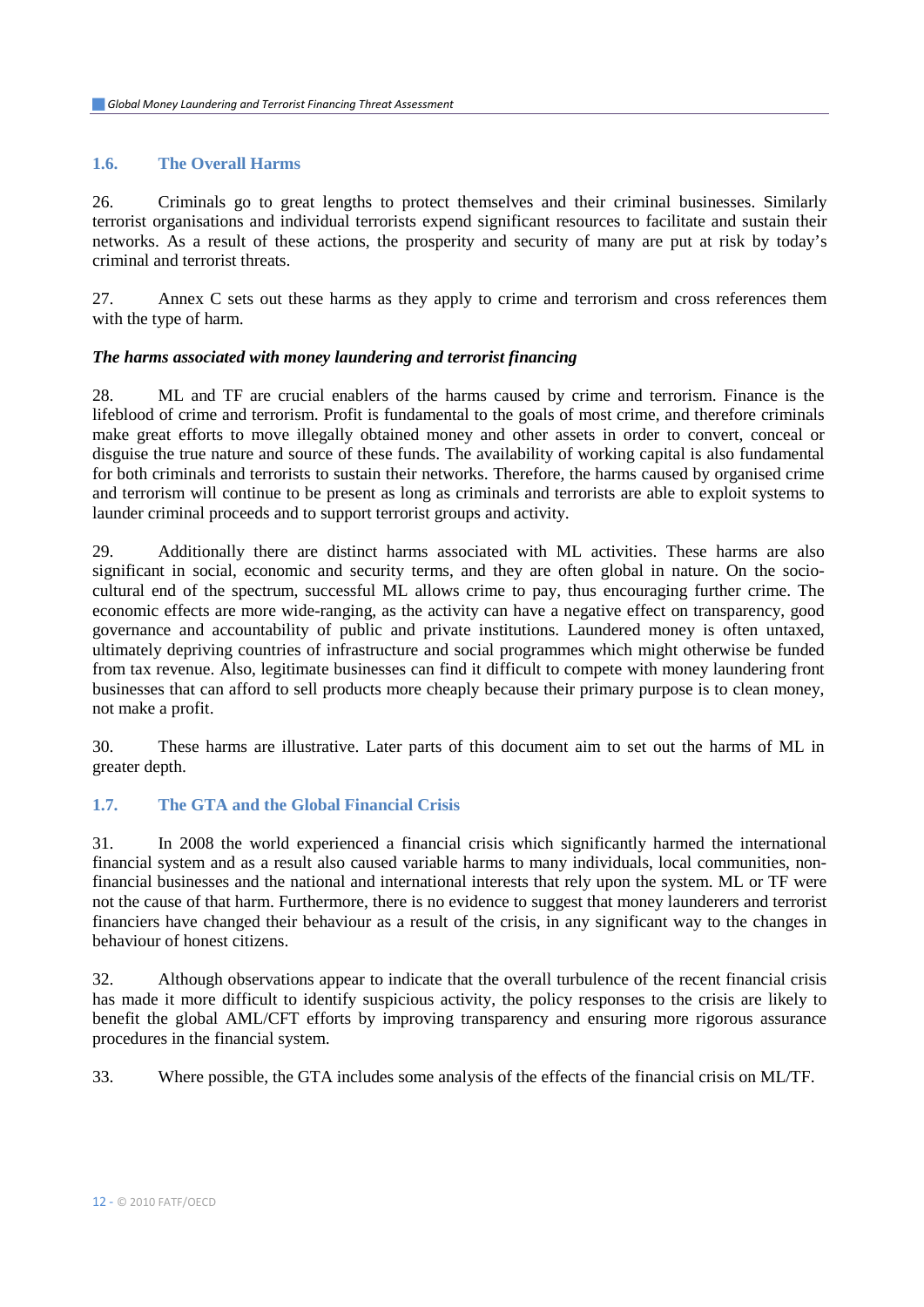# **1.8. Key Terms**

34. The terms *risk*, *threat* and *vulnerability* are often used by the FATF when describing how jurisdictions should implement AML/CFT standards. For example, the FATF has published a number of documents which address the concept of ML/TF risk.<sup>7</sup> However, there is currently no standard or universal definition for these terms.

- 35. In the context of the GTA, these terms mean:
	- *Threat:* is a person or thing with an intrinsic potential to pose a danger, cause damage, or cause injury. The abuse of the features identified in this report by criminals and terrorists in an attempt to carry out ML or TF are threats.
	- *Vulnerabilities:* are the intrinsic properties in a system or structure (including weaknesses in systems, controls, or measures) which make it open to abuse or exploitation by criminal elements for ML, TF, or both. The existence of vulnerabilities in a system makes that system attractive for money launderers and terrorist financers to use.
	- **Risk:** is the effect of ML or TF activity on the objective of protecting nations, their citizens and their institutions from the harms of profit-motivated crime. The risk manifests when ML/TF threats co-exist with associated vulnerabilities allowing criminals to successfully carry out their ML or TF activity. It is measured as the *likelihood* of ML or TF activity occurring multiplied by the consequences of that occurrence. Thus, the co-existence of threats and vulnerabilities that could result in significant consequences or harms would be considered "high-risk".

### **1.9. Sources of Information**

- 36. The GTA is based on three main sources of information:
	- (1) Existing available information, including:
		- *FATF and FSRB typologies and mutual evaluation reports:* The findings of the typologies reports developed by the FATF and the FSRBs on individual subjects. In addition, analysis was conducted of 33 mutual evaluation reports of the FATF and FSRB members' AML/CFT systems to identify the major sources of illicit proceeds derived from criminal activity and the significant methods used for ML, TF or both.
		- *Surveillance discussion:* The FATF's Working Group on Typologies holds a surveillance discussion three times each year as a regular forum for exchanging information on and examining potential and emerging ML and TF threats. The surveillance discussions have served as a source of information for the GTA.
		- *FATF Strategic Surveillance Survey:* The key results of the 2008 and 2009 versions of the survey have been included in this assessment which included responses from 42 and

<sup>7</sup> FATF (2008), *Money Laundering & Terrorist Financing Risk Assessment Strategies,* FATF, Paris, 18 June. FATF(2007), *Guidance on the Risk-Based Approach to Combating Money Laundering and Terrorist Financing - High Level Principles and Procedures*, FATF, Paris, 22 June.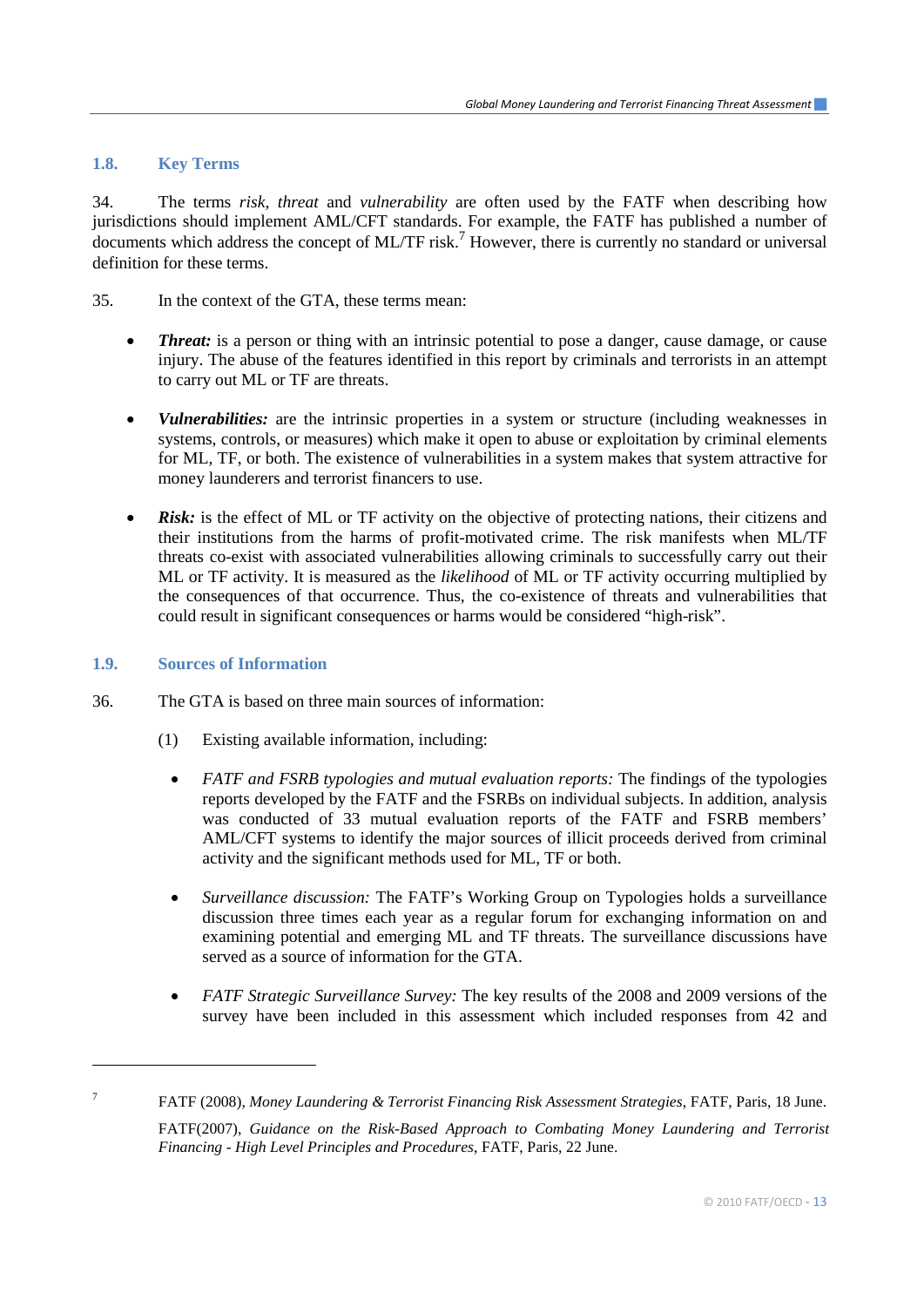34 jurisdictions respectively. Section 1.2 of this report provides further details on the scope and findings of these surveys.

- (2) The results of two typologies workshops involving participants representing more than 30 jurisdictions and international/regional organisations.
- (3) In addition there has been consultation with the private sector at a workshop held in May 2009 at the Wolfsberg Forum in Switzerland.

37. This project was conducted by a team of experts from across the globe. They have provided important content, peer review and validation throughout the project with the aim of producing this assessment. Ten countries and eight international and regional organisations were represented: Belgium, the Netherlands (project leader), Russian Federation, South Africa, Spain, Ukraine, United Kingdom (project leader), United States, CFATF Secretariat, GAFISUD Secretariat, GIABA Secretariat (project leader), MENAFATF (Lebanon), Egmont Group of FIUs, International Monetary Fund and the World Bank.

38. The project team would also like to acknowledge the input of many others from government authorities and the private sector whose information and advice was gratefully accepted.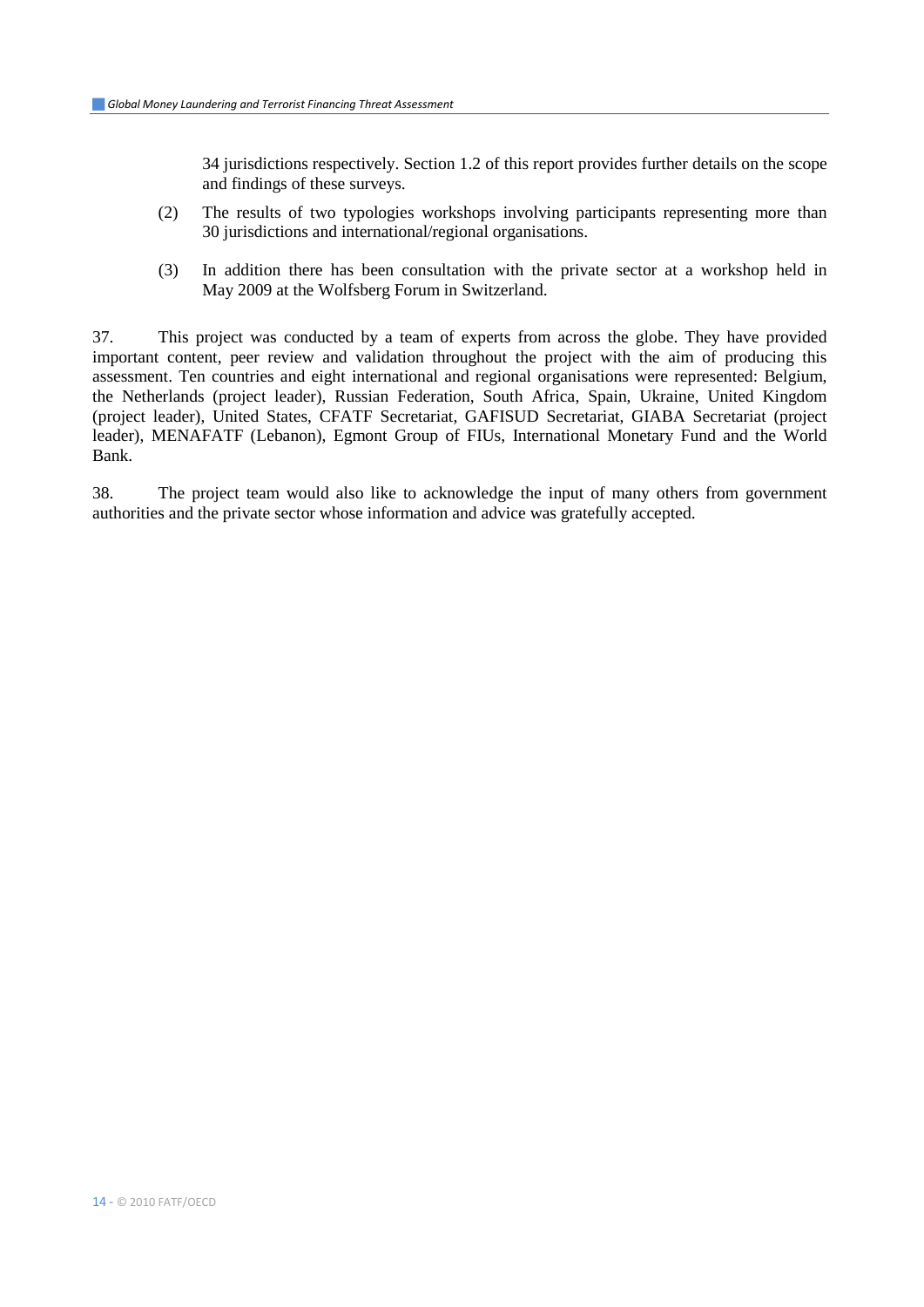## **CHAPTER 2: THE ABUSE OF CASH AND BEARER NEGOTIABLE INSTRUMENTS**

#### **2.1. Introduction**

 $\overline{a}$ 

39. The first feature that money launderers and terrorist financiers abuse prevalently is cash and bearer negotiable instruments. The summary of the 2009 Strategic Surveillance exercise indicated that a noteworthy proportion of ML/TF activity continues to involve cash. The use of cash or currency (*i.e.* banknotes and coins used as a medium of exchange) is attractive to criminals mainly because of its anonymity and lack of audit trail. Criminals look for as much flexibility as possible and are interested in avoiding detection. Cash provides that flexibility, as it is universally accepted and can be used and moved with little or no record keeping.<sup>8</sup> Cash proceeds are often used to purchase further commodities and services. Some criminals also stockpile large amounts of cash as a form of security.

40. Bearer negotiable instruments  $(BNI)^9$  are also attractive to criminals, as they are paper documents which have monetary value to the individual possessing them and are in a form that ownership or title passes upon delivery. Some criminals find it impractical to hold onto huge amounts of cash or BNI and therefore converting cash or BNI into another asset or instrument (*e.g.,* a bank deposit) is often the first stage of the ML cycle. For other criminals, the first stage of the ML process involves converting other assets (*e.g.,* stolen property) into cash in order to be able to launder the proceeds from their crime. ML therefore often involves some form of cash or BNI.

41. In order for terrorists to carry out their operations, attacks or maintain an infrastructure of organisational support, they need to have the ability to collect, receive and move funds. For the same reasons described above, cash provides flexibility for terrorist individuals and groups. By using cash, terrorists are able to stay close to their money without having to place those funds into the financial sector which automatically creates some form of audit trail.

#### **CASH AND THE GLOBAL FINANCIAL CRISIS**

The 2009 FATF Strategic Surveillance Survey indicated that an increasing use of cash was identified in some jurisdictions, potentially related to lack of confidence in the financial sector due to the global financial crisis. The crisis has seen significant increases in cash withdrawals and other transactions involving cash, including in countries where financial transactions are primarily conducted electronically. The effect has been to make it more difficult for the private sector to discern between unusual activity by honest actors and suspicious activity which may be related to criminal activity.

<sup>8</sup> Some currencies are more attractive to launderers and terrorist financiers than others because their universal acceptance is wider. Some currencies are only recognised as legal tender in the issuing country. Other currencies have more widespread acceptance and are more attractive for cross-border laundering and TF.

<sup>9</sup> Under FATF Special Recommendation IX (SR IX) on cash couriers the term *bearer negotiable instruments*  includes monetary instruments in bearer form such as: travellers cheques; negotiable instruments (including cheques, promissory notes and money orders) that are either in bearer form, endorsed without restriction, made out to a fictitious payee, or otherwise in such form that title thereto passes upon delivery; incomplete instruments (including cheques, promissory notes and money orders) signed, but with the payee's name omitted.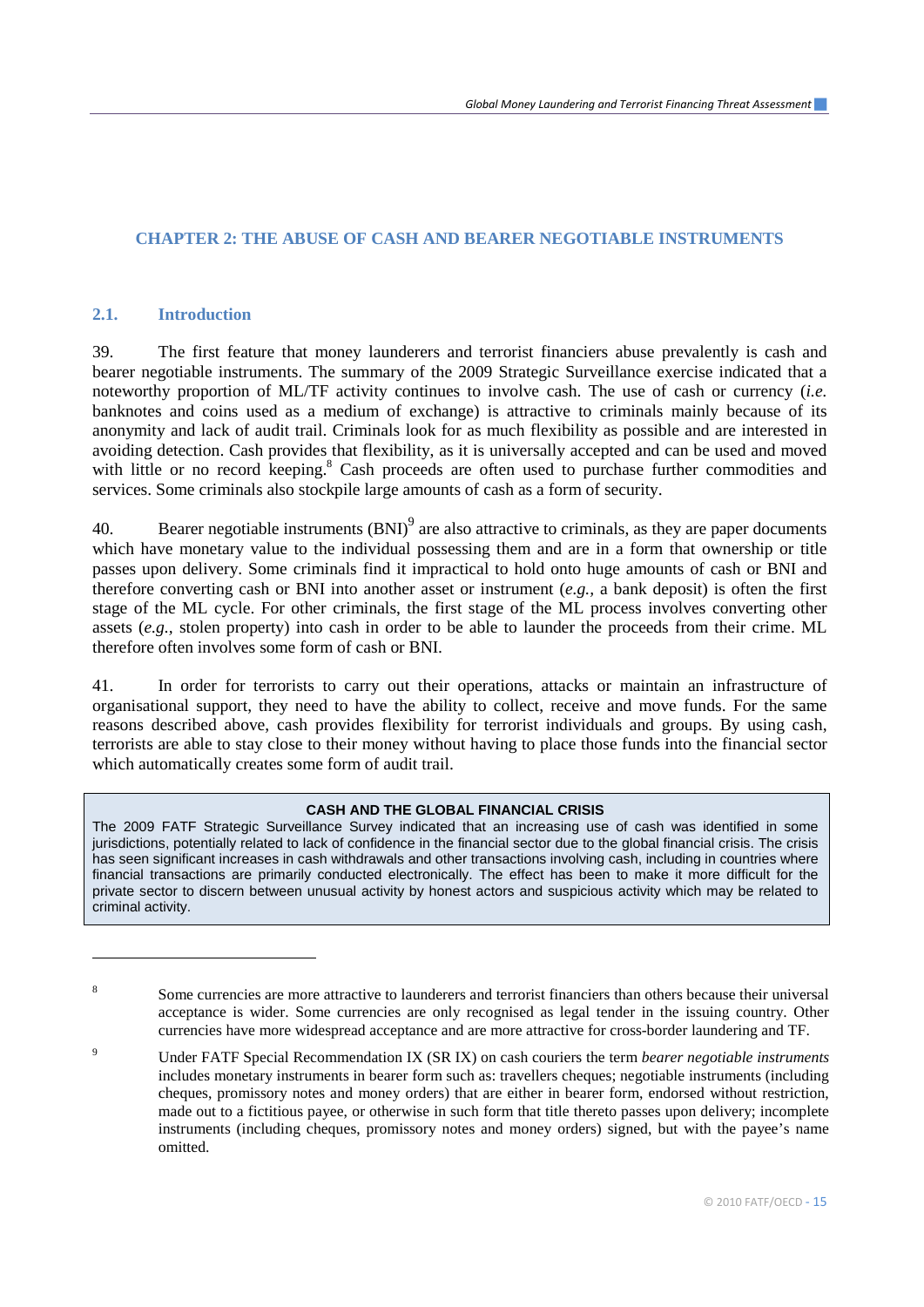## **2.2. Major Sources of Proceeds**

42. Many of the major sources of criminal proceeds, particularly narcotics trafficking, generate large amounts of cash. Criminals perpetrating some types of fraud tend to avoid laundering cash, preferring instead to purchase goods and pay expenses with cheques and electronic wire transfers. However, identity fraud, access device fraud, and bank fraud can generate large amounts of cash. For example, criminals engaged in access device fraud extract money from cash dispensers/ATMs using stolen ATM card numbers and personal identification numbers (PINs). They then either structure deposits at banks or undertake wire transfers through money remitters. This activity is similar to that which is sometimes carried out by those laundering the proceeds of narcotics trafficking. Other criminal activity which can generate large amounts of illicit cash include, but are not limited to, smuggling, corruption, bribery, extortion and illegal gambling.

43. The major sources of TF are from both illicit and legitimate sources, and the nature of the funding sources may vary according to the type of terrorist organisation. In many of these cases, cash is either generated or collected. For example, a number of terrorist groups engage in criminal activity such as narcotics trafficking, kidnapping and robbery or theft to generate cash income. Legitimate sources of funding such as charitable donations and the establishment of a legitimate business also produce cash proceeds. These cash funds are then used for travel, training, staging attacks and the acquisition of weapons or explosives.

#### **2.3. The Sub-Features**

44. The following sections consider the harms associated with abuse of the following sub-features of cash and bearer negotiable instruments:

- Cash movements and smuggling,
- Placement (including third party accounts).
- Cash intensive businesses.

45. Each of the sections describes the harms specifically arising from the sub-feature, the drivers behind criminal and terrorist abuse and the enablers that allow the criminal or terrorist to take advantage of them. Finally, consideration is given to some of the measures that can be taken to allow countries to address the drivers and enablers and so reduce the harm caused. Countries may wish to consider these and other options in designing their AML/CFT strategies.

#### *2.3.1. Cash Movement and Smuggling*

46. The findings of the 2009 FATF Surveillance Survey show that globally, the physical movement of cash within jurisdictions and cash smuggling across borders are consistently used to move the proceeds of crime and play a significant role in financing of terrorism. As more AML/CFT controls are placed on financial sector, criminals look at alternative means to move their illicit cash.

47. Cash smuggling can be subdivided into two categories. These are (1) bulk cash smuggling (BCS) and (2) cash couriers. BCS involves large volumes of cash which represent the proceeds of crime. Methods generally include the use of land or sea border crossings through concealing cash in vehicles or containerised cargo. Cash couriers are natural persons who physically transport cash on their person or accompanying luggage. This method is also associated with TF, as it involves smaller amounts than BCS. The preferred methods for cash couriers are commercial airlines, and new cases have highlighted the use of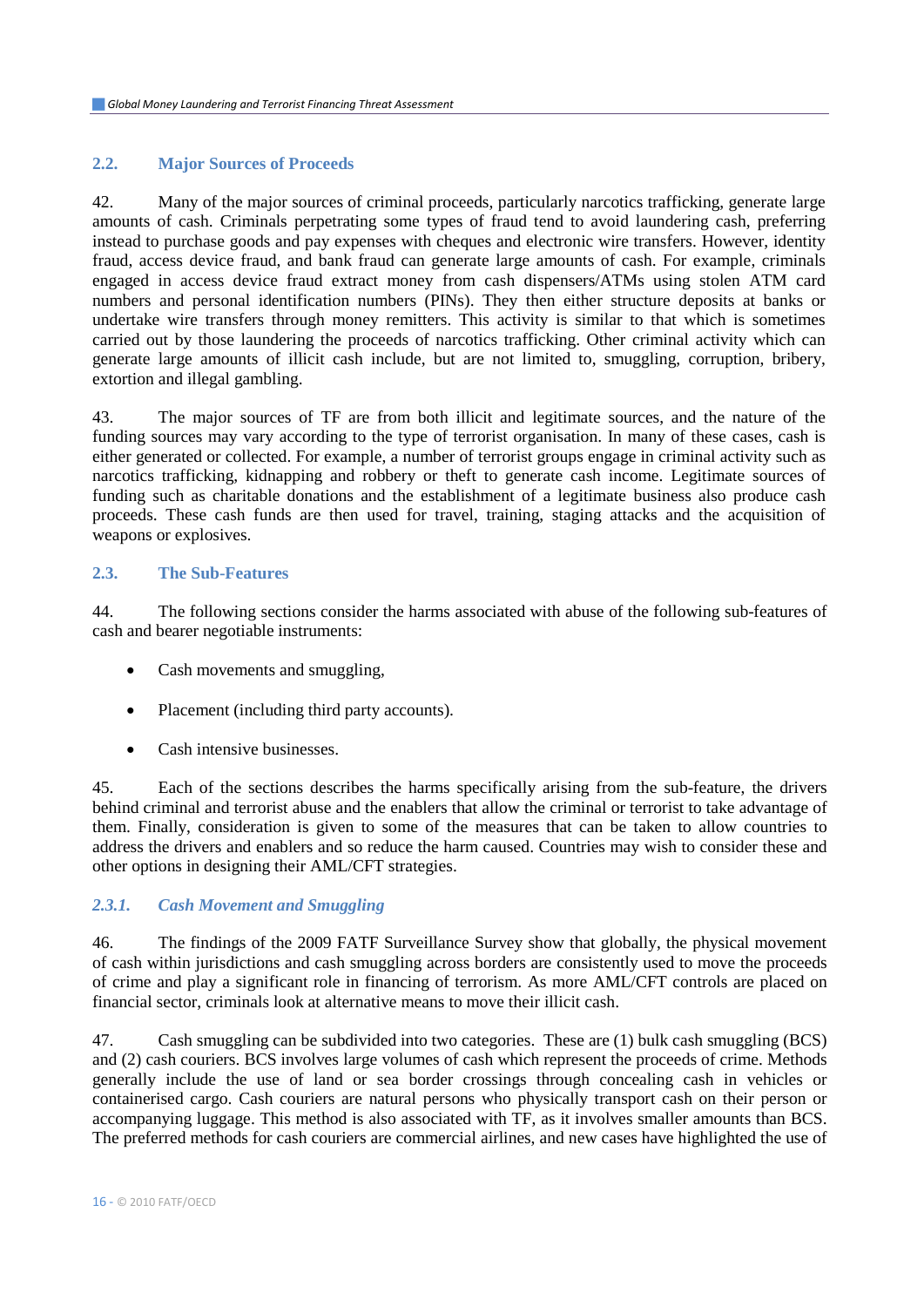private planes. In addition to the air, sea and land methods referenced above, mail services have also been used to smuggle cash.

48. Illicit cash is sometimes smuggled using larger denomination notes, as it reduces both the size and weight of the load<sup>10</sup>. For this reason, some criminals choose to exchange small denominations for larger denominations before smuggling the cash, typically by using the services of a money service business. Changing cash into larger denominations can also reduce the forensic evidence available from any seized cash: The higher denominations, particularly when sourced from a money service business, will not have had the same exposure to illicit substances as the cash that criminals collect from users to purchase the commodity. Most airlines have weight limits for both carry-on and a checked-in baggage. Because of its bulk and weight, the challenge in moving bulk cash is either to use large containers (*e.g.,*  commercial shipping containers or specialised compartments in vehicles) or split it up among many couriers. Using many couriers has the added advantage of mitigating the risk of loss should one or more couriers be stopped.

49. Case studies<sup>11</sup> from around the globe demonstrate that many of the ingenious methods used to smuggle illicit narcotics have also been used to smuggle cash or bearer negotiable instruments across borders.

#### *Harms*

50. There are a number of specific harms resulting from illicit movement of physical cash and cash smuggling by criminals and terrorists. These include robbery and risk of violence between criminals. Mechanisms that allow criminal cash to be moved and value to be transferred also fund further criminal and terrorist activity. The ability to use illicit cash allows a profit from crime to be realised. Funds held in cash are also less likely to be available to be taxed by the authorities. The use of this sub-feature removes currency from active circulation in the country where the criminal activity takes place and may also increase demand for and the cost of issuing currency.

#### *Drivers*

 $\overline{a}$ 

51. Criminals and terrorists try to achieve a number of objectives by physically transporting or smuggling cash. Primarily, they attempt to avoid preventive measures in the host financial sector. Criminals and terrorists also seek to move funds in a form that is both familiar and comfortable for them. They also try to distance proceeds from the location of crime. Both criminal and terrorist activity generate and require cash. Smuggling cash ensures the security and retention of value by staying outside of the financial system and away from financial products. By using this sub-feature, the criminal or terrorist can stay close to his money, many foreign destinations can be quickly reached and little pre-planning is required.

<sup>&</sup>lt;sup>10</sup> For example, a briefcase measuring  $10x39x50$  cm would hold value of EUR 7.4 million in EUR 500 notes, weighing 14.8 kg (14 800 notes). The same briefcase would hold GBP 740 000 (EUR 740 000, rate of exchange 1:1 as at March 2010), in GBP 50 notes, only 10% of the value, or USD 1.48 million (EUR 2.22 million, rate of exchange 1:1.5 as at March 2010) in USD 100 bills.

<sup>11</sup> FATF (2010) *Detecting and preventing the illicit cross-border transportation of cash and bearer negotiable instruments: International Best Practices,* FATF, Paris.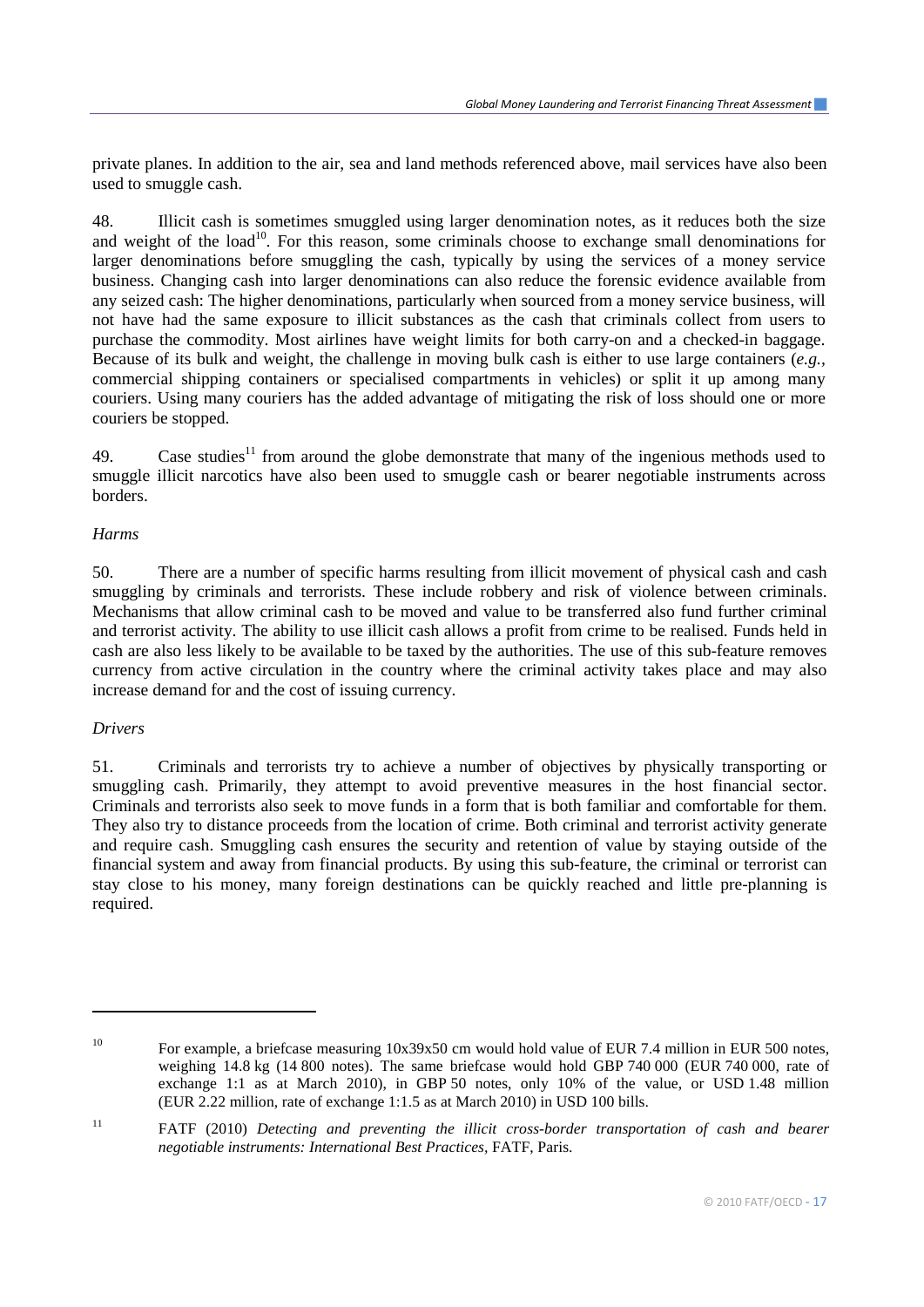#### *Enablers*

52. Cash is universally accepted and allows portability and flexibility when transferring value. High denomination notes are easily available in some jurisdictions. Such notes reduce volume and therefore increase portability.

53. The lack of reporting requirements and preventive measures in some areas makes the abuse of this feature attractive. For example, in relation to BNIs in certain countries, travellers are not required to declare travellers' cheques when exiting their country. There is also low reporting and weak regulation within sectors which provide cash. The anonymity and lack of audit trail of cash provides further flexibility to the criminal or terrorist. Lastly, funds generated outside the financial system and kept outside the financial system help avoid detection.

#### *Measures for consideration*

54. FATF Special Recommendation IX (SR IX) contains deterrent and institutional measures that jurisdictions should take to address the illicit movement of cash internationally. Special Recommendation IX also contains provisional measures and confiscation procedures (in line with Recommendation 3 and Special Recommendation III), as well as measures related to international cooperation.

55. While not in the Special Recommendation IX definition of a "bearer negotiable instrument", countries could consider adopting a regulation providing for obligatory declaration of travellers' cheques when travelling abroad. Countries have also considered including reporting requirements for other forms of value (*e.g.,* gold coins, casino tokens and access devices) which currently fall outside the scope of the FATF definition of BNI.

56. The issue of cash couriers and BCS has been referred to in numerous FATF annual typologies reports from 1998 to 2002. In addition, the FATF issued international best practices on "Detecting and preventing the illicit cross-border transportation of cash and bearer negotiable instruments" in 2010. These best practices focus on areas that have proven to be challenging for jurisdictions to implement and provides tested solutions. For example, the guidance includes a list of red flag indicators that could be used to detect cash couriers and asks countries to consider not issuing large denomination bank notes.

57. Many low capacity countries are cash-intensive economies. Therefore, strengthening financial inclusion in those countries could be considered to reduce the severity of the risk of cash.

## *2.3.2. Placement (including Third Party Accounts)*

58. The placement of illicit cash into the financial sector including through DNFBPs is one of the most common and easily detected forms of ML activity. Cash, though anonymous, does attract attention when used in certain situations and can create an audit trail. As large cash transactions (for example, depositing cash into a bank or purchasing high-value goods) might prompt reporting by a financial institution or DNFPBs, criminals will structure their cash deposits using a series of small amounts and using multiple accounts. For example, criminals have been known to place available cash in bank and short-term deposit accounts in different banks and then to replenish these deposit accounts. These seemingly unrelated petty cash deposits are later withdrawn in cash (through an ATM anywhere in world), exchanged for another currency and transferred overseas, or converted to another form of value. In many cases, criminals will use third party accounts. Third party accounts are often created under the name of a family member, associate or legal entity. For example, access to an account may be granted to a third party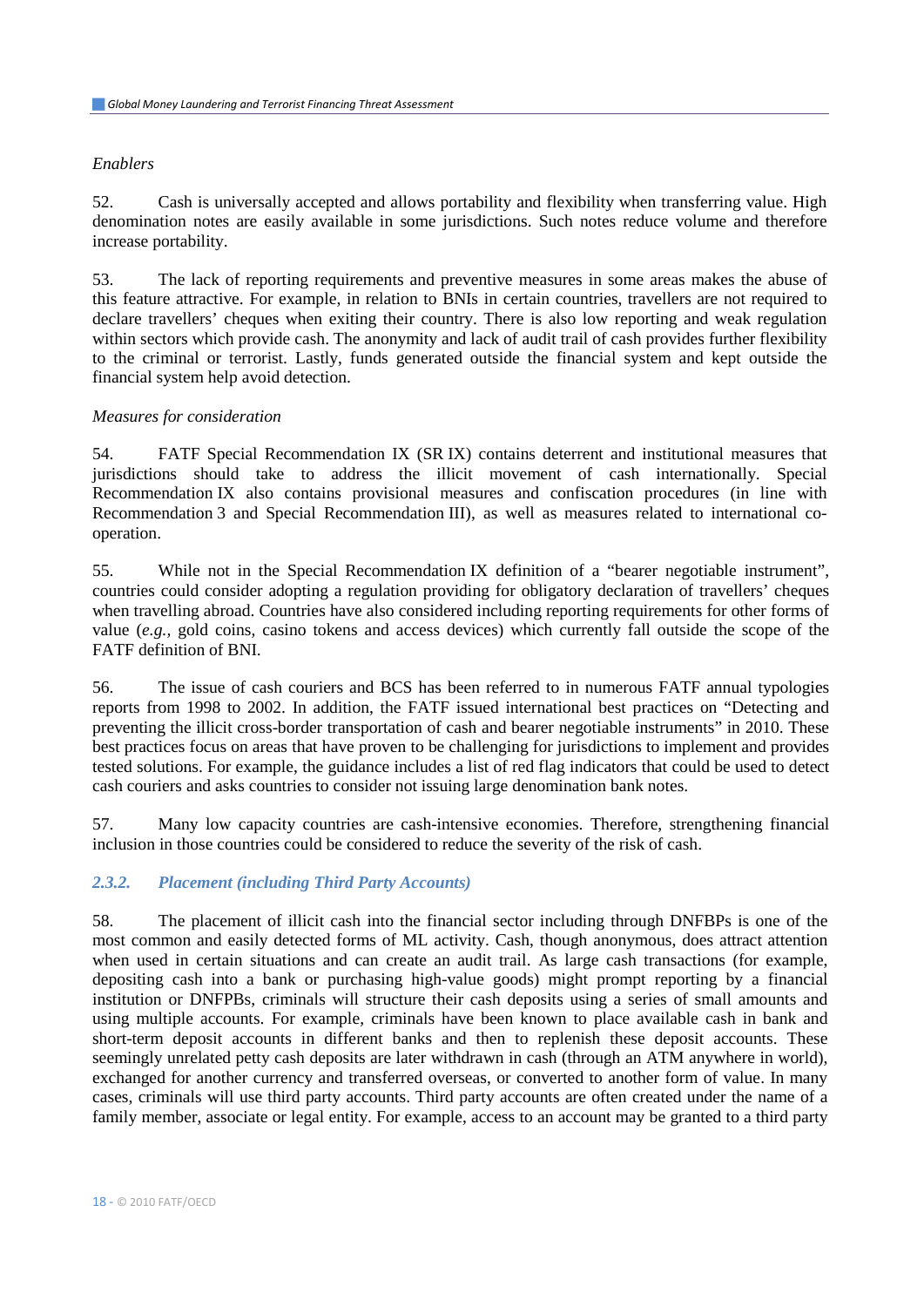upon presentation of the account holder's details (account number, name of the account holder), an identification document, or the power of attorney.

59. With respect to TF, funds are often kept out of the financial system to avoid detection. Some jurisdictions indicate the use of the formal financial sector for TF is low or decreasing. However, regular funding to maintain a terrorist group's capacity can be conveniently facilitated via the placement in the conventional banking system, and some jurisdictions have indicated that the banking sector is the most common venue for placing terrorist funds and then moving them.<sup>12</sup> In one example, terrorists placed large cash deposits into financial institutions to secure the rental of a building.

60. The 2009 Strategic Surveillance exercise found that in both ML/TF cash deposits (and withdrawals) associated with transfers (using financial institutions or remittance services) continue to be an important aspect. The 2009 survey also reported that one jurisdiction had witnessed the use of transit points in TF transactions whereby third parties, located in third countries, received the initial transfers and forwarded these to the ultimate recipients. Transfer of value is dealt with in Chapter 3.

### *Harms*

61. There are a number of specific harms resulting from the placement of cash for ML/TF purposes, including third party accounts used by criminals and terrorists. There is an increased risk of robbery if businesses and individuals are holding and transporting increased levels of cash. The placement of illicit cash also provides a competitive advantage to complicit business.

62. Placement often takes place through the use of false or stolen identities. Mitigating action by governments against identity fraud requires significant resources and costs, which increase with the sophistication of identity fraud methods. Placement of criminal cash also allows a profit from crime to be realised. Finally, the widespread use of false and stolen identities could result in a lack of confidence in public sector and financial sector data-sets and processes.

### *Drivers*

63. Criminals and terrorists try to achieve a number of objectives through the use of placement, including through the use of third party accounts. Mainly they need to get cash into the financial system without detection by the authorities. The use of accounts ensures the safety and easy access to funds. Criminals do not want limits on their ability to operate and live entirely on a cash basis, particularly in developed economies.

### *Enablers*

64. Structuring cash by opening cash deposit accounts in various banks makes it possible to avoid scrutiny from law enforcement and oversight bodies. Criminals have access to numbers of individuals who are willing to conduct placement activity for little reward. Good international communications exists to coordinate placing and transfer of value.

65. In addition, criminals have the possibility of transferring the right to access bank or deposit accounts to third parties, but some regulations do not always require customer due diligence (CDD) on third party depositors. Regulations also can set high thresholds for reporting cash transactions in some cases.

<sup>12</sup> See: FATF (2008), *Terrorist Financing Typologies Report*, FATF, Paris, 29 February, p. 21.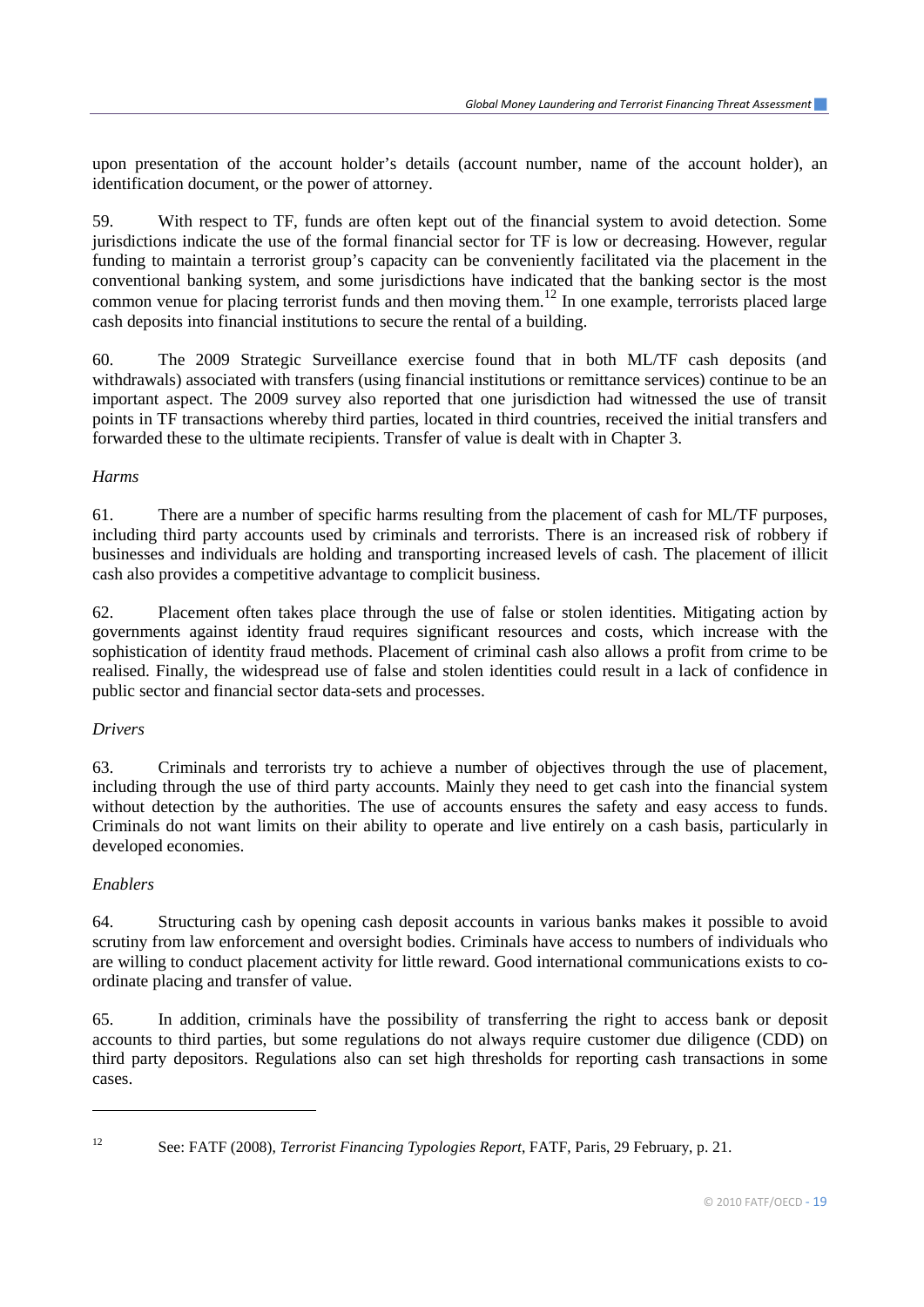66. Finally, criminals and terrorists will use false or stolen identities to open accounts to facilitate placement while avoiding being identified by CDD requirements.

#### *Measures for consideration*

67. There are a number of wide-ranging preventive or deterrent measures contained within the FATF standards that are applicable to this sub-feature. These measures focus on CDD, record keeping and the reporting of unusual, suspicious or large-value transactions (*e.g.,* Recommendations. 5, 9-11, 13, 19 and Special Recommendation IV). As described throughout this chapter, criminals and terrorists use cash to remain anonymous and to avoid detection. The creation of an audit trail is considered one measure to assist authorities in revealing the true source and ownership of the cash. Where terrorist funds are derived from criminal activity, then traditional monitoring mechanisms that are used to identify ML may also be appropriate for TF although the activity, while suspect, may not immediately be identified as connected to TF.

68. To complement the FATF standards, some jurisdictions have taken additional measures, such as providing additional powers to law enforcement authorities, including the use of geographic targeting orders (GTO). A GTO provides regulators with the authority to require a financial institution or a group of financial institutions in a geographic area to file additional reports or maintain additional records beyond the ordinary AML/CFT reporting requirements. This is particularly useful when a specific sector or area has been identified where illicit cash proceeds are being placed to avoid AML/CFT reporting requirements. It serves as an information gathering device that enables law enforcement authorities to gain greater knowledge of patterns of ML and also helps to prevent evasion of AML/CFT regulations by disturbing established patterns of ML through the introduction of uncertainty and heightened risk into criminal and terrorist decision-making.

69. A further optional measure developed by the project team might be to require CDD on occasional transactions. This could be applied on a risk-sensitive basis, irrespective of the amount involved. The issue of when financial activity is carried out by a person or entity on an occasional or very limited basis is dealt with in the 2007 *FATF Guidance on the Risk-Based Approach (RBA) to Combating Money Laundering and Terrorist Financing: High Level principles and Procedures*.

70. At the same time, financial inclusion, particularly in low capacity countries should be encouraged to reduce the severity of the risks related to cash. This also implies that unnecessary administrative burdens should be avoided, depending on the risks of different products.

## *2.3.3. Cash Intensive Businesses*

71. The use of retail and service businesses such as restaurants, pubs and convenience stores have long been used by criminals to facilitate the laundering of illicit cash. These legitimate businesses are sometimes referred to as "front companies" if they are set up to provide plausible cover for illegal activities. Non-cash based abuse of corporate front organisations or "shell companies" and terrorist front organisations are discussed in Chapter 3.5 of this report.

72. The involvement of cash intensive businesses was identified as a risk factor in the 2009 Strategic Surveillance responses. For example, some jurisdictions saw increased injections of illicitly derived cash into otherwise legitimate businesses. Cash intensive businesses can be used during all stages of the ML cycle, especially the placement stage. Criminals will establish business accounts to deposit large volumes of cash in low denominations as daily earnings. In many cases, no legitimate transactions take place at the business. When legitimate commerce does take place, the illicit money is commingled with the legitimate earnings, thus disguising the true source of the funds.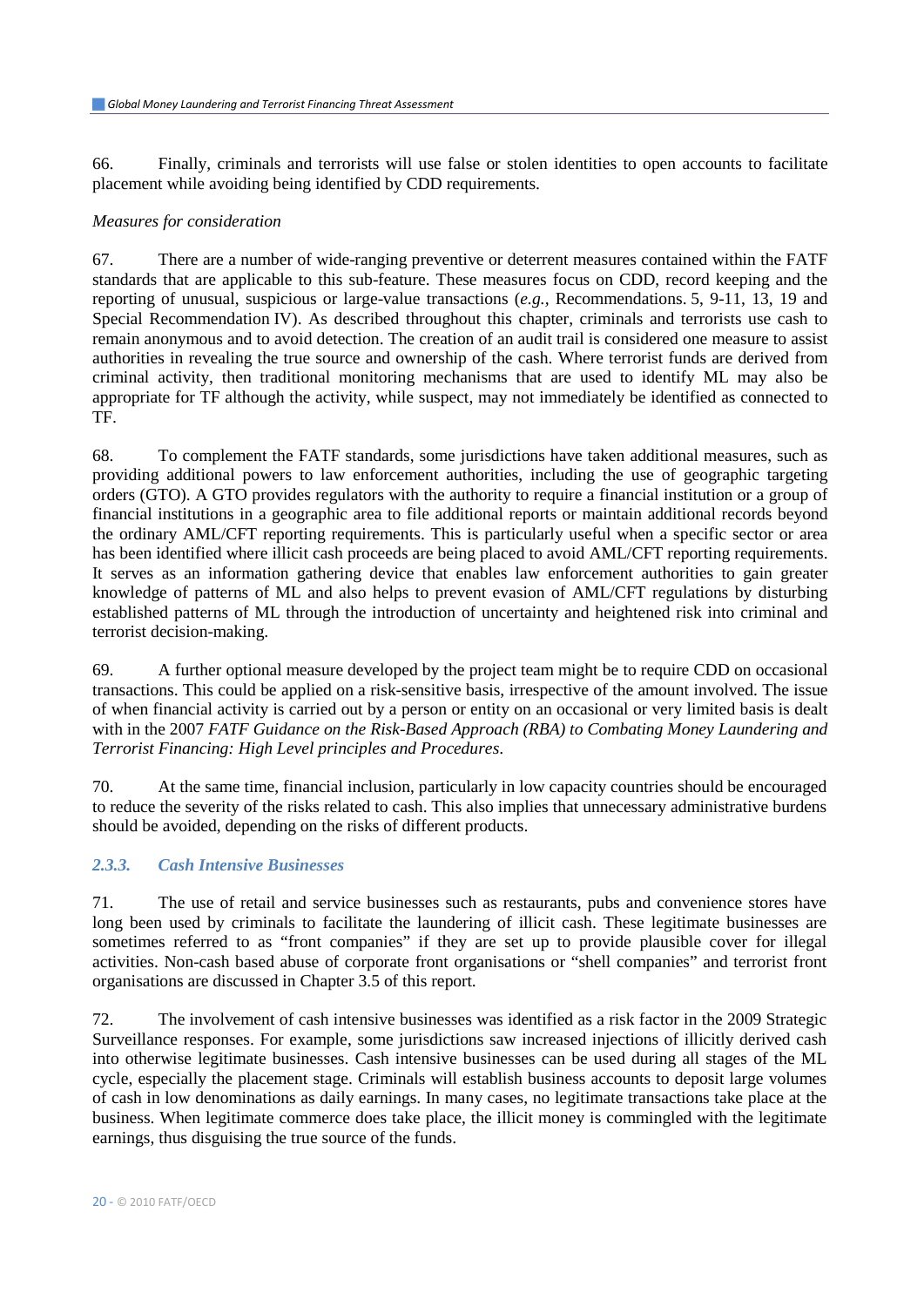73. With respect to TF, the proceeds from a legitimate cash-intensive business can be used as a source of funds to support terrorist activities, and this was highlighted as one of the main reported licit sources of funding for terrorism in the surveillance exercise. A wide range of types of businesses were highlighted including those in the construction industry, used motor vehicles traders, travel agencies, gold and jewellery stores, currency exchange offices, clothing stores, butchers, sandwich bars and associations. These businesses can direct funds to terrorist organisations/activities when the relation between sales reported and actual sales is difficult to verify. There have been a number of cases identified of terrorists buying out or controlling cash-intensive businesses including, in some cases, money services businesses to move funds.

74. Casinos are by their nature considered cash-intensive businesses, as the majority of transactions are cash-based. In March 2009, the FATF published a report on ML vulnerabilities in the casino and gaming sector. The report showed that there is significant global casino activity which is cash-intensive, competitive in its growth and vulnerable to criminal exploitation.

#### *Harms*

75. There are a number of specific harms resulting from the use of cash-intensive businesses by criminals and terrorists. Competitive advantage is given to complicit business. Placement of criminal cash allows a profit from crime to be realised. Through the use of businesses criminals may corrupt (wittingly or through coercion) others employed in these businesses.

#### *Drivers*

76. Criminals and terrorists try to achieve a number of objectives through the use of cash-intensive businesses. Mainly, they want to conceal source of illicit funds by mingling them with legitimate funds. Criminals and terrorists want to provide value for money by creating economies of scale (*i.e.* cashintensive businesses are an easier way to get large amounts laundered than through personal accounts). Ownership of business permits the acquisition of community standing and influence, which provides additional cover for illicit activities. In addition, proceeds of legitimate business can be used as a source of funds to support terrorism.

### *Enablers*

77. Criminals and terrorists are able to take advantage of cash-intensive businesses. Using this subfeature enables placement of cash with less risk of detection than if conducted by individuals. The regulated sector is more likely to consider large sums as normal when a business is involved. Cashintensive businesses are also able to inflate how much legitimate cash comes in each day to disguise the deposit of cash from criminal activity.

78. In some countries awareness and scrutiny of cash-intensive businesses by the authorities is minimal. It is also difficult for financial institutions to monitor the accounts held by these businesses.

### *Measures for consideration*

79. FATF Recommendations 12, 16 and 24 extend controls to DNFBPs including dealers in precious metals, dealers in precious stones and casinos. In addition, Recommendation 19 asks jurisdictions to consider implementing a system in which financial institutions and intermediaries report all domestic and international currency transactions over a fixed amount or large-value cash transactions. These Recommendations can be particularly useful if a country has a specific sector which faces a ML or TF threat. Also, Recommendation 20 requires that consideration to be given to extending regulation to other businesses and professions, including cash-intensive businesses, if they are at risk. Tax authorities could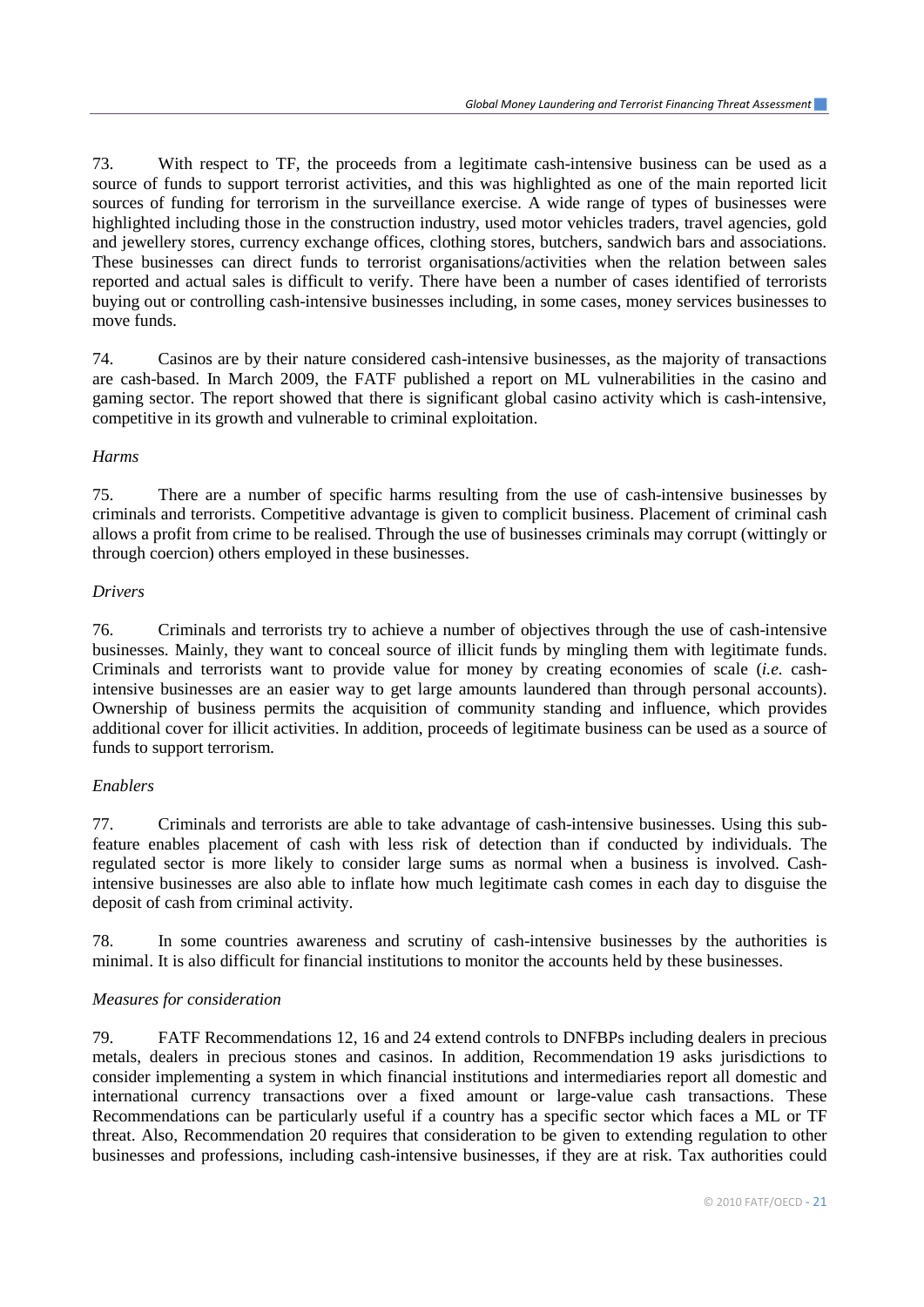also play a role in detecting abuse of cash-intensive businesses in the context of fiscal scrutiny and auditing activities.

80. Casinos are generally subject to a range of regulatory requirements, commercial considerations, and security measures, which can complement AML/CFT measures. For example, the use of surveillance in casinos reduces the severity of the risk of chip-based ML schemes, in which criminals hold chips for a period of time and later cash them in for a casino cheque. In October 2008, the FATF published guidance on the risk-based approach for casinos.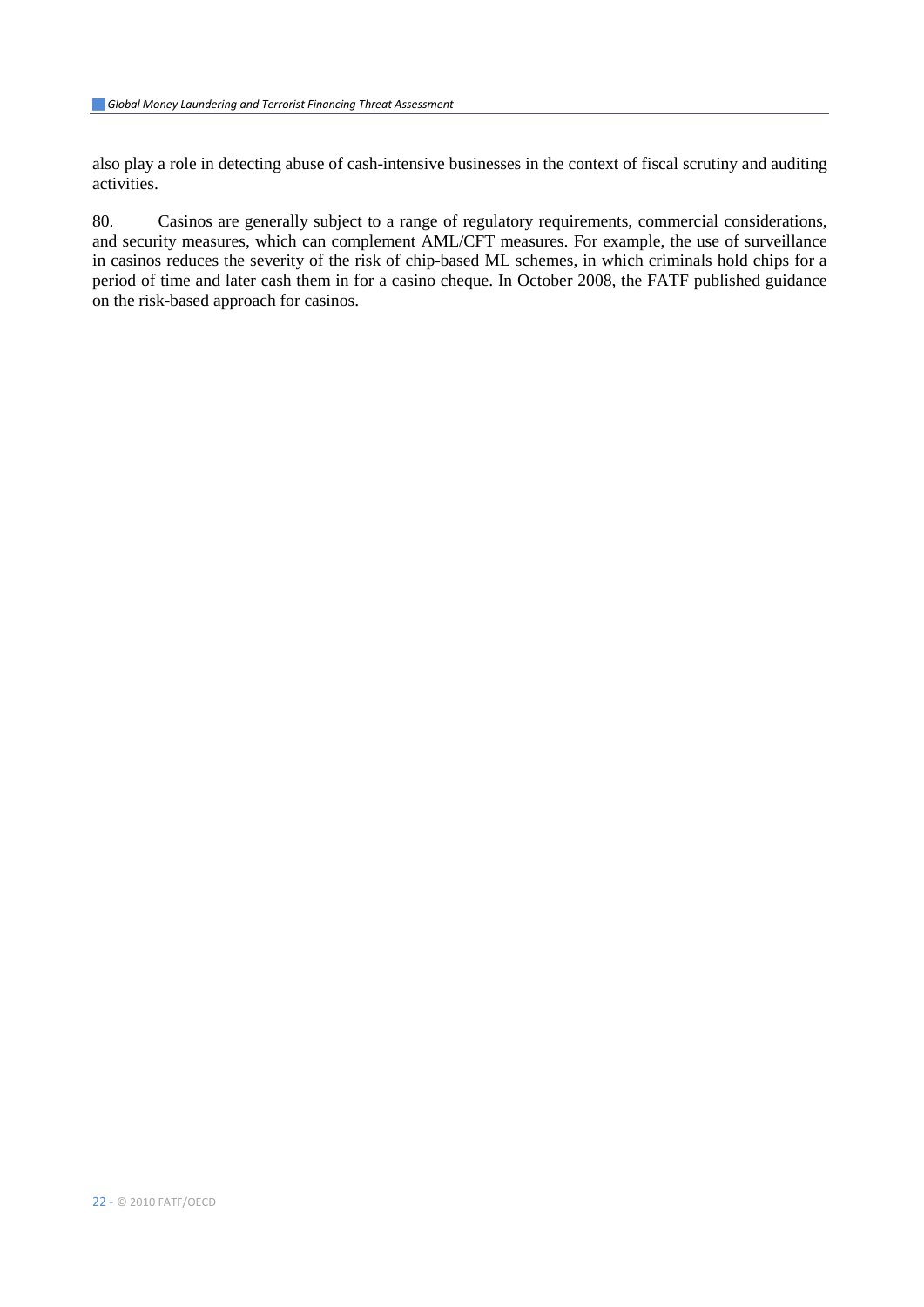## **CHAPTER 3: THE ABUSE OF TRANSFER OF VALUE**

#### **3.1. Introduction**

81. The second feature that money launderers and terrorist financiers abuse prevalently is the transfer of value (this does not include cash or bearer negotiable instruments, which are dealt with in Chapter 2). The transfer of value remains central to the functioning of the global economy and is a natural process in any financial transaction. On a daily basis, millions of global transactions facilitate the transfer of value through the use of the financial system, money transfer businesses and systems, the international trade system, third party business structures, charities, remittance systems and new payment methods. The vast majority of these transactions are legitimate. The challenge is to distinguish legal from illegal use of transfer of value.

82. Criminal proceeds are often not in the place or form that the criminal requires. He must therefore employ a process whereby illegally derived profits are layered through various transactions for purposes of re-integration into the legal economy or to allow the funding of further criminal activity. The tactics that the criminal adopts will depend on his requirements which will in turn be determined by a number of factors – the physical location of the funds, the form they are in, what he wants to use the funds for (financing further criminal activity, direct spending to support his lifestyle, long term laundering for later use etc.) and the local conditions (levels of enforcement and regulation). However, there will be one distinct need common to most criminals. He will want to distance the proceeds of the crime from the crime itself in order to protect himself from detection and likely prosecution.<sup>13</sup>

83. For terrorists, and those facilitating the financing of terrorism, the immediate aim is different, but the mechanisms they use are effectively the same. Rather than trying to distance the funds from the crime, terrorists will want to move money undetected from the source of the fundraising activity to the location of the group or persons that will carry out the terrorist activity. This may be a physical distance, in the case of fundraisers in one location supporting activity in elsewhere, or it may involve moving legitimate income to allow the purchase of goods or services, for example, to provide general support to a terrorist or group of terrorists or to directly finance a terrorist act.

### **3.2. Major Sources of Proceeds**

 $\overline{a}$ 

84. ML associated with all predicate offences is likely to require the transfer of value at some point as is the case in most TF cases. The 2009 FATF Strategic Surveillance Survey noted that a number of jurisdictions have seen this feature used to facilitate various ML schemes involving fraud and tax or excise evasion.

<sup>&</sup>lt;sup>13</sup> The range of the required distance will depend on such factors as the risk of detection at the location of the crime and the criminal's appetite for risk.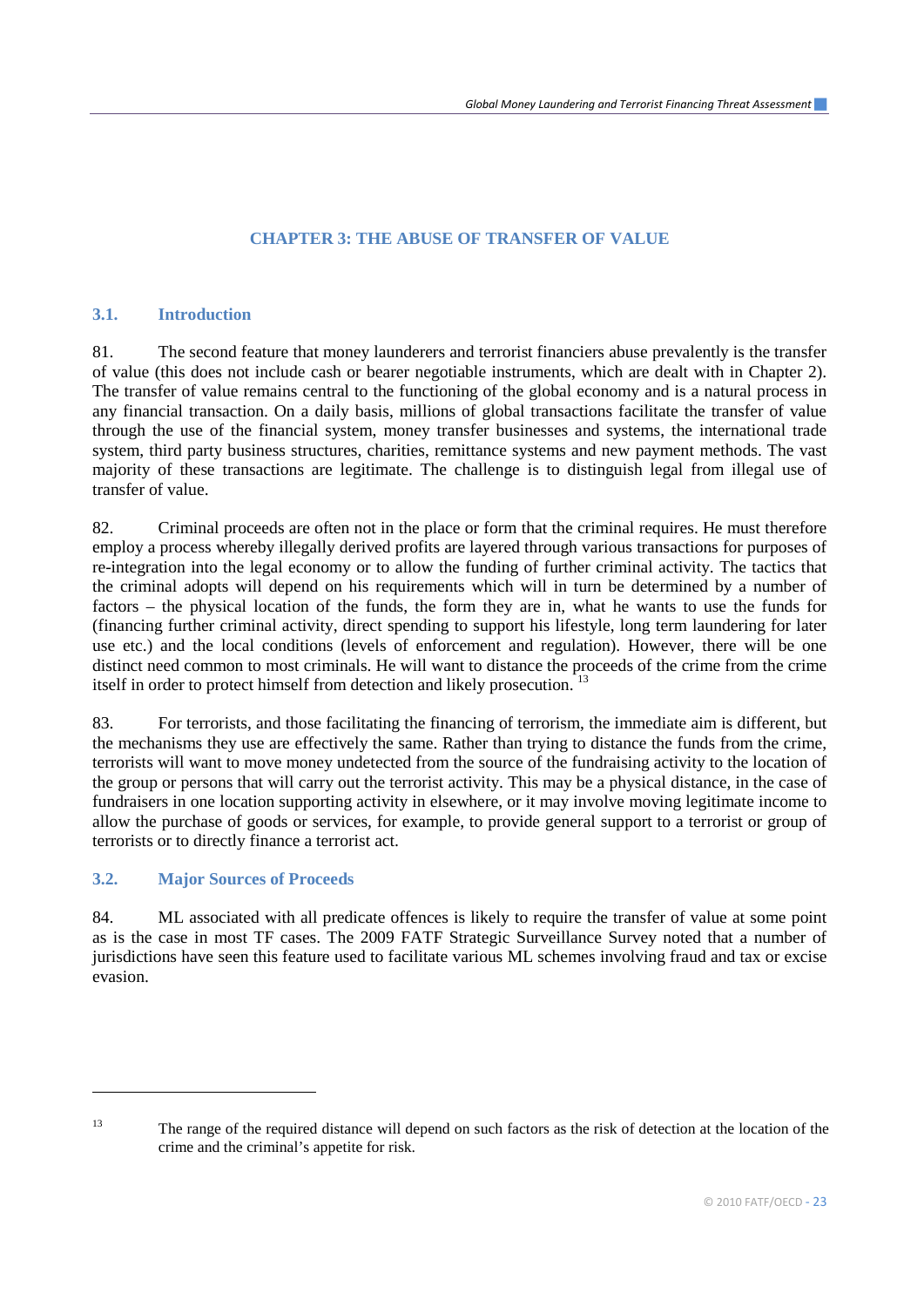## **3.3. The Sub-Features**

85. The following sections consider the harms associated with abuse of the following sub-features of the transfer of value**:**

- The banking system.
- Money transfer businesses and alternative remittance.
- The international trade system.
- Third party business structures, charities and other legal entities.
- Retail payment systems and the ATM network.

86. Each of the sections describes the harms specifically arising from the sub-feature, the drivers behind criminal and terrorist abuse and the enablers that allow the criminal or terrorist to take advantage of them. Finally, consideration is given to some of the measures that can be taken to allow countries to address the drivers and enablers and so reduce the harm caused. Countries may wish to consider these and other options in designing their AML/CFT strategies.

## *3.3.1. The Banking System*

87. The transfer of value feature often relies on banking structures to a greater or lesser degree. Even where the true, laundered, value is transferred indirectly via goods and services (see Section 3.3.3. on abuse of international trade system), these systems are often used to reconcile the relevant accounts. The banking system is also often used to transfer value even when launderers utilise other methods or features such as those available in the securities and insurance sectors.

88. Bank transfers allow value to be moved electronically and relatively quickly in a relatively highly regulated environment. It is a high volume activity, with millions of legitimate transactions taking place globally each day across thousands of banks, involving an even greater number of counterparties. Access to the banking system can be over the counter, or by using the internet or telephone, by the owner of the funds or by instructed third parties, such as lawyers, accountants or private bankers.

89. The 2009 FATF Strategic Surveillance Survey noted wire transfers involving cash deposits and withdrawals as a primary technique for moving terrorist funds. The 2009 survey also noted that the financial systems in a number of jurisdictions have been used as a part of a train of transactions, with funds liked to terrorism moving in and then directly out of their countries.

### *Harms*

90. The abuse of the banking sector to transfer value by criminals and terrorists can undermine confidence in the integrity of the financial system and damage the reputation of the system and businesses within it, with the potential result in damage to business, markets and even whole economies. This can drive away legitimate business and make institutions more reliant on criminally sourced funds. An additional harm would be the difficulty of tainted institutions' gaining access to the global financial sector.

91. Abuse of the banking system is often enabled by identity fraud. Mitigating action by governments against this requires significant resources and costs, which increases with the sophistication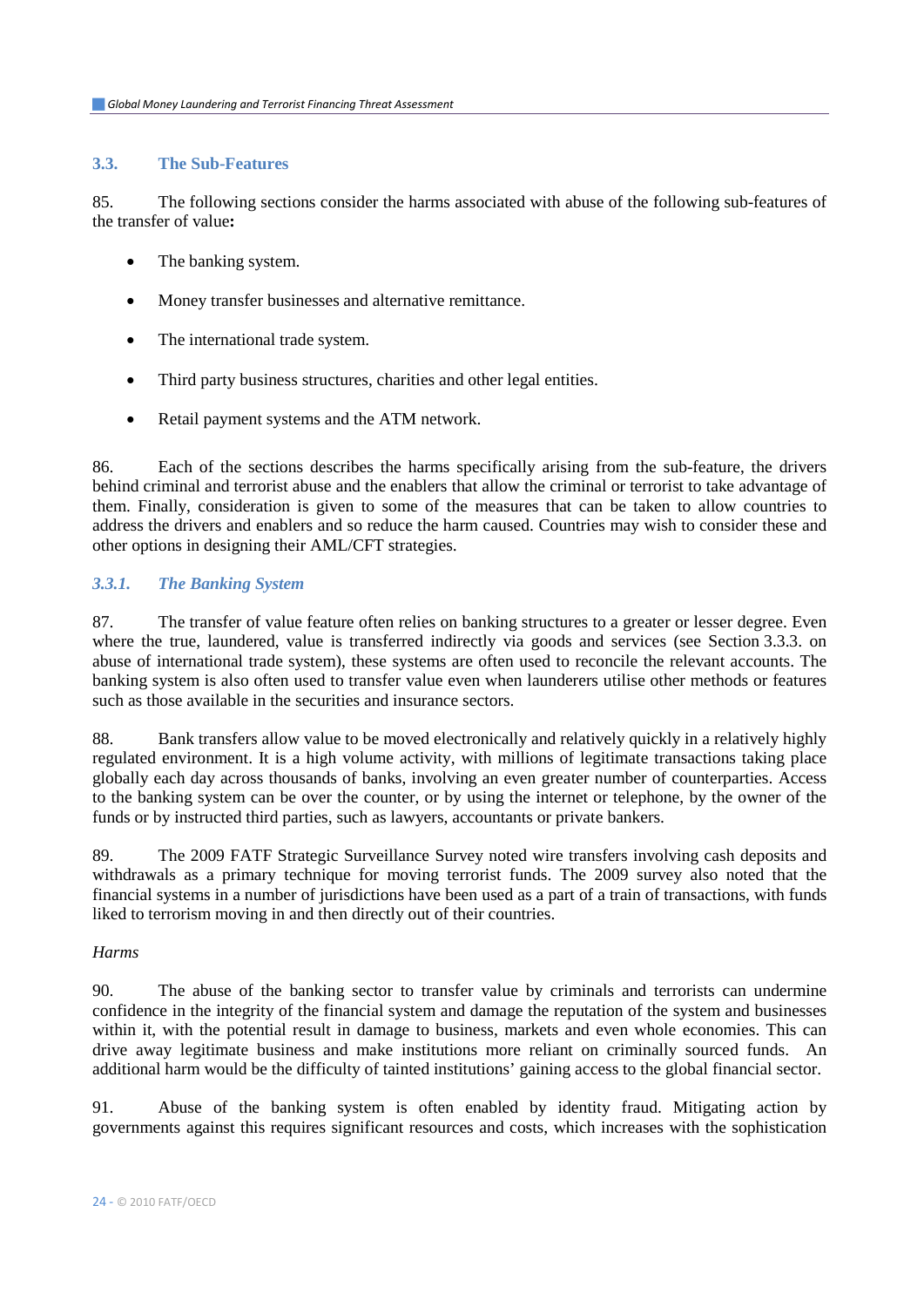of identity fraud methods. Widespread use of false and stolen identities to access the banking system could also result in a lack of confidence in public sector and financial sector data-sets and processes.

## *Drivers*

92. The factor that drives criminals and terrorists to use the banking sector to transfer value for ML/TF is their need to move funds securely, quickly and with the appearance of legitimacy. There is also a need to convert funds into various other products and to move funds away from predicate offences. Another identifiable driver is the need to move funds to where they may be needed / accessible including for the commission of more criminal activity or to separate funding for terrorist logistics from other funds.

93. Funds are also transferred to locations with weaker AML/CFT regimes because the activity is less likely to be identified, reported and investigated, while the proceeds are less likely to be confiscated and offenders less likely to be prosecuted (see Chapter 6 for further detail on the drivers for abuse of particular jurisdictions).

## *Enablers*

94. The abuse of the banking sector is enabled by factors such as the sheer size and scope of the global financial sector, complexity of banking arrangements and products which allows concealment. Banking systems in those jurisdictions with weak preventive measures also enable the abuse of this subfeature.

95. The abuse of the banking system is often also enabled by the use of false or stolen identities which are used to avoid being identified through application of CDD requirements or to gain access to accounts.

96. Another enabler is the possibility of transferring the right to access bank/deposit accounts to third parties. In some cases access to an account may be granted to a third party upon presentation of the account holder's details (account number, name of the account holder), an identification document and the powerof-attorney. Also customers' ability to remotely access deposited funds means that illegal funds integrated into the banking system can be managed without the physical presence of the account owner, through a bank-customer system (operated via the internet or telephone) from virtually any place of the world. When a bank's internal control service detects a suspicious transaction, getting in touch with the customer to clarify the nature and goal of the transaction may be difficult. The bank's customer, being physically far away from the bank, may continue to conduct the suspicious transactions remotely before access is eventually discontinued.

### *Measures for consideration*

97. The most important measures for mitigating the ML/TF threats relating to the transfer of value associated with the misuse of the banking system are those set out in Recommendations 5 and 11 and Special Recommendation VII which require customer identification, the monitoring of transactions by financial institutions and the inclusion of meaningful and accurate originator information with funds transfer. For the latter, beneficiary financial institutions should take measures to identify wire transfers that are not accompanied by complete originator information. A related issue involves cover payments, which are used to facilitate funds transfers on behalf of a customer to a beneficiary in another country, and typically involve the originator's and beneficiary's banks not having a relationship with each other that allows them to settle with each other directly. The FATF released a statement<sup>14</sup> on cover payments in

<sup>14</sup> See: FATF (2009), *Chairman's Summary, Paris Plenary, 14-16 October 2009*, FATF, Paris, 16 October.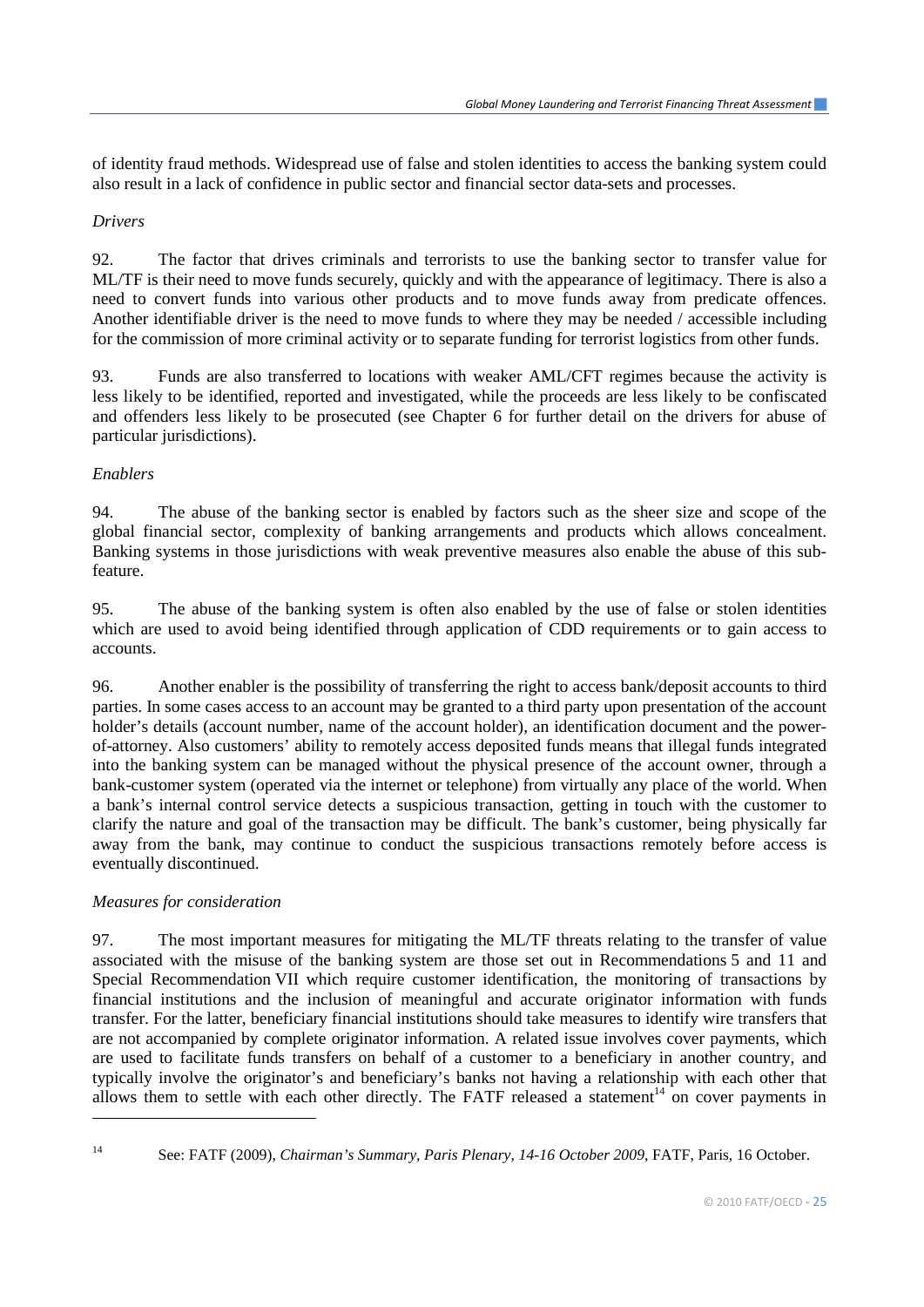October 2009 to address the potential for misuse of cover payments and to promote greater transparency of cross-border wire transfers.

98. Further measures include freezing and blocking bank and deposit accounts in line with Recommendation 3 and Special Recommendation III. These measures relate to the transfer of value in that effective freezing mechanisms result in the termination of terrorist cash flows by shutting down the pipelines used to move terrorist related funds or other assets<sup>15</sup>. These measures also force criminals and terrorists to use more costly and higher risk means of financing their activities, which makes them more susceptible to detection and disruption. Furthermore, these measures are efficient as they deprive the criminal of the funds acquired by criminal methods and undermine the financial basis for criminal activities.

99. Some countries have considered adopting laws authorising or requiring banks to deny opening an account to certain customers including criminals. This can deny access directly or even indirectly, for example by preventing criminals from opening bank accounts in the name of companies registered under lost or other people's documents. However, in some countries this is not possible.

#### **Emerging issue – money mules**

Law enforcement is increasingly seeing the use of "money mules" as a new means of transferring value. This is reflected in the results of the 2009 FATF Strategic Surveillance Survey. Money mules are used to launder the proceeds of fraud schemes (*e.g.,* phishing and identity theft). Criminals who gain illegal access to deposit accounts recruiting innocent third parties to act as "money mules." In a money mule transaction an individual is recruited to receive and then send wire transfers from deposit accounts to individuals overseas, minus a certain commission payment (perhaps between 5-10%).

Money mules are recruited by a variety of methods, including spam e-mails, advertisements on genuine recruitment web sites, social networking sites, instant messaging and advertisements in newspapers. Once recruited, money mules will receive funds into their accounts. Mules are then asked to take these funds out of their account and to forward them overseas (minus the commission payment).

As well as the harm caused to the victims of the fraud, when caught, money mules often have their bank accounts suspended, causing inconvenience and potential financial loss.

#### *3.3.2. Money Transfer Businesses and Alternative Remittance Systems*

100. In addition to the use of the banking system, criminals and terrorists will also use non-banking structures or structures that mix both. Although there are differences between them<sup>16</sup>, money transfer businesses and alternative remittance systems (MTB/AR) are both retail financial services that allow for value to be transferred. In some cases, the use of such services is supported and facilitated by historic and cultural links. Some businesses are global franchises that allow value to be transferred almost anywhere in the world. Other businesses service a more limited community or group<sup>17</sup>. The 2009 FATF Strategic

<sup>15</sup> See: FATF (2009), *International Best Practices: Freezing of Terrorist Assets (Special Recommendation III)*, FATF, Paris, 2 July.

<sup>&</sup>lt;sup>16</sup> Money transfer businesses can either use their own propriety systems or existing banking systems, while alternative remittance systems do not use existing banking systems. In some jurisdictions and regions these services are the primary means of transferring value.

<sup>&</sup>lt;sup>17</sup> In recent years the FATF and FSRBs have undertaken substantial work this issue: FATF (2003), *International Best Practices Paper on Combating the Abuse of Alternative Remittance Systems* and FATF (2003), *Interpretative Note to Special Recommendation VI: Alternative Remittance*; Asia Pacific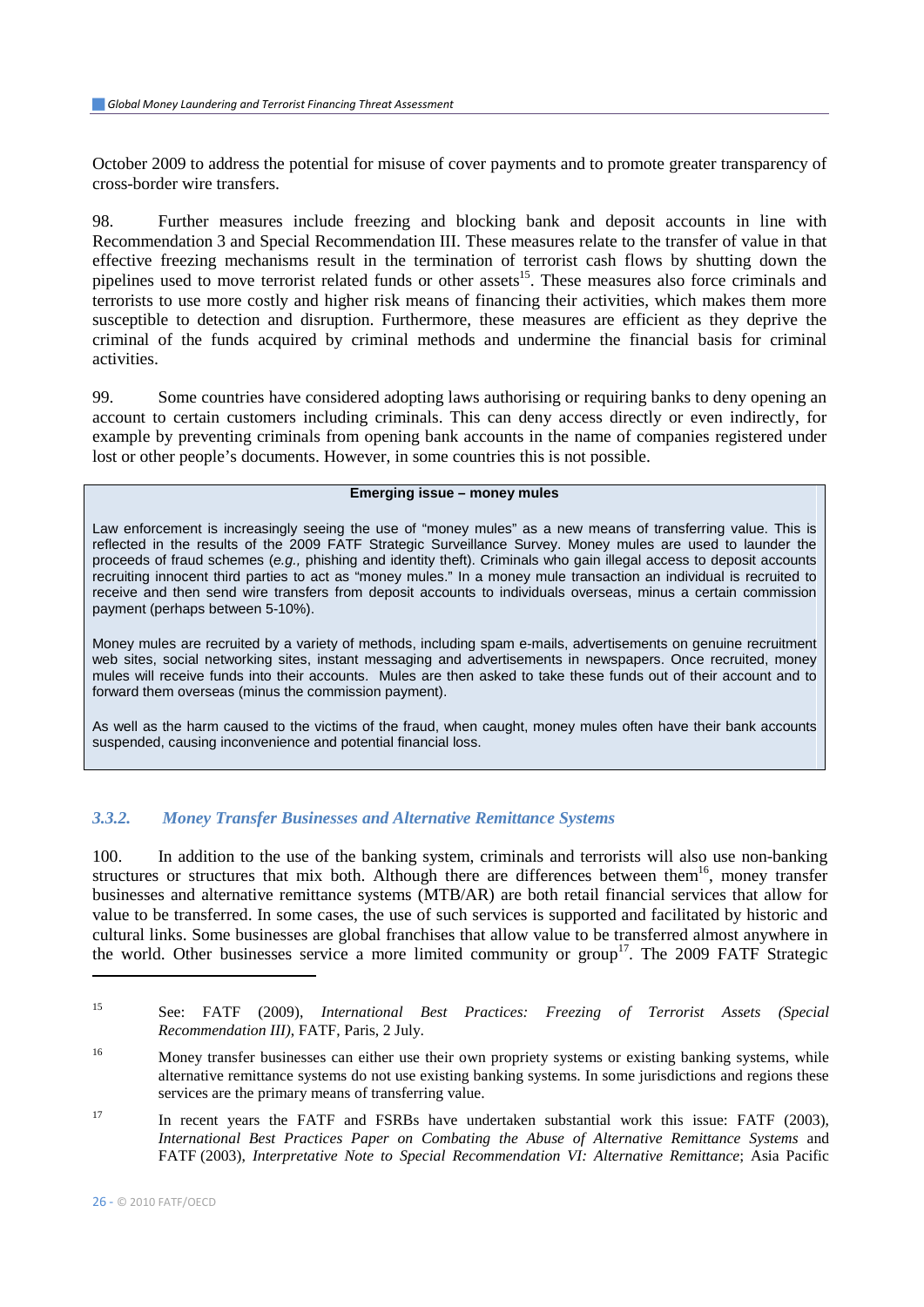Surveillance Survey noted that a number of jurisdictions are seeing increasing abuse of alternative remittance systems. One jurisdiction provided a detailed description of "cuckoo smurfing" which uses alternative remittance systems and involves innocent parties and those innocent parties' accounts without their knowledge.

101. The 2009 survey also noted two variations in terms of the involvement of alternative remittance systems for TF purposes. One respondent observed the use of online remittance services where the remittance company used *nostro* (correspondent) accounts, resulting in relatively limited information existing concerning the transaction. Another observed transactions where the person obtained a bank draft in favour of a money service business.

## *Harms*

102. Crucially, mechanisms that allow criminal cash to be moved and value to be released, fund further criminal and terrorist activity. They also allow a profit from crime to be realised.

103. The abuse of this sub-feature also undermines confidence in the integrity of these businesses and damages the reputation of the system and businesses within it. The use of these methods in preference to the banking sector, undoes the benefit of controls applied by the banks. It can also be enabled by the use of false or stolen identities. Mitigating action by governments against this requires significant resources and costs, which increases with the sophistication of identity fraud methods.

104. ML/TF through MTBs/AR can result in the need for additional and stricter controls with the effect that some of these businesses either move underground, close down or the extra cost is passed on to genuine customers who are often already disadvantaged.

### *Drivers*

105. Various factors that drive criminals and terrorists to use MTBs/AR include the need to place cash and move its value quickly and outside of the banking sector, including in high volumes. The use of these allows for access to locations where the banking system is not present. Funds can be moved quickly, cheaply and securely using trusted and personalised arrangements. These systems are also abused to avoid currency control restrictions as well as existing AML/CTF controls in the banking sector.

### *Enablers*

**.** 

106. Criminal and terrorist use of MTBs/AR to transfer value is enabled by various factors. It is characterised by variable regulation and application of controls. In some jurisdictions, there is even a total absence of controls or oversight for this sector.

107. Access to these businesses may be more convenient than to the formal sector, both to remitter and receiver. The remitting business often has links with both sender and receiver, including cultural links, trust, geographic links or complicity.

Group (APG) (2003), *Alternative Remittance Regulation Implementation Package*; Middle East and North Africa Financial Action Task Force (MENAFATF) (2005), *Best Practices on Hawalas*; FATF (2009), *Risk-Based Approach Guidance for the Money Service Business Sector*; FATF and MONEYVAL (2010), *Money Laundering through Money Remitters and Currency Exchange Providers*.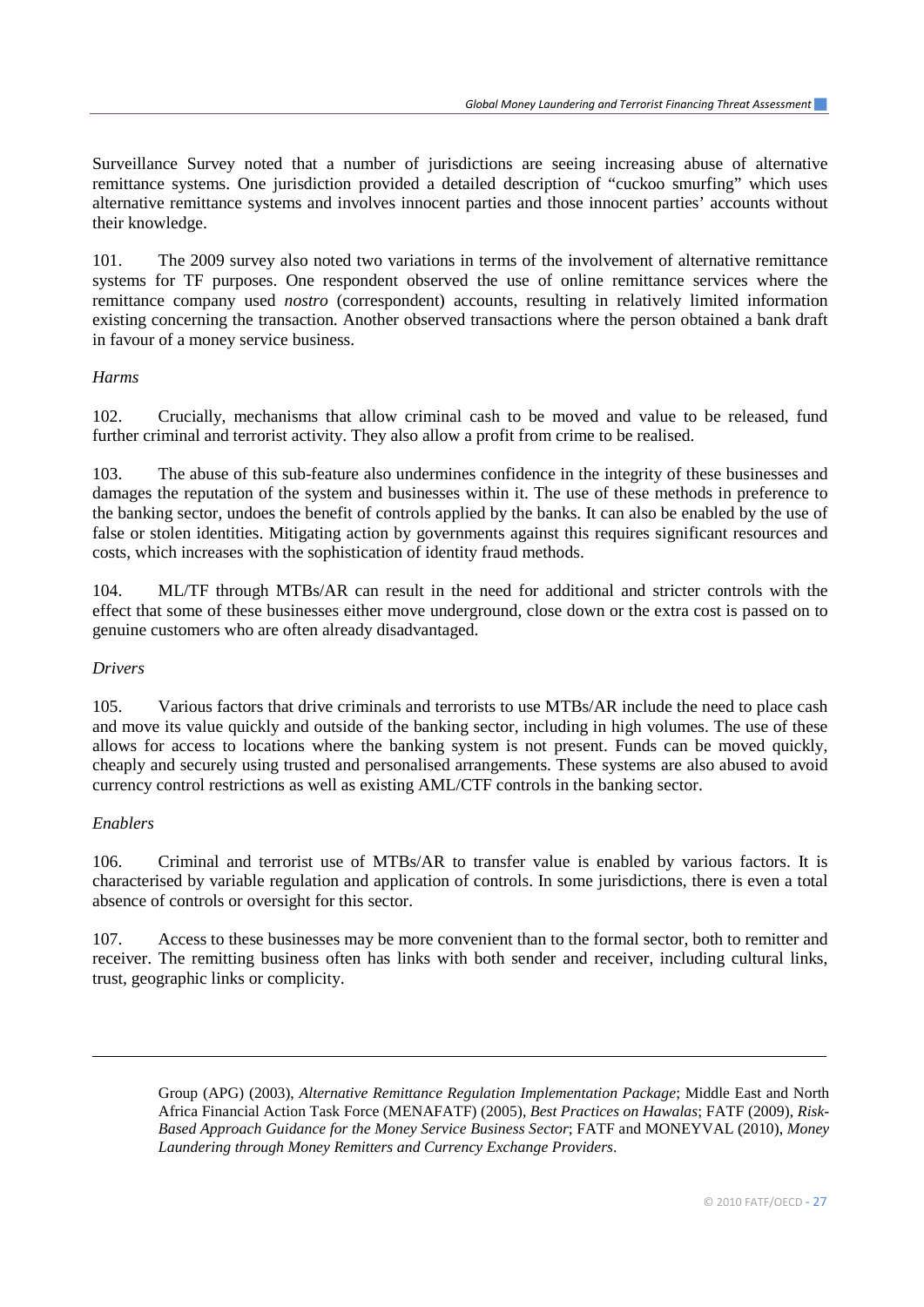108. Vulnerable business models/small businesses mostly cannot support sophisticated AML/CTF control systems while sole traders have no management or compliance oversight obligations.

109. These businesses are generally more cash intensive than banks and one-off transactions attract less attention. Unregistered money transmitters may retain records that are in a form which investigators cannot easily scrutinise and regulators cannot easily monitor.

#### *Measures for consideration*

110. The key measures to counter the ML/TF threats relating to the transfer of value, associated with the misuse of money transfer businesses and alternative remittance services are those set out in Special Recommendation VI. These measures are based on the premise that all providers of such services should operate within a controlled environment where, at a minimum, they are required to register or obtain a license to carry on a money transfer business. Another core element for Special Recommendation VI is that the money or value transfer services be subject to the applicable FATF Recommendations (*i.e.* Recommendations 4-16 and 21-25). Lastly, Special Recommendation VI requires jurisdictions to impose sanctions on money/value transfer services that operate without a license or registration and that fail to comply with the relevant FATF standards.

111. However, the implementation of these measures must take account of the differences in nature between providers of these services and other financial sectors such as banking and must be balanced with objectives such as the provision of basic financial services to persons who do not have access to formal financial institutions. More generally, authorities could also consider what they can do to make the use of the formal sector more attractive (*e.g.,* take steps that reduce transaction cost).

112. SR VII on wire transfers is also relevant to these businesses. This is covered in more detail in the Section 3.3.1. on the banking system.

113. In June 2003, the FATF issued an best practices paper on combating the use of alternative remittance systems. This included a number of measures that can be considered.

114. In addition, countries have highlighted the importance of ensuring that law enforcement and regulatory agencies work collaboratively to identify and prosecute these businesses that facilitate ML. Where there are prosecutions or other law enforcement or regulatory action, publicity around this can have a multiplying effect in encouraging compliance or discouraging criminal activity. In this respect, the guidance issued by the FATF and FSRBs (*e.g.,* APG and MENAFATF) contains practical identification strategies.

115. Steps to increase the transparency of money transfer businesses and alternative remittance systems are also worth considering. This includes beneficial ownership, as often criminals will put forward relatives or associates to nominally run the business, in order to avoid scrutiny. Other measures worth consideration include limitations on the amount of businesses in certain areas.

#### **Transfer of value and the global financial crisis**

The crisis has brought a potential for financial activity in some countries to increasingly go to areas of the financial sector that are sometimes considered to be outside of the mainstream or banking sectors This is because services offered can sometimes be cheaper such as, for example, the services of MTBs/ARS. In countries where there is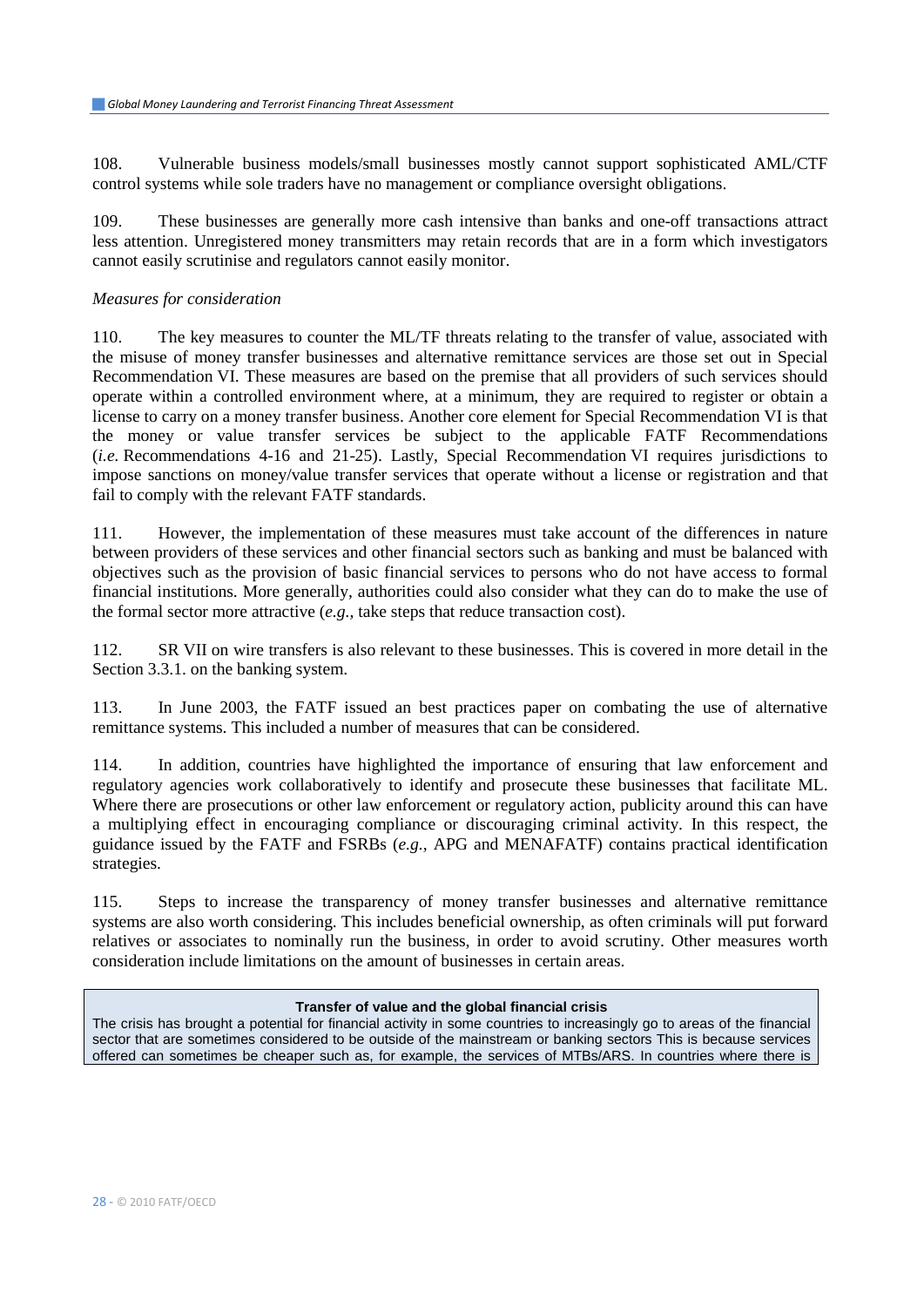less transparency or regulation of these areas this may add to the risk. In addition a trend towards getting loans for "alternative" sources has been observed as it has become more difficult to get loans from financial institutions. The provision of such loans can be undertaken by criminal groups and presents them with opportunities to launder and obtain yet further illegally obtained funds<sup>18</sup>.

# *3.3.3. The International Trade System (including Trade Based Money Laundering)*

116. The international trade system is used to move money and goods in large amounts and governments have limited scrutiny to counter its illicit side. The international trade system can be abused through tax avoidance and evasion, capital flight and trade-based money laundering (TBML). This abuse has been studied by the FATF who issued a typologies paper in 2007 on TBML. The 2009 FATF Strategic Surveillance Survey also noted the use of the international trade system for both ML/TF purposes.

117. TBML refers to the process of disguising the proceeds of crime and moving value through the use of trade transactions in an attempt to legitimise their illegal origins or finance their activities. This can be accomplished through misrepresentation of price which as well as with overpriced or underpriced invoices. Similarly, the quality or quantity of goods can be misrepresented.

118. Alternatively, entirely legitimate trade can be used to move value. In this case, debts incurred with legitimate companies are placed under control of the money launderer. These debts are then settled using value received from criminal groups, mostly located in third countries. The company may not be aware of the true source of the funds used to settle the debts.

119. A further type of TBML relates to laundering associated with value added tax (VAT) or *carousel* fraud. An FATF typologies report on this was issued in February 2007. In such cases, money flows take place which may or may not be supported by movements in goods. These are often undertaken through the banking sector.

120. In June 2008 the FATF published a typology on proliferation finance which provides detailed information on trade finance (it should be noted that the broader context of proliferation finance is outside the scope of this report). In addition, an FATF typology on free trade zones (FTZs) was published in 2010, which also covers issues related to the international trade system and TBML.

### *Harms*

 $\overline{a}$ 

121. Specific harms resulting from the abuse of the international trade system, including TBML, to transfer value by criminals and terrorists include that it can jeopardise the credibility and reliability of international trade. This activity can also undermine the stability of countries' borders and financial systems.

122. Vulnerabilities allowing this abuse can also create opportunities for evasion of duties, tariffs and taxes which result in the loss of legitimate government revenue. It also allows capital flight and/or the evasion of currency restrictions.

<sup>&</sup>lt;sup>18</sup> A presentation by the Japan Financial Intelligence Centre to the FATF Working Group on Typologies in October 2009 showed how organised crime in Japan is increasingly using loan sharking as a source of funding.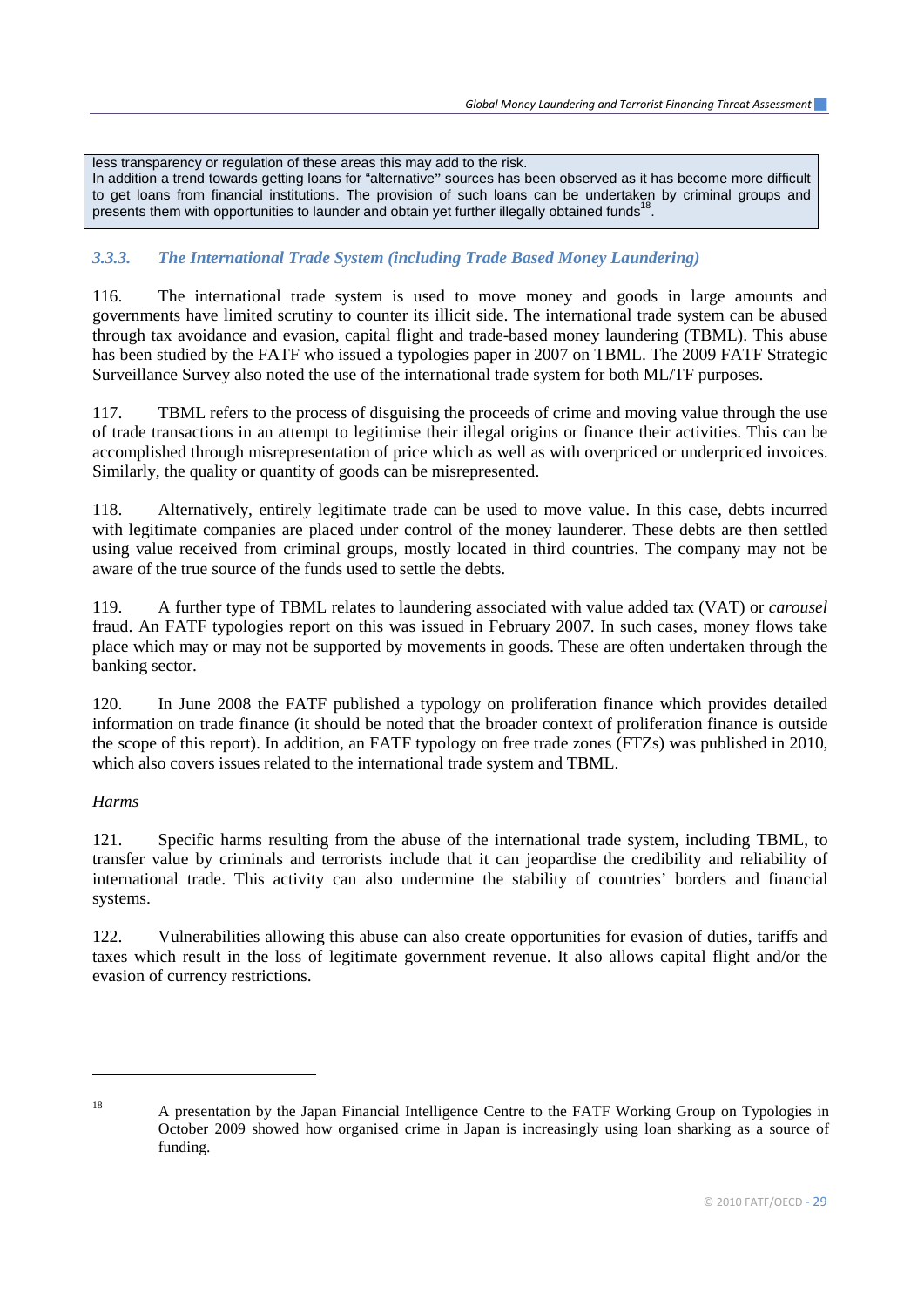#### *Drivers*

123. The factors that drive criminals and terrorists to use the international trade system to transfer value include the wish to move value with the appearance of legitimate trade thus avoiding attention and preventive measures.

124. Another need is that the international trade system allows for large-scale laundering over the long term. Proceeds can be integrated into otherwise legitimate businesses which are involved in trade. The predicate offence and the individuals involved in them thus remain distanced from the activity.

125. Inherent vulnerabilities in the international trade system, such as the enormous volumes of trade flow, provide opportunity for criminals and terrorist groups to transfer value across borders.

#### *Enablers*

126. AML/CFT measures have been developed with traditional financial sector practices in mind and have not been built around trade finance, whereas understanding of TBML is still immature in public and private sectors. Criminal and terrorist use of the international trade system to transfer value is enabled by factors such as the fact that corporate structures which are lacking transparency make it easier to obscure beneficial owners of funds.

127. The volume of trade not only has the potential to hide individual transactions, but makes oversight and enforcement difficult. The complexity of international trade also makes it difficult to match payments to value. The various means used to physically move goods – for example by boat, plane, road and rail – enable criminals to diversify their delivery channels and thus evade detection.

#### *Measures for consideration*

128. None of the FATF Recommendations currently call for specific measures to facilitate the detection and investigation of ML/TF through the trade system. The FATF issued a non-binding best practice paper on TBML (20 June 2008) with the objective of improving the ability of competent authorities to collect and effectively utilise trade data for the purpose of detecting in a risk based manner and investigating ML/TF through the trade system. The 2010 typologies report on free trade zones (FTZs) also suggests a number of areas for consideration which include how the FATF standards and preventive measures can best be applied within FTZs. There is a particular need to create gateways, mechanisms and channels to improve national and international co-operation with competent authorities as well as with the private sector. The exchange of information is a key element to better identify the illicit activities (*e.g.,*  fraud schemes*)* using FTZs.

129. The following measures are worth consideration:

- Ensuring that financial institutions, especially the global trade services departments have training programs to strengthen their trade finance policies and activities.
- Establishing programmes to build expertise and raise awareness with trade, investigative, prosecutorial and regulatory authorities to identify TBML techniques.
- Disseminating typologies, red-flag indicators and sanitised case studies to private sector and competent authorities.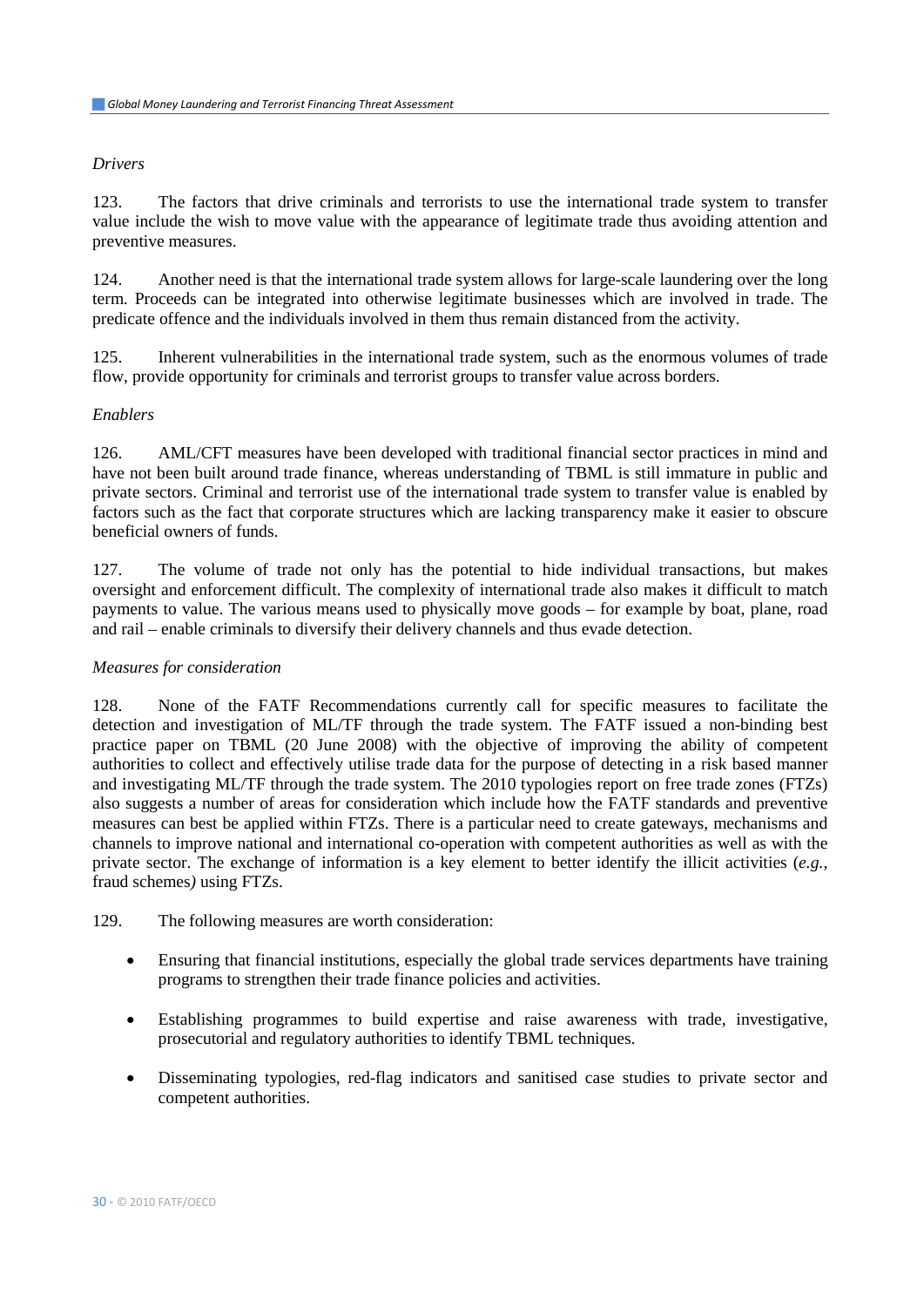- Developing domestic mechanisms to link investigative authorities with those responsible for collecting and storing trade data.
- Establishing clear and effective gateways to facilitate the international exchange of trade data amongst authorised counterparts. Considering establishing a *trade transparency unit*.
- Requirements for transparency between goods and value for financial service providers (*i.e*., banks see import documentation as well as invoices).
- Sharing information with domestic and foreign agencies (with specific emphasis on import and export information), and then acting on this.
- Providing sufficient training and cross learning to the various parties to result in unified and common responses.

# *3.3.4. Third Party Business Structures, Charities and Other Legal Entities19*

130. Criminal and terrorist funds can be moved to a variety of third party business structures before being moved further on. Such business structures include various corporate vehicles, such as limited companies, partnerships, or publicly traded businesses.<sup>20</sup> Trusts are a further type of legal entity or arrangement which may be used to facilitate the movement, integration and structuring of funds. Respondents to the 2009 FATF Strategic Surveillance Survey consistently highlighted risks associated with shell or front companies. The 2009 survey also noted that many jurisdictions are now seeing the use of trusts and other complicated company structures which make it difficult to determine the real and beneficial owners.

131. In addition, charities and NPOs can be used as vehicles through which funds can be pooled and then transferred to where they can be used, in particular by terrorist financiers<sup>21</sup>. The misuse of the NPO sector was highlighted by many jurisdictions in the 2009 survey. For example, jurisdictions observed the collection and transmission of funds using the accounts of NPO officers.

132. Such entities can be existing structures that the criminal or terrorist is able to misuse, or one that has been deliberately set up to allow ML/TF to take place. Of particular concern is the ease at which corporate vehicles can be created and dissolved in some jurisdictions, which allows these vehicles to be used not only for legitimate purposes (such as business finance, mergers and acquisitions, or estate and tax planning) but also to be misused by those involved in ML/TF to conceal sources of funds and their ownership of the corporate vehicles.

133. The 2008 FATF typologies report on terrorist financing also identified the establishment and use of mass media outlets or publication companies by terrorist organisations in a number of jurisdictions, particularly in Europe. These companies have been used not only as a method of transmitting funds but

<sup>19</sup> This sub-feature is closely related to the use of professionals and insiders which is located in Chapter 5 on Gatekeepers.

<sup>&</sup>lt;sup>20</sup> A detailed FATF typologies report on the misuse of corporate vehicles was published in October 2006 and contains relevant case studies. It furthermore identifies risk factors associated with corporate vehicle misuse and suggests a number of areas that may call for further consideration in preventing such misuse.

<sup>21</sup> See: FATF (2008), *[FATF Terrorist Financing Typologies Report](http://www.fatf-gafi.org/dataoecd/28/43/40285899.pdf)*, FATF, Paris, 29 February.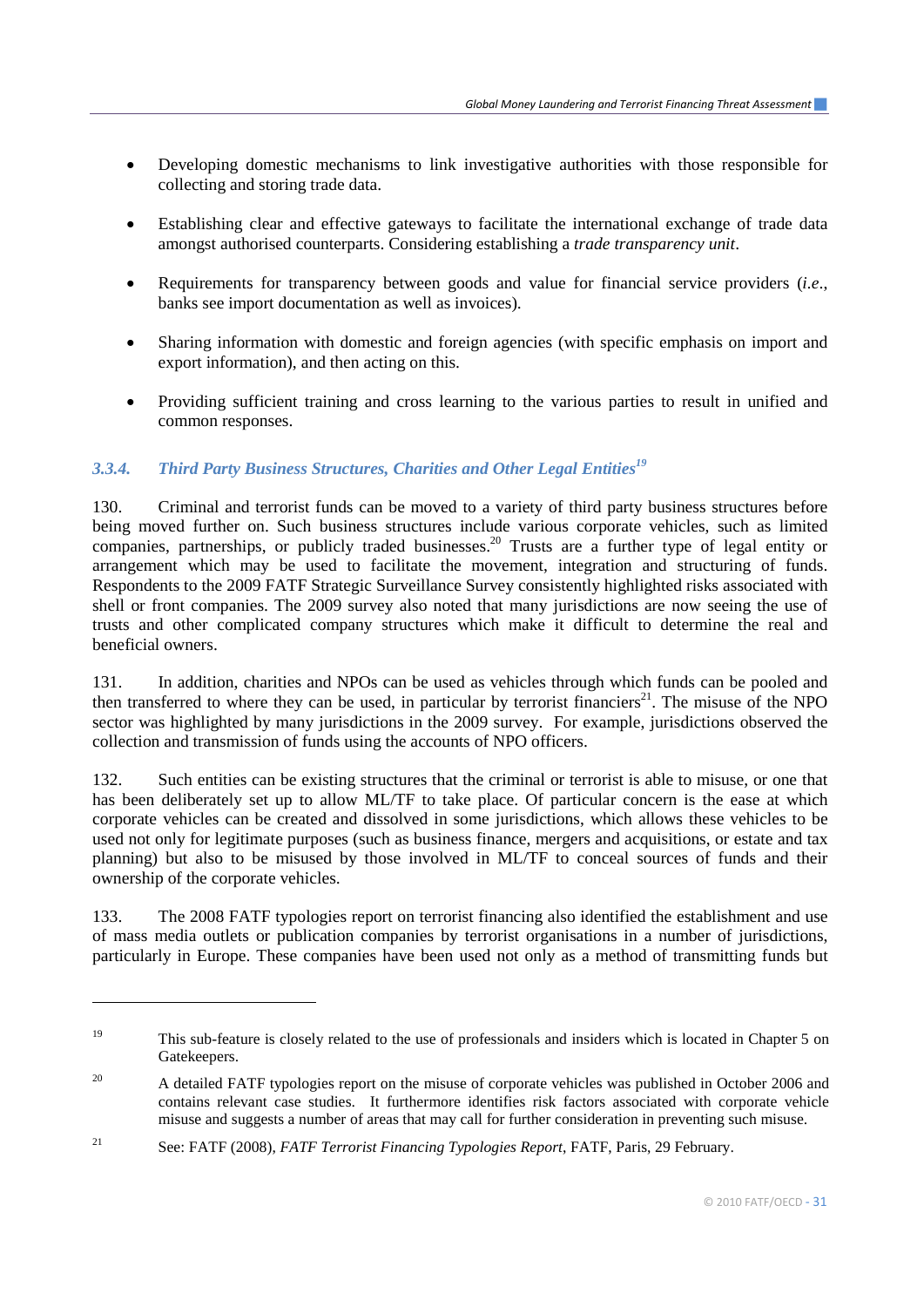also as a source of funding, to collect money and as a meeting point to promote propaganda and facilitate TF.

## *Harms*

134. The abuse of third party business structures, charities and other legal entities damages the reputation of legitimate businesses and sectors. The charitable sector, in particular, is vulnerable to its reputation being eroded. This in turn might have a negative impact on the levels of charitable donations. For example, the possible diversion of legitimate funds from charitable work to fund terrorists also discourages citizens from donating to charities.

135. Abuse of this sub-feature can also be enabled by use of false or stolen identities. Widespread use of false and stolen identities can result in a lack of confidence in public sector data-sets and processes.

136. In the event that such corporate vehicles are available for investment, opaque structures can hinder the ability of counterparties to assess the risk of investments. This in turn can hinder integrity, asset quality, soundness and stability<sup>22</sup>.

## *Drivers*

137. A key factor that drives criminals and terrorists to abuse third party business structures, charities and other legal entities to transfer value is the wish for concealment of illegal assets behind an organisation's financial and economic activities. Corporate and charitable structures make it easier to obscure the beneficial owners of funds. It therefore allows the movement of funds or value while avoiding the identification of criminal individuals or entities. Often commercial structures will facilitate fictitious loans and TBML as observed in the surveillance exercise. They also provide a perceived transparency to the movement of funds, a sense of legitimacy, ensure tax efficiency and allow subsequent access to financial products.

138. The 2009 FATF Strategic Surveillance exercise builds on this, noting the following drivers (in respect of TF) relating to NPOs and charities:

- To obscure the true source of funds through the use of multiple accounts (including those of other NPOs) and transmission of funds to NPOs and individuals in conflict zones, which obscures the true purpose of the funds (see Chapter 6 for more detail on conflict zones).
- To use accounts to collect funds before transmitting them.

### *Enablers*

 $\overline{a}$ 

139. Criminal abuse of third party business structures can take place because of the ability to use false or stolen identities to register businesses. The strategic surveillance responses have also highlighted the involvement of offshore entities (offshore jurisdictions are dealt with in Chapter 6), professional advisers (dealt with in Chapter 5) and complicit bankers as enablers. There is also the possibility of using or gaining access to third-country banks, whilst obscurity is available through complex business structures that are spread across multiple jurisdictions. Multi-jurisdictional structures of corporate entities and trusts provide further assistance in hiding true beneficial ownership.

<sup>&</sup>lt;sup>22</sup> As considered in a presentation by the IMF to the FATF Working Group on Typologies in October 2009.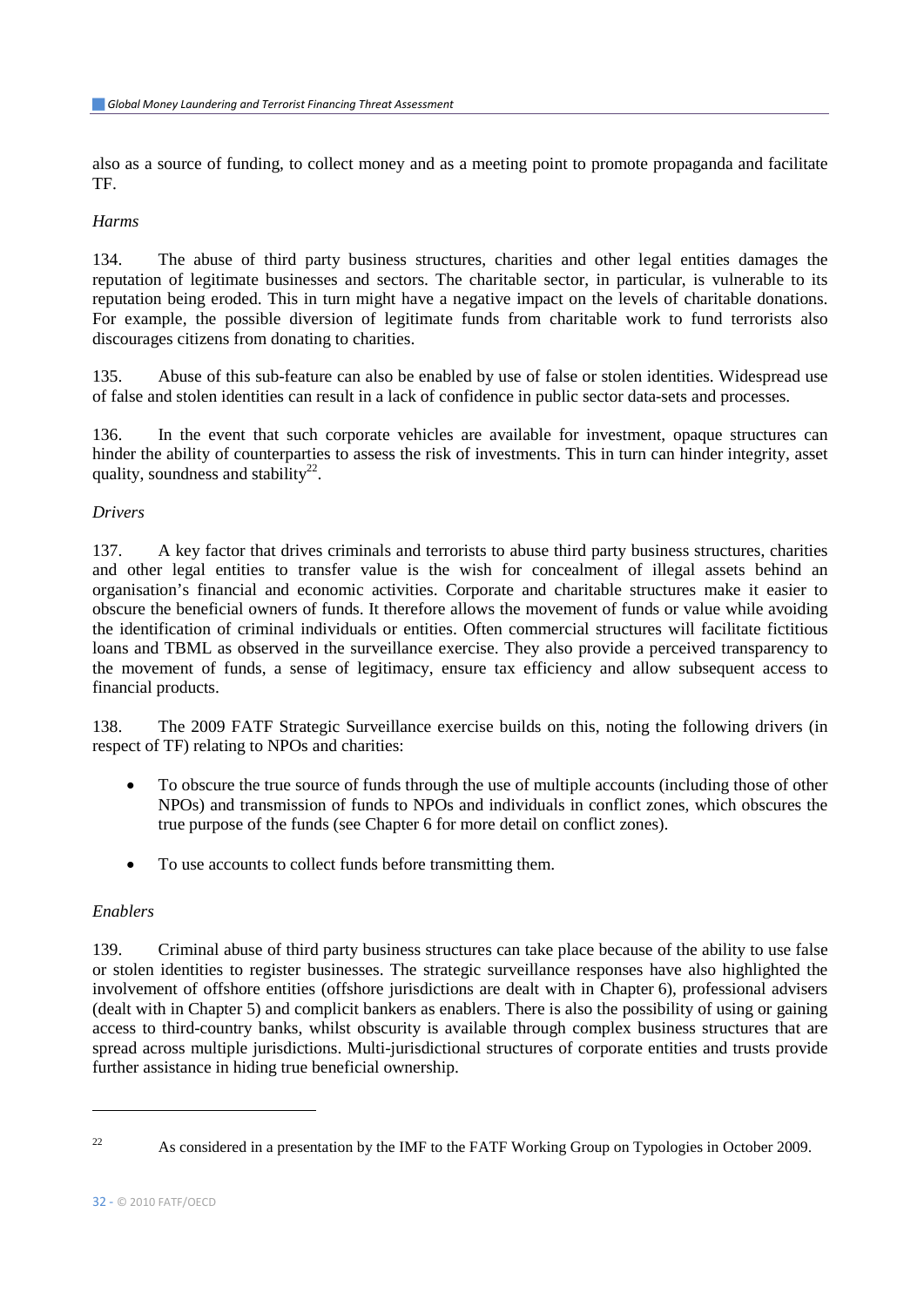140. It is difficult to verify transparency in some parts of the non-profit sector and private sector and there is often little in the way of AML/CFT controls for many of these vehicles. A general lack of awareness of the risk of abuse in parts of the charitable sector is also a contributing factor. Goodwill in respect of charities encourages donations which can then be misused by terrorist financiers. These also can operate in politically unstable areas and failed states that are attractive to terrorists.

## *Measures for consideration*

141. In line with the conclusions reflected in the 2006 FATF typologies report on corporate vehicles, it is proposed that measures directed at this sub-feature should focus on ensuring transparency in terms of beneficial ownership.

142. A number of measures combine to reduce severity of the harms occurring as a result of the transfer of value associated with the misuse of third party business structures, charities and other legal entities (for example, those envisaged in Recommendations 33, 34 and Special Recommendation VIII).

143. The measures envisaged in Special Recommendation VIII include that countries should take steps to ensure that terrorist organisations do not pose as legitimate NPOs and that NPOs are not misused by terrorist organisations as conduits for TF or to conceal the diversion of funds collected for legitimate purposes. Further measures to address the misuse of NPOs should address all four elements of Special Recommendation VIII to include: outreach, supervision or monitoring, information gathering and investigation, and international information sharing. <sup>23</sup> Some countries report that they have found it useful to issue guidelines on voluntary best practice for charities.

144. NPOs can take a variety of forms, including those of legal persons and legal arrangements. Hence the measures referred to in the context of Special Recommendation VIII should be integrated with measures that provide transparency to legal persons and legal arrangements as envisaged in Recommendations 33 and 34. Implementation of these measures will provide investigative and supervisory authorities with access to information on the significant office holders of NPOs as well as third parties who may be exercising indirect control of NPOs.

145. Countries may wish to consider the risk-based approach guidance for trusts and company service providers (TCSP) issued by the FATF in June 2008.

146. Some countries have also considered establishing registries of trusts to assist investigators and the financial sector in establishing beneficial ownership. Issuing advisories to the financial sector also assists them in identifying, assessing and managing the potential risks associated with accounts maintained by shell companies.

147. Countries may also wish to implement a system to continuously screen legal persons in order to tackle misuse. The obligation to register a legal person (with certain information on the company itself and the persons who are determining the policy of the company) could be the basis for such a system. When certain circumstances concerning the legal person match the risk profile defined beforehand, the legal person concerned is designated a "high-risk legal person" whose activities will be closely monitored. This information can then be shared with the relevant authorities.

 $\overline{a}$ 

<sup>23</sup> Also see: FATF (2002), *Best Practices Paper: Special Recommendation VIII (Combating the Abuse of Non-Profit Organisations),* FATF, Paris, 11 October.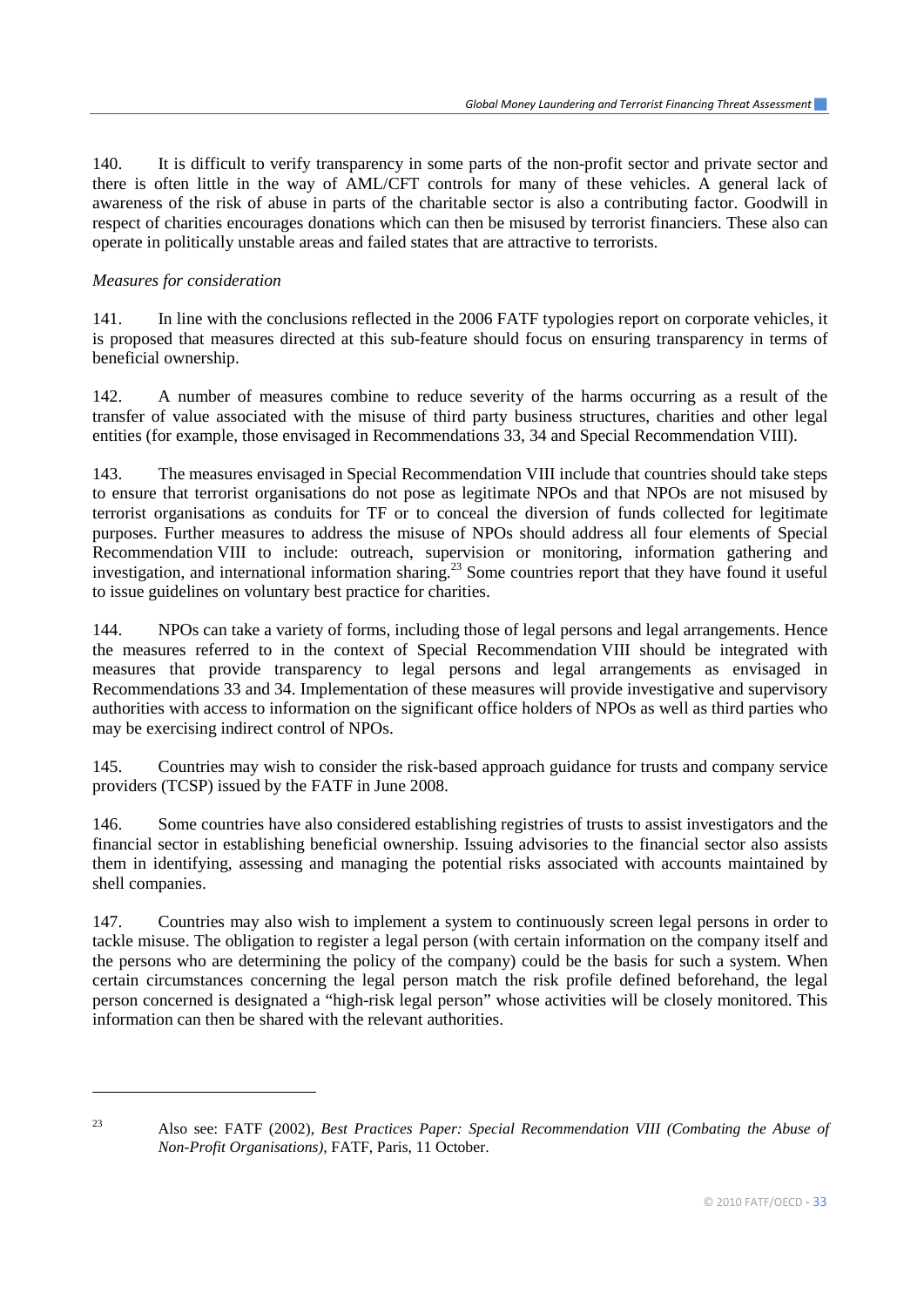## *3.3.5. Retail Payment Systems and the ATM Network (including New Payment Methods)*

148. Retail payment systems and the ATM network have become essential to commerce. They can be used to transfer funds electronically from person to person, to pay for goods or to get cash, anywhere in the world.

149. The importance of payment systems to commerce has spurred innovation and expansion. Barriers to accessing payment systems are falling as non-banks are increasingly offering transaction accounts that provide access to payment systems. Customers may access these accounts using cards, computers or mobile phones. For criminals and licit actors alike, payment systems have the appeal of moving value quickly, securely and cheaply. These products can help efforts to combat illicit finance by displacing cash and bringing more transactions into the regulated financial system. However, they are vulnerable to abuse because safeguards have not yet caught up with innovation and expansion.

150. In October 2006, the FATF published a typologies report on new payment methods. This report addresses the increasing role of non-banks in offering prepaid cards, electronic purses, mobile payments, internet payment services and digital precious metals. The report concluded that there is a legitimate market demand served by new payment methods and that potential ML/TF vulnerabilities exist. Specifically, offshore providers of new payment methods may pose additional ML/TF risks compared with service providers operating within a jurisdiction. In June 2008, the FATF also published a typologies report on commercial websites and internet payment systems. Abuse of new payment methods continues to be an emerging issue. For these reasons, the FATF is currently embarking on a further typology exercise on this issue.

151. The 2009 FATF Strategic Surveillance Survey noted that many jurisdictions, from a range of regions, are now routinely seeing new types of internet-based laundering or new use of new payment methods, including mobile banking, in ML activities. A limited number of jurisdictions have also cited the use of this technology for TF purposes. ML activities and the means by which proceeds of crime are generated often maximise the opportunities present in new technologies to access payment systems.

#### *Harms*

152. Use of retail payment systems and the ATM network can be enabled by use of false or stolen identities. Action by governments to lessen the negative impact of identity fraud requires significant resources and costs, which increase with the sophistication of identity fraud methods.

153. Specific harms resulting from the abuse of retail payment systems and the ATM network to transfer value by criminals and terrorists include existing and future limits placed on products as a result of abuse which may impact on innovation, business and economic development.

#### *Drivers*

154. The factors that drive criminals and terrorists to use retail payment systems and the ATM network to transfer value include the desire to avoid face-to-face transactions, to move funds quickly, securely and cost effectively and to stay one step ahead of the authorities. They also provide a location in which to receive illicit funds. Importantly they often provide prompt access from just about any place of the world. Cards which can access high-balance accounts may also be considered as a driver by permitting large value laundering, using objects of small physical size (meaning that they can easily be transported).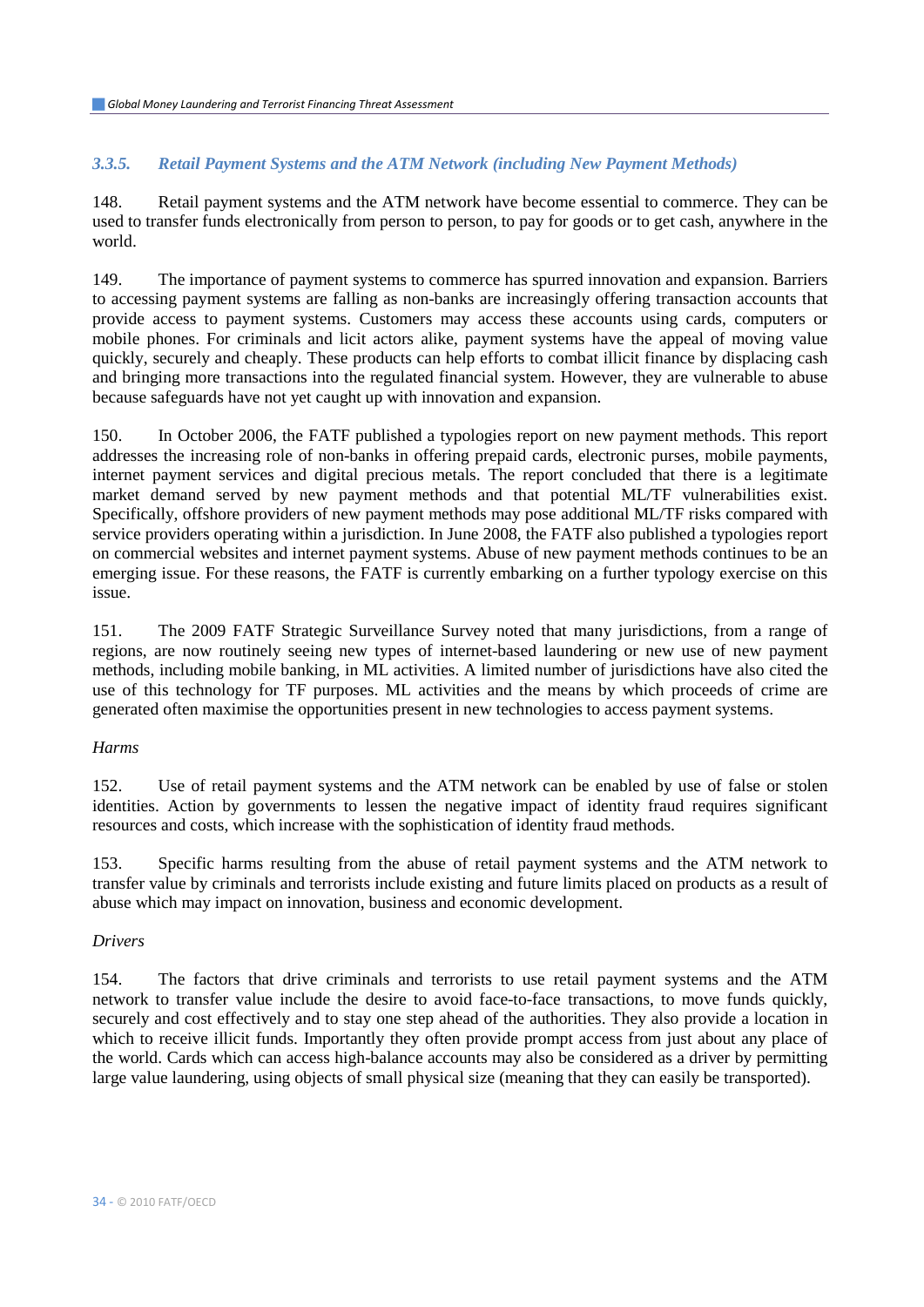# *Enablers*

155. False or stolen identities can be used to defeat CDD requirements when establishing the account. The accounts are also attractive because they can be anonymous and can be established non-face-to-face. Customer identification and periodic re-verification procedures can also be circumvented, as the account may be opened by one person but used anonymously by any other person. Furthermore, criminals or terrorists may establish multiple account relationships at multiple financial institutions, making their activity more difficult to track.

156. A further enabler is the prompt issuing of cards (some credit institutions, in order to attract new customers, send letters with cards inside, activated by a few simple operations). <sup>24</sup> Similarly, criminals can establish online payment system accounts instantly. This means that launderers and terrorist financiers can construct a ML/TF operation in a short space of time.

157. A key enabler relating to new payment methods is that regulation can take time to catch up to marketplace innovation. There are a great variety of electronic payment systems available. Some jurisdictions have not yet implemented appropriate safeguards for these products. As the 2006 FATF typology observed, offshore service providers may not observe the laws of other jurisdictions.

## *Measures for consideration*

158. There is a number of wide-ranging preventive or deterrent measures contained within the FATF standards that are applicable to accounts providing access to retail payment systems and the ATM network. These measures focus on CDD, record-keeping and the reporting of unusual, suspicious or large-value transactions (*e.g.,* Recommendations 5, 9-11, 13, 19 and Special Recommendations IV and VI).

159. In relation to new payment methods, Recommendation 8 calls for financial institutions to pay special attention to threats that arise from new technologies. This is particularly true for risks associated with non-face-to-face business relationships and transactions. Measures of this nature are equally relevant for reducing the harms associated with the misuse of new payment methods.

160. One suggested measure is to make electronic payment systems a part of national AML/CFT systems (including on the legislative level). In addition, the 2006 FATF typology report sets out a range of possible measures. These include:

- Limits on the value that can be funded, stored and spent.
- Monitoring of accounts and reporting suspicious activity.
- Limits on cross-border access of funds.
- Maintaining transaction records with payer and recipient.

161. In addition, further measures might include ensuring industry/regulatory/enforcement discussion during product development so that vulnerabilities are "designed out" as far as possible. Where possible it may be useful to undertake a limited roll out of new products to test their vulnerability.

 $24$  This, in particular, is true for the countries experiencing a credit boom.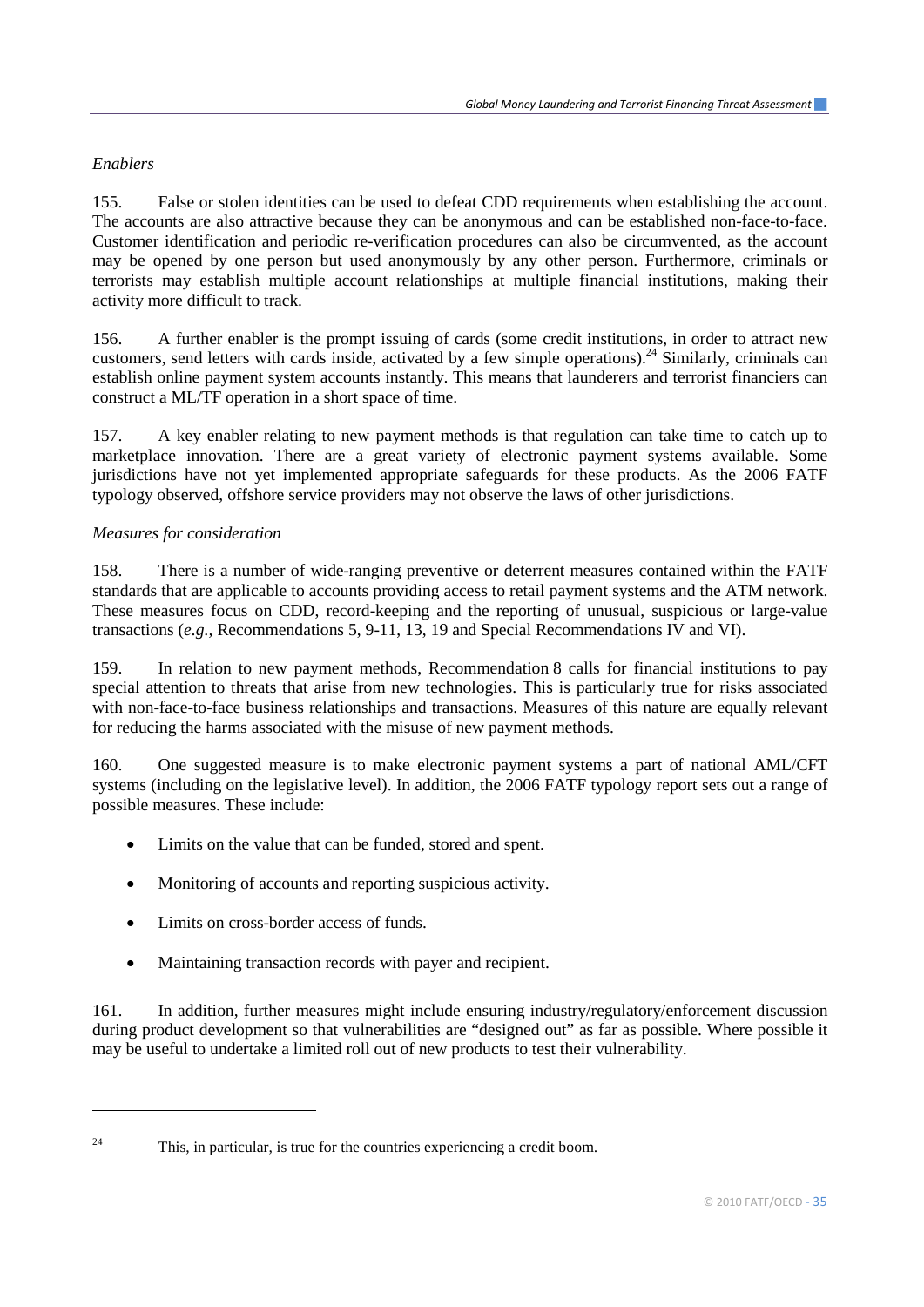162. The FATF is currently working on a project to follow up on the October 2006 FATF typologies report on new payment methods. The 2006 report concluded that "the FATF Forty Recommendations and Nine Special Recommendations provide an appropriate framework to address the vulnerabilities associated with these new methods of payment that have been identified by the project team". Nevertheless, the 2006 report recommended that the study on the development of new payment methods as well as the typologies and risks analyses be updated after a period of two years. It is the goal of this new research project to examine if this assessment is still valid after 3-4 years of experience with such new payment methods or whether an amendment of FATF Recommendations or respective interpretative notes is necessary.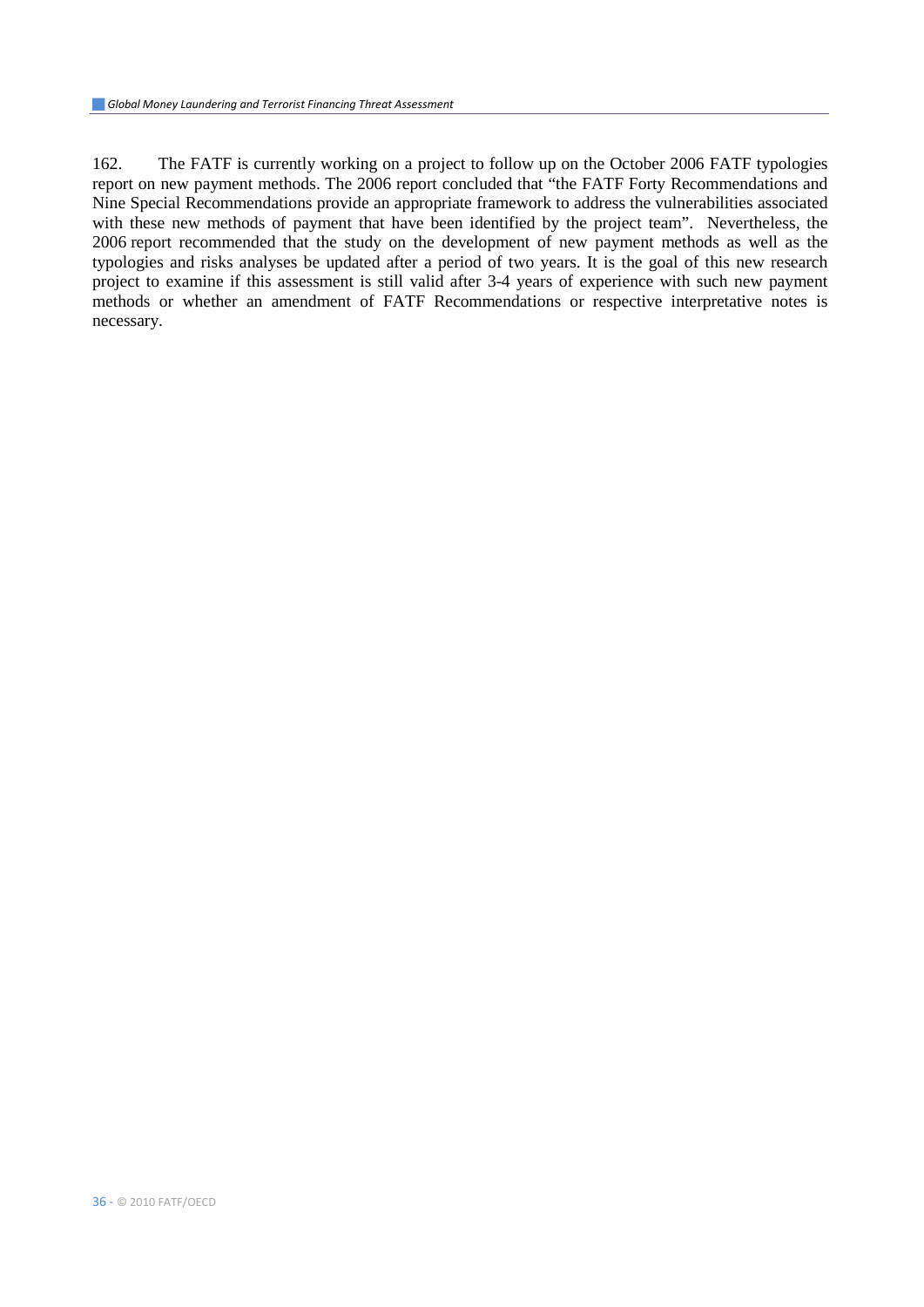# **CHAPTER 4: THE ABUSE OF ASSETS/STORES OF VALUE**

#### **4.1. Introduction**

163. The third feature that money launderers and terrorist financiers abuse prevalently is assets/stores of value. Crimes such as drugs and arms trafficking, theft, fraud, corruption, embezzlement of public funds, bribery and other harmful offences provide conditions for the formation of illegal capital. This is a fundamental aim of the illegal activity.

164. Criminals then seek to invest this money to provide security or profitability or hold it in a form that maintains its value. In other cases, criminals seek to store the value in ways that is otherwise convenient to them, for example, in ways that allows them to enjoy and demonstrate to others a luxury lifestyle, or allows them to easily liquidate the funds. Whatever the aim, they will seek to achieve it while minimising the chances of being caught and distancing themselves from the original activity.

165. The reported incidents of ML in respect of assets and stores of value far outweigh those relating to TF. However, that is not to say that this area is not vulnerable to both.

#### **Assets and the global financial crisis**

The crisis has seen an increase in the buying and selling of gold, an asset that some criminals consider to be attractive. Honest people have also been liquidating their financially risky investments and holding portfolios of smaller, less risky investments, including removal of capital from low capacity countries. Criminals with sums to invest are also likely to consider such investment strategies as attractive.

## **4.2. Major Sources of Proceeds**

166. In general, all predicate offences that generate profits involve investment in assets and stores of value, including notably those associated with organised crime. In relation to financial products, in October 2009 the FATF published a typologies report on ML/TF through the securities sector. This report observed, "the securities sector is perhaps unique among industries in that it can be used both to launder illicit funds obtained elsewhere and to generate illicit funds within the industry itself through fraudulent activities". In that regard, the report also addresses three predicate offences for ML that are particular to the securities sector *(i.e., insider trading, market manipulation and securities-related fraud).* 

#### **4.3. Overall Measures**

167. In addition to the FATF requirements on confiscation, some jurisdictions have highlighted the beneficial effect of non-conviction based confiscation in attacking criminal assets because the measure can be used in a number of situations where the criminal process has either failed or is not a viable option. In such circumstances, it provides an alternative means of disrupting the lives and activities of criminals. In addition, where non-conviction based confiscation is not possible, the taxing of criminal assets can provide similar benefits.

168. In relation to managing assets recovered, countries in which asset recovery is tied to particular assets rather than to their value have reported that operating asset forfeiture custodian regimes, or asset management offices, are useful tools in preventing those assets from being dissipated. In addition, schemes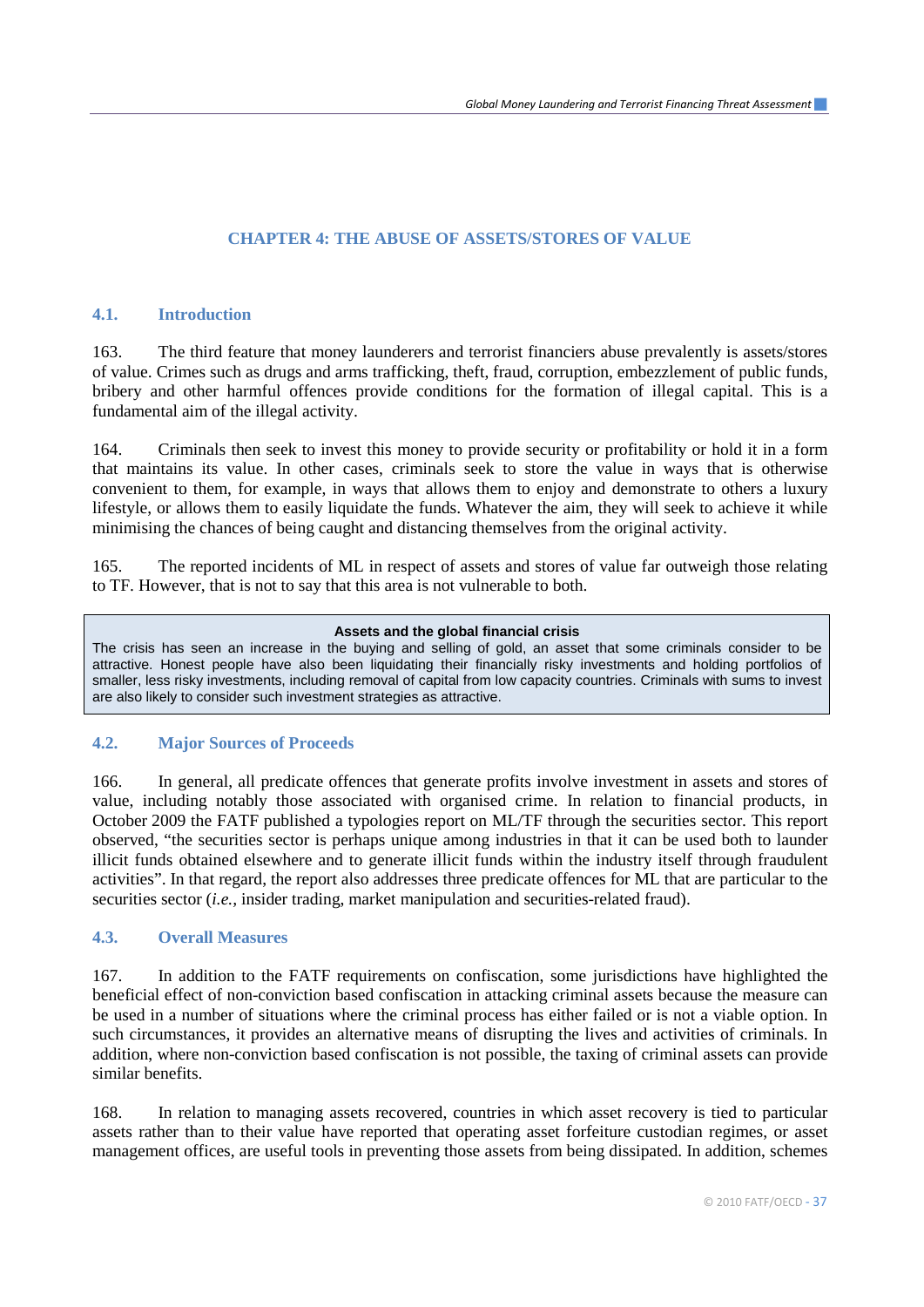by which some of the assets confiscated are reinvested in law enforcement work can encourage further asset confiscation activity by domestic law enforcement agencies and so further boost efforts to attack criminal assets and stores of value.

169. The FATF recently issued further guidance on the above points in its best practices on confiscation (Recommendations 3 and 38) (February 2010). These best practices include having jurisdictions consider establishing specialised units or dedicated personnel with training in specialised financial investigation techniques. In addition, some jurisdictions have placed restrictions on holding certain assets by convicted criminals, which has proven to be useful when national laws allow for it.

## **4.4. The Sub-Features**

170. The following sections consider the harms associated with abuse of the following sub-features of assets/stores of value:

- Financial products.
- Moveable goods.
- Real estate.

171. Each of the sections describes the harms specifically arising from the sub-feature, the drivers behind criminal and terrorist abuse and the enablers that allow the criminal or terrorist to take advantage of them. Finally, consideration is given to some of the measures that can be taken to allow countries to address the drivers and enablers and so reduce the harm caused. Countries may wish to consider these and other options in designing their AML/CFT strategies.

## *4.4.1. Financial Products (including Insurance, Investment, Saving Products, etc.)*

172. The expansion of the financial services sector in recent decades means that financial products are a common means for individuals and institutions to store and increase the value they hold. There is a broad array of products available, developed in response to a wide range of customer requirements and appetites for financial risk. This expansion has been experienced in both the legitimate and criminal sectors.

173. Financial products such as securities, bonds, insurance products and savings products provide criminals with a series of opportunities for laundering illegal proceeds. Regulated financial institutions are often a guarantor of the safety of deposited money. Many of their products are strongly linked to the banking sector, either because they are provided by banks or because they are funded through bank accounts and therefore provide easy access to prompt cross-border money transfers and to a range of other products and services. Deposits held as financial products may be used as a security for loans, *i.e.,* as a security for legal funds provided to a criminal, for instance, for the purchase of real estate. In addition to that, such products generate certain profit.

174. The 2009 FATF typologies report on the securities sector established that the industry's speed in executing transactions, its global reach and its adaptability can make it attractive to criminals. Discussions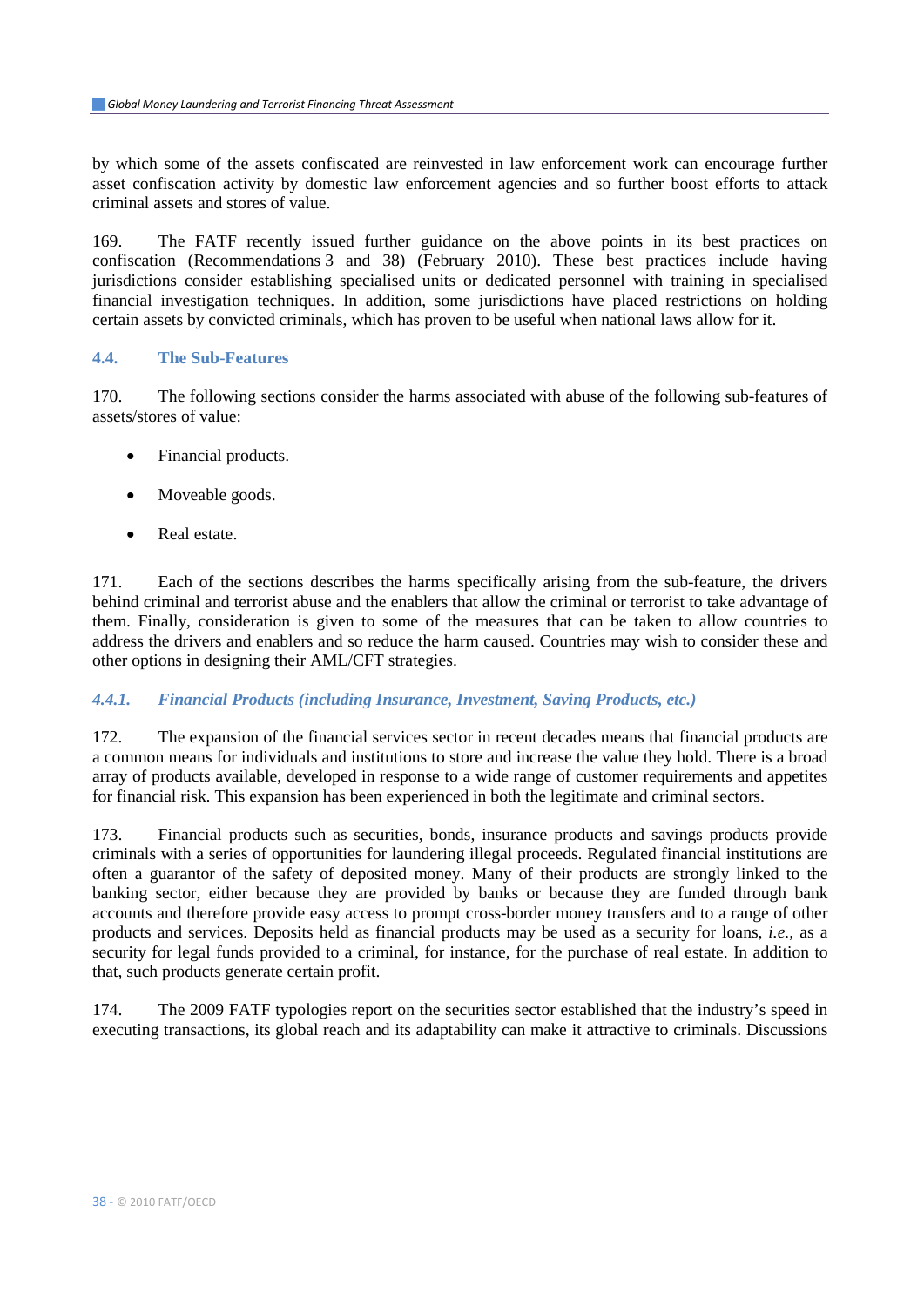as part of the FATF Strategic Surveillance Initiative have highlighted the use of a wide range of financial products including securities transactions by organised crime as a source of funding.<sup>25</sup>

175. Securities trading, particularly in relation to small capitalisations can be subject to extreme price movements, and the prices of such illiquid stock may be substantially affected by relatively small transactions. The FATF securities typology observed that this mechanism has been exploited for ML purposes where block trades of illiquid stocks are transacted at a pre-agreed price between two parties. In such transactions, parties agree to the initial purchase of an illiquid security at an artificially low price with the same security being bought back some time later by the original seller or an associate at a significantly higher price. Transfer pricing of this nature is dealt with in Chapter 3, as a type of TBML.

#### **The impact of external events on the controls applied to financial products**

External events such as the global financial crisis may result in a downwards pressure on investment in AML/CFT controls in financial institutions that have been affected. Counter-pressure has been applied by work on the financial crisis by the FATF, G20 and the OECD. In some countries, government investment in financial institutions may provide greater influence which can be used to maintain or increase AML/CFT controls. Further analysis of the impact of the crisis on jurisdictions is set out in Chapter 6.

## *Harms*

176. The abuse of financial products to invest illicit funds to launder money and finance terrorism can undermine confidence in the integrity of the financial system, damaging its reputation and that of businesses within it. Disruption of the stock market can also have a harmful effect on investor confidence and market quotations through price manipulation. Illicit investments in the markets can also strengthen organised crime groups.

177. Abuse is often enabled by identity fraud. Action by governments against identity fraud requires a significant amount of resources, which increase with the sophistication of methods of identity fraud. Widespread use of false and stolen identities could result in a lack of confidence in public sector and financial sector data-sets and processes and cause financial loss and inconvenience to natural persons that are victims of fraudulent schemes as a result of the use of illegally obtained data.

178. Extensive abuse of certain financial products can undermine social policy of increased access to the financial system as measures create barriers to individuals wishing to set up bank accounts etc.

## *Drivers*

 $\overline{a}$ 

179. Criminal and terrorist use of financial products is driven by a need to ensure safe storage and high liquidity. Converting cash into a financial instrument allows for easy access to the funds whilst also facilitating their safe and swift movement.

180. Financial products can lend themselves to laundering in large volumes, whilst helping to confer apparent legitimacy on illicit funds by providing other business opportunities such as genuine investment in real estate or securities.

181. By purchasing large shareholdings criminals can establish and exercise control over businesses.

<sup>&</sup>lt;sup>25</sup> Presentation by the Japan Financial Intelligence Centre to the FATF Working Group on Typologies in October 2009.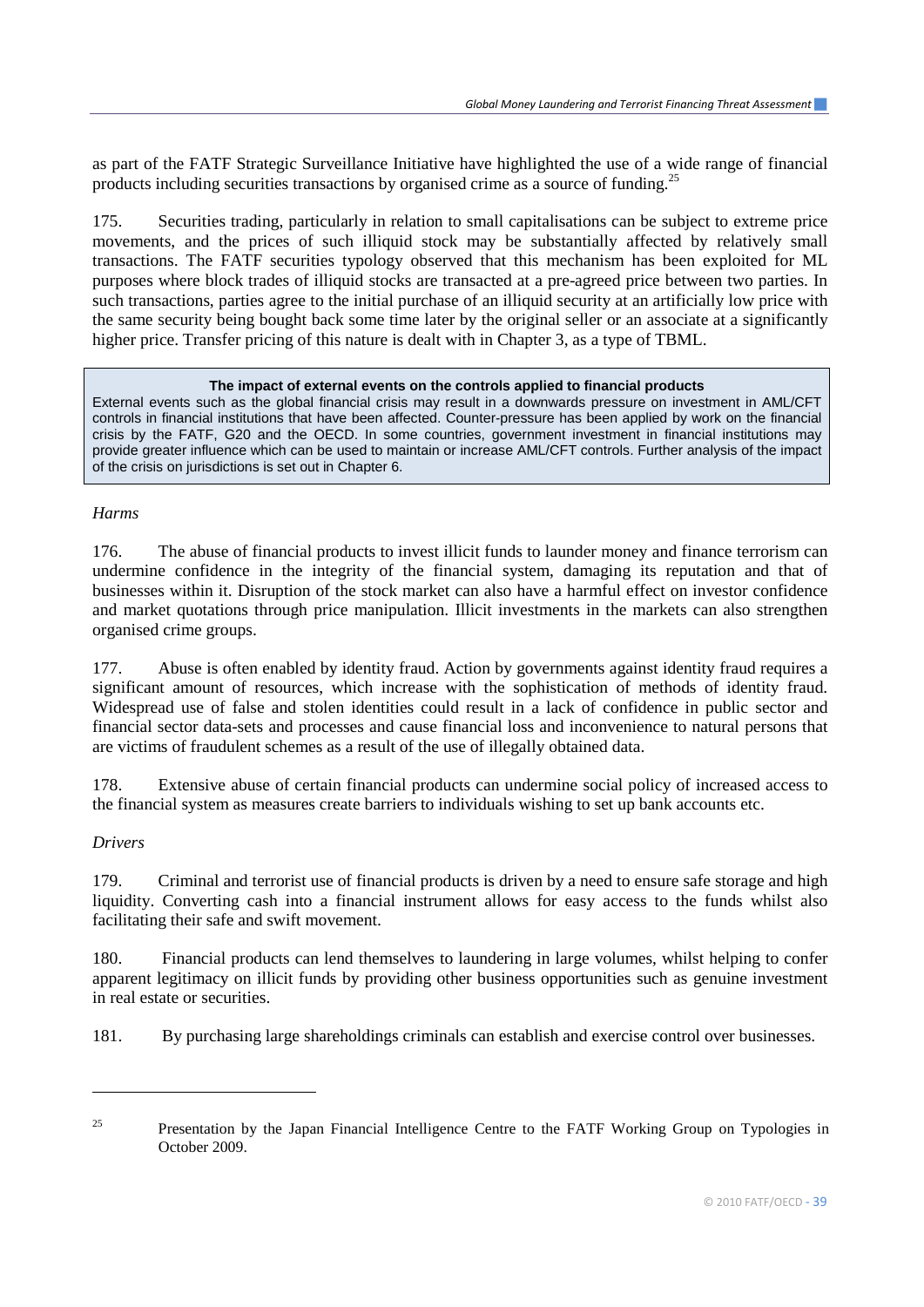## *Enablers*

182. The complexity and international nature of the banking system allow criminals to hide illegal operations in the multitude of financial transactions carried out by financial institutions on a daily basis. The plethora of products readily available combined with a sophisticated financial environment make it possible for them to be exploited by criminals and terrorists for their own gain.

183. Businesses have a genuine and honest commercial need to maximise sales and develop attractive and competitive products. However, this can result in the focus being concentrated on business models that require quick delivery channels, favouring anonymity and are driven by commission-based remuneration packages, which criminals can take advantage of.

184. Differences in national legislations governing certain financial products and a wide variety of products available assist in making these sectors vulnerable to exploitation.

#### *Measures for consideration*

185. The most useful measures for those jurisdictions keen to attack criminally held financial products are those listed above as overall measures (Section 4.3.). These can counter the abuse of all types of assets. However because of the central role of financial institutions in issuing and trading financial products, those FATF Recommendations that directly apply to these businesses are also relevant.

186. The 2009 typologies report on securities noted that there are a number of synergies between the securities industry and other parts of the financial services industry. In particular, the report noted a trend in relying on CDD/"know-your-customer" (KYC) information gathered from the banking sector which is then relied upon in fulfilling the CDD/KYC obligations of the securities industry. The FATF is currently looking at this issue in relation to Recommendation 9.

187. Countries may wish to consider the guidance issued by the FATF in October 2009 on the riskbased approach for the life insurance sector.

188. Some countries have also identified information sharing with the financial sector, including on red-flag indicators and typologies as a useful tool to allow firms to protect themselves.

## *4.4.2. Moveable Goods*

189. There are a range of moveable goods that are available for storing criminal funds. This includes vehicles, precious stones and gold, art, antiques and machinery. Such items tend to have a high value, therefore allowing large sums to be stored. Certain choices of asset will be less likely to attract the attention of the authorities or the private sector. Such purchases can also have the goal of gaining or maintaining a luxury lifestyle, and demonstrating this within communities. In addition, certain assets can be in themselves used for criminal purposes beyond ML, for example cars can be used to provide logistical support. Such goods also allow for the manipulation of the price of property because it can be represented as either under or over its real value, or because the value is indeterminable, for example in the case of art and antiques.

#### *Harms*

190. The investment of illegal funds in high value moveable/portable goods by criminals and terrorists allows them to enjoy the proceeds of their crime. Demonstration of the tangible benefits of a criminal lifestyle within communities can attract further individuals to crime.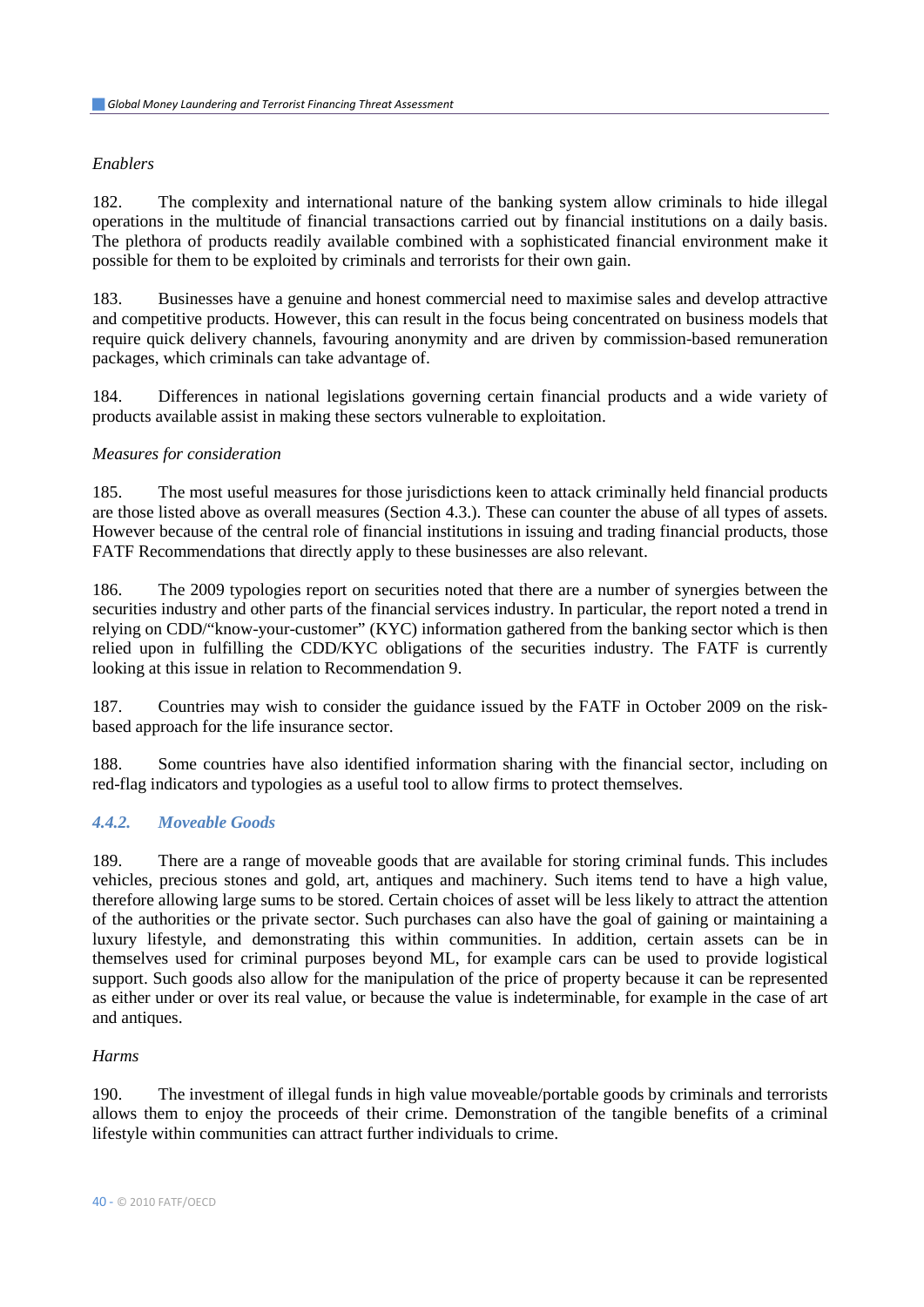191. Ownership of luxury or high value goods by criminals, which honest citizens may not be able to afford, is inequitable and so may lead to social stratification and fuel social tension. Businesses selling goods to criminals gain income not available to others; this makes complicit businesses more profitable and so creating an economic distortion.

192. Criminal activity can stimulate the development of illegal (black) markets for antiques and works of art and virtue and can result in the smuggling and moving of heritage articles out of a jurisdiction. Profits reinvested from the illegal trade in precious metals and stones into the purchase of weapons can result in the expansion of armed conflicts.

# *Drivers*

193. Investing illicit funds in moveable goods is driven by a desire to live and maintain a luxury lifestyle. Portable goods can facilitate large-value laundering, through in some cases, objects of small physical size or the conversion of large sums of cash. Material assets which demonstrate the benefits of a criminal lifestyle can help to establish primacy in social and business groupings.

194. Converting large, questionable amounts of cash into stores of value provides criminals with permanent assets the value of which are internationally accepted (in the case of precious stones and gold). They are often able also to benefit from a return on their assets, which can then be reinvested into other criminal conduct.

# *Enablers*

195. Criminal and terrorist investment of illegal assets in movable property is enabled by the availability of attractive goods coupled with a lack of awareness of regulations on the periphery of some parts of the regulated sector. Some goods are readily available for cash.

196. Criminals may seek to use false or stolen identities to avoid being identified by CDD requirements. By investing in other assets such as precious stones and metals, art and antiques they can leave less of an audit trail than with financial instruments.

197. The use of front men and fictitious companies (including offshore companies) when buying property, as well as the registration of properties in the names of third parties such as relatives or children can distort audit trails making the beneficial owner harder to determine.

198. The use of high value goods is compounded by the availability of international markets where this merchandise may be traded illegally. High value goods can include precious stones and metals, antiques, and works of art. Criminal use of such markets to mask their activities can lead to overpricing of works of art whose value may only have been determined hypothetically.

## *Measures for consideration*

199. The most useful measures for those jurisdictions keen to attack criminally held moveable goods are those listed above as overall measures (Section 4.3.). These can counter abuse of all types of assets.

200. In addition, Recommendations 12, 16 and 24 extend controls to DNFBPs including dealers in precious metals and dealers in precious stones. Recommendation 20 requires for consideration to be given to extending regulation to other types of businesses and professions, which would include dealers in high value goods, if they are at risk.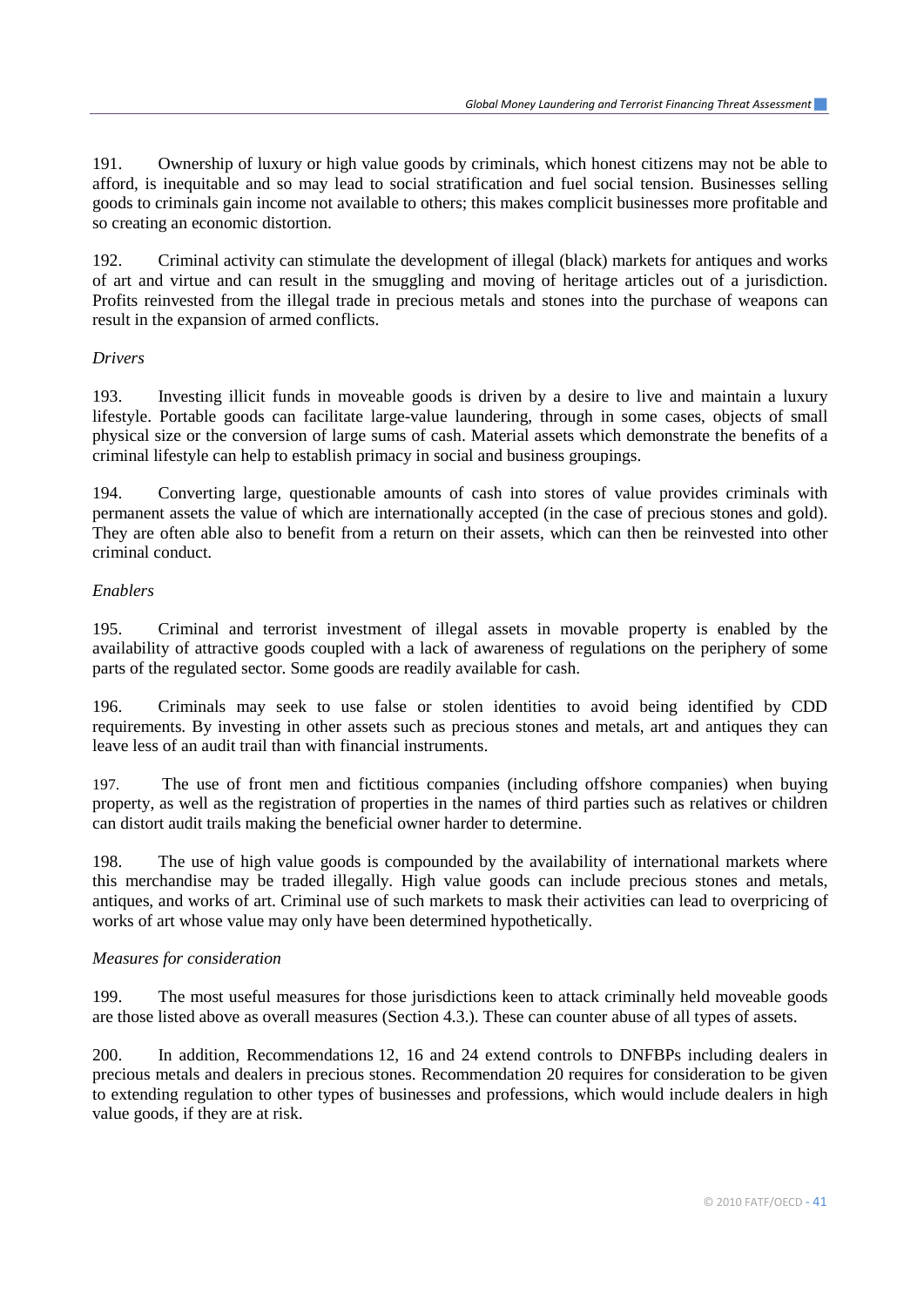# *4.4.3. Real Estate (Ownership and Leasing of Land and Buildings)*

201. The use of real estate transactions is one of the proven and most frequent methods of ML employed by organised crime. The 2009 FATF Strategic Surveillance Survey noted that many jurisdictions consider real estate businesses to be high risk, as there are opportunities to abuse them for ML purposes. There are many ways of laundering money through real estate. For example, a real estate may be bought by a front organisation using illegal money. Profit from sale of that property can be regarded by outsiders as a legal income. Also, an unprofitable business may be purchased in order to disguise the illegal proceeds as the income generated by that business.

202. Another example is the manipulation of the price of property, so that it is represented as either under or over its real value. In the case of under-pricing, the difference is paid with "dirty" money. The real estate is then sold at a higher price. This creates an income, ostensibly earned in a legal way. In some jurisdictions illegal money is laundered through the purchase and sale of land. Illegal funds can be laundered by overstating the price of the plot of land and falsifying land appraisal documentation and purchase and sale agreements. The purchase may take place through front and fictitious companies.<sup>26</sup>

203. In deciding where to invest in real estate, the attractiveness of a jurisdiction will often form part of criminal decision making. For example, those jurisdictions where the climate is favourable or where others from the criminal's peer group holds property are likely to be considered as a good place to invest.

#### *Harms*

204. The characteristics of the housing market that allow abuse by money launderers and terrorist financiers also encourage mortgage fraud. The investment of illegal funds in real estate also enables criminals and terrorists to hide the beneficial ownership of property meaning that the true or full value may not be available for taxation.

205. Criminal ownership of housing, which honest citizens may not be able to afford, is inequitable. Over time this can lead to the deterioration of neighbourhoods due to criminal activity, since the ownership of housing by criminals in these areas may increase other forms of crime or illegal behaviour. Overt displays of the rewards gained from a criminal lifestyle within local communities have the potential to attract further individuals to crime.

206. Corruption of intermediaries results in the integration and acceptance of criminal behaviour into local societies. An increased criminal influence in businesses involved in real estate, can lead to distorted decision-making and formulation of professional advice, causing harm to these business sectors.

#### *Drivers*

 $\overline{a}$ 

207. Criminals and terrorists use of real estate for the investment of their illicit funds is motivated by their wish to gain or maintain a criminal or luxury lifestyle and enjoy the benefits of their illegally obtained funds. Real estate provides a permanent asset and long-term investment for criminals, which offers them the façade of financial stability and can provide security for future loans.

<sup>&</sup>lt;sup>26</sup> Under-pricing and overpricing can also take place with companies and other non-tangible assets such as intellectual property. The laundering process is the same. They are also an important component of TBML, which is dealt with in Chapter 3.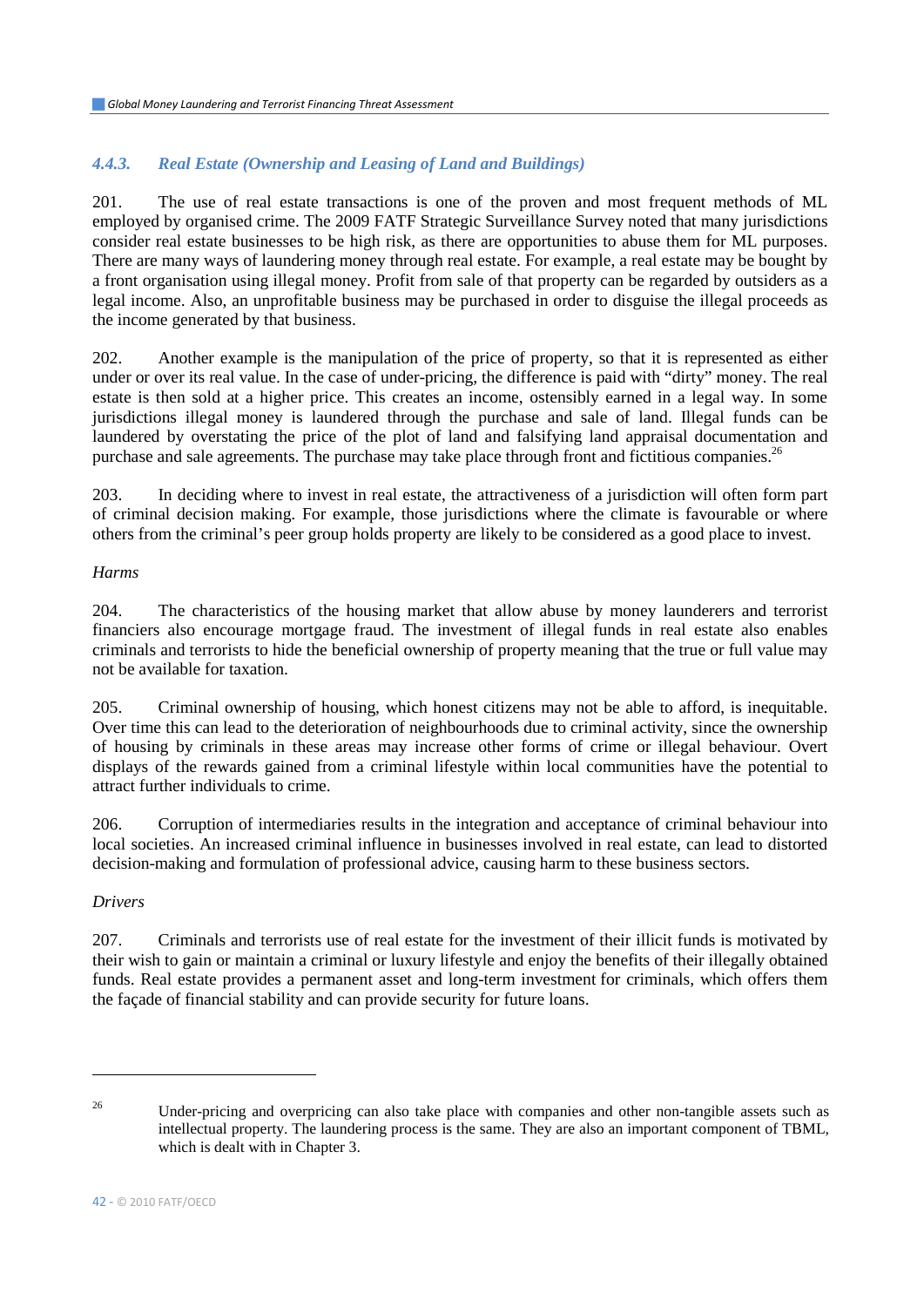208. The purchase of property allows large sums of illicit proceeds to be concealed and integrated. This gives the criminal the ability to obscure the true source of funds and hide the identity of the true beneficial owner amongst the large number of authentic conveyancing transactions. The ability to commingle illicit cash with a genuine income makes profits appear to be legitimate.

#### *Enablers*

209. Through investment in real estate, criminals and terrorists can look to obtain assets through the use of intermediaries, *e.g.,* real estate agents and solicitors. These individuals provide an extra layer between the criminal and the transactions he undertakes. The corruption of such intermediaries (which can include local planning officials) enables the criminal to achieve his objective more easily or further distance himself from the activity.

210. Regulatory controls can be weak in some countries, for example, there may be no restrictions or regulation applied by property registers. In these type of jurisdictions, there exists a low risk of detection; therefore, ML can be easily camouflaged among the huge number of genuine real estate transactions taking place.

#### *Measures for consideration*

211. The most useful measures for those jurisdictions keen to attack criminally held real estate are those listed under overall measures (Section 4.3.). These counter abuse of all types of assets. Countries may also wish to consider the guidance issued by the FATF in June 2008 on the risk-based approach for real estate.

212. In addition, Recommendations 12 and 16 extend controls to DNFBPs including real estate agents. Countries might also consider whether bringing leasing agents within the scope of regulation would assist in undermining criminal activity.

213. Some countries have reported benefits resulting from bringing property transfer and registration procedures under the scope of national AML/CFT regimes. For example, some jurisdictions ask their land records departments or government land offices to submit reports of large-value cash transactions and suspicious transactions to their financial intelligence units (FIUs). These reports are useful to law enforcement when investigating property that may be related to criminal activity.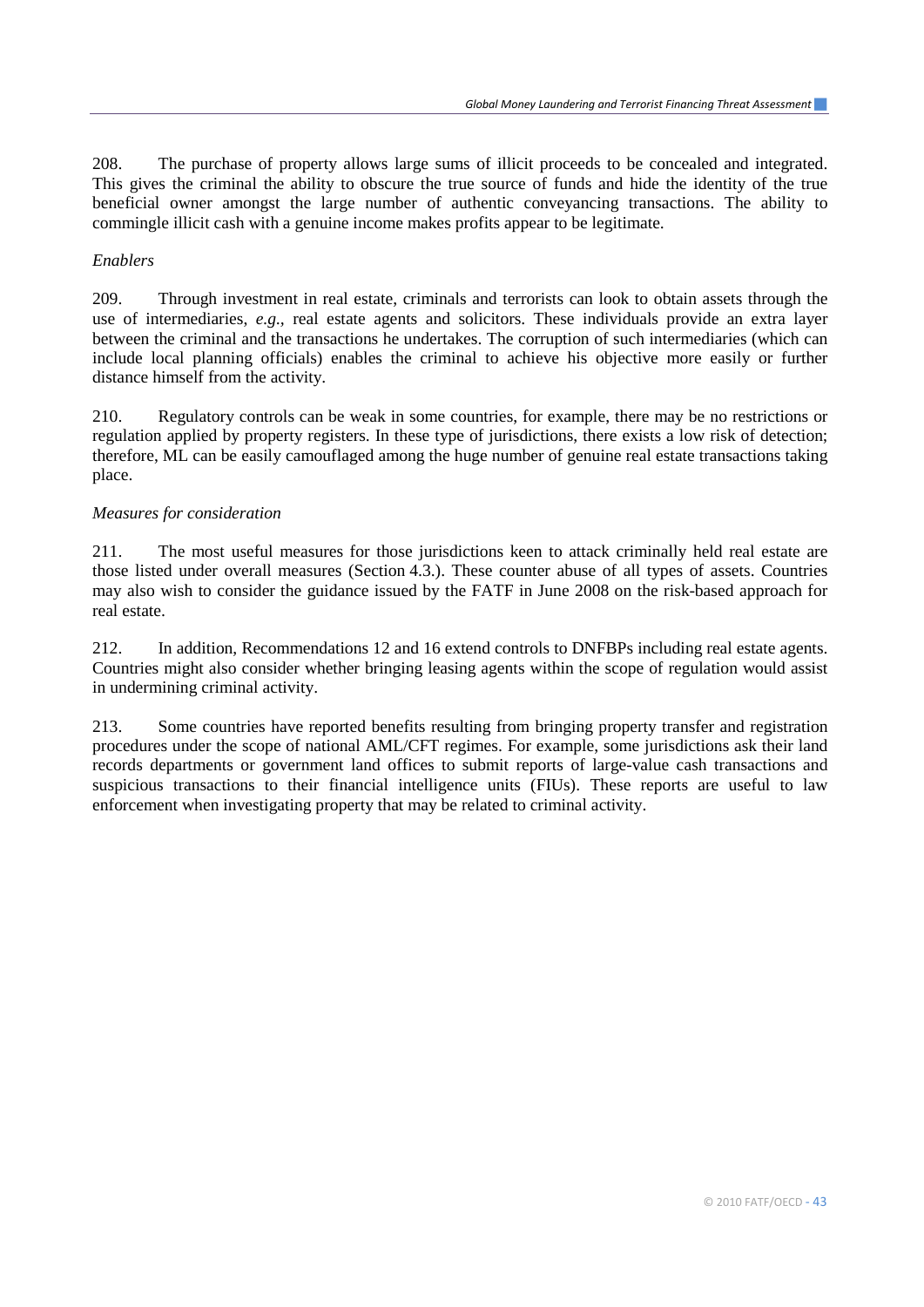## **CHAPTER 5: THE ABUSE OF GATEKEEPERS**

#### **5.1. Introduction**

214. Gatekeepers are the fourth feature that money launderers and terrorist financiers abuse prevalently. Gatekeepers are, essentially, individuals that "protect the gates to the financial system" through which potential users of the system, including launderers, must pass in order to be successful. As a result of their status they have the ability to furnish access to the various functions that might help criminals to move or conceal their funds.

215. For the purpose of this chapter gatekeepers are considered both in the traditional sense of professionals that are able to provide financial expertise (such as lawyers, accountants, tax advisers and trust and company service providers) as well as those that have control or access to the financial system in other respects. This includes insiders, who have knowledge and understanding of the businesses within which they operate and can access financial systems and provide expertise through their position of employment. This involves the violation of the principle of confidentiality. The chapter also includes politically exposed persons (PEPs) who have access to funds and systems in their country and who may use their influence to change legislation or adapt rules for their own benefit.

216. In some cases the personal position or reputation of the gatekeeper is useful for the launderer to minimise suspicion surrounding his criminal activities, either as it lends a certain amount of credibility in the eyes of other parties because of the ethical standards presumed to be associated with such persons and professions, or because the gatekeeper's expertise allows him to undertake transactions or make arrangements in a way that otherwise avoids suspicion.

217. The reported incidents of ML in respect of gatekeepers far outweigh those relating to TF. However, that is not to say that this area is not vulnerable to both.

218. Gatekeepers will undertake either self-laundering or third-party laundering. Of the various categories, professionals tend to launder for third parties, either knowingly or unwittingly. Such individuals could in fact form part of the criminal group and may also be involved in the predicate crime. Insiders and PEPs can launder either for third parties or themselves.

## **5.2. Major Sources of Proceeds**

219. In general, all predicate offences could be supported by laundering through the use of gatekeepers, particularly in the case of professionals. The strategic surveillance discussions have all pointed to the increased use of professionals for complex ML cases, especially those involving significant financial fraud and organised crime. Corrupt insiders also allow for the laundering of a range of predicate offences. However, it is often the case that such insiders facilitate the transfer of fraudulently obtained funds that they have generated themselves, either on their own behalf or for other criminals. PEPs similarly launder funds they have generated themselves through extracting state funds for their own benefit.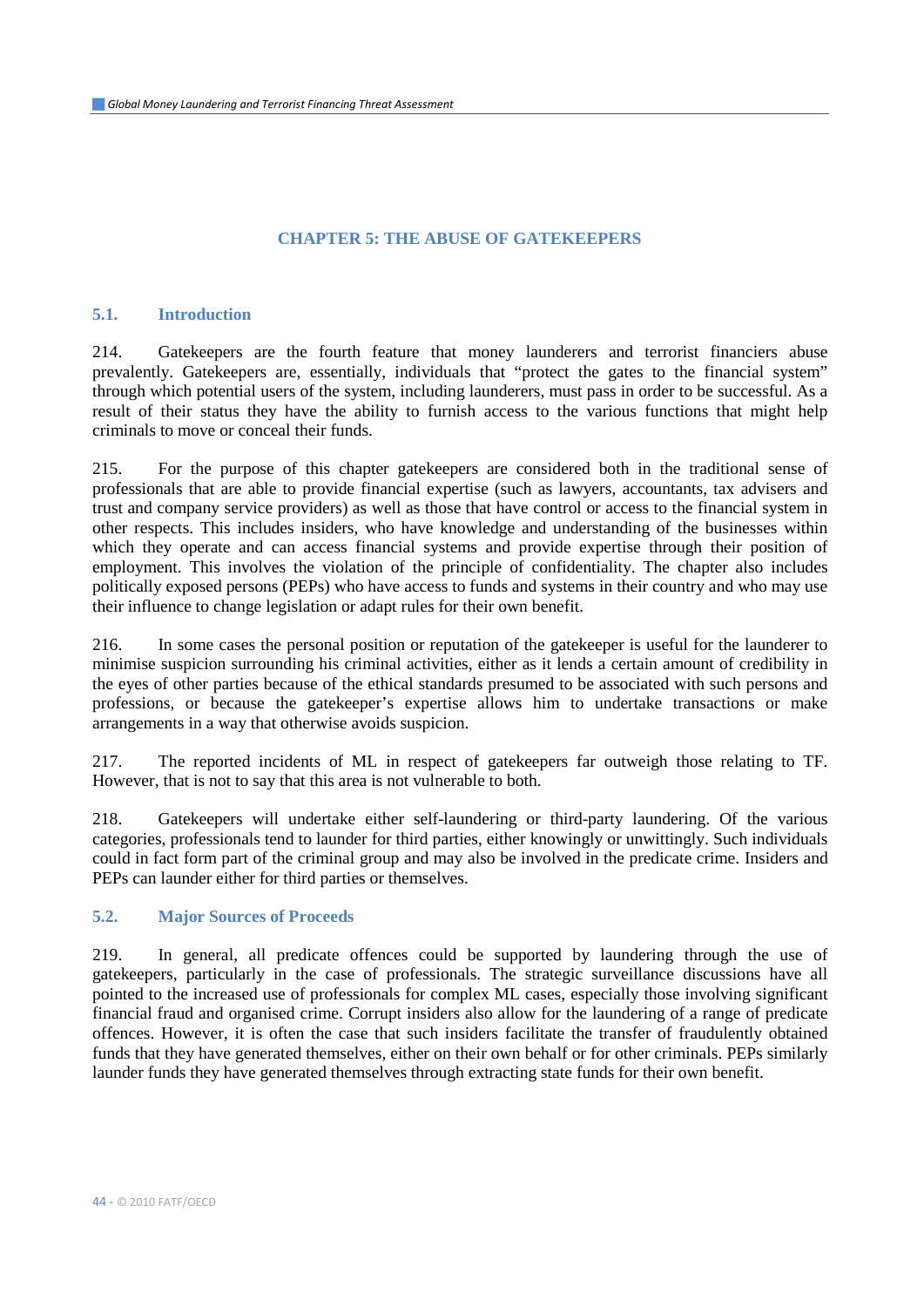# **5.3. The Sub-Features**

220. The following sections consider the harms associated with abuse of the following sub-features of gatekeepers:

- Professionals and insiders.
- Politically exposed persons (PEPs).

221. Each of the sections describes the harms specifically arising from the sub-feature, the drivers behind criminal and terrorist abuse and the enablers that allow the criminal or terrorist to take advantage of them. Finally, consideration is given to some of the measures that can be taken to allow countries to address the drivers and enablers and so reduce the harm caused. Countries may wish to consider these and other options in designing their AML/CFT strategies.

# *5.3.1. Professionals and Insiders*

 $\overline{a}$ 

222. As indicated above, lawyers, notaries, accountants and other professionals offering financial advice are a common element seen in complex ML schemes. They often play a key role in helping to set up such schemes, particularly company formation agents and managers of these structures. For this reason, the FATF published a typologies report on the misuse of corporate vehicles in October 2006. The report also focussed on trust and company service providers and identified a number of frequently occurring risk factors associated with corporate vehicle misuse. The 2009 FATF Strategic Surveillance Survey also noted the increased involvement of professional advisers, including lawyers and complicit bankers, in ML schemes.

223. Professionals also manage and perform transactions in the most efficient way possible and in ways that avoid detection. In some cases, this will include real estate transactions. They also seek to conceal their activities behind "professional" status, for example, because of the reliance placed on these categories of professionals by financial institutions. This also minimises suspicion surrounding their criminal activities. 27

224. Insiders are generally known as members of a group of limited number who have access to private, secret, privileged or restricted information. The term refers usually to the person who owns business information, but generally speaking it could apply to those in other powerful organisations such as within government.

225. The main tool insiders have is their first-hand material knowledge. They are a source of direct and useful guidance to an outsider, informing him of what really goes on behind the scenes. Therefore, potential launderers may recruit or coerce an insider into providing such services, so that they can take advantage of that knowledge.

<sup>&</sup>lt;sup>27</sup> A presentation in February 2009 by Belgium set out five types of involvement in ML/TF that professionals can provide: introduction to financial institutions, involvement in real estate transactions, performing financial transactions, establishing corporate structures/setting up legal and financial constructions and company management.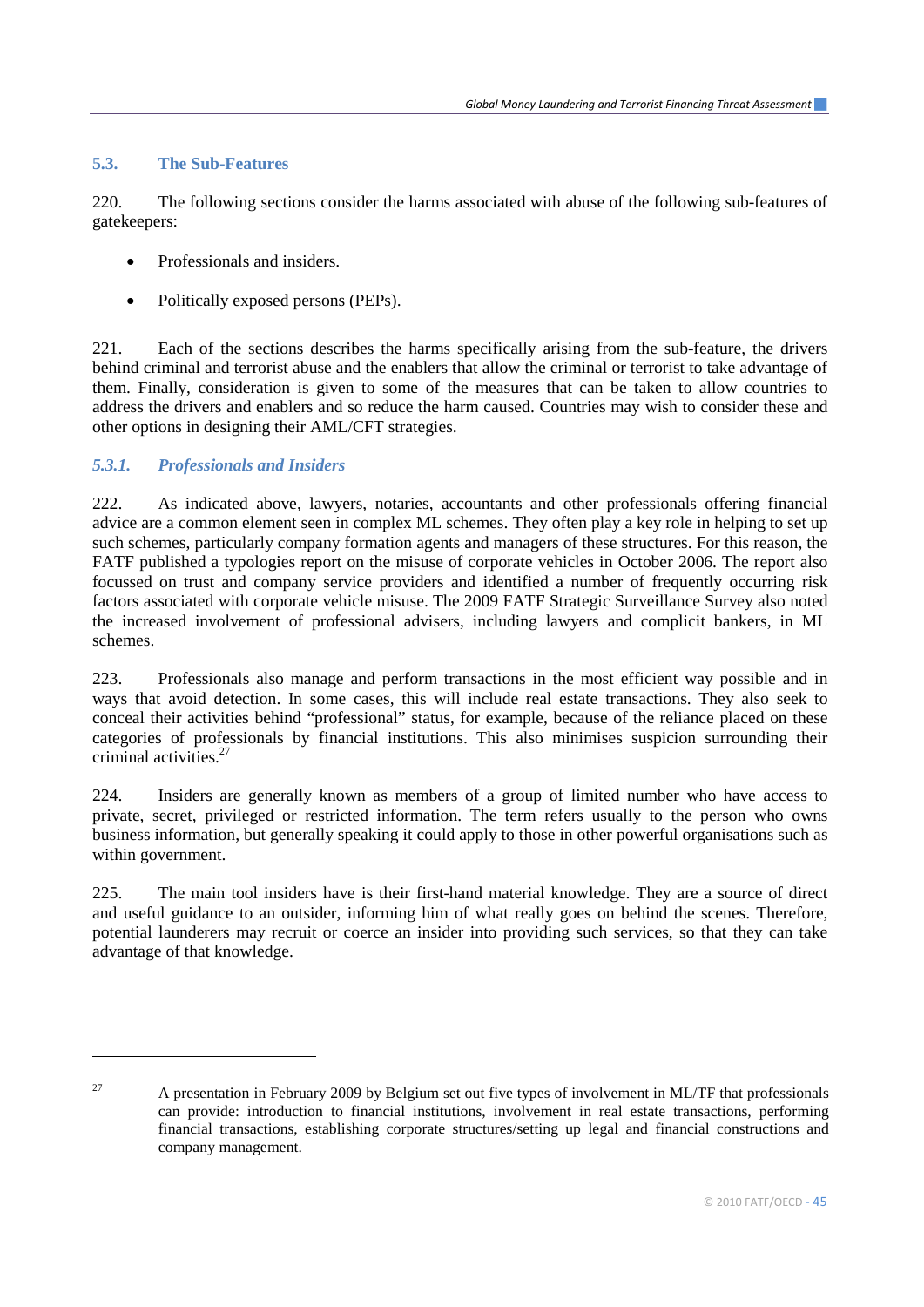#### *Harms*

226. Abuse of professionals and insiders can damage the reputations of businesses, individuals and sectors. Professionals and insiders playing the role of gatekeepers for criminal funds can cause the integration and acceptance of criminal behaviour into local societies. This can lead to an increased criminal influence in professional businesses, which can adversely effects and distort decision making, causing reputational and financial harm to these professions and to the sectors as a whole. There also exists the potential for criminal flows to distort whole markets and prices if demand for professional services is high. This can have the follow-on effect of potentially raising prices for honest consumers. Criminals may also benefit from having access to professional services, which honest citizens or businesses may not be able to afford, thus creating an imbalance.

227. Professionals selling services to criminals gain income not available to others, making complicit businesses more profitable. Once the professional is recruited, physical and other threats may be employed to stretch the boundaries within which the complicit professional is willing to act.

228. Businesses that are exploited for ML and TF by coerced, corrupt or recruited insiders are also likely to be vulnerable to being exploited for fraud and other crimes by such insiders.

#### *Drivers*

229. When requesting the services of professionals and insiders, criminals are endeavouring to obtain expertise about how to undertake transactions, in order to successfully conceal ownership or other aspects of the transaction. Inside knowledge of a particular profession or sector can allow them to obtain financial products in an indirect or non-attributable form, making the tracing of funds or assets more lengthy and difficult. The services of professionals and insiders are often key elements to allowing criminals to circumvent preventive measures, detection and the scrutiny of the authorities.

230. In certain jurisdictions, where the intervention of a legal professional is a legal necessity to purchase real estate this will be a criminal driver, as well as a driver for legitimate use of such businesses. In addition, some criminals will seek to take advantage of professional secrecy obligations that may apply to the gatekeeper.

## *Enablers*

231. Poor controls on information and inadequate codes of conduct and ethics with a low likelihood of disciplinary action all help to shape businesses in ways that enable criminals to take advantage of the services they offer. Professionals and insiders who are sole traders and have no management or compliance oversight, along with vulnerable business models that cannot support sophisticated AML systems, are often seen as soft targets for criminals who wish to use their services for illegal gain.

232. Professions which use sales-driven remuneration packages as motivational tools, can unwittingly promote greed or vulnerability in individuals through an absolute focus on sales and profits, if the corresponding ethics and internal controls are not present. This can offer an environment which can be readily exploited by criminals.

233. The non-disclosure and secrecy rules that apply to the relationship between gatekeepers and their clients can also prove conducive to criminals when looking to procure the services of certain professionals for criminal gain.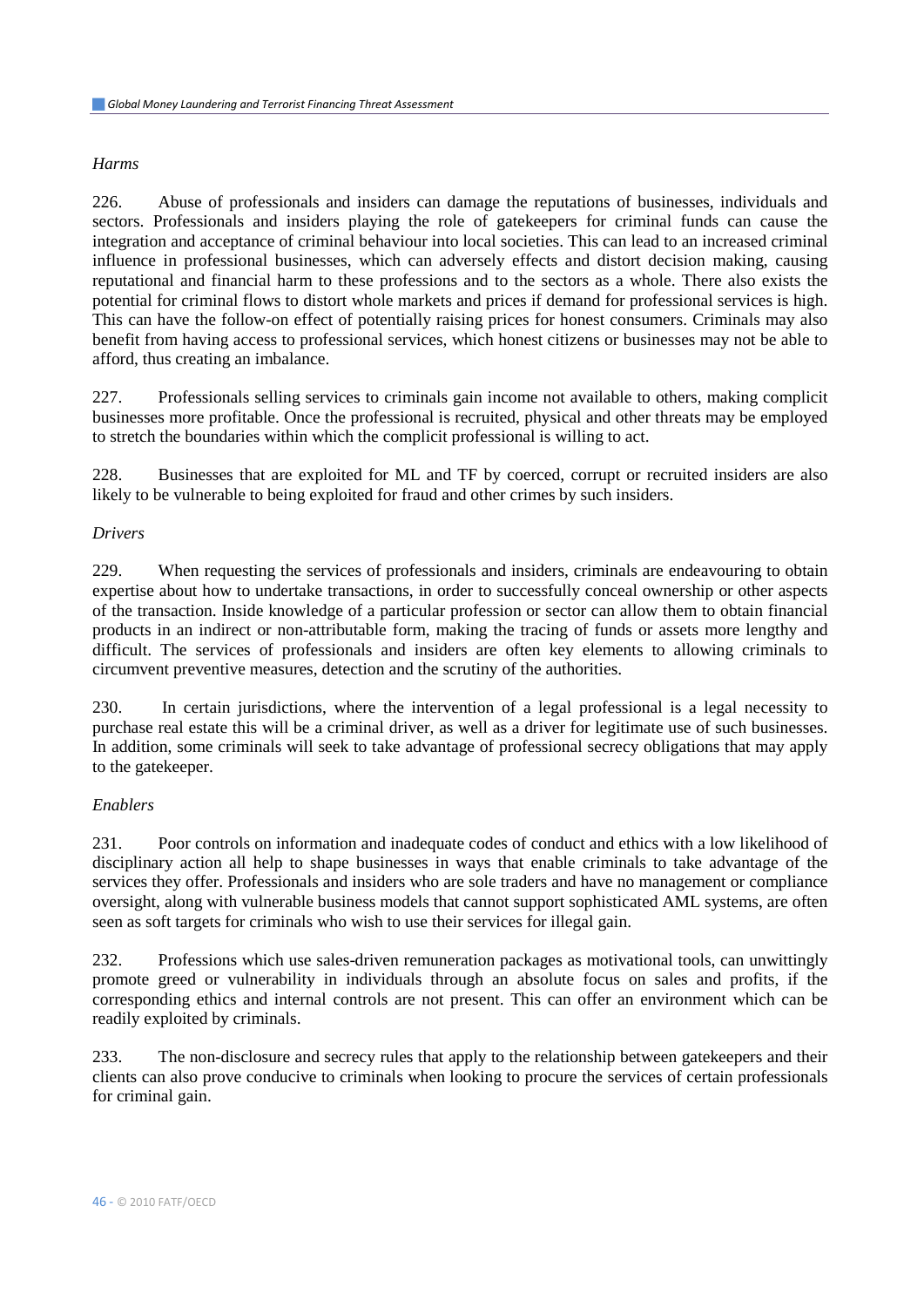# *Measures for consideration*

234. Recommendations 12 and 16 extend controls to DNFBPs including lawyers, notaries, other legal professionals, accountants and trust and company service providers in certain circumstances.

235. Countries may wish to consider the guidance issued by the FATF in October 2008 on the riskbased approach for legal professionals. Countries may also consider the similar risk-based approach guidance for accountants issued in June 2008.

236. Some countries have reported that generating publicity, sharing information and raising awareness on ML/TF threats and their associated vulnerabilities has been useful in the context of the professional sector. This can be supported by advanced tools to allow for effective monitoring of suspicious transaction reports (STRs) by FIUs to build knowledge and develop intelligence. The creation of a dedicated function responsible for receiving and analysing STRs from each profession can assist with this.

237. In addition, strong codes of conduct and codes of ethics for these professionals (supported by their supervisory and regulatory bodies) which include AML/CFT components and have corresponding disciplinary action are important. The ability for competent authorities to sanction criminal behaviour by professionals is important and the beneficial effects of this can be multiplied by publicity around such action.

238. Countries can also assess the extent to which the privilege of confidentiality in lawyer/client communication have a detrimental impact on AML/CFT effectiveness in their context and where possible take steps to mitigate this impact.

239. With respect to insiders, Recommendations 14 and 15 are important, as they strengthen the obligations and protection of the directors, officers and employees of financial institutions when reporting STRs. As well, they require the development of programmes against ML/TF which include internal policies, procedures and controls, employees training programmes and an audit function.

240. In addition, the beneficial effects of restrictions on criminals or their associates (as per Recommendation 23) or those responsible for breaches of AML/CFT controls, owning or controlling firms or otherwise being employed in the financial sector have been reported.

# *5.3.2. Politically Exposed Persons (PEPs)*

241. Politically exposed persons (PEPs) are individuals who are or have been entrusted with prominent public functions. There is a possibility, especially in countries where corruption is widespread and applicable to the persons or companies related to them, that such individuals may abuse their public powers for their own enrichment through the receipt of bribes, embezzlement, etc.

242. Through their position, PEPs have access to significant public funds and financial arrangements such as budgets, bank accounts, publicly controlled companies and contracts. In the latter case, their gatekeeper status allows them to be able to award contracts to suppliers in return for personal financial reward. For this reason, PEPs are considered as part of the gatekeeper category. The 2009 FATF Strategic Surveillance Survey noted that PEPs are considered to be one of the largest categories of high-risk customers for ML purposes. This is consistent with how enhanced CDD should be applied to PEPs according to Recommendation 6.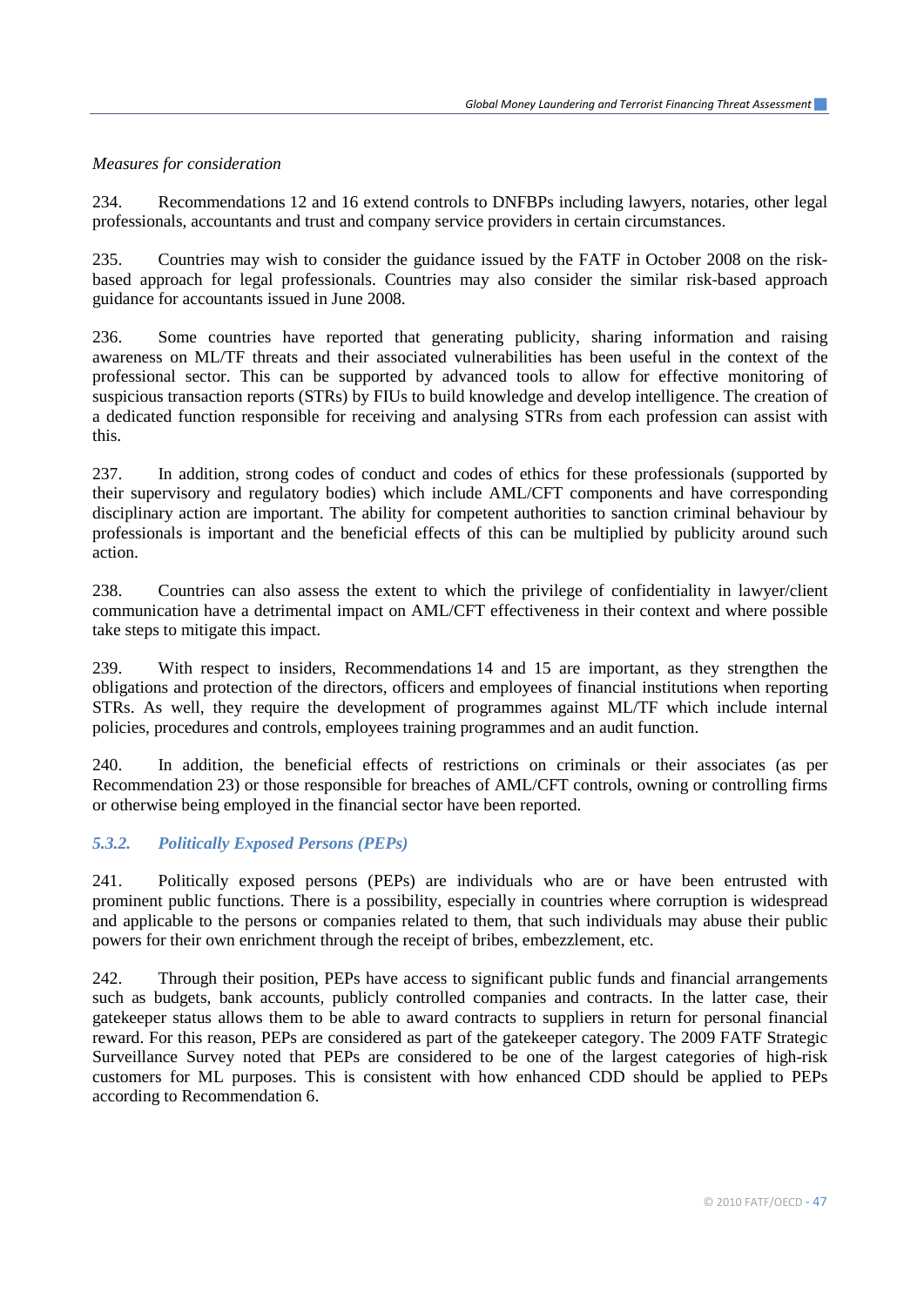## *Harms*

243. The sumslaundered through the use of PEPs are subsequently unavailable for public expenditure, increasing tax burdens or reducing services for citizens.

244. Certain PEPs, as a result of their activities, may have the ability to influence legislation or action by government authorities for their own benefit. This has the potential to inflict significant harm by undermining confidence in the actions of these institutions, including the political system itself, which can lead to increased criminality and social unrest.

245. A financial institution's reputation may be severely damaged if connected with PEPs, or it may even be exposed to increased responsibilities when accepting and managing funds from PEPs in the future.

# *Drivers*

246. A PEP's illegal conduct is primarily driven by greed and/or a desire for increased power within the position he holds. He seeks to remove funds from public or business sectors for personal benefit. In the case of PEPs from unstable countries, they look to move their assets to another location where they will be safer.

# *Enablers*

247. Control or ownership over domestic financial institutions, companies and government institutions and processes enable a PEP to take advantage. Variable standards and controls in the country where funds originate or the destination jurisdiction, along with high levels of corruption, and an incomplete understanding of which individuals are foreign PEPs help to create a low risk of detection.

248. It can also be difficult for authorities to scrutinise and investigate PEPs. For example, in many countries investigators need particularly strong evidence if a search warrant application relates to a PEP. In the case of diplomats, the authorities of the country in which such individuals are accredited have limited ability to question, search or investigate persons having such status.

## *Measures for consideration*

249. Recommendation 1 requires countries to apply the crime of ML to the "widest range" of predicate offences. Ensuring that this includes corruption and bribery is important to attacking the harms caused by PEPs. Application of Recommendation 3 on confiscation is effective, as it attacks the main driver of PEPs – the acquisition of funds. Also effective are measures relating to international co-operation on asset recovery (Recommendation 38) and mutual legal assistance and extradition(Recommendations 36 and 39). Recommendation 6 is also a key measure as it requires enhanced due diligence in relation to PEPs.

250. Recommendation 13 obliges financial institutions to report financial transactions of funds suspected to be the proceeds of criminal activity, including bribery and corruption. Recommendation 16 extends this obligation to DNFBPs. Financial institutions are required to put in place adequate procedures to screen prospective employees to ensure high standards (Recommendation 15). This obligation also applies to DNFBPs (Recommendation 16). When applied effectively, these measures would prevent a prospective employee from being hired by a financial institution when a conviction for corruption or bribery has been detected. Similar measures are contained in the FATF standards to prevent a prospective employee with a possible criminal background from being hired by a financial institution (Recommendation 23) or by a casino (Recommendation 24).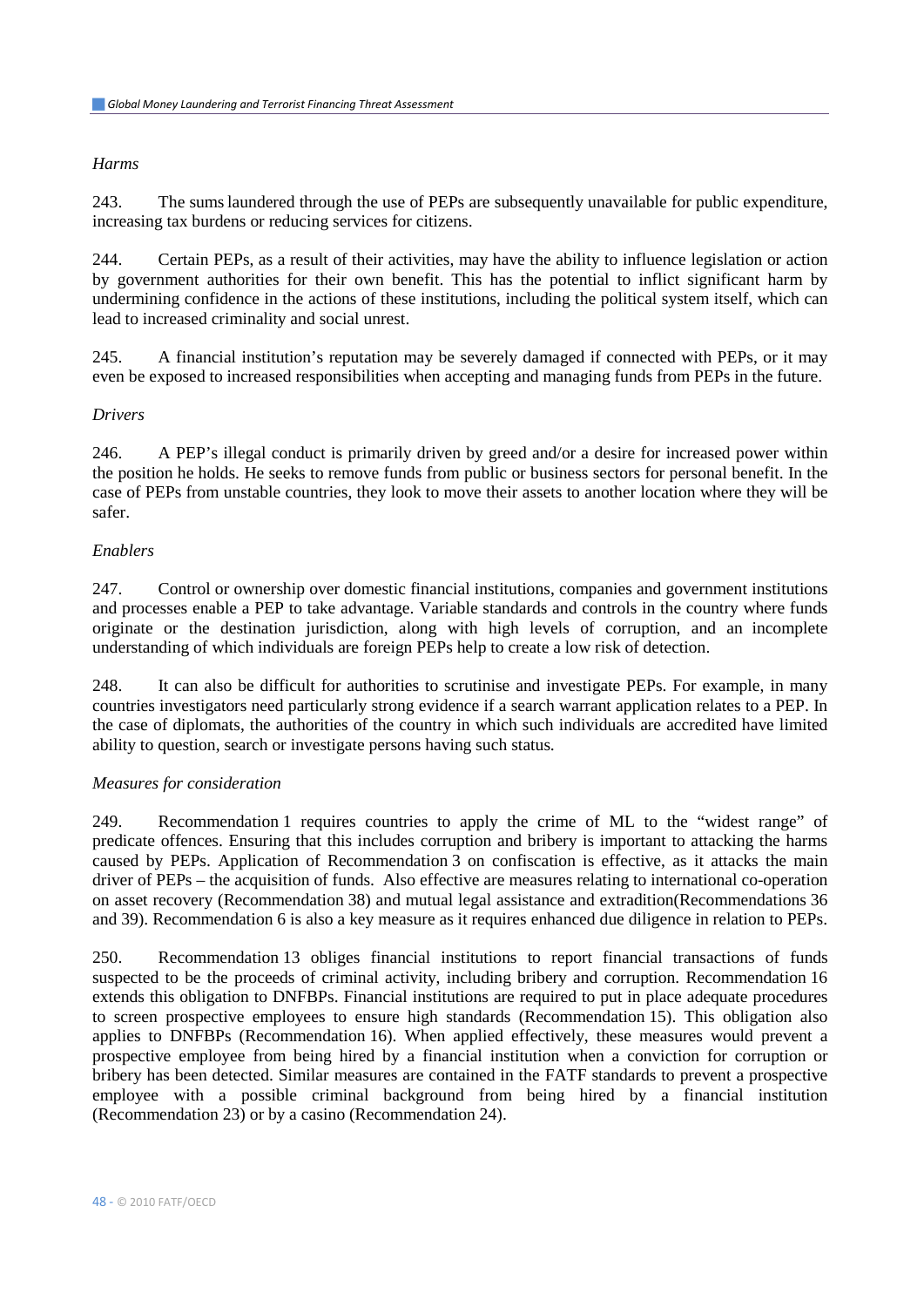251. The issue of how to address corruption is also addressed in the context of Recommendation 26 on FIUs. An FIU must have "sufficient operational independence and autonomy to ensure that it is free from undue influence or interference." For example, an FIU might be prone to by undue influence by more powerful (and corrupt) officials rendering it open to charges of abuse of function. Related to this is Recommendation 30 which calls for government agencies involved in AML/CFT to ensure that financial sector supervisors, prosecutors and investigators are of high integrity.

252. In addition, ratifying and implementing relevant international conventions against corruption (*e.g.,* the *United Nations Convention against Corruption* [UNCAC], the *OECD Convention against Bribery of Foreign Officials*, the *Inter-American Convention against Corruption*, etc.) is an important starting point.

253. Some countries have reported lifting the immunity from criminal prosecution for heads of state, government officials and political figures as a useful measure. Operationally, referring large transactions to host countries can prevent funds being removed by PEPs, and the creation of an independent, dedicated anti-corruption body and asset registries for public sector officials can also be beneficial as can the introduction of financial disclosure requirements for PEPs.

254. Widening the definition of PEPs to include domestic PEPs enhances the scrutiny applied to such persons and therefore can limit their ability to remove funds from the jurisdiction. Although there is no obligation under the FATF standards to provide for enhanced due diligence of domestic PEPs, the FATF Interpretive Note to Recommendation 6 encourages countries to extend the requirements of the Recommendation to individuals who hold prominent public functions in their own country. At the same time it is important that the inclusion of the risk based approach in Recommendation 6 is considered to make it a more focused and effective tool for identifying high risk individuals and PEPs.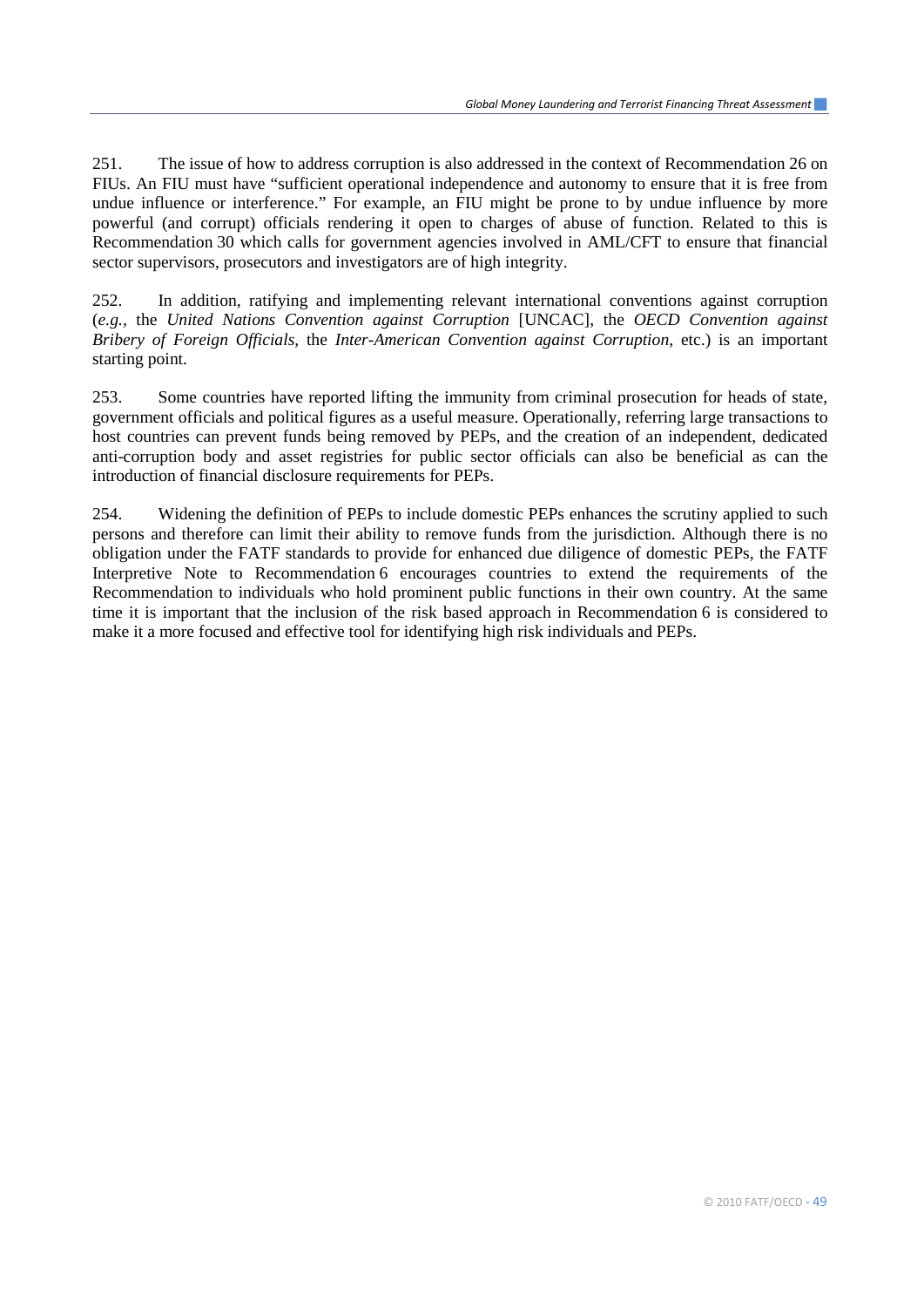## **CHAPTER 6: THE ABUSE OF ENVIRONMENTAL / JURISDICTIONAL ASPECTS**

#### **6.1. Introduction**

255. The fifth and last feature that money launderers and terrorist financiers abuse prevalently relates to environmental and jurisdictional aspects. ML and TF continue to be predominantly cross-border activities.<sup>28</sup> Because a chain is only as strong as its weakest link, the international community must rely on all countries to establish effective AML/CFT regimes that are capable of successfully preventing, detecting, prosecuting and imposing sanctions on ML/TF in order to counter the negative consequences of these criminal activities. In effect, the harms that flow from having a weak AML/CFT regime in one jurisdiction may have negative consequences beyond its own borders.

256. There is no universally agreed definition as to what represents a high risk of ML/TF for a particular country or geographic area. In fact, ML/TF activity can occur anywhere in the world. However, certain countries are more likely to attract these illegal activities. Certain jurisdiction-specific aspects attract criminals and terrorists who always seek to work in a friendly environment where the risk of detection is relatively low. Other aspects such as a sound financial sector will appeal to criminals that want to safeguard their funds or appear to be legitimate. Criminals and terrorists will target the jurisdictions and institutions that suit them best.

257. It should also be observed that there will always be an environmental or jurisdictional aspect to successful ML/TF, as the activity always needs to take place somewhere. While much ML/TF is global, often involving two or more jurisdictions, for many criminals, particularly low-end domestic criminals, there will be no choice to make. They will have no option but to launder their proceeds in the country where they live or operate. In the case of TF, the funds will need to reach the particular location where the terrorist or organisation can make use of them or where the terrorist activity is to take place.

## **6.2. Major Sources of Proceeds**

258. Given the broad, overarching nature of this feature, environmental and jurisdictional aspects will feature in all ML and TF in one way or another. The 2009 FATF Strategic Surveillance Survey noted that the most commonly cited risk factor – geographic location – mirrors the factor identified with respect to the customers themselves. A number of respondents noted that the involvement in a transaction of any geographic location of concern for terrorism raised a red flag for them. The identification of groups involved in terrorist activities, violent criminal activity and drug trafficking/production has resulted in frontiers and cocaine production areas now being considered high-risk areas for TF as well as for narcotics trafficking.

#### **6.3. Overall Existing Measures**

259. Full implementation of FATF measures is relevant to reducing the negative impact of environmental and jurisdictional aspects. This is because the failure to implement some or all of the FATF

 $\overline{a}$ 

<sup>28</sup> As confirmed in the 2009 FATF Strategic Surveillance Survey.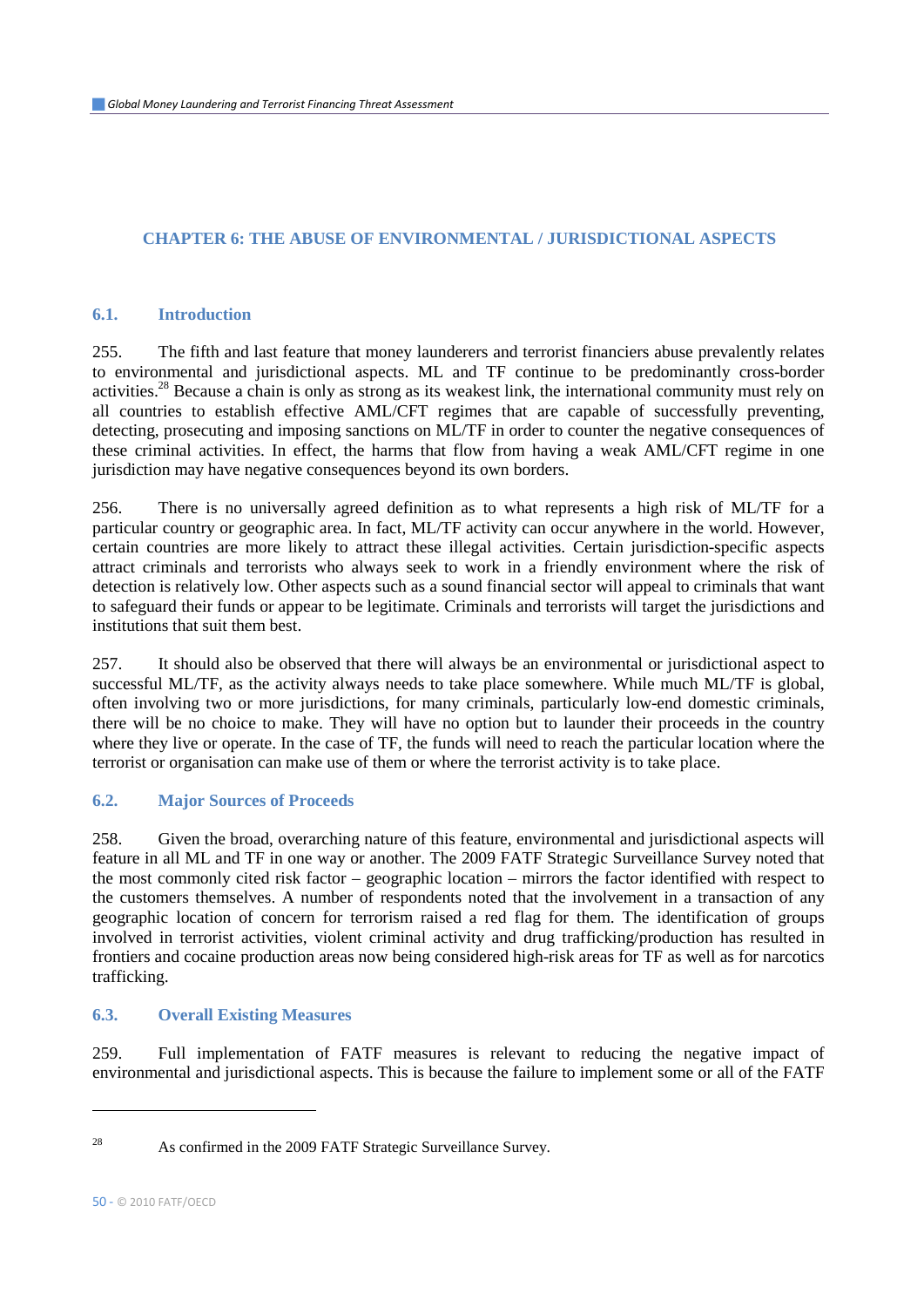Recommendations in a particular country weakens not only its AML/CFT regime but also global AML/CFT efforts more generally. For this purpose, measures can be considered as falling within two categories.

- The first category covers the measures that the country itself may take to advance the fight against ML/TF. This consists of implementing the bulk of the FATF Recommendations and other guidance.
- The second category covers the countermeasures that the international community may take in respect of countries having deficiencies in their AML/CFT standards. These relate primarily to Recommendation 21, which requires financial institutions to give special attention to countries that do not sufficiently apply the FATF standards, and its implementation by FATF members. Recommendation 21 also allows countries to apply appropriate countermeasures to those countries that do not apply or insufficiently apply the FATF Recommendations.<sup>29</sup>

260. In addition, the international community may address this issue by lending assistance to such countries, for example technical advice and capacity building efforts.

# **6.4. The Sub-Features**

261. The following sections consider the harms associated with the abuse of the following subfeatures of environmental / jurisdictional aspects:

- Variable standards and controls.
- Major financial centres, tax havens & offshore banking centres.
- High-risk and conflict zones (*e.g.,* areas known to have a concentration of terrorist or criminal activity).
- Jurisdictions with high levels of corruption.

 $\overline{a}$ 

<sup>29</sup> Examples of possible countermeasures include:

- Stringent requirements for identifying clients and enhancement of advisories (including jurisdictionspecific financial advisories) to financial institutions for identification of the beneficial owners before business relationships are established with individuals or companies from these countries.
- Enhanced relevant reporting mechanisms or systematic reporting of financial transactions on the basis that financial transactions with such countries are more likely to be suspicious.
- In considering requests for approving the establishment in countries applying the countermeasure of subsidiaries or branches or representative offices of financial institutions, taking into account the fact that the relevant financial institution is from a country that does not have adequate AML/CFT systems.
- Warning non-financial sector businesses that transactions with natural or legal persons within that country might run the risk of ML.
- Limiting business relationships or financial transactions with the identified country or persons in that country.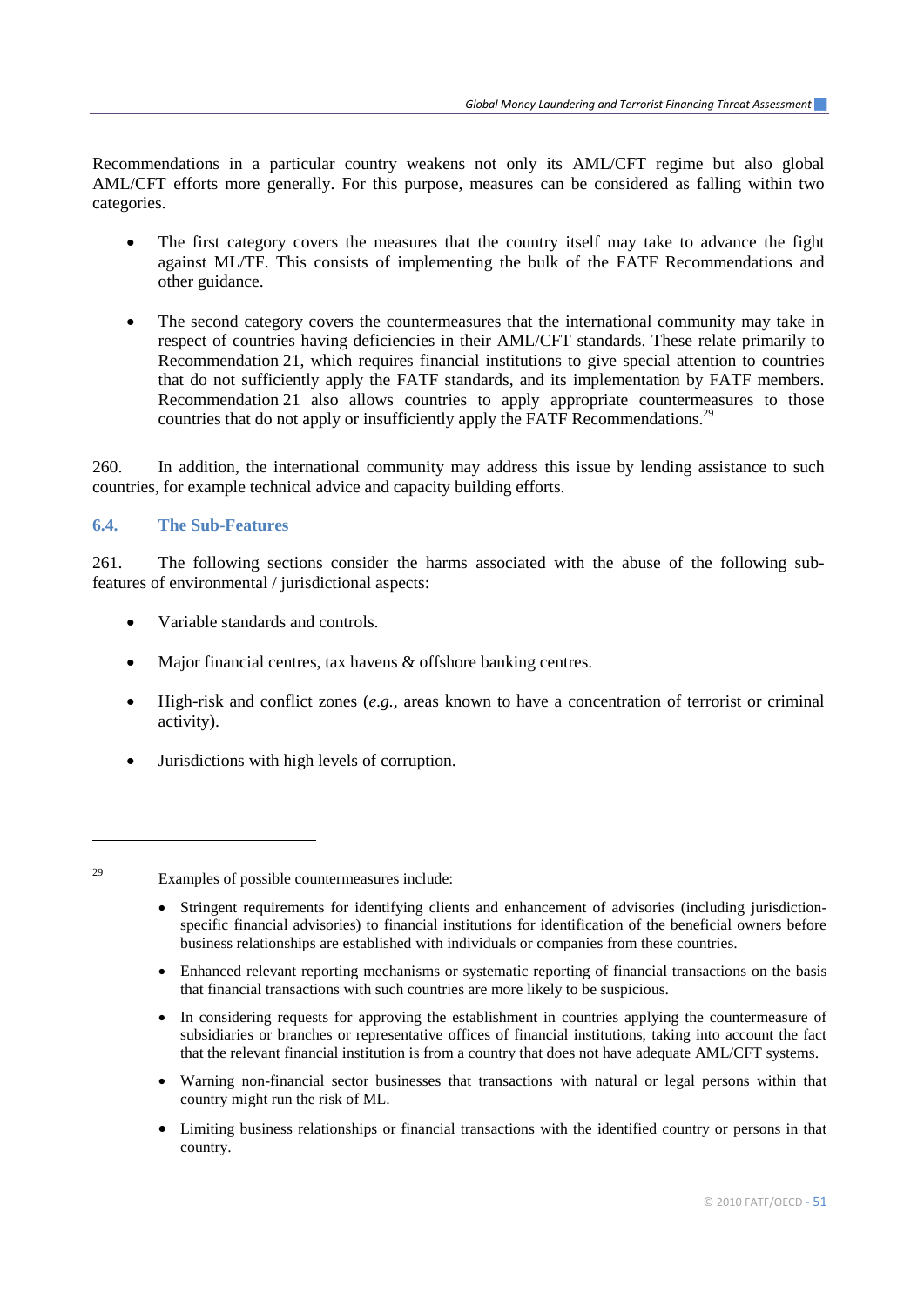262. Each of the sections describes the harms specifically arising from the sub-feature, the drivers behind criminal and terrorist abuse and the enablers that allow the criminal or terrorist to take advantage of them. Finally, consideration is given to some of the measures that can be taken to allow countries to address the drivers and enablers and so reduce the harm caused. Countries may wish to consider these and other options in designing their AML/CFT strategies.

# *6.4.1. Variable Standards and Controls*

263. ML and TF are global problems that need to be fought collectively by the international community. The strength of the global AML/CFT measures depends on the strength of its weakest link. The lack of adequate systems of control due to varying standards and controls across some jurisdictions can be a weak link in the global fight against ML/TF.

264. The international community expects that all jurisdictions should have comprehensive legal, regulatory and operational frameworks to lessen the severity of their ML/TF risks. Jurisdictions that do not have such frameworks expose others to risk by failing to implement effective frameworks. For this reason the FATF has agreed that, when a country chooses not to engage in the fight against ML/TF in a meaningful way, the FATF must be ready to take firm action.<sup>30</sup> The 2009 FATF Strategic Surveillance Survey also identified jurisdictions which lack adequate AML/CFT systems as posing a significant risk.

# *Harms*

265. Specific harms resulting from the existence of variable standards and controls in a jurisdiction can result in a reduction of the effect of other AML/CFT measures in other jurisdictions and in the inability of a jurisdiction to co-operate in AML/CFT matters regionally and internationally.

266. Those jurisdictions with weak controls are likely to be subject to the integration, acceptance or influence of criminal behaviour in their jurisdictions. Subsequent negative reactions from the international community such as bi-lateral or multi-lateral economic or other measures can cause socio-economic difficulties for the population. These measures may also hinder the jurisdiction's ability to access the international financial system and conduct international commerce. Moreover, any countermeasures taken by the international community may ultimately lead to reduced governmental assistance and foreign direct investments into the local economy.

267. A lack of political will to empower AML/CFT institutions and enforce applicable laws can also drive criminals into an alliance with the political elites. In addition, to the extent that a country is viewed as a haven for ML, it is likely to attract further criminal activity.

# *Drivers*

268. The main reason criminals and terrorists take advantage of a jurisdiction with variable standards and controls is to avoid detection. Detection is more likely in jurisdictions with stronger controls.

## *Enablers*

269. There is a wide range of enabling factors for such abuse, which primarily stems from the existence of weak or inappropriate standards and controls. These include:

 $\overline{a}$ 

<sup>&</sup>lt;sup>30</sup> As confirmed in a speech by the FATF President Paul Vlaanderen at the MONEYVAL Plenary on 23 September 2009.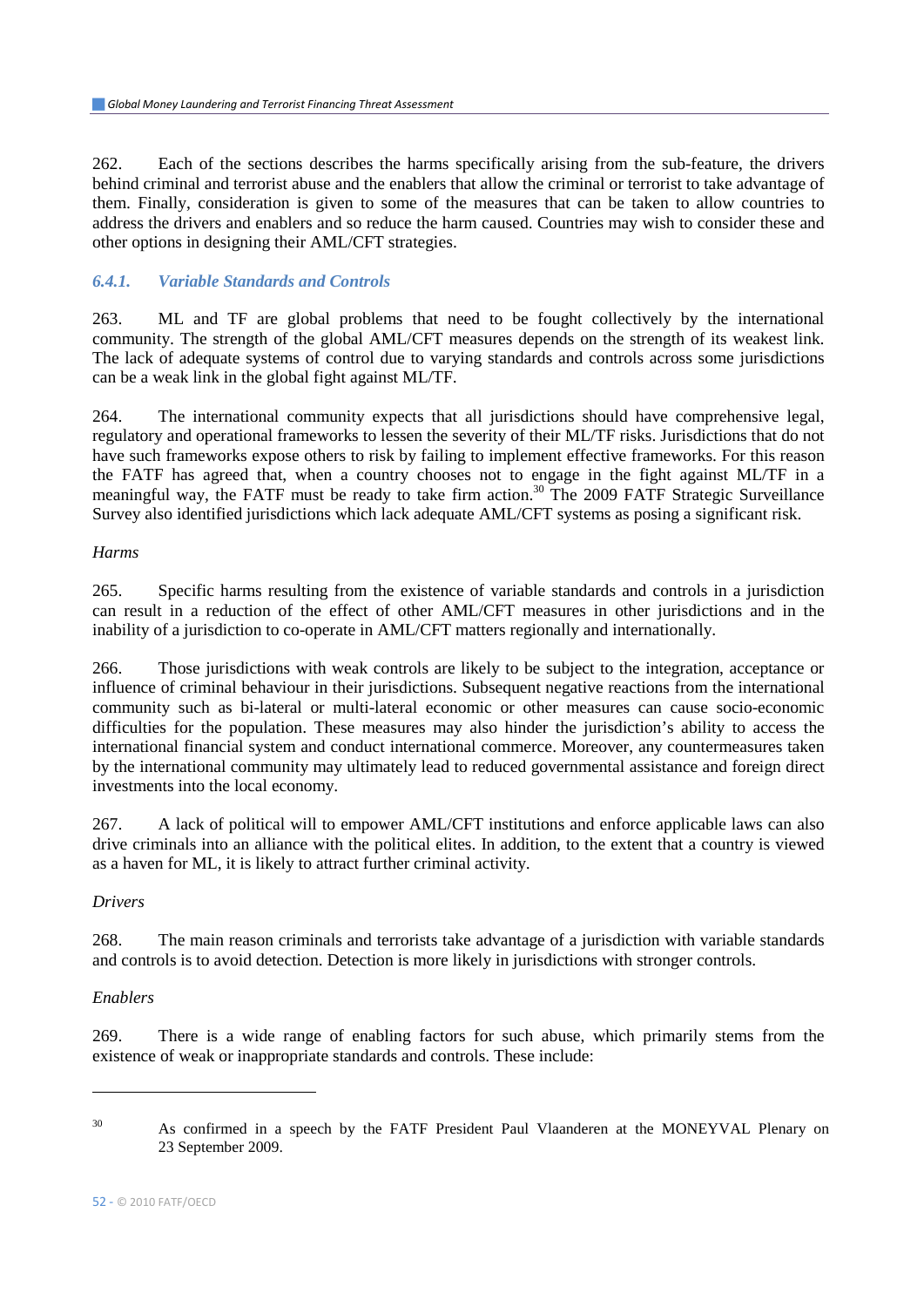- A low level of political support, resource constraints and effectiveness/cooperation of authorities.
- The absence of a comprehensive enabling law which creates a feeling of impunity and empowers criminals to take advantage of the system. It weakens the regulatory and enforcement entities and exposes the personnel of these entities to unmitigated corruption.
- Low capacity countries (LCCs): some jurisdictions have very low capacity to implement comprehensive AML/CFT measures regardless of the political will and the adequacy and efficacy of their laws.
- External events such as the financial crisis may act as a further enabler, as it may further inhibit political support and the resources available for AML/CFT. In the case of LCCs, capacity may be further inhibited as government spending is directed to areas considered more essential, and in non-LCCs there will be pressure on governments not to impose further burdens on business that that may be beneficial for AML/CFT purposes.

## *Measures for consideration*

270. As described above, all FATF measures are relevant to addressing the weaknesses of jurisdictions with variable standards and controls. The relative importance of each will depend on the context. The countermeasures contained within Recommendation 21 are supported by the mutual evaluation process, which identifies strengths and weaknesses and makes practical recommendations on how best to remedy shortcomings. Technical and financial assistance and capacity building provide ways in which other countries can help those with weaknesses address them in a targeted and prioritised manner. In many LCCs for example, cash transactions as part of total economic activity are very important. Strengthening financial inclusion in those countries is then very important for reducing the seriousness of these risks.

271. In addition, denying banking licenses to foreign banks that do not have adequate AML/CFT systems, as well as more generally denying the access of criminals to their financial sector, has been identified by some jurisdictions as a useful measure.

#### **Environmental and jurisdictional aspects and the global financial and economic crisis**

The global financial and economic crisis has affected most of the countries in the world, undermining the stability of financial systems, with direct consequences on societies and the global economy. The crisis has highlighted the consequences of globalisation, and the interconnectivity of national markets. It has emerged that the global search for stability and robustness of the financial system depends on the integrity of the systems of the individual jurisdictions. The FATF is aware that the need for stability underlines the importance of efforts against ML /TF. Subsequently, there is a need to:

- Identify and engage with high risk and uncooperative jurisdictions.
- Achieve a higher level of compliance with the FATF standards globally.
- Create a higher level of transparency in national financial systems.

## *6.4.2. Cash-Intensive Economies*

272. In cash-intensive economies, illegal money can easily be integrated into the national economy. In such economies, large cash transactions may be very common, as individuals are more likely to conduct transactions in cash and carry a lot of cash around with them. In some countries, this is mainly due to ethnic, cultural and historical factors that predate the spread of western banking systems in the  $20<sup>th</sup>$ century.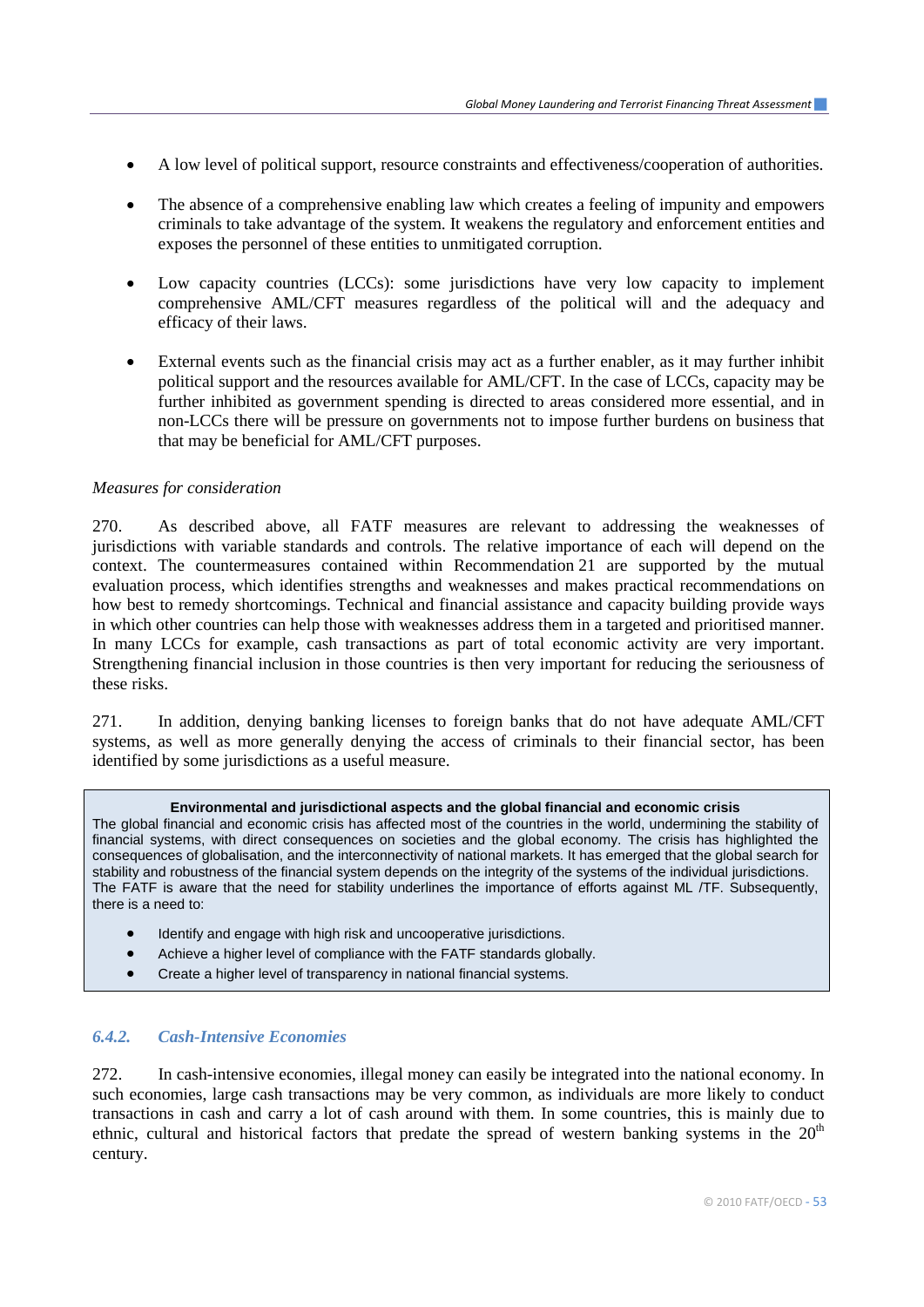273. This environment can make it difficult to prevent and detect ML/TF activities that are cashbased. However, since not all underlying crimes generate cash proceeds, there are limits to the useful mechanisms and thus the general attractiveness that cash-intensive economies may present to money launderers and terrorist financiers.

#### *Harms*

274. The abuse of cash-intensive economies by criminals and terrorists results in the removal of liquidity from the formal financial sector in the country where the criminal activity takes place. Funds that would otherwise remain in a particular country are instead moved to cash-intensive economies and invested in assets, for example property. This can be seen as a distortion of financial flows and investment in economies for non-market reasons.

## *Drivers*

275. The main factor that drives criminals and terrorists to use cash-intensive economies is the desire to obtain, hold and move cash without attracting attention, to prevent detection and to distance the criminal from the crime, since cash – in a cash-intensive economy – is ubiquitous. Cash is easily acceptable and can be interchanged with most goods and services. It can be used for value transformation which further distances the criminal from the crime. Finally, criminals and terrorists wish to finance other crimes whilst avoiding detection.

## *Enablers*

276. Criminal and terrorist use of cash-intensive economies is enabled by the non-monitoring of cash transactions and lack of limitations on the amount of cash that can be exchanged for goods and services or the non-observance/enforcement of such limitations. Such jurisdictions also provide an opportunity for mingling cash derived from criminal activity or terrorist funds with legitimate cash.

277. Cash-intensive economies allow for cash to be placed into an entry point that will then allow value to be moved within the global financial system and for cash to be transformed into other assets (which in turn is enabled by the presence of gatekeepers willing to facilitate such transactions – see Chapter 5 for more details on gatekeepers).

278. Such jurisdictions also provide facilities for exchanging currency, or provide access to goods and services through multiple currencies

## *Measures for consideration*

279. Cash-intensive economies have reported that steps by the government to provide cheap and accessible banking services to the unbanked are possible and useful. Customer identification requirements for cash deposits and/or withdrawals may also provide an extra control at the point where the cash and the non-cash economies intersect. This may be challenging to implement but potentially beneficial.

280. Measures described in Chapter 2 may also be relevant to addressing any harm caused by cashintensive economies. One particular challenge for cash-intensive economies is to establish appropriate and rational thresholds with respect to AML/CFT reporting requirements for large-value cash transactions and cross-border movements of cash. With respect to the latter, it should be noted that a basic principle is that measures should be implemented in such a way that legitimate activities are not unreasonably hindered or obstructed. In addition financial inclusion, particularly in cash-intensive economies, should be stimulated since increased financial inclusion helps to reduce the risks related to cash.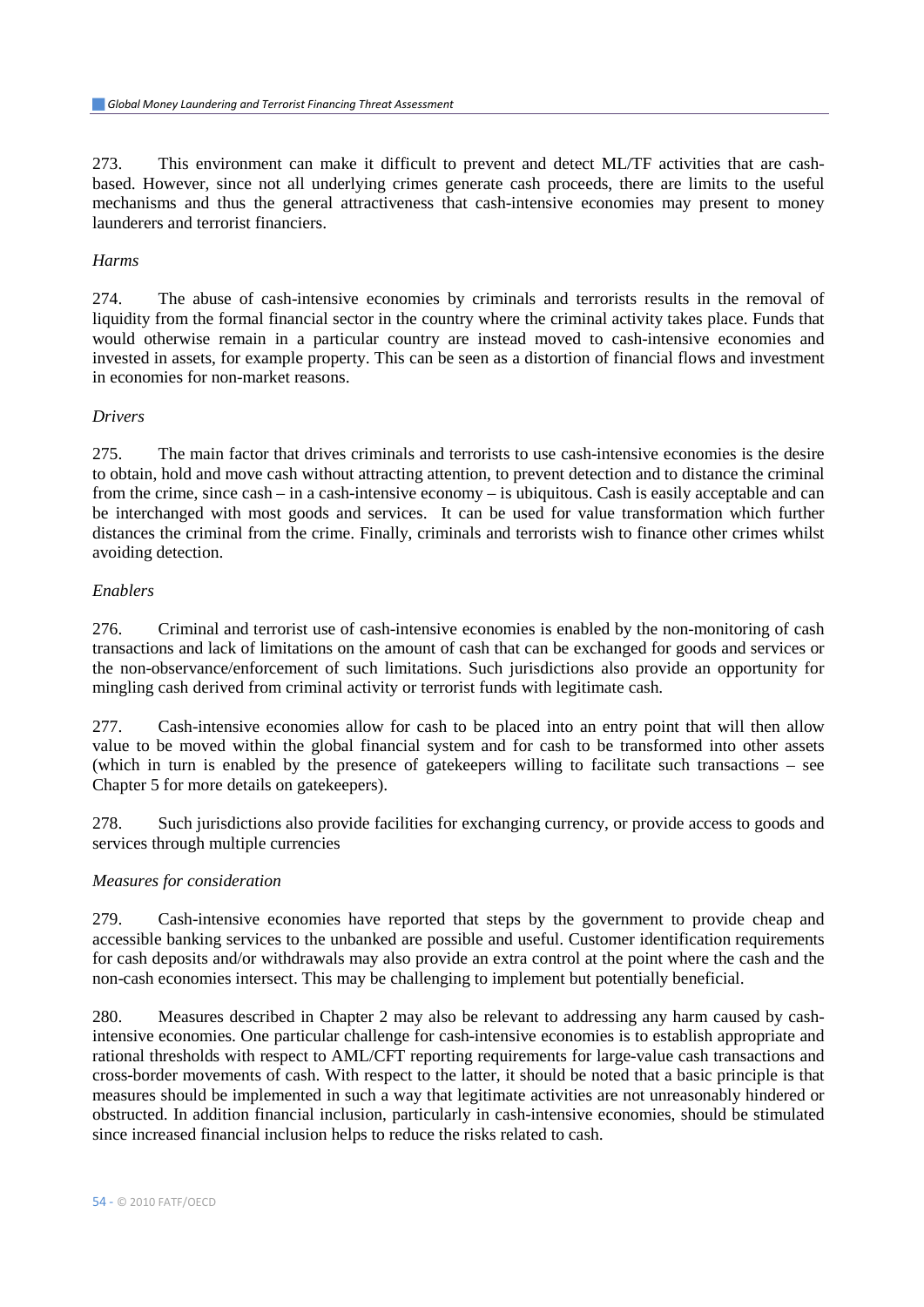# *6.4.3. Major Financial Centres, Tax Havens & Offshore Banking Centres*

281. Major financial centres have been identified as a magnet for the laundering of funds generated from a variety of illicit activities. In these jurisdictions, a large number of financial institutions frequently engage in international business transactions involving significant amounts of money making it difficult to identify or to detect unusual or suspicious operations. In some cases, major financial centres include geographically small jurisdictions that have a significant financial sector. While the level of criminal activity within these jurisdictions may be limited, these centres are often attractive venues for criminals to place, hide or disguise criminal proceeds earned in a different jurisdiction.

282. Tax havens and offshore banking centres are a specialist application of financial centres. These jurisdictions are characterised by financial activities with non-residents in numbers or volumes that are disproportionate to the size of their real economies. The 2009 FATF Strategic Surveillance Survey highlighted that offshore jurisdictions (particularly those with favourable tax systems) are an important risk factor. Some of these jurisdictions have also been associated with excessive bank secrecy laws, which mean that financial information requested from governments abroad might be rejected.

#### **The global financial crisis and transparency**

The crisis has increased the pressure on some jurisdictions to increase transparency. In some cases changes in transaction patterns have been observed. For example, funds are withdrawn and returned to home countries due to concerns over the security of banks or because of increased international co-operation.

#### *Harms*

283. The abuse of major financial centres, tax havens and offshore banking centres by criminals and terrorists can cause reputational damage to jurisdictions whose vulnerabilities have been exploited. It can also cause the removal of liquidity from other jurisdictions and result in financial flows and investment in economies for reasons that are not driven by the supply and demand of legitimate markets.

284. Such abuse can also result in the integration, acceptance or influence of criminal behaviour in jurisdictions. As with the abuse of other environmental or jurisdictional features, it can reduce the effect of other AML/CFT measures and transparency in other jurisdictions. In the case of tax havens, movement of criminal funds to these areas makes them more difficult to detect and reduces the application of taxes to them.

## *Drivers*

285. The factors that drive criminals and terrorists to use major financial centres, tax havens and offshore banking centres include the wish to hold funds in a secured and regulated environment. Criminals and terrorists also need to put their funds in locations with sufficient capacity to store and process them. Such jurisdictions can also provide easy connectivity with other jurisdictions and access to a wide range of products and services thus providing further benefits.

286. Criminals and terrorists may also wish to appear legitimate by participating in regulated markets. In the case of tax havens criminals wish to avoid loss of laundered proceeds due to taxation.

## *Enablers*

287. Criminal and terrorist use of major financial centres, tax havens and offshore banking centres is enabled by the large volumes of legal transactions that take place in these locations which make it difficult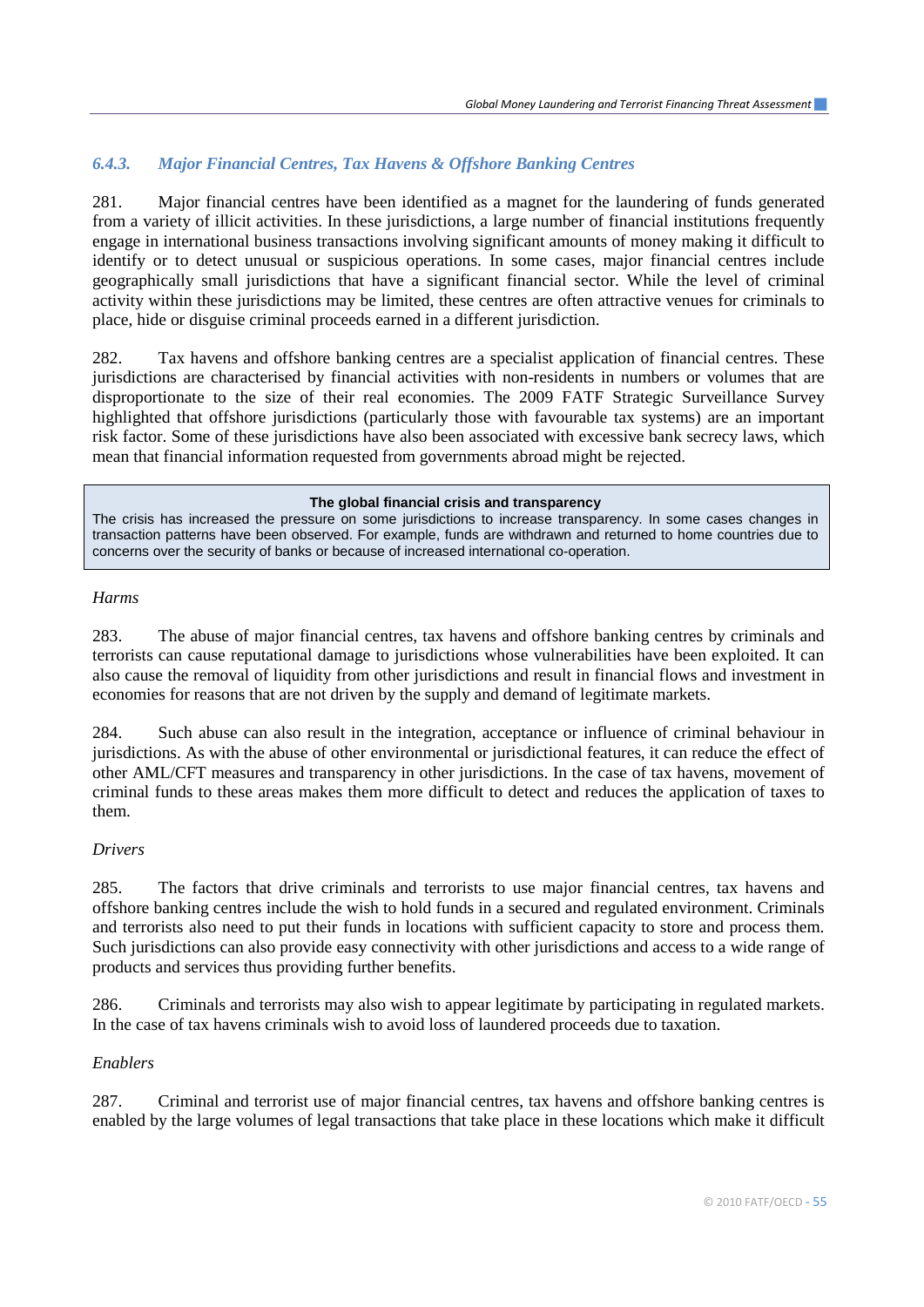to spot illegal transactions. In such an environment, it is difficult to distinguish legitimate from illegitimate sources.

288. A lack of transparency or excessive secrecy laws, for example on beneficial ownership, reduces visibility as do limitations on international co-operation.

289. The ease of setting up legal structures means that the time and effort of establishing ML/TF schemes is reduced. Such locations also allow easy access to other intermediaries willing to conduct the transactions in these centres on behalf of criminals or terrorists.

#### *Measures for consideration*

290. For major financial centres, all FATF Recommendations are relevant. Because of the central role of financial institutions in these jurisdictions, those Recommendations that directly apply to these businesses are relevant. As noted above, according to Recommendation 4 countries should ensure that financial secrecy laws do not inhibit the implementation of the FATF standards. Also, law enforcement and competent authorities should be able to obtain documents and information, including financial institution records, when conducting investigations of ML, TF or the underlining predicate offense as called for in Recommendation 28. The authority for financial regulators to compel the production of information from financial institutions when conducting examinations is also called for in Recommendation 29.

291. For tax havens and offshore banking centres, Recommendation 18 which prohibits shell banks and banking relationships with such entities is important. Requiring that banks maintain a physical presence in the jurisdiction where they are licensed and supervised, including the "mind and management" of the bank may also help.

292. The aspects of Recommendation 5 which relate to the identification of beneficial ownership are also important, along with any further measures to promote greater transparency for products/services such as abolishing any excessive secrecy provisions which do not allow competent authorities to determine the true beneficial owner.

293. International co-operation is also important, including on criminal matters and mutual legal assistance as called for in Recommendations 36-40. In particular, countries should not invoke financial institution secrecy or confidentiality laws as a ground for refusing to provide co-operation.

## *6.4.4. High-Risk and Conflict Zones (***i.e.,** *areas known to have a concentration of terrorist or criminal activity)*

294. Countries that are subject to severe political, social or economic upheaval often also suffer significantly from crime and terrorism as well as ML/TF. This criminal and terrorist activity may be as a result of the upheaval; however, at times this activity may also be a contributing factor to the upheaval itself. Such countries can be those that are subject to sanctions, embargoes or similar countermeasures; those with significant deficiencies in their AML/CFT laws and regulations; those having significant levels of corruption or those countries with criminal or terrorist activities.

295. The 2009 FATF Strategic Surveillance Survey showed that, for many countries, the existence of major criminal/terrorist activities in certain locations represents an indicator of ML/TF.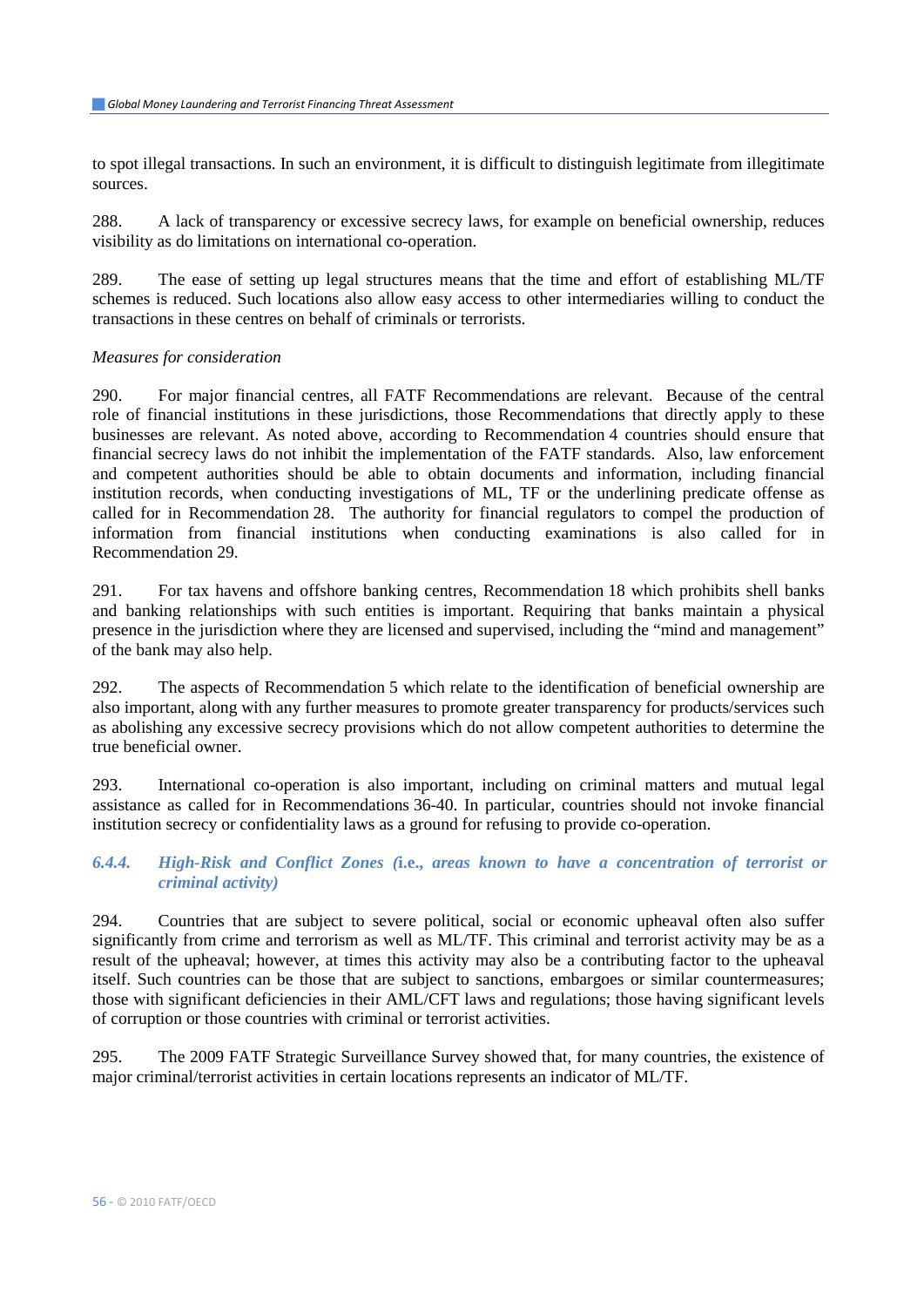# *Harms*

296. The abuse of high-risk or conflict zones by money launderers and terrorist financiers can cause possible injury and death in such jurisdictions, as their activities can promote or inflict further violence or other dangerous activity by criminals and terrorists.

297. Criminal activity in these jurisdictions also causes reputational damage and could result in the application of international sanctions, causing harm to governments and social institutions. The existence of TF or ML activity can also hinder legitimate efforts to provide charitable or humanitarian assistance in these regions.

# *Drivers*

298. The main factor that drives criminals and terrorists to use high-risk or conflict zones is the need to place or move money where it is needed in order to finance terrorist or criminal activity. Such jurisdictions represent a secure environment where criminal activity may not be detected or addressed by the authorities due to the prevalence of conflict or other problems. In fact, criminal activity may even be used to as a means to drive and sustain the conflict.

# *Enablers*

 $\overline{a}$ 

299. Criminal and terrorist use of high-risk or conflict zones is enabled by a number of factors. Political and social upheaval in these areas allows for transactions and criminal activity to be hidden from view. Such conditions can allow for other forms of support to be co-located in the same geographic areas.

300. The international community's attention may not be focused on the jurisdiction if it is not considered economically and politically significant. This along with an environment under conflict where corruption is likely to be more readily tolerated can enable criminal activity to go on unchecked.

# *Measures for consideration*

301. Regulation and supervision of money transfer businesses and alternative remittance services are important in this context, in line with Special Recommendation VI, as many high risk and conflict zones are serviced by such businesses. In addition, physical cash movements and NPOs often serve as complementary financial channels for these zones, making Special Recommendations IX and VIII important (see Chapters 2 and 3 for details). With respect to NPOs, countries should develop and promote measures that minimise risk including guidance to the donor communities and charitable sector on risk factors, risk mitigation practices and role of government.

# *6.4.5. Jurisdictions with High Levels of Corruption*

302. Corruption and ML often occur together, with the presence of one reinforcing the other. Thus corruption facilitates ML and vice versa. Corrupt persons need to undertake ML in order to realise a profit from their corruption.

303. In addition, ML can be carried out with reduced risk if public officials can be persuaded to cooperate. Thus the bribing of PEPs becomes a key part of the conduct of the illegal activity. The presence of PEPs in a jurisdiction means that it suffers and/or poses a ML risk.<sup>31</sup>

<sup>&</sup>lt;sup>31</sup> A PEP may also be considered as a gatekeeper in accordance with Chapter 5.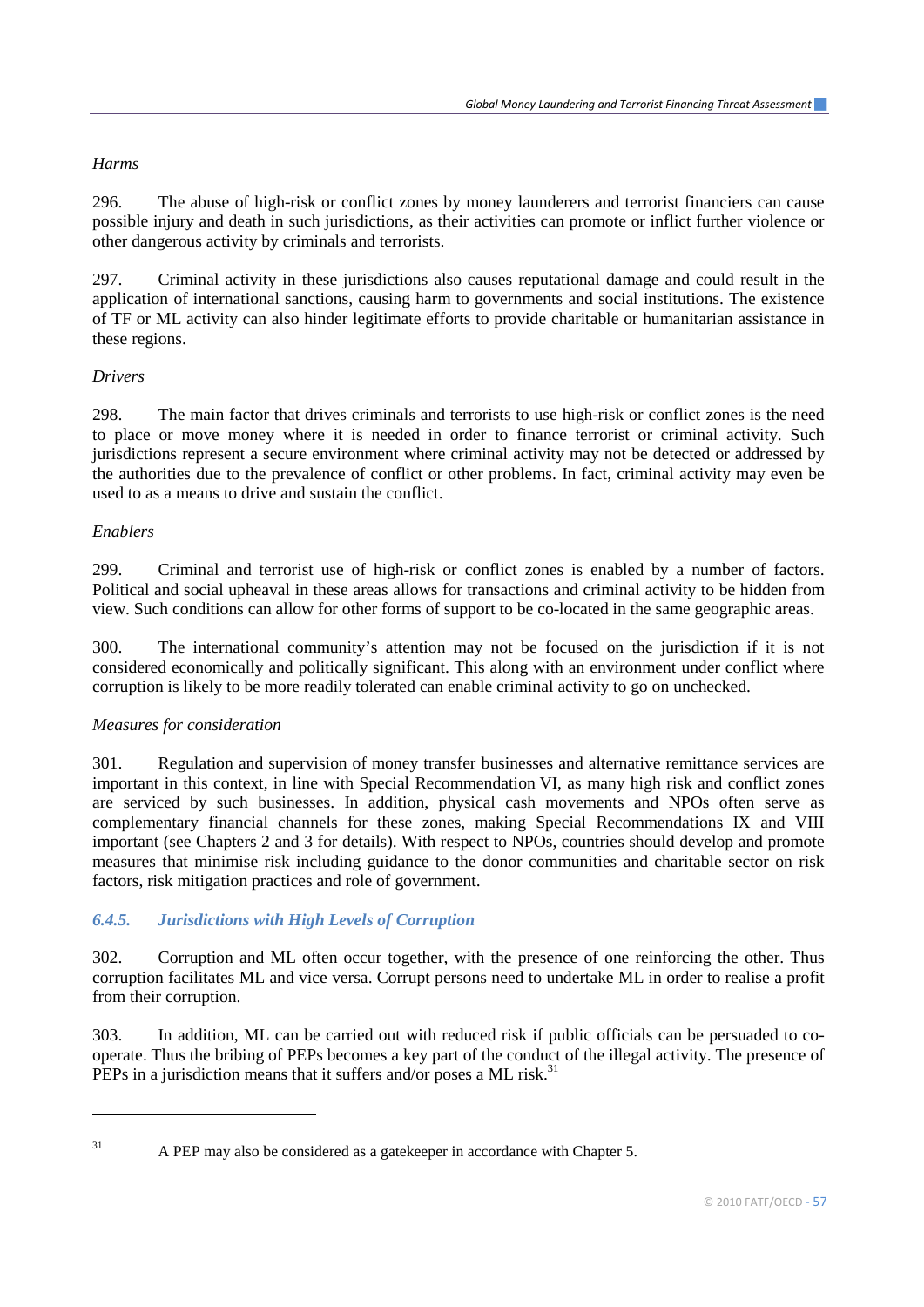#### *Harms*

304. Laundering allows corrupted persons to move and realise a profit from their corruption and embezzlement. Where such laundering allows for bribery in public procurement, this undermines trust in governments and institutions. The subsequent unavailability of the laundered funds for public expenditure can result in increasing tax burdens or a reduction in services for citizens.

305. In addition, there is a strong correlation between good governance and corruption. The higher the level of corruption in a jurisdiction the more likely it is to have a lower good governance index.

#### *Drivers*

306. The main factor that drives criminals and terrorists to use jurisdictions with high levels of corruption is the need to extract and move funds away from these jurisdictions. Alternatively, the driver may be to utilise corrupt persons to assist with the laundering of criminal proceeds from other jurisdictions.

#### *Enablers*

307. Criminals and terrorists take advantage of the absence of effective and sufficiently independent government regulatory, enforcement and prosecutorial institutions to enable them to exploit corrupt persons to support their criminal activity.

308. The control or ownership of domestic financial institutions, companies and government institutions and processes by corrupt persons helps to provide an environment in which their activities can thrive. This can include the infiltration of investigative and judicial bodies or through ensuring their immunity from prosecution or extradition.

309. A long history or high levels of corruption together with a culture or tolerance of bribery creates a low risk of detection where laundering is concerned. Poor standards and controls including ineffective rules on public procurement, along with low pay and poor conditions for those in the public sector can make these areas particularly vulnerable to corruption.

#### *Measures for consideration*

310. Those measures listed to address PEPs as gatekeepers are relevant here. See Chapter 5 for further information.

311. In addition, as mentioned in the introduction to the FATF 2004 Methodology for Evaluations, jurisdictions should also respect principles of transparency and good governance, and participate in regional or international anti-corruption initiatives and commit themselves to implementing international legal frameworks such as the *United Nations Convention against Corruption*.

312. The FATF plans to conduct further work on corruption, including with a focus on Recommendation 6 (PEPs) and Recommendation 26 (FIUs). The FATF will undertake the work on Recommendation 26 in the context of the work which it has already started on operational issues (Recommendations 27 and 28).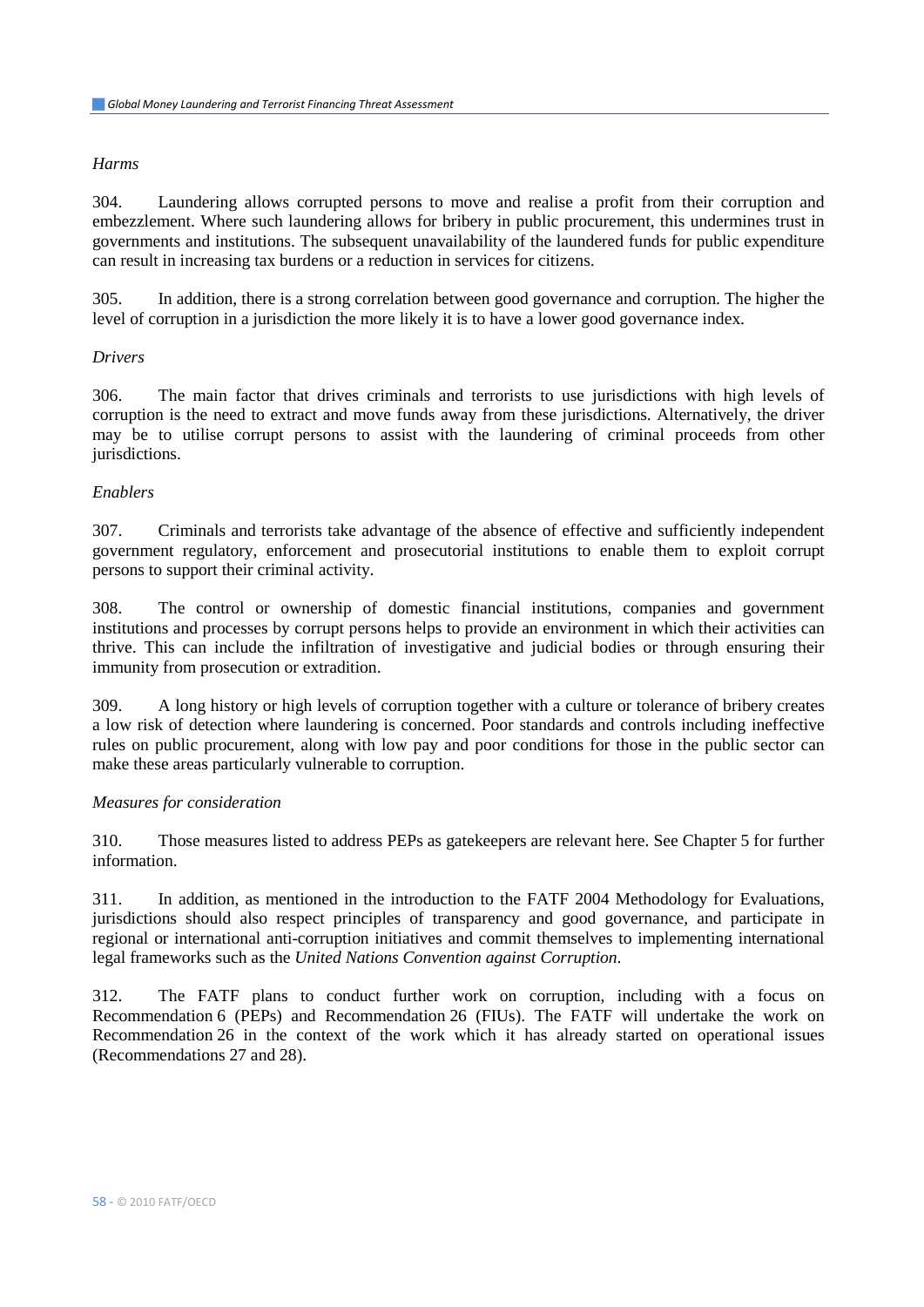## **CHAPTER 7: CONCLUSION**

313. This chapter first describes the process used to produce the GTA, summarising the main systemic threats identified in it, and inviting FATF and jurisdictions to use the GTA and national ML/TF assessments to design and implement measures to address threats identified. It then suggests some next steps, including that more effort should be made to produce national ML/TF assessments.

314. Combating ML/TF requires an ongoing understanding of the methods used by criminals to launder their illicit funds and terrorists to fuel terrorism. These methods range from well-known practices established over many years to modern techniques that exploit innovations in global payment networks and continuous advances in technology.

315. The GTA has identified the systemic ML/TF threats through the analysis of typologies studies, mutual evaluation reports and the results of the FATF Strategic Surveillance Surveys. These threats identified the use of cash, internet-based systems and new payment methods, complicated commercial structures and trusts, wire transfers, and trade-based transactions, often involving the use of false or stolen identifies. Threats in this area continue to be global in nature, often involving two or more jurisdictions. They are carried out using both formal and informal systems, as well as multiple sectors and techniques. However, it is not possible to be more specific than this due to a lack of factual, reliable and quantifiable data.

316. This report has also provided a global view of the main systemic criminal and terrorist threats involving finances by providing a new way of thinking about how and why those threats manifest themselves. It has identified the key features abused by criminals and terrorists to carry out ML/TF activity and for the first time described the various harms caused by such activities along with why governments and international bodies should be concerned. It has as well established the reasons why criminals and terrorists abuse particular sectors, products, methods, and mechanisms and in the process identified vulnerabilities. In addition, the GTA has indicated examples of practical measures that can be considered to reduce the severity of the ML/TF threats which have been identified.

317. How these concepts might apply will vary from country-to-country. Some of the harms may apply globally, while others will be country specific, and there may be some additional harms that are not captured in this assessment. Countries should be aware of the harms that are relevant to them and should thus target ML/TF activity that causes them.

318. The measures that are available to address ML/TF threats will likewise vary from country to country, and those described here do not represent an exhaustive list of every available action. Rather, they give an indication of the areas that a country may wish to consider in countering specific ML/TF problems. Additionally, countries are likely to have their own, adapted measures, which should also be further developed and implemented in response to the problems they face.

319. All countries must deal with the challenge of allocating scarce resources to fund AML/CFT programmes and other public policy and safety efforts. In the budgeting process, it is important to identify and prioritise issues that require the most immediate attention. This process requires an understanding of the ML/TF threats and associated vulnerabilities relevant especially to the country's economy and financial institutions. It is hoped that this report will provide a tool that can help governments make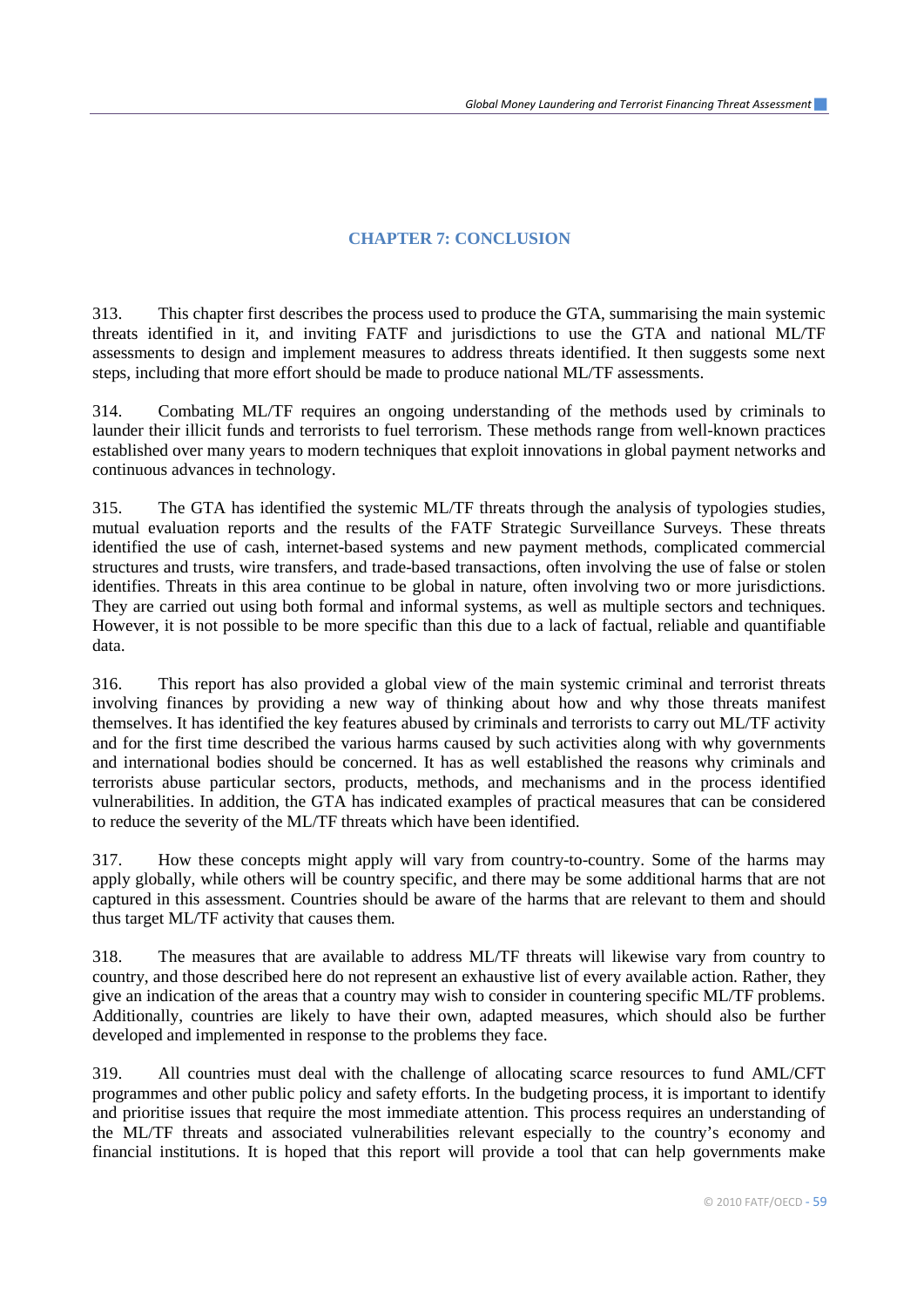decisions about how to best utilise resources and set priorities for regulatory institutions and the criminal justice system.

#### **Next Steps**

320. To date, few countries have conducted a national assessment of their ML/TF risks, threats or vulnerabilities. The FATF is in the process of developing international best practices to assist in conducting assessments at the national level. Therefore, the FATF encourages all jurisdictions to conduct their own national ML/TF assessments. Such assessments will assist jurisdictions in implementing the FATF standards in a logical fashion based on risk, and will also assist FATF's future efforts to carry out similar assessments at the global level. Countries are encouraged to use the GTA framework described in Annex C as a tool when conducting their own national assessments. The FATF could consider introducing an explicit requirement for national assessments which would help governments effectively implement their AML/CFT regime and allocate resources accordingly.

321. In addition, countries are encouraged to use this GTA and their own national assessments as a basis for joint public/private sector dialogue.

322. The FATF has been charged with the role of determining responses to emerging threats in a timely manner. Experience has demonstrated that the collection and assessment of reliable and quantitative data on current ML/TF threats on which to base these determinations is difficult. Efforts to improve the amount and quality of data would be a welcome development in order to gain a better understanding of the threats. The FATF could consider introducing more stringent requirements about what data on crime, proceeds of crime and ML/TF that jurisdictions should collect, collate and publish.

323. As mentioned in Chapters 2 through 6 and in the conclusions above, the abuse of many of the features is facilitated through the use of false or stolen identities. The use of false or stolen identities has the potential to undermine all of the preventive measures in the FATF Recommendations, as they are based on the logic that users of the financial system present credible identification documents. There is no FATF measure that specifically addresses how to combat the use of false or stolen identities in the financial system. The FATF could consider doing more work to identify potential measures and to share best practices.

324. The FATF will continue to examine and produce typologies studies which provide detailed information about the ML/TF methods, trends and techniques. As more countries produce their own assessments, it should become easier for the FATF to identify the key global systemic threats with more precision.

325. The FATF's policy-making process is encouraged to use the GTA framework when prioritising and determining which ML/TF threats and associated vulnerabilities require further study, attention and better understanding. The FATF is also encouraged to consider the table of measures contained in Annex D.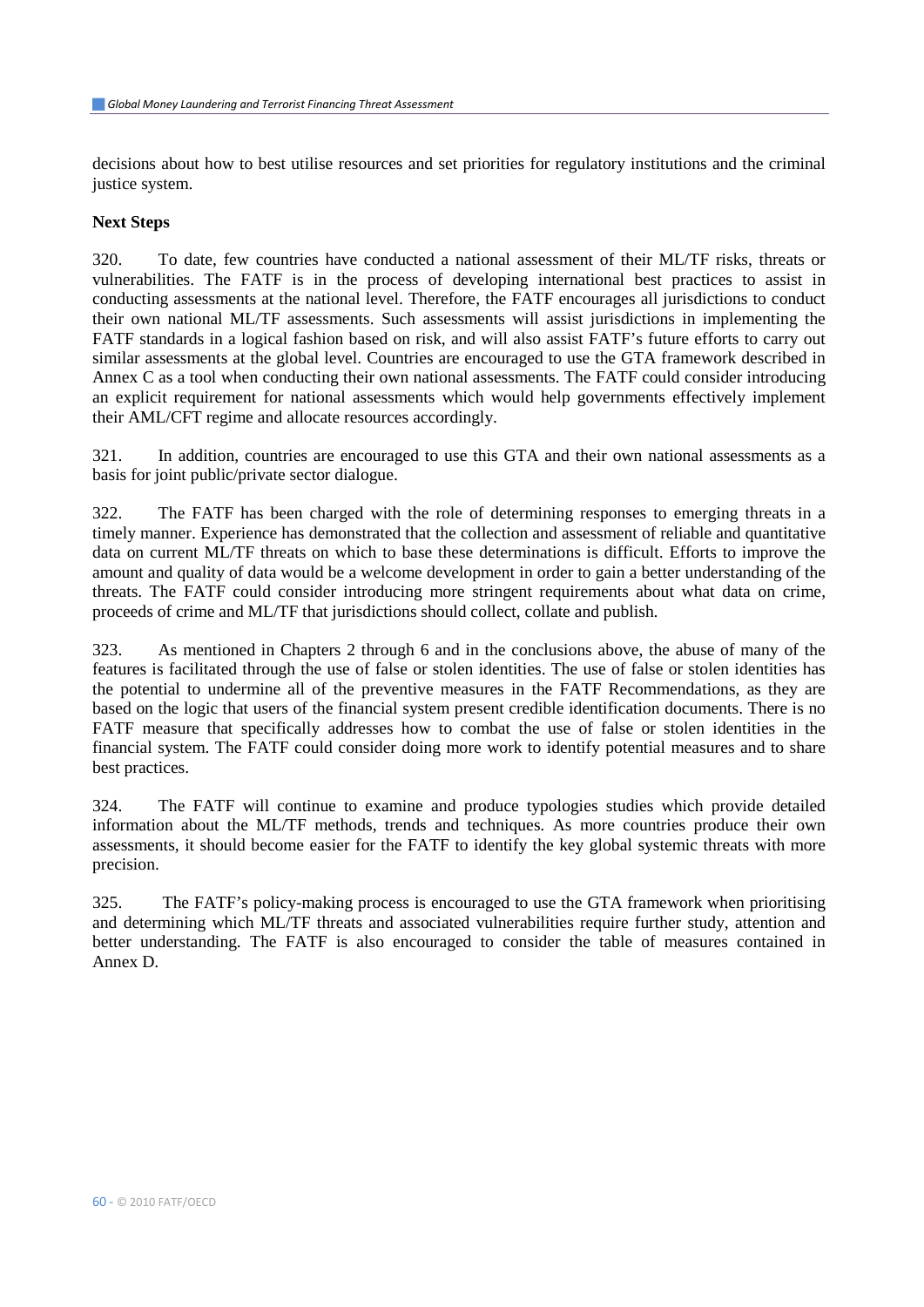# **ANNEX A: THE GTA FRAMEWORK**

The GTA uses a tailor-made framework which sets out:

#### • **The** *features* **that are abused by money launderers and terrorist financiers.**

To help build understanding of the specific harms of various ML/TF activities, they have been broken down into their key constituent features. These features are the building blocks of ML/TF, as almost all ML/TF activity must make use of one or more of these features.

The listing of the features in this GTA is not intended to set out all ML or TF methods, but rather to help identify the key distinguishing factors in the process. These features in themselves may not pose a stand-alone ML or TF threat. The threat arises when the appropriate safeguards are not in place or adhered to thus allowing money launderers or terrorist financiers to abuse them.

• **The main** *harms* **that are caused by the abuse of these features.**

The GTA looks at the impact and effect of abuse of the features by money launderers and terrorist financiers to carry out ML and/or TF. ML and TF are harmful – they have a negative impact or effect on individuals, communities, societies and economies, and there are also various types of harm – physical, social, environmental, economic, and structural. Harms are the underlying consequence of a threat if left unchecked. It is because of these harms that the authorities attempt to tackle ML/TF.

• **The** *drivers* **and** *enablers* **(or reasons for use) that attract criminals and terrorists to these features and allow them to be abused.**

The primary reasons why money launderers and terrorist financiers use the features fall into two groups:

- *Drivers* refers to the goal that the criminal or terrorist is trying to achieve.
- *Enablers* refers to aspects of the feature that allows the criminal and terrorist to abuse the feature to achieve their own ends.

#### • **How the harms can be reduced or mitigated through the application of various** *measures.*

These are actions which can be taken at a local, national, regional or global level in order to make it more difficult for money launderers and terrorist financiers to use the features to conduct their criminal activities. Ultimately, these actions seek to reduce the harms caused to individuals, communities, societies and economies.

At the national level, these measures cover the legal and regulatory framework (including the criminal justice and law enforcement system) and the preventive measures to be considered by the financial sector and other relevant professions. They include the FATF Recommendations which are designed to assist national jurisdictions in developing and enhancing AML/CFT provisions related to the judicial, regulatory and institutional systems and the implementation thereof.

ML and TF methods and techniques will change in response to new measures being developed by individual jurisdictions or international standard setters such as the FATF.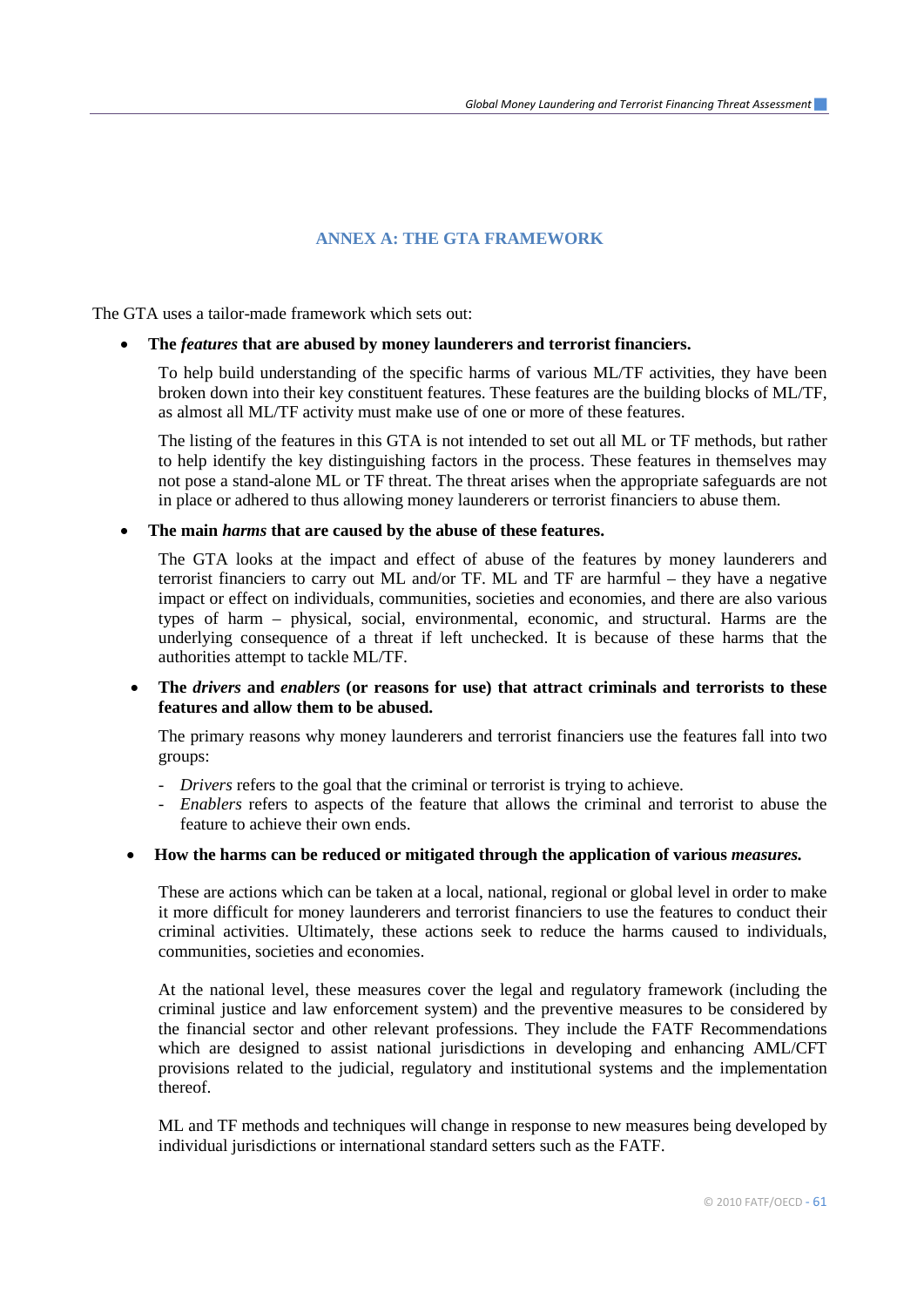# **ANNEX B: PRACTICAL APPLICATIONS OF THE GTA AND ITS FRAMEWORK**

Users can draw upon the content of the GTA and are also encouraged to develop their own report in line with their specific requirements. For example, the GTA is likely to accurately reflect the nature of ML/TF in many individual jurisdictions; however, each jurisdiction can develop this content by tailoring it to specific sub-features, drivers, enablers, resulting harms identified in that jurisdiction and then develop the most appropriate measures for that jurisdiction. The resulting tailored detail will vary from jurisdiction to jurisdiction.

Below are some examples of the many practical applications of the GTA and its framework:

#### **(1) For Authorities conducting Geographic Assessments:**

*At national level:* The use of the GTA in order to create a national assessment is the most obvious example and is referred to several times within the GTA. Other FATF documents also make reference to this application (*e.g.,* FATF work on national threat assessments).

*At regional level:* The same approach can be made at a regional level. For example, two or more jurisdictions might be linked by geography, financial or trade routes or criminal group associations. A regional level approach to the assessment could therefore focus on specific features or sub-features which may be relevant to a particular region (*e.g.,* cash movements and smuggling).

*At local level:* There is extensive potential to use the GTA to build knowledge and create AML/CTF plans at local levels. The example box below illustrates how one FATF jurisdiction has successfully used this approach to address significant national scale ML by individuals and businesses in a small district within one city.

A number of law enforcement agencies worked together with the relevant financial supervisors, the regulated sector, professional associations and community leaders in order to identify the *features* and *sub-features* (in this case they were cash placement, transfer of value and gatekeepers).

Following this, the *drivers* and *enablers* for successful laundering were also identified (in this case the latter included social and ethnic relationships).

The *harms* were identified and this was found to be useful in winning support from community representatives who could articulate to the community that the presence and actions of the authorities were to alleviate the social and economic harms brought about by widespread ML. Here, GTA also played a role in developing a public media strategy to raise awareness and to gain public support for AML/CTF.

Finally, a range of *measures* (or actions<sup>32</sup>) were agreed. This included investigation and prosecution by law enforcement, increased supervision by regulators and communications by community leaders.

 $\overline{a}$ 

<sup>32</sup> It can be seen that the use of the term *measures* does not necessarily require legislative steps or changes to international standards but includes any potential action that can deter or detect ML/TF activity.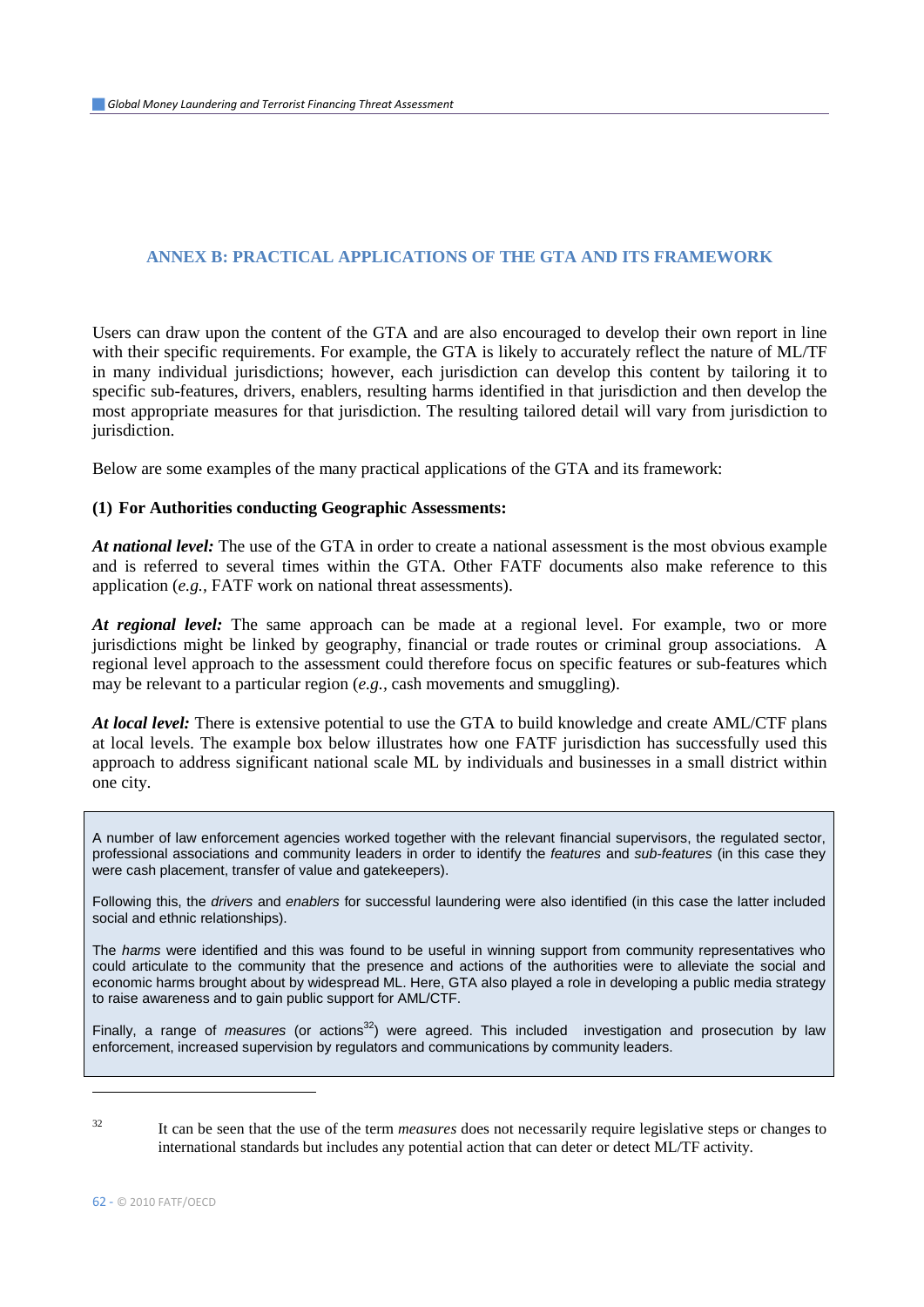#### **(2) For Law Enforcement operations against organised crime groups (OCGs):**

The GTA can be an effective tool in developing a strategy to reduce the effectiveness of an OCG by undermining its ability to finance its criminal business and retain its profits. Such an approach complements a wider strategy to dismantle the OCG through all available lawful means. Similar to the example noted above, these strategies could look at the particular *features* or *sub-features* that a specific OCG may be exploiting. These strategies should aim at utilising existing law enforcement authorities and functions in a targeted approach to maximise results and effectiveness.

Law enforcement specialists are accustomed to identifying the criminal *drivers* – as knowing a criminal's motives identifies his vulnerabilities and leads to the identification of effective *measures*.

For example, criminal A may be motivated by the enjoyment of overt wealth as opposed to criminal B who seeks low visibility long term financial security and criminal C who wants the power and influence that wealth can bring. The actions to undermine those drivers will differ between criminal A, B, and C.

Similarly, the factors that *enable* this particular OCG to launder successfully will be different and so tailor-made *measures* will be needed in order to prevent or to detect such activity.

It is likely that the *harms* caused by a particular OCG will be well known. However the added value of applying the GTA framework in these circumstances is when it is applied to a number of OCGs to enable resource decisions to be made about priorities (relative degree of harm, likelihood of the successful application of measures etc).

#### **(3) For Financial Sectors:**

The GTA can be used as the basis for joint public/private sector dialogue.

Representatives from the private sectors that might provide information on a particular *feature* or *subfeature* can join with their regulator, law enforcement agency and policy makers in order to deepen joint understanding of the feature, the reasons for its successful misuse by criminals (*drivers* and *enablers*), the resulting *harms* and the potential *measures*.

This should lead to improved exchange of information, increased shared knowledge and appropriate proportionate responses to ML/TF threats. This dialogue can also serve as a valuable mechanism to exchange feedback between the public and private sectors.

## **(4) For Policy Makers:**

Government policy makers can draw upon the evidence produced by the above applications of the GTA in order to review the effectiveness of their own national AML/CTF regime. For example, the GTA can be used to establish whether there are many resources and measures in some vulnerable areas and too few (or none) in others .This can assist the decision-making process in relation to whether laws and regulations are proportionately applied to the areas of most concern and about which measures are effective and appropriate.

The GTA is also an effective vehicle for policy makers to influence stakeholders (e.g. politicians, law enforcement, regulated sector) and interested parties (e.g. media, the public) that the indirect harms of ML/TF are real and worthy of continued attention. The GTA is extremely useful in obtaining the necessary political level commitment to strengthen AML/CFT legal and regulatory frameworks. The use of the GTA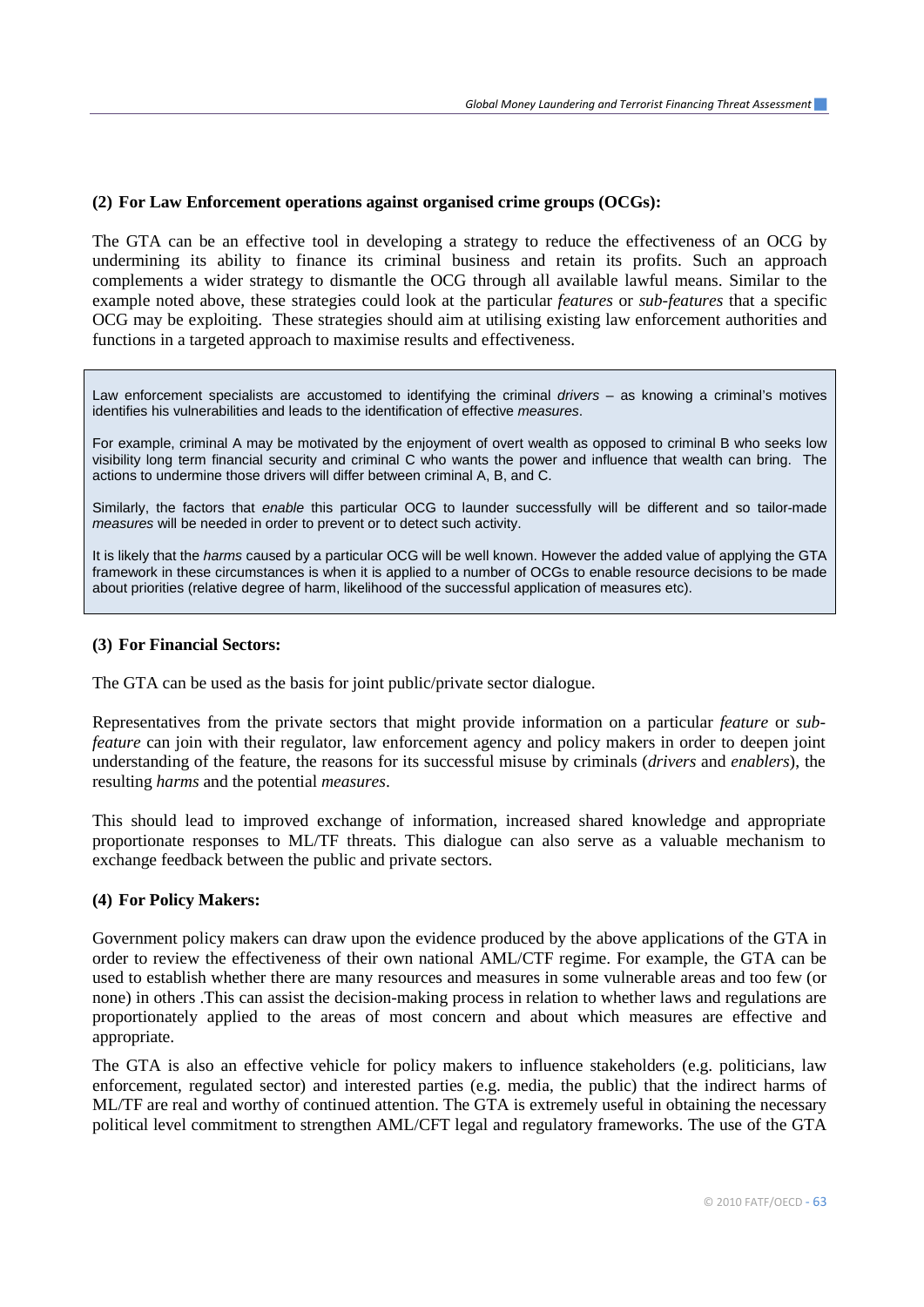could be a useful mechanism to brief legislators on the need to strengthen and update laws to ensure that their address current threats.

#### **(5) For the FATF Working Group on Typologies (WGTYP):**

Shared learning from the above uses of the GTA will enable the FATF to deepen its understanding of systemic ML/TF threats and any identified associated vulnerabilities that may require further study by the WGTYP. This will lead to an ever improving global picture for future iterations of the GTA.

Future FATF typologies studies: could be produced using the GTA framework, namely:

- A description of the typology/*feature* (*i.e.,* how it works in the real world).
- what *drives* criminals to misuse that feature (*i.e.,* what benefit the criminals get).
- what *enables* the criminal to derive the benefit (i.e the strengths of the feature as well as its vulnerabilities). For example, a safe, flexible, efficient service that is well regulated is as attractive to the criminal as it is to the law abiding citizen).
- The typology could also identify the *harms* caused.

The WGTYP can then make further judgements about whether successful ML/TF activities within one feature are less harmful than successful ML/TF activities via another.

The GTA could also be used as a determining factor of how the WGTYP determines topics for future typologies projects and workshops. The WGTYP could to do fewer projects, but those which have a larger impact on the need for global attention or action. The WGTYP should seek to identify those threats which are not only misunderstood, but those which pose the largest harm.

Future FATF Strategic Surveillance Surveys: Questions may be asked in different ways in order to collect relevant information on *features, drivers/enablers, harms and measures*. Jurisdictions may choose to collect that data by adjusting their internal collection processes, such as analysing case studies in terms of the features/sub-features, identified reasons for misuse, resulting harms and successful measures. The WGTYP will have to consider how the current surveillance mechanism can be used a data collection tool for continued analysis of the ML/TF threats.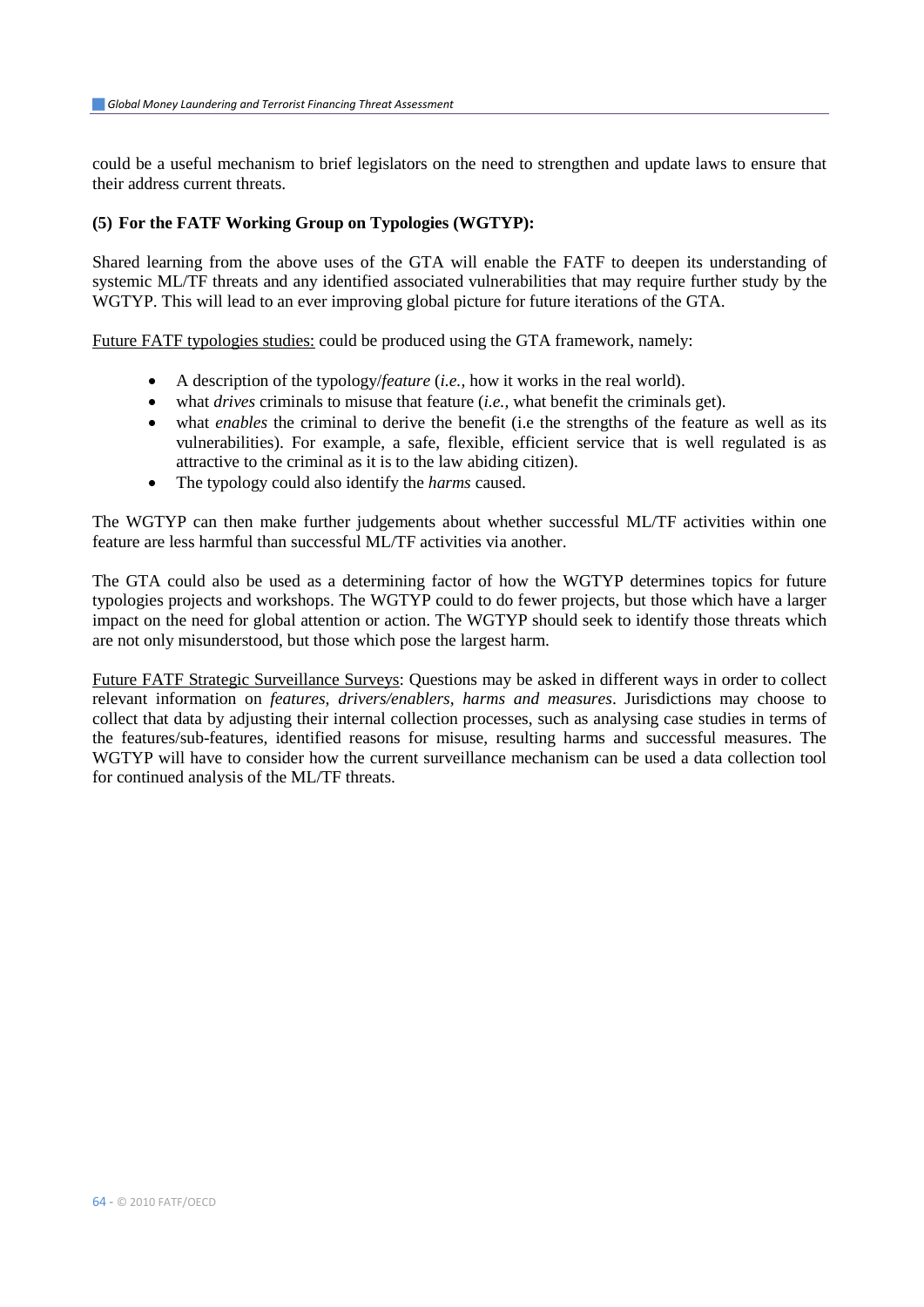# **ANNEX C: CRIME AND TERRORISM – HARM FRAMEWORK**

The harms of crime and terrorism are significant and can be seen as occurring at three levels – individual and local, community and regional and national and international.

At the individual and local level, the use of commodities or services controlled by criminals has a negative impact on individuals in terms of health, personal wealth and quality of life. Damage caused to individuals includes the effect of these undesirable behaviours on others, *i.e.,* young people drawn into crime by easy money, power or sense of affiliation. There is also a direct negative impact on those that are personally living criminal lifestyles, as they face a higher risk of physical violence. Terrorism has also developed to seriously threaten the safety of individuals. In recent decades, both criminals and terrorists have committed and sponsored kidnapping, and used violence and intimidation to coerce innocent individuals into facilitating crime and to achieve political or military goals.

At the community and regional level, there is damage to the reputations of areas in which illegal activity is prevalent and financial losses to legitimate businesses due to being the victims of crime and terrorism. In addition, terrorist attacks also devastate the local areas that are targeted. The long-term effect of these activities serves to undermine public confidence in law enforcement and the wider criminal justice system.

Finally, at the national and international level, the global reach of organised crime and terrorism has weakened economies,<sup>33</sup> corrupted governments and caused or exacerbated the failure of states. Jurisdictions that contain or suffer from organised crime and terrorism may also suffer from the reputational and financial impact on their institutions and economies. The prevalence of extremist views associated with terrorism can also damage social fabric.

The chart within this Annex sets these harms out as they apply to crime and terrorism, and makes cross references from them to the type of harm.

These harms relate predominantly to predicate criminal activity or terrorism, rather than the subsequent ML/TF. However, as ML/TF is a facilitator of these activities, in many cases it will be difficult to extract the harms completely.

 $\overline{a}$ 

<sup>&</sup>lt;sup>33</sup> For example, the terrorist attacks resulting in devastating effects on tourist industries in some countries.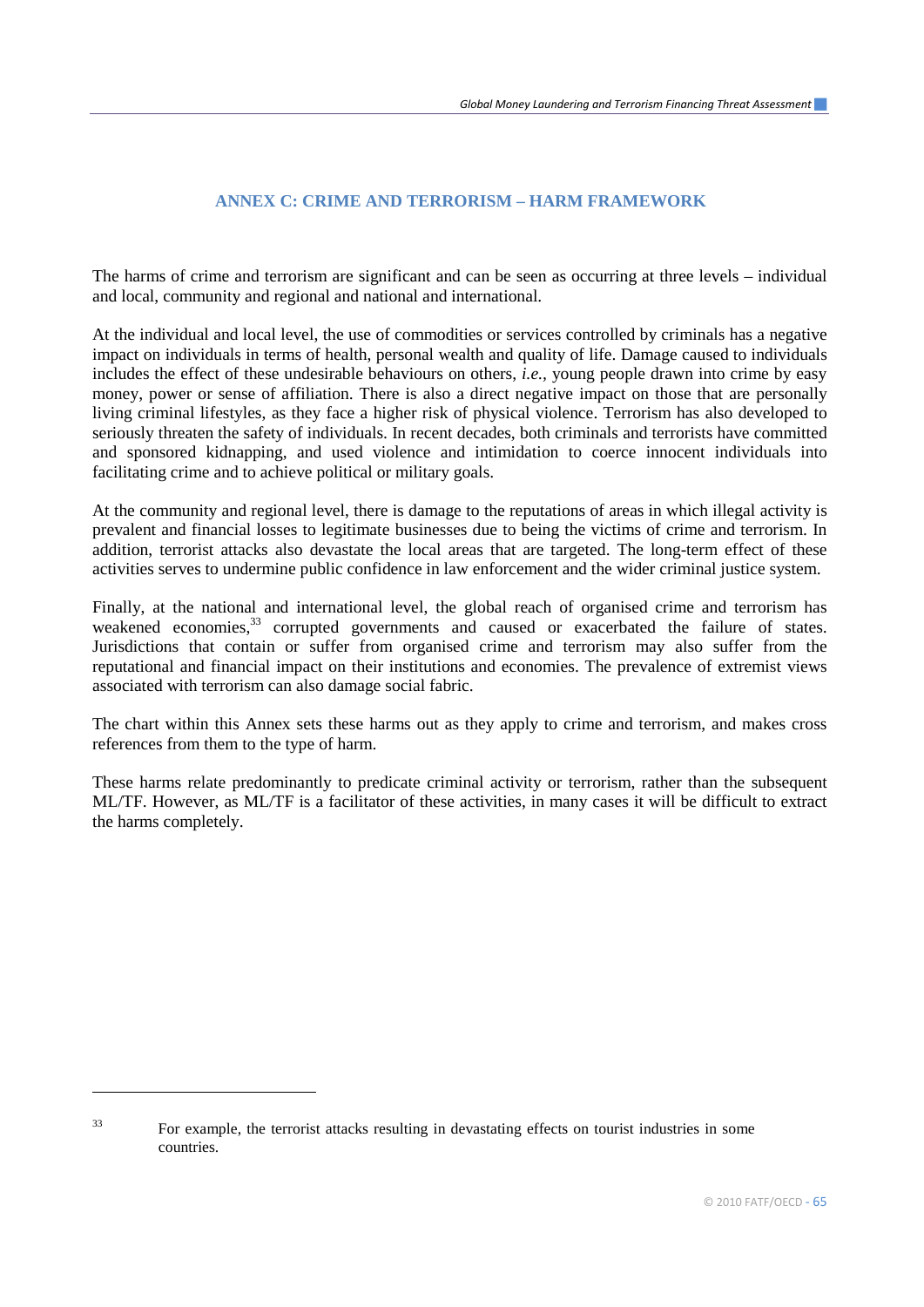|                 | <b>INDIVIDUAL/LOCAL</b>                                                                                                                                                                                                                                                                                                                                                                                                                                                                                                                                                                                                                 | <b>COMMUNITY/REGION</b>                                                                                                                                                                                                                                                                                                                                                                                                                                                                                                                                                           | <b>NATIONAL/INTERNATIONAL</b>                                                                                                                                                                                                                                                                                                                                                                                                                                                                                                                                                                                           |
|-----------------|-----------------------------------------------------------------------------------------------------------------------------------------------------------------------------------------------------------------------------------------------------------------------------------------------------------------------------------------------------------------------------------------------------------------------------------------------------------------------------------------------------------------------------------------------------------------------------------------------------------------------------------------|-----------------------------------------------------------------------------------------------------------------------------------------------------------------------------------------------------------------------------------------------------------------------------------------------------------------------------------------------------------------------------------------------------------------------------------------------------------------------------------------------------------------------------------------------------------------------------------|-------------------------------------------------------------------------------------------------------------------------------------------------------------------------------------------------------------------------------------------------------------------------------------------------------------------------------------------------------------------------------------------------------------------------------------------------------------------------------------------------------------------------------------------------------------------------------------------------------------------------|
| <b>PHYSICAL</b> | Individual death, injury or illness:<br>Through use of commodities or services<br>$\bullet$<br>controlled by organised criminals (e.g.,<br>through drug abuse, or as a facilitated<br>illegal migrant).<br>Through being the victim of terrorist<br>activity (for example an attack or a<br>kidnapping).<br>As a<br>consequence of personal<br>involvement in organised criminal activity<br>(e.g., as a victim of intergang violence)<br>or as a terrorist (e.g., as a suicide<br>bomber).                                                                                                                                             | Incidence of deaths, injuries or illnesses<br>within a particular community or geographical<br>area:<br>Through use of commodities or services<br>$\bullet$<br>controlled by organised criminals (e.g.,<br>concentrations of drug related deaths, or of<br>sexually exploited human trafficking victims).<br>As a consequence of direct involvement in<br>organised criminal activity (e.g., drug debt or<br>terrorism related kidnaps or spates of<br>organised crime or terrorism-linked violence).                                                                             | Levels and patterns of deaths, injuries,<br>illnesses within a country:<br>Through<br>use of commodities or<br>controlled<br>by organised<br>services<br>criminals (e.g., total annual drug<br>related deaths).<br>consequence<br>direct<br>$\bullet$<br>As<br>a<br>of<br>involvement in organised crime (e.g.,<br>drug debt or terrorism kidnaps or<br>spates of organised crime/terrorism-<br>linked violence).                                                                                                                                                                                                       |
| <b>SOCIAL</b>   | Damage to individuals through their<br>other<br>criminal<br>undesirable<br>and<br>behaviours, and the effects on others:<br>Behaviour of those involved in organised<br>crime or using its commodities or<br>services (e.g., propensity to violence,<br>prolific offending resulting from drug<br>addition, spiralling criminal behaviour).<br>Negative influences on others (e.g.,<br>young people drawn to crime or terrorism<br>by easy money, power or sense of<br>affiliation).<br>Effects on victims of organised criminal<br>or terrorism (e.g., distress/inconvenience<br>caused to a victim of terrorism or identity<br>fraud) | Damage to sense of 'well-being' in a particular<br>geographical area, or within or between ethnic<br>or other identifiable social groups:<br>As a result of organised criminal or terrorist<br>activity (e.g., low levels of confidence in local<br>law enforcement and wider criminal justice<br>system).<br>As a result of the availability of its<br>$\bullet$<br>commodities or services (e.g., high rates of<br>acquisitive crime near drug markets leading to<br>increased fear of crime and community<br>tension).<br>As a result of the prevalence of extremist<br>views. | national<br>society,<br>Damage<br>to<br>undermining social responsibility, belief<br>in the rights of others, respect for the<br>law:<br>As a consequence of serious criminal<br>$\bullet$<br>or terrorist activity, or the availability of<br>its commodities or services (e.g., 'low-<br>criminal/non-compliant<br>level'<br>behaviours, such as 'recreational' drug<br>personal tax evasion;<br>$\alpha$<br>use<br>unwillingness to support the criminal<br>justice system, for example to act as<br>witness to a crime or to perform jury<br>service)/<br>As a consequence of the prevalence of<br>extremist views. |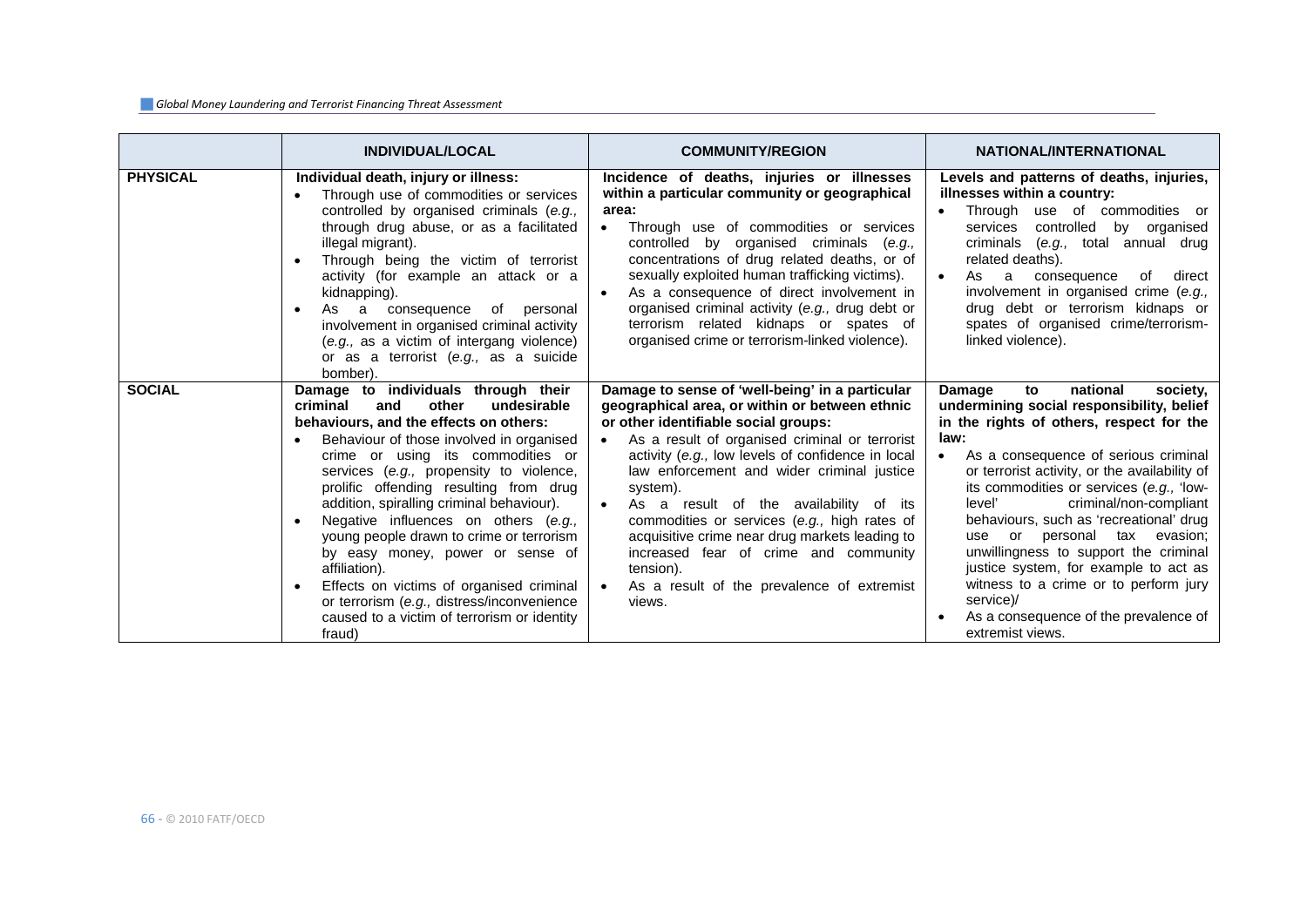|                      | <b>INDIVIDUAL/LOCAL</b>                                                                                                                                                                                                                                                                                                                                                                                                                                                                        | <b>COMMUNITY/REGION</b>                                                                                                                                                                                                                                                                                                                                                                                                                                                                                                                                                                                                                                                                                                                                                                                                                                                                                 | NATIONAL/INTERNATIONAL                                                                                                                                                                                                                                                                                                                                                                                                                                                                                                                                            |
|----------------------|------------------------------------------------------------------------------------------------------------------------------------------------------------------------------------------------------------------------------------------------------------------------------------------------------------------------------------------------------------------------------------------------------------------------------------------------------------------------------------------------|---------------------------------------------------------------------------------------------------------------------------------------------------------------------------------------------------------------------------------------------------------------------------------------------------------------------------------------------------------------------------------------------------------------------------------------------------------------------------------------------------------------------------------------------------------------------------------------------------------------------------------------------------------------------------------------------------------------------------------------------------------------------------------------------------------------------------------------------------------------------------------------------------------|-------------------------------------------------------------------------------------------------------------------------------------------------------------------------------------------------------------------------------------------------------------------------------------------------------------------------------------------------------------------------------------------------------------------------------------------------------------------------------------------------------------------------------------------------------------------|
| <b>ENVIRONMENTAL</b> | Degeneration of a locality (inc. a single<br>property):<br>As a result of organised criminal<br>$\bullet$<br>activities (e.g., physical damage to a<br>dwelling or other premises used to<br>manufacture or sell drugs, or through its<br>use for prostitution linked to human<br>trafficking)<br>As a result of it being the site of a<br>$\bullet$<br>terrorist attack.<br>As a result of the actions of those using<br>its commodities or services (e.g.,<br>discarded drug paraphernalia). | Damage to an area<br>estate,<br>( <i>e.g.,</i> an<br>neighbourhood, town):<br>As a result of organised criminal or terrorist<br>$\bullet$<br>activity, including any hidden health and<br>safety hazards (e.g., unsafe disposal of<br>chemical waste from drug production or<br>presence of explosive materials).<br>As a result of it being the site of a terrorist<br>attack.<br>As a result of those using organised crime's<br>commodities or services (e.g., the creation of<br>deprived/'abandoned' areas through the<br>concentration of drug users or illegal<br>immigrants, leading to further degeneration).                                                                                                                                                                                                                                                                                  | Damage to the nation as a whole, or to<br>large areas, or to other countries:<br>As a result of organised criminal<br>$\bullet$<br>activity, or the availability of its<br>commodities or services (e.g., demand<br>in some countries for class A drugs<br>causing deforestation in South<br>America).<br>As a result of widespread terrorist<br>attacks.                                                                                                                                                                                                         |
| <b>ECONOMIC</b>      | Costs to/economic impacts on individuals<br>or families:<br>Using organised crime commodities or<br>loss<br>of current<br>services<br>(e.g.,<br>employment and long-term employability<br>through drug addiction).<br>Costs to victims and the wider public<br>$\bullet$<br>(e.g., from thefts, costs of security,<br>higher insurance premiums and other<br>costs passed on to consumers).                                                                                                    | Costs to/economic impacts of organised<br>criminal and terrorist activities on businesses,<br>services & communities in a particular town,<br>city or region:<br>On legitimate businesses due to organised<br>$\bullet$<br>crime (e.g., losses as a result of fraud or<br>robbery, or loss of trade or failed businesses<br>as a result of illegitimate).<br>On legitimate businesses due to terrorism<br>$\bullet$<br>(e.g., losses as a result of not being able to<br>trade because of damaged premises or<br>deterred customers, and the cost of rebuilding<br>damaged property).<br>To local public & social services (e.g., costs of<br>health services for criminals and victims of<br>crime and terrorism, and costs of repairing<br>damaged property and infrastructure).<br>To local communities (e.g., through overall<br>downturn in trade or lost opportunities for<br>inward investment). | Costs to/economic impacts on the nation<br>of organised criminal and terrorist<br>activities:<br>Direct (e.g., consequences of illegal<br>working on the availability of jobs and<br>competitiveness of national industry;<br>loss of direct and indirect tax and duty<br>revenue from smuggling of goods and<br>from fraud).<br>Indirect (e.g., public expenditure<br>required to combat organised crime<br>and terrorism through law enforcement<br>and through regulation and controls,<br>and the costs of repairing damaged<br>property and infrastructure). |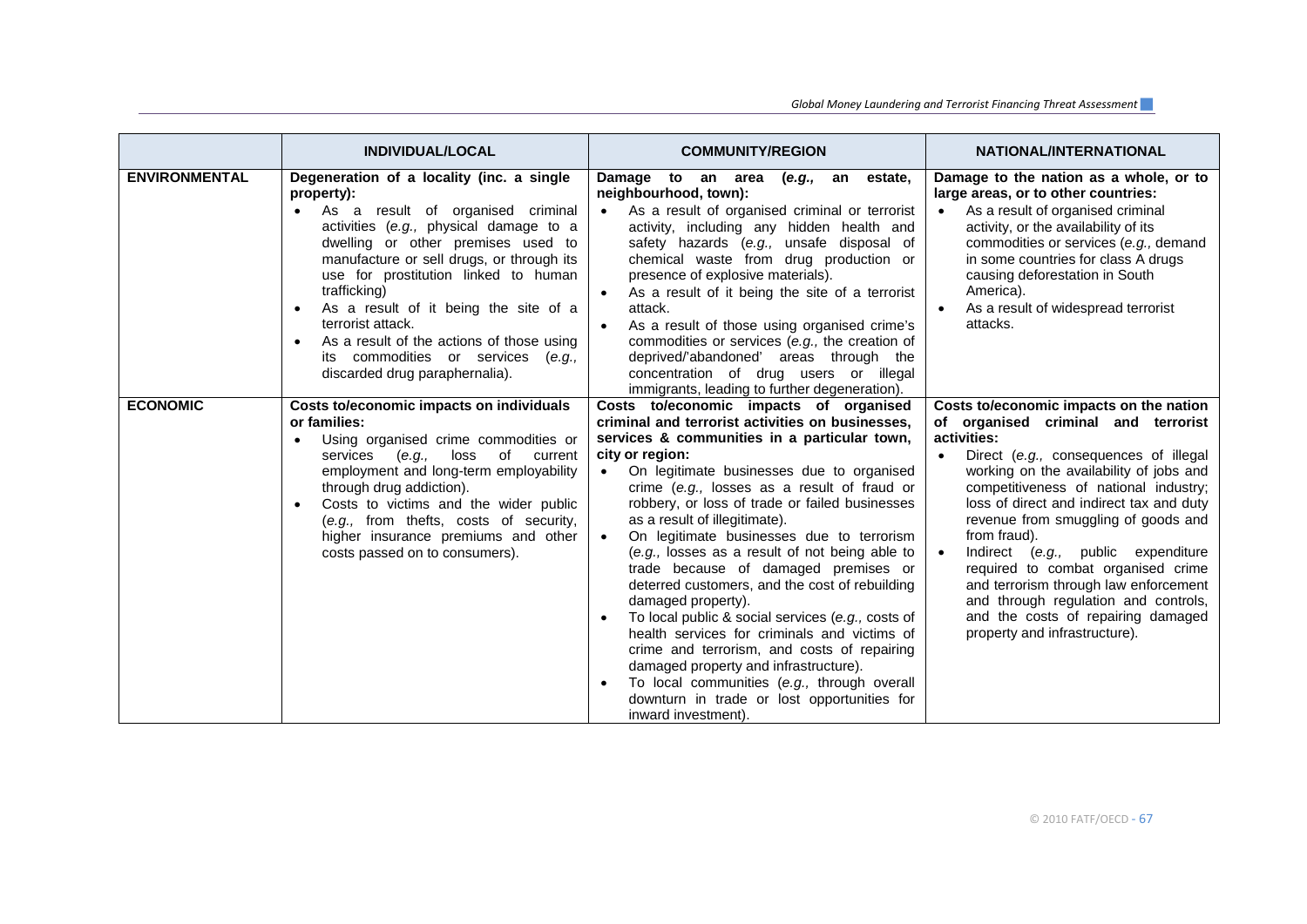|                   | <b>INDIVIDUAL/LOCAL</b>                                                                                                                                                                                                                                                                                                                                                                                                                                                                                                                                                                                                                                                                                  | <b>COMMUNITY/REGION</b>                                                                                                                                                                                                                                                                                                                                                                                                                                                                                                | <b>NATIONAL/INTERNATIONAL</b>                                                                                                                                                                                                                                                                                                                                                                                                                                                                          |
|-------------------|----------------------------------------------------------------------------------------------------------------------------------------------------------------------------------------------------------------------------------------------------------------------------------------------------------------------------------------------------------------------------------------------------------------------------------------------------------------------------------------------------------------------------------------------------------------------------------------------------------------------------------------------------------------------------------------------------------|------------------------------------------------------------------------------------------------------------------------------------------------------------------------------------------------------------------------------------------------------------------------------------------------------------------------------------------------------------------------------------------------------------------------------------------------------------------------------------------------------------------------|--------------------------------------------------------------------------------------------------------------------------------------------------------------------------------------------------------------------------------------------------------------------------------------------------------------------------------------------------------------------------------------------------------------------------------------------------------------------------------------------------------|
| <b>STRUCTURAL</b> | Damage to individual perceptions of the<br>integrity of public and<br>private<br>institutions and systems:<br>As a result of organised criminal activity<br>(e.g., fear of using new technology due<br>to perceived risk of online fraud).<br>As a result of terrorist activity (e.g., fear<br>$\bullet$<br>of particular locations due to perceived<br>risk of terrorist attack or disinclination<br>towards them due to previous attack).<br>As a result of the actions of those using<br>organised crime's commodities and<br>services (e.g., individuals losing faith in<br>ability of bodies to protect them/their<br>property from the consequences of<br>criminality, including organised crime). | Damage to commonly shared perceptions of<br>the integrity of public and private institutions<br>and systems:<br>As a result of organised criminal activity, or<br>the actions of those using its commodities and<br>services (e.g., local areas dominated by<br>seemingly 'untouchable' criminal elements, or<br>local political or business leaders corrupted by<br>or under the malign influence of organised<br>crime).<br>As a result of terrorist activity (e.g., local<br>areas infiltrated by extremist views). | Damage to perceptions of the country<br>internationally:<br>As a result of organised criminal<br>activity (e.g., concerted attack on the<br>financial sector including subprime<br>mortgage fraud and 'boiler room'<br>fraud).<br>As a result of the actions of those<br>$\bullet$<br>using commodities and services or<br>organised crime (e.g., widespread<br>illegal<br>immigration<br>organised<br>undermining the integrity of the<br>borders).<br>As a result of the prevalence of<br>terrorism. |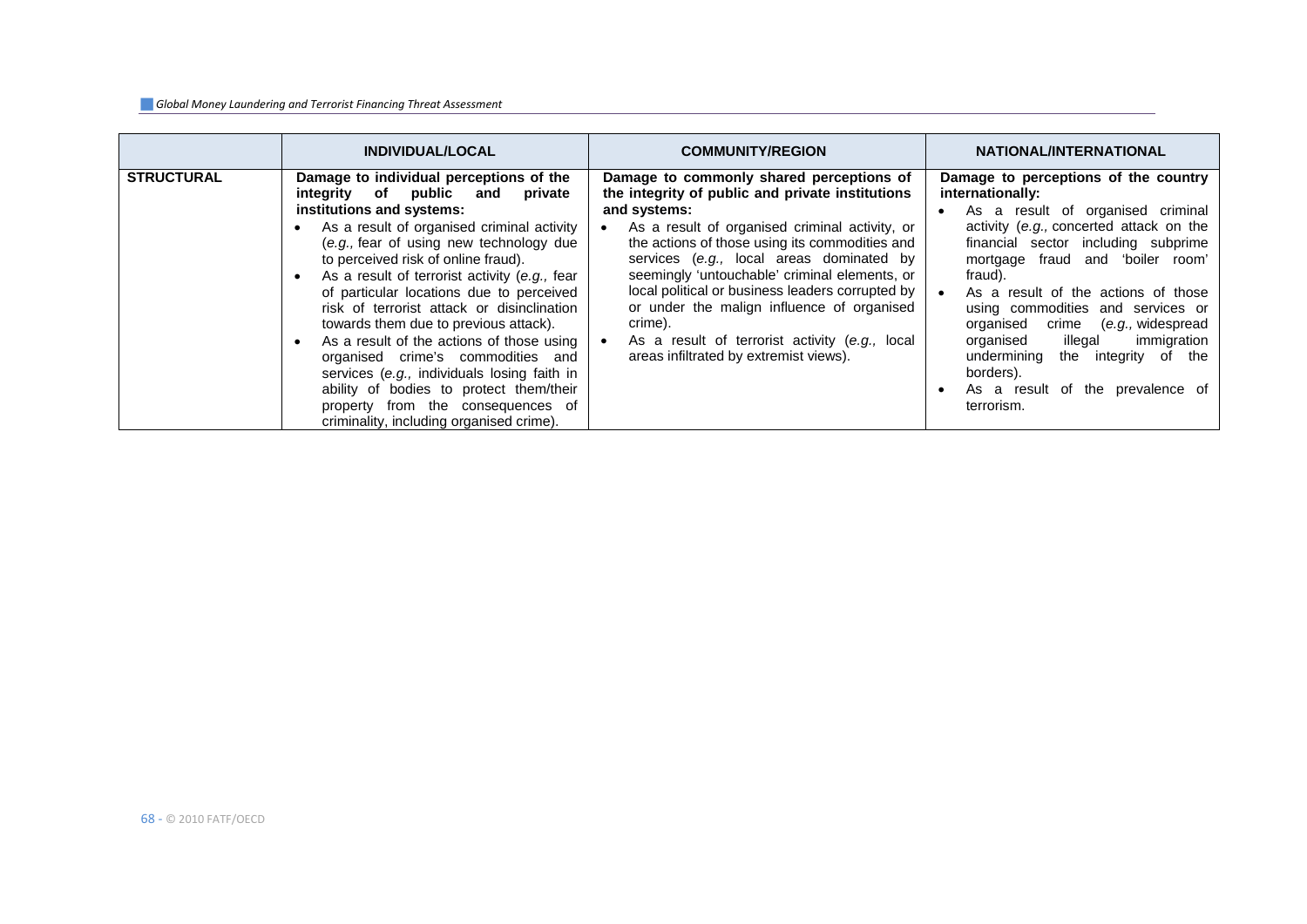# ANNEX D: SUMMARY OF MEASURES FOR CONSIDERATION<sup>34</sup>

| <b>Feature/Sub-feature</b>                                            | <b>Measures for consideration</b>                                                                                                                                                                                                                                                                                                                                                                                                                                                                                                                                                                                                                                                                                                                                                                                                                 |
|-----------------------------------------------------------------------|---------------------------------------------------------------------------------------------------------------------------------------------------------------------------------------------------------------------------------------------------------------------------------------------------------------------------------------------------------------------------------------------------------------------------------------------------------------------------------------------------------------------------------------------------------------------------------------------------------------------------------------------------------------------------------------------------------------------------------------------------------------------------------------------------------------------------------------------------|
| <b>CHAPTER 2: THE ABUSE OF CASH AND BEARER NEGOTIABLE INSTRUMENTS</b> |                                                                                                                                                                                                                                                                                                                                                                                                                                                                                                                                                                                                                                                                                                                                                                                                                                                   |
| <b>Cash Movements and Smuggling</b>                                   | Measures contained within SR IX are particularly relevant (including Interpretative Note to include<br>$\bullet$<br>confiscation and international co-operation measures).<br>Providing for obligatory declaration of travellers' cheques when travelling abroad.<br>$\bullet$<br>Introducing reporting requirements on other forms of value (e.g., gold coins, casino tokens and access<br>$\bullet$<br>devices).<br>Implementation of the FATF paper, International Best Practices on Detecting and Preventing the Illicit<br>$\bullet$<br>Cross-Border Transportation of Cash and Bearer Negotiable Instruments, issued in 2010.                                                                                                                                                                                                               |
|                                                                       | Strengthening of financial inclusion in low capacity countries with cash intensive economies.                                                                                                                                                                                                                                                                                                                                                                                                                                                                                                                                                                                                                                                                                                                                                     |
| <b>Placement, Including Third Party Accounts</b>                      | Measures contained within R.5, R.9, R.10, R.11, R.13, R.19 and SR IV are particularly relevant. (With<br>$\bullet$<br>focus on CDD, record-keeping and the reporting of unusual, suspicious or large-value transactions).<br>Providing additional powers to law enforcement authorities, such as the use of geographic targeting<br>orders (GTO), where regulators have authority to require a financial institution or a group of financial<br>institutions in a geographic area to file additional reports or maintain additional records beyond the<br>ordinary AML/CFT reporting requirements.<br>Requirement of CDD on occasional transactions on a risk-sensitive basis, irrespective of the amount<br>$\bullet$<br>involved.<br>Strengthening of financial inclusion in low capacity countries with cash intensive economies.<br>$\bullet$ |
| <b>Cash Intensive Businesses</b>                                      | Measures contained within R. 12, R. 16, R. 19, R. 20 and R. 24 are particularly relevant.<br>$\bullet$<br>Measures contained with the FATF/APG Report, Vulnerabilities of Casinos and Gaming Sector, issued<br>$\bullet$<br>in March 2008. Measures contained within the FATF report ML/TF thought the Real Estate Sector.<br>Adoption of the FATF Risk-Based Approach Guidance for Casinos, issued in 2008 (e.g., use of<br>$\bullet$<br>surveillance in casinos reduces the risk of chip-based ML schemes).<br>Tax authorities could play a role in detecting abuse of cash-intensive business<br>through the audit activities.                                                                                                                                                                                                                 |

-

<sup>&</sup>lt;sup>34</sup> Please note the focus is on the primary measures for combating abuse of the identified feature, not on measures to implement a complete AML/CFT regime.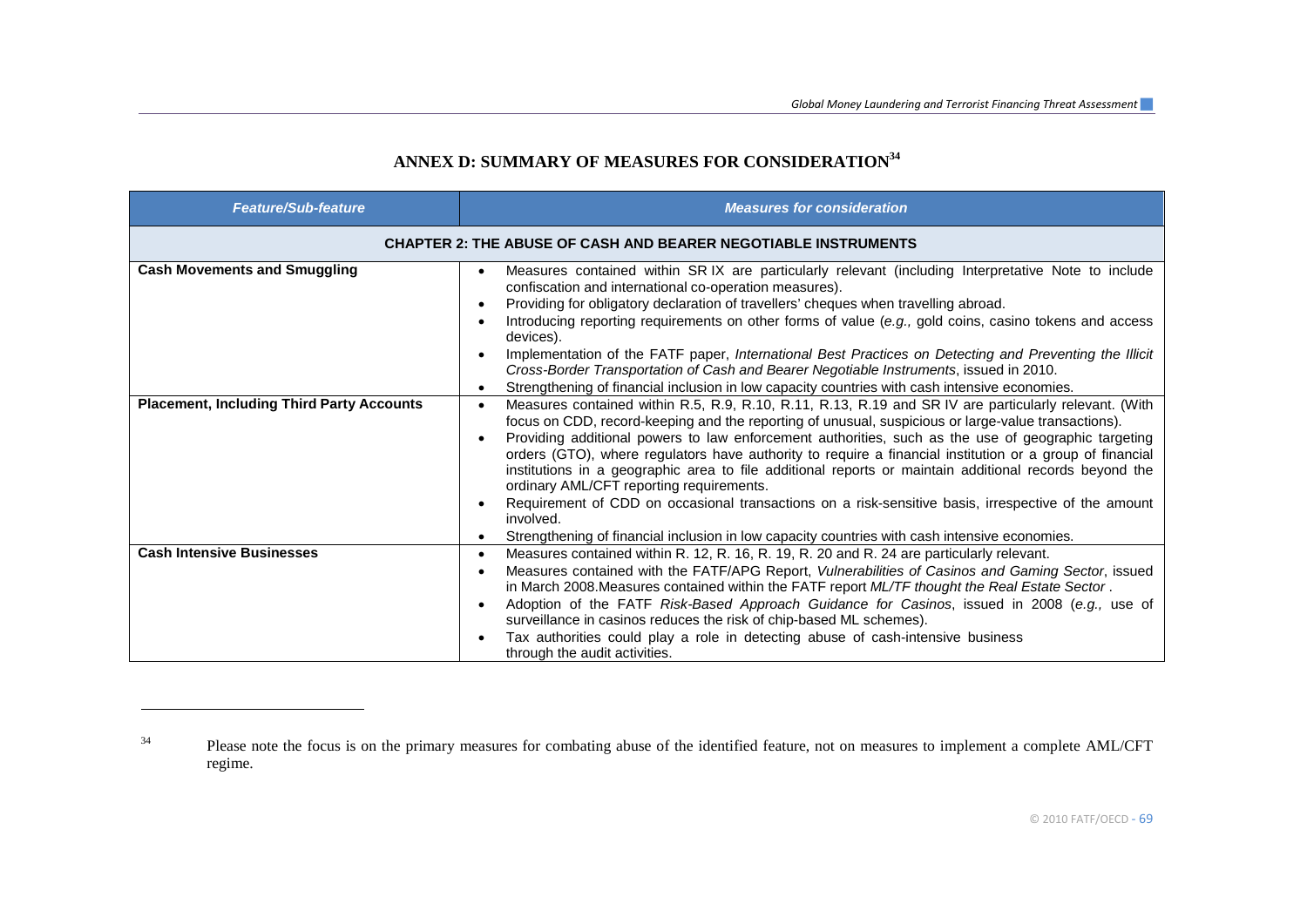| <b>Feature/Sub-feature</b>                                                | <b>Measures for consideration</b>                                                                                                                                                                                                                                                                                                                                                                                                                                                                                                                                                                                                                                                                                                                                                                                                                                                                                                                                                                                                                                                                                                                                                                                                           |
|---------------------------------------------------------------------------|---------------------------------------------------------------------------------------------------------------------------------------------------------------------------------------------------------------------------------------------------------------------------------------------------------------------------------------------------------------------------------------------------------------------------------------------------------------------------------------------------------------------------------------------------------------------------------------------------------------------------------------------------------------------------------------------------------------------------------------------------------------------------------------------------------------------------------------------------------------------------------------------------------------------------------------------------------------------------------------------------------------------------------------------------------------------------------------------------------------------------------------------------------------------------------------------------------------------------------------------|
| <b>CHAPTER 3: THE ABUSE OF TRANSFER OF VALUE</b>                          |                                                                                                                                                                                                                                                                                                                                                                                                                                                                                                                                                                                                                                                                                                                                                                                                                                                                                                                                                                                                                                                                                                                                                                                                                                             |
| The banking system                                                        | Measures contained within R. 3, R. 5, R. 11, R. 38, SR III (including Interpretative Note) and SR VII<br>(including Interpretative Note) are particularly relevant. Beneficiary financial institutions should have<br>mechanism in place for the identification of wire transfers that are not accompanied by complete<br>originator information.<br>Compliance with FATF statement on cover payments released in October 2009 to address the potential<br>$\bullet$<br>for misuse of cover payments and to promote greater transparency of cross-border wire transfers.<br>Where appropriate, adopting laws authorising or requiring banks to deny opening an account to certain<br>$\bullet$<br>types of customers especially known criminals.<br>Implementation of the FATF paper, International Best Practices on Confiscation (Recommendations 3<br>$\bullet$<br>and 38), issued in February 2010.<br>Implementation of the FATF paper, International Best Practices on "Freezing of Terrorist Assets, issued<br>in October 2003.                                                                                                                                                                                                      |
| Money transfer businesses and alternative<br>remittance system            | Measures contained within R.4-16, R.21-25, SR VI (including interpretative note) and SR VII are<br>$\bullet$<br>particularly relevant. (taking into account the differences in nature between providers of these services<br>and other financial sectors such as banking and must be balanced with objectives such as the provision<br>of basic financial services to persons who do not have access to formal financial institutions.)<br>Adoption of FATF RBA guidance on money service businesses issued in July 2009.<br>$\bullet$<br>Implementation of the FATF paper, International Best Practices on Combating the Abuse of Alternative<br>$\bullet$<br>Remittance Systems, issued in June 2003 and similar guidance issued by regional bodies.<br>Effective collaboration between law enforcement and regulatory agencies to identify and prosecute<br>$\bullet$<br>businesses that facilitate ML, including publicity of these actions.<br>Increasing the transparency of money transfer businesses and alternative remittance systems, including<br>$\bullet$<br>beneficial ownership.<br>Authorities should make the use of the formal sector more attractive $(e.g.,$ take steps that reduce<br>$\bullet$<br>transaction cost). |
| The international trade system, including trade<br>based money laundering | Implementation of the FATF paper, International Best Practice on Trade-Based Money Laundering,<br>$\bullet$<br>issued in June 2008.<br>Consideration of measures contained in the FATF report, Money Laundering Vulnerabilities of Free<br>$\bullet$<br>Trade Zones, issued in March 2010.<br>Creation of mechanisms and channels to improve national and international cooperation with competent<br>$\bullet$<br>authorities as well as with the private sector.<br>Improved training programmes for global trade services departments to strengthen their trade finance<br>$\bullet$<br>policies and activities.<br>Establishing programs to build expertise and raise awareness with trade, investigative, prosecutorial and                                                                                                                                                                                                                                                                                                                                                                                                                                                                                                            |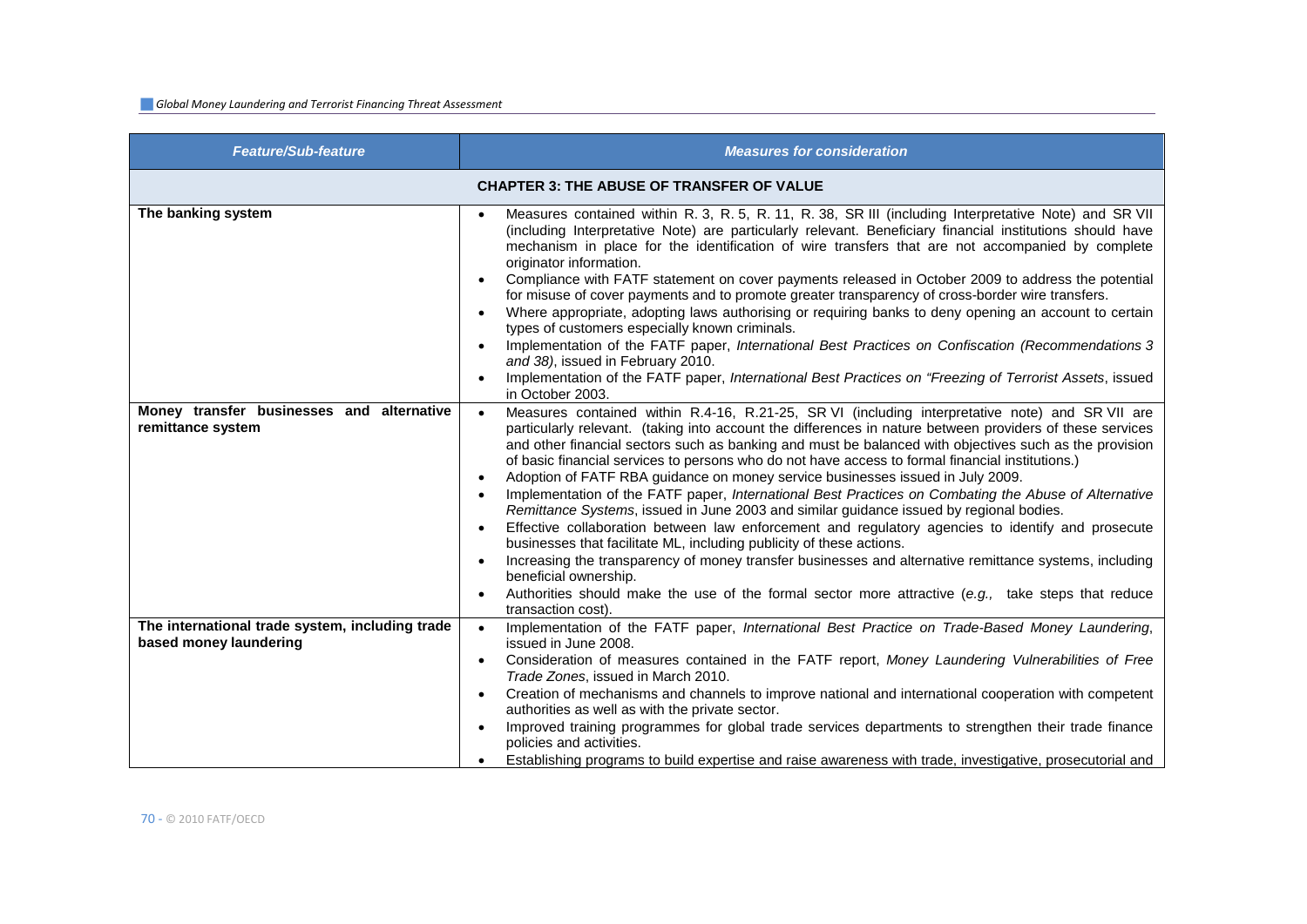| <b>Feature/Sub-feature</b>                                                    | <b>Measures for consideration</b>                                                                                                                                                                                                                                                                                                                                                                                                                                                                                                                                                                                                                                                                                                                                                                                                                                                                                                                                                                                        |
|-------------------------------------------------------------------------------|--------------------------------------------------------------------------------------------------------------------------------------------------------------------------------------------------------------------------------------------------------------------------------------------------------------------------------------------------------------------------------------------------------------------------------------------------------------------------------------------------------------------------------------------------------------------------------------------------------------------------------------------------------------------------------------------------------------------------------------------------------------------------------------------------------------------------------------------------------------------------------------------------------------------------------------------------------------------------------------------------------------------------|
|                                                                               | regulatory authorities to identify TBML techniques.<br>Disseminating typologies, red-flag indicators and sanitised case studies to private sector and competent<br>$\bullet$<br>authorities.<br>Establishing clear and effective gateways to facilitate the international exchange of trade data amongst<br>$\bullet$<br>authorised counterparts. Considering establishing a trade transparency unit.<br>Requirements for transparency between goods and value for financial service providers (banks see<br>$\bullet$<br>import documentation as well as invoices).<br>Sharing information with domestic and foreign agencies (with specific emphasis on import and export<br>information), and then acting on this.                                                                                                                                                                                                                                                                                                    |
| Third party business structures, charities and<br>other legal entities        | Measures contained within R. 33, and 34 and SR VIII (including interpretative note) are particularly<br>$\bullet$<br>relevant.<br>Ensuring transparency with regards to beneficial ownership.<br>$\bullet$<br>Implementation of the Risk Based Approach (RBA) Guidance for Trusts and Company Service Providers<br>$\bullet$<br>(TCSP), issued in June 2008.<br>Establishing registries of trusts to assist investigators and the financial sector in establishing beneficial<br>$\bullet$<br>ownership.<br>Establishing a system of continuous screening of legal persons in order to tackle misuse.<br>$\bullet$<br>Implementation of the FATF paper, International Best Practices on Combating the Abuse of Non-Profit<br>Organisations, issued in October 2002.                                                                                                                                                                                                                                                      |
| Retail payment systems and the ATM network<br>(including new payment methods) | Measures contained within R. 5, R.8, R. 9, R. 10, R. 11, R. 13, R. 19, SR. IV and SR. VI are particularly<br>$\bullet$<br>relevant.<br>Making electronic payment systems a part of national AML/CFT systems (including on the legislative<br>$\bullet$<br>level).<br>Limiting the value that can be funded, stored and spent.<br>$\bullet$<br>Monitoring of accounts and reporting suspicious activity.<br>$\bullet$<br>Limits on cross-border access of funds.<br>$\bullet$<br>Maintaining transaction records with payer and recipient.<br>$\bullet$<br>Interaction among industry/regulatory /enforcement during product development to cut out vulnerabilities<br>at design level as far as possible ("product testing").<br>Consideration of measures contained in the FATF report, ML/TF Vulnerabilities of Commercial Websites<br>$\bullet$<br>and Internet Payment Systems, issued in June 2008.<br>Consideration of measures contained in the FATF report, New Payment Technologies, issued in<br>October 2006. |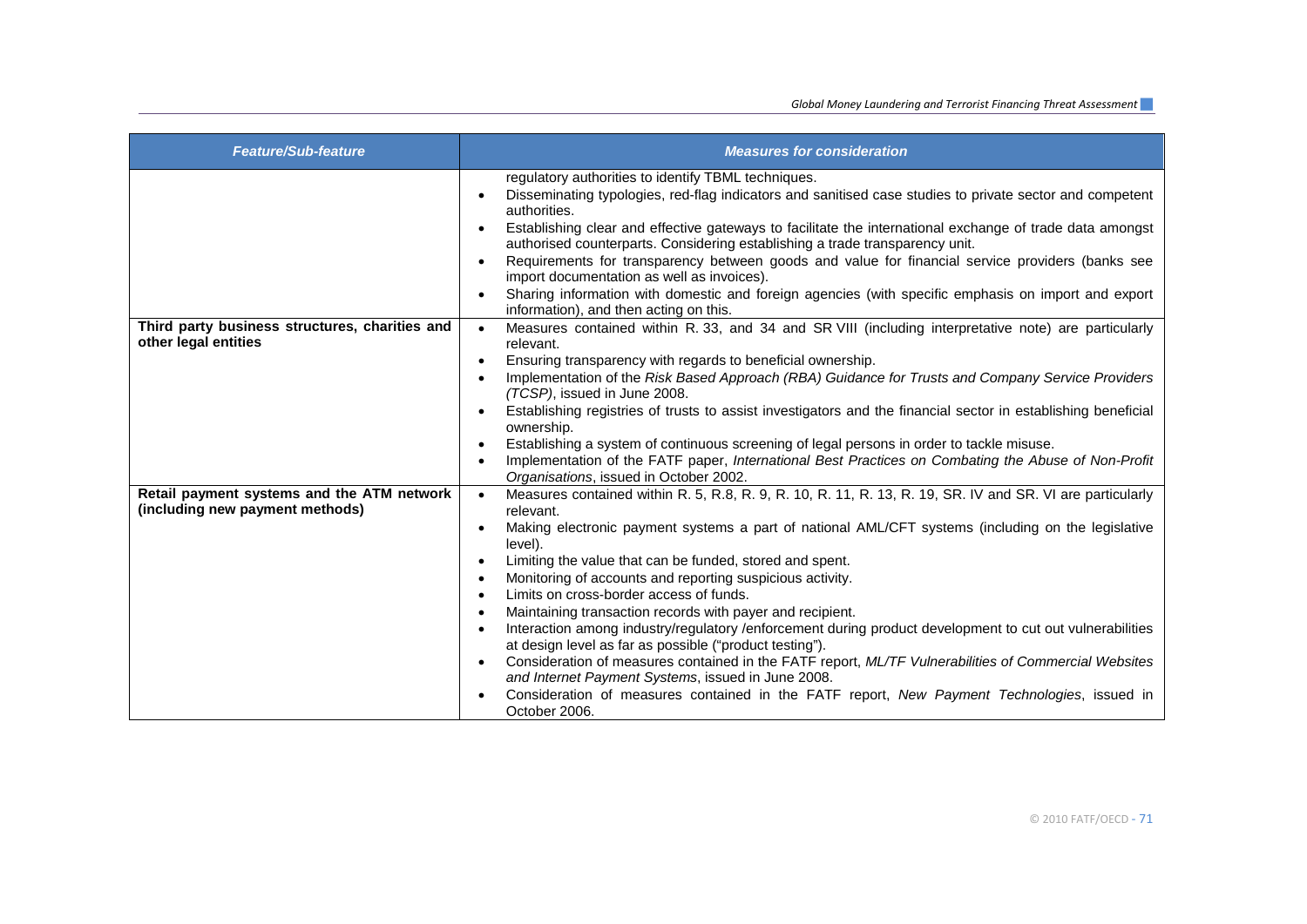| <b>Feature/Sub-feature</b>                                                       | <b>Measures for consideration</b>                                                                                                                                                                                                                                                                                                                                                                                                                                                                                                                                                                                                                                                                                                                                                                                                                  |
|----------------------------------------------------------------------------------|----------------------------------------------------------------------------------------------------------------------------------------------------------------------------------------------------------------------------------------------------------------------------------------------------------------------------------------------------------------------------------------------------------------------------------------------------------------------------------------------------------------------------------------------------------------------------------------------------------------------------------------------------------------------------------------------------------------------------------------------------------------------------------------------------------------------------------------------------|
| <b>CHAPTER 4: THE ABUSE OF ASSETS/STORES OF VALUE</b>                            |                                                                                                                                                                                                                                                                                                                                                                                                                                                                                                                                                                                                                                                                                                                                                                                                                                                    |
| <b>Overall measures</b>                                                          | Implementation of the FATF paper, International Best Practices on Confiscation (Recommendations 3<br>$\bullet$<br>and 38), issued in February 2010.<br>Introduction of non-conviction based asset confiscation (civil confiscation).<br>$\bullet$<br>Taxing criminal assets where civil confiscation is not feasible.<br>$\bullet$<br>Introducing asset forfeiture custodian regimes or asset management offices to prevent the dissipation of<br>$\bullet$<br>confiscated assets.<br>Reinvestment of confiscated assets in law enforcement work to encourage further confiscation activity.<br>$\bullet$<br>Establishing specialised units or dedicated personnel with training in specialised financial investigation<br>$\bullet$<br>techniques.<br>Placing legal restrictions for criminals from holding certain types of assets.<br>$\bullet$ |
| Financial products (including<br>insurance,<br>investment & saving products etc) | See chapter 4 overall measures.<br>$\bullet$<br>Adoption of FATF guidance on the risk-based approach for the life insurance sector published in<br>$\bullet$<br>October 2009.<br>Information sharing with the financial sector, including on red flag indicators and typologies.<br>$\bullet$<br>Consideration of measures contained within the FATF report, ML/TF in the Securities Sector, issued<br>$\bullet$<br>October 2009.                                                                                                                                                                                                                                                                                                                                                                                                                  |
| Moveable goods                                                                   | See chapter 4overall measures<br>$\bullet$<br>Measures contained within R. 12, 16, 20 and 24 are particularly relevant.<br>$\bullet$                                                                                                                                                                                                                                                                                                                                                                                                                                                                                                                                                                                                                                                                                                               |
| Real estate (ownership and leasing of land<br>and building)                      | See chapter 4, "Overall Countermeasures".<br>$\bullet$<br>Measures contained within R. 12 and 16.<br>$\bullet$<br>Adoption of the FATF Risk-Based Approach Guidance for Real Estate, issued in June 2008.<br>$\bullet$<br>Measures contained within the FATF report, ML/TF thought the Real Estate Sector.<br>$\bullet$<br>Considering whether to bring leasing agents within the scope of regulation in order to disrupt criminal<br>$\bullet$<br>activity.<br>Bringing national property -measures into the scope of national AML/CFT regimes (e.g., land registry).                                                                                                                                                                                                                                                                             |
| <b>CHAPTER 5: THE ABUSE OF GATEKEEPERS</b>                                       |                                                                                                                                                                                                                                                                                                                                                                                                                                                                                                                                                                                                                                                                                                                                                                                                                                                    |
| <b>Professionals and insiders</b>                                                | Measures contained within R. 12 and 16 are particularly relevant.<br>$\bullet$<br>Adoption of the FATF Risk-Based Approach Guidance for Legal Professionals, issued in October 2008.<br>$\bullet$<br>Adoption of the FATF Risk-Based Approach Guidance for Accountants, issued in June 2008.<br>$\bullet$<br>Appropriate publicity, sharing information and raising awareness on ML/TF threats.<br>$\bullet$<br>Creation of a dedicated function with responsibility to receive and analyse STRs from each profession<br>may help to build specialisation/expertise leading to enhanced result.                                                                                                                                                                                                                                                    |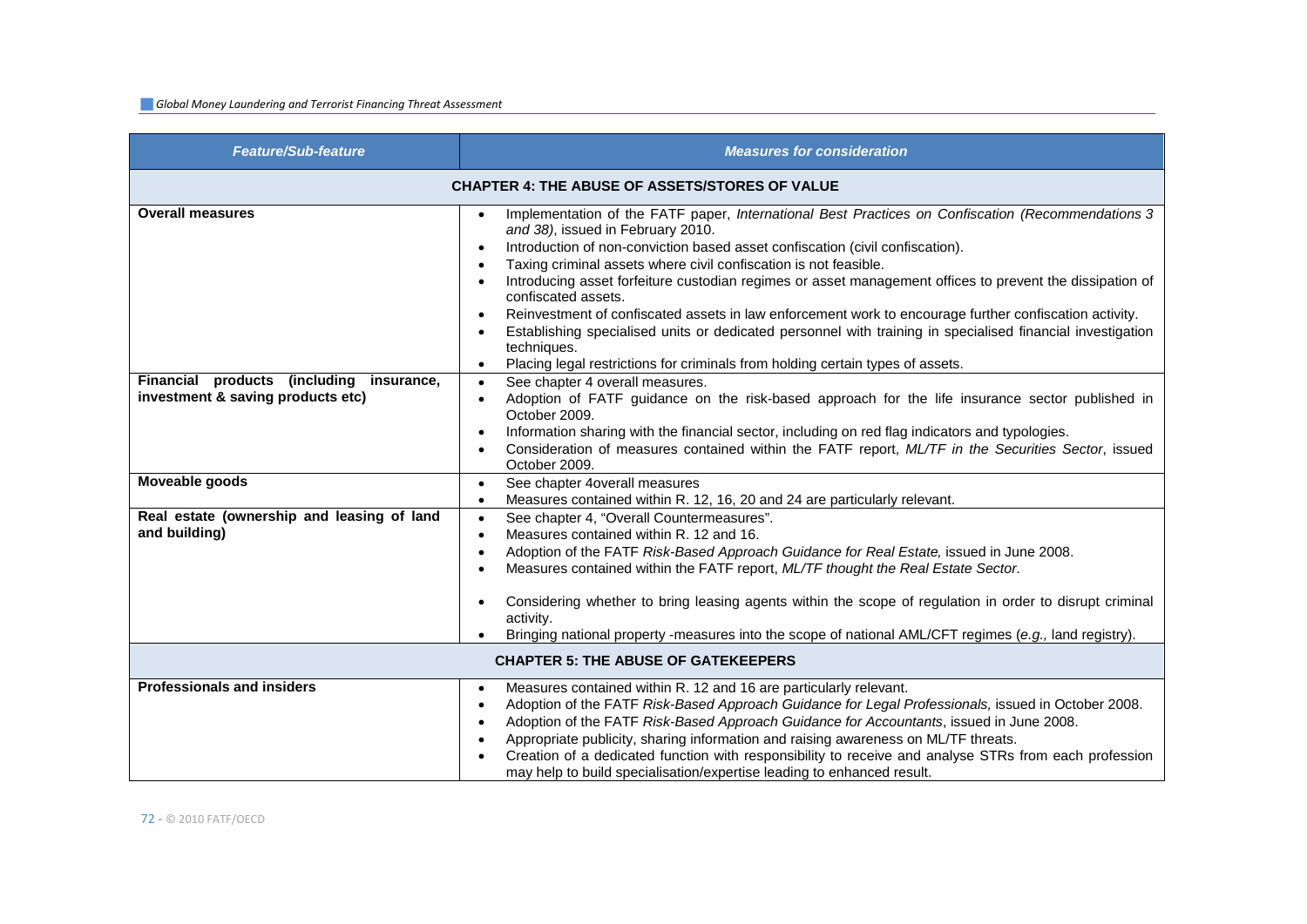| <b>Feature/Sub-feature</b>     | <b>Measures for consideration</b>                                                                                                                                                                                                                                                                                                                                                                                                                                                                                                                                                                                                                                                                                                                                                                                                                                                                                                                                                                                                                                                                                                                                                                                                                                                                                                                                                                                        |
|--------------------------------|--------------------------------------------------------------------------------------------------------------------------------------------------------------------------------------------------------------------------------------------------------------------------------------------------------------------------------------------------------------------------------------------------------------------------------------------------------------------------------------------------------------------------------------------------------------------------------------------------------------------------------------------------------------------------------------------------------------------------------------------------------------------------------------------------------------------------------------------------------------------------------------------------------------------------------------------------------------------------------------------------------------------------------------------------------------------------------------------------------------------------------------------------------------------------------------------------------------------------------------------------------------------------------------------------------------------------------------------------------------------------------------------------------------------------|
|                                | Strong codes of conduct and codes of ethics for these professionals (supported by their supervisory and<br>$\bullet$<br>regulatory bodies) which include AML/CFT components and corresponding disciplinary action.<br>Appropriate sanctions and publicity for the sanctions by competent authorities.<br>$\bullet$<br>Take appropriate steps to lessen the negative impact of privilege of confidentiality in lawyer/client<br>$\bullet$<br>relationship on AML/CFT effectiveness.<br>Insiders - measures contained within R.14, 15 and 23 are particularly relevant.<br>$\bullet$                                                                                                                                                                                                                                                                                                                                                                                                                                                                                                                                                                                                                                                                                                                                                                                                                                       |
| <b>PEPs</b>                    | Measures contained within R. 1, 3, 6, 13, 15, 16, 23, 24, 26, 30, 36-40 are particularly relevant.<br>$\bullet$<br>Ratifying and implementing relevant international conventions against corruption (e.g., the UN<br>$\bullet$<br>Convention against Corruption [UNCAC], the OECD Convention against Bribery of Foreign Officials, the<br>Inter-American Convention against Corruption, etc.).<br>Widening the definition of PEPs to include domestic PEPs and enhanced due diligence on them (see<br>$\bullet$<br>Interpretive Note to R. 6).<br>Considering the removal of immunities from criminal prosecution for heads of state, government and<br>$\bullet$<br>political figures, where feasible.<br>Creation of an independent, dedicated anti-corruption body and asset registries for public sector officials<br>$\bullet$<br>and introduction of financial disclosure requirements for PEPs.                                                                                                                                                                                                                                                                                                                                                                                                                                                                                                                   |
|                                | <b>CHAPTER 6: THE ABUSE OF ENVIRONMENTAL / JURISDICTIONAL ASPECTS</b>                                                                                                                                                                                                                                                                                                                                                                                                                                                                                                                                                                                                                                                                                                                                                                                                                                                                                                                                                                                                                                                                                                                                                                                                                                                                                                                                                    |
| <b>Overall countermeasures</b> | Measures contained within all FATF Recommendations are relevant.<br>$\bullet$<br>Measures contained within R. 21 to include appropriate countermeasures to include:<br>$\bullet$<br>Stringent requirements for identifying clients and enhancement of advisories, including jurisdiction-<br>specific financial advisories, to financial institutions for identification of the beneficial owners before<br>business relationships are established with individuals or companies from these countries;<br>Enhanced relevant reporting mechanisms or systematic reporting of financial transactions on the<br>basis that financial transactions with such countries are more likely to be suspicious;<br>In considering requests for approving the establishment in countries applying the countermeasure<br>of subsidiaries or branches or representative offices of financial institutions, taking into account the<br>fact that the relevant financial institution is from a country that does not have adequate AML/CFT<br>systems;<br>Warning non-financial sector businesses that transactions with natural or legal persons within that<br>country might run the risk of ML.<br>Limiting business relationships or financial transactions with the identified country or persons in that<br>country.<br>Highly vulnerable jurisdictions must take internal measures to deal with the vulnerabilities.<br>$\bullet$ |
|                                | Extending international assistance to hep the country to establish an effective AML/CFT regime.                                                                                                                                                                                                                                                                                                                                                                                                                                                                                                                                                                                                                                                                                                                                                                                                                                                                                                                                                                                                                                                                                                                                                                                                                                                                                                                          |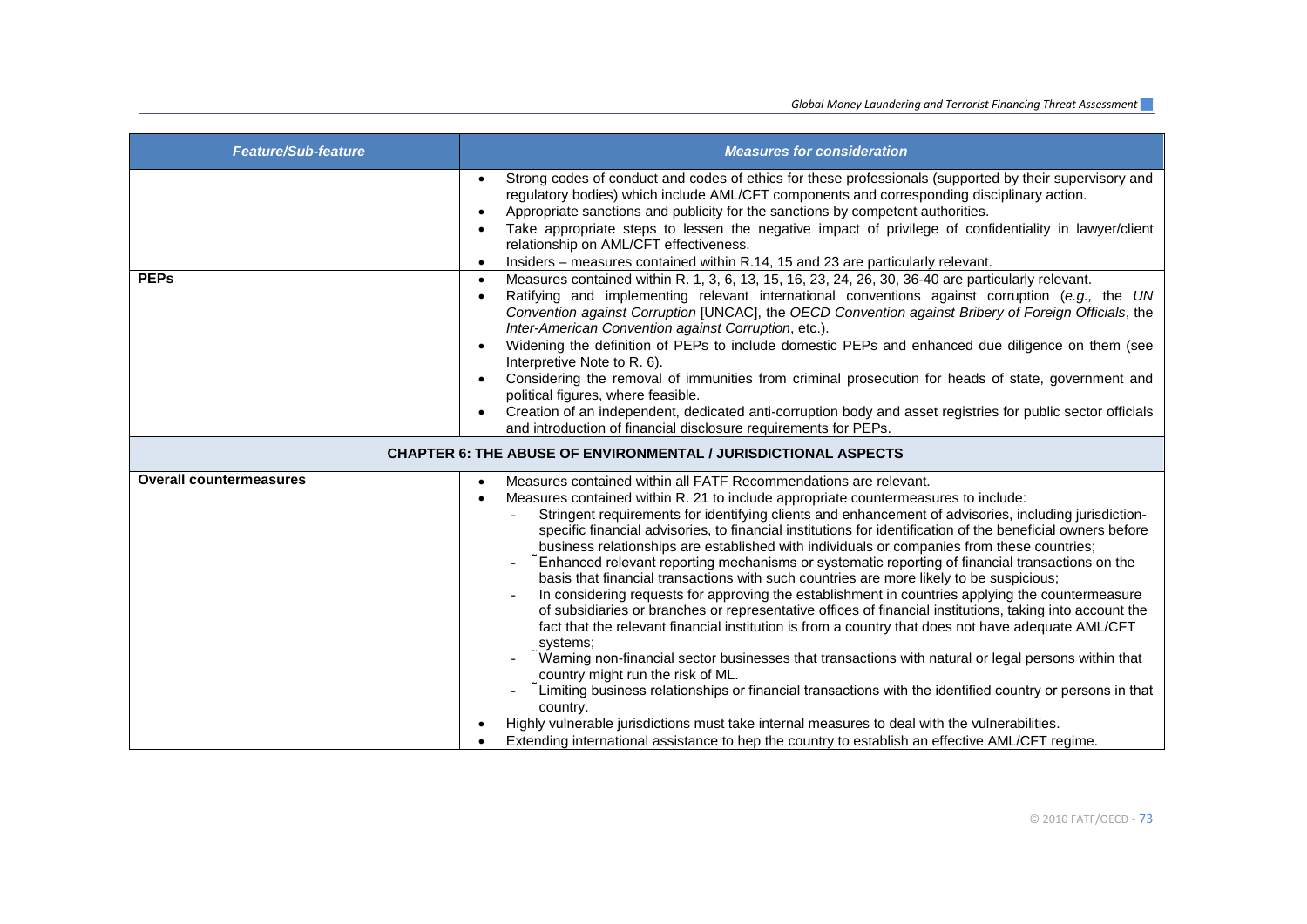## *Global Money Laundering and Terrorist Financing Threat Assessment*

| <b>Feature/Sub-feature</b>                                                                 | <b>Measures for consideration</b>                                                                                                                                                                                                                                                                                                                                                                                                                                                                                                                                                                                                                                                                                                                                                                                                                                                                                                                                                                                                                                                                                                                                                                                                                                                                                                                                                                                                                                                                                                |
|--------------------------------------------------------------------------------------------|----------------------------------------------------------------------------------------------------------------------------------------------------------------------------------------------------------------------------------------------------------------------------------------------------------------------------------------------------------------------------------------------------------------------------------------------------------------------------------------------------------------------------------------------------------------------------------------------------------------------------------------------------------------------------------------------------------------------------------------------------------------------------------------------------------------------------------------------------------------------------------------------------------------------------------------------------------------------------------------------------------------------------------------------------------------------------------------------------------------------------------------------------------------------------------------------------------------------------------------------------------------------------------------------------------------------------------------------------------------------------------------------------------------------------------------------------------------------------------------------------------------------------------|
| Variable standards and controls                                                            | Measures contained within all FATF Recommendations are relevant.<br>Stringent requirements for identifying clients and enhancement of advisories, including<br>jurisdiction-specific financial advisories, to financial institutions for identification of the beneficial<br>owners before business relationships are established with individuals or companies from these<br>countries:<br>Enhanced relevant reporting mechanisms or systematic reporting of financial transactions on the<br>basis that financial transactions with such countries are more likely to be suspicious;<br>In considering requests for approving the establishment in countries applying the countermeasure<br>of subsidiaries or branches or representative offices of financial institutions, taking into account<br>the fact that the relevant financial institution is from a country that does not have adequate<br>AML/CFT systems;<br>Warning non-financial sector businesses that transactions with natural or legal persons within that<br>country might run the risk of ML.<br>Limiting business relationships or financial transactions with the identified country or persons in that<br>$\bullet$<br>country.<br>Strengthening financial inclusion in low capacity countries.<br>$\bullet$<br>Delivery of technical and financial assistance and capacity building.<br>$\bullet$<br>Denying access to their financial sector or denying banking licenses to foreign banks that do not have<br>$\bullet$<br>adequate AML/CFT systems. |
| <b>Cash intensive economies</b><br>Major financial centres, tax havens &                   | See measures under Chapter 2.<br>$\bullet$<br>Strengthening financial inclusion in low capacity countries.<br>$\bullet$<br>Establishing appropriate and rational thresholds with respect to AML/CFT reporting requirements for<br>$\bullet$<br>large-value cash transactions and cross-border movements of cash.<br>Customer identification on cash deposits and/or withdrawals, challenging to implement but potentially<br>$\bullet$<br>beneficial.<br>Measures contained in all FATF Recommendations are relevant.<br>$\bullet$                                                                                                                                                                                                                                                                                                                                                                                                                                                                                                                                                                                                                                                                                                                                                                                                                                                                                                                                                                                               |
| offshore banking centres                                                                   | Ensuring that financial secrecy laws do not inhibit the implementation of the FATF standards (i.e., R. 4).<br>$\bullet$<br>Ensuring that law enforcement have the ability to obtain information and compel documents (i.e., R. 28)<br>$\bullet$<br>Ensuring that financial regulators have the ability to obtain information and compel documents (i.e.,<br>$\bullet$<br>R. 29).<br>Identification of the beneficial owner (i.e., R. 5)<br>$\bullet$<br>For tax havens and offshore banking centres, Recommendation 18 disallowing shell banks and banking<br>$\bullet$<br>relationships with such entities is noteworthy.<br>Strong international cooperation - Measures contained within Recommendations 36-40.<br>$\bullet$                                                                                                                                                                                                                                                                                                                                                                                                                                                                                                                                                                                                                                                                                                                                                                                                   |
| High-risk and conflict zones (e.g., areas<br>known to have a concentration of terrorist or | Measures contained within SR VI, SR VIII and SR IX are particularly relevant.<br>$\bullet$<br>Implementation of the FATF paper, International Best Practices on Combating the Abuse of Alternative<br>$\bullet$                                                                                                                                                                                                                                                                                                                                                                                                                                                                                                                                                                                                                                                                                                                                                                                                                                                                                                                                                                                                                                                                                                                                                                                                                                                                                                                  |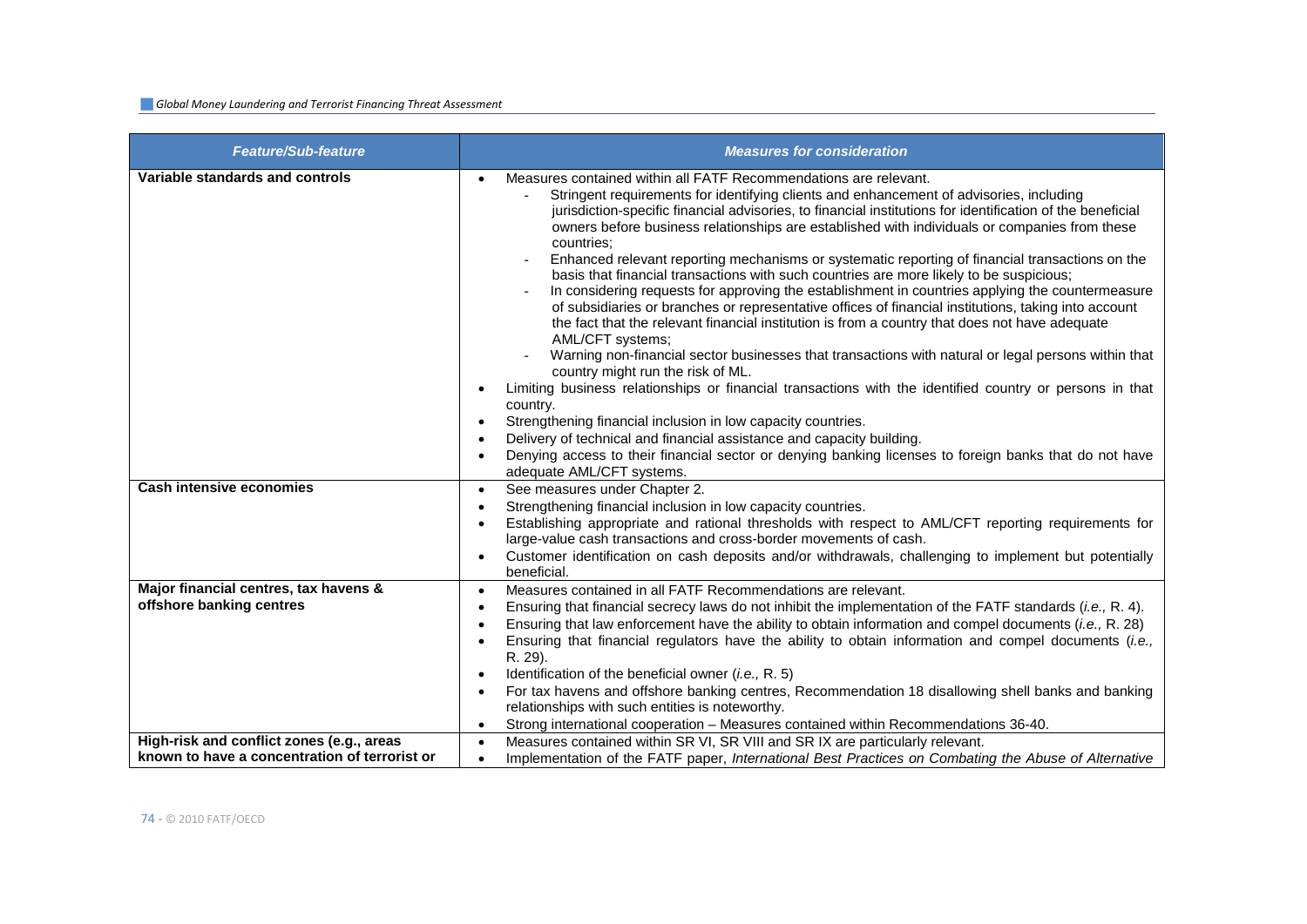| <b>Feature/Sub-feature</b>                   | <b>Measures for consideration</b>                                                                                                                                                                                                                                                                                                                                                                                                                                                                                                                                                                                                                                                                                                             |
|----------------------------------------------|-----------------------------------------------------------------------------------------------------------------------------------------------------------------------------------------------------------------------------------------------------------------------------------------------------------------------------------------------------------------------------------------------------------------------------------------------------------------------------------------------------------------------------------------------------------------------------------------------------------------------------------------------------------------------------------------------------------------------------------------------|
| criminal activity)                           | Remittance Systems, issued in June 2003, and similar guidance issued by regional bodies.<br>Implementation of the FATF paper, International Best Practices on Combating the Abuse of Non-Profit<br>Organisations, issued in October 2002.<br>Implementation of the FATF paper, International Best Practices on Detecting and Preventing the Illicit<br>Cross-Border Transportation of Cash and Bearer Negotiable Instruments, issued in 2010.<br>Effective regulation and supervision of money transfer businesses and alternative remittance services<br>based on monitored and identified risks.<br>Providing quidance to the donor communities and charitable sector on risk factors, risk mitigation<br>practices and role of government. |
| Jurisdictions with high levels of corruption | Measures listed to address PEPs as gatekeepers are relevant here. See Chapter 5<br>Jurisdictions should respect the principles of transparency and good governance, participate actively in<br>regional or international anti-corruption initiatives, and commit themselves to implementing international<br>legal frameworks such as the United Nations Convention against Corruption.                                                                                                                                                                                                                                                                                                                                                       |

## **Table note:**

- R. = Recommendation
- SR = Special Recommendation